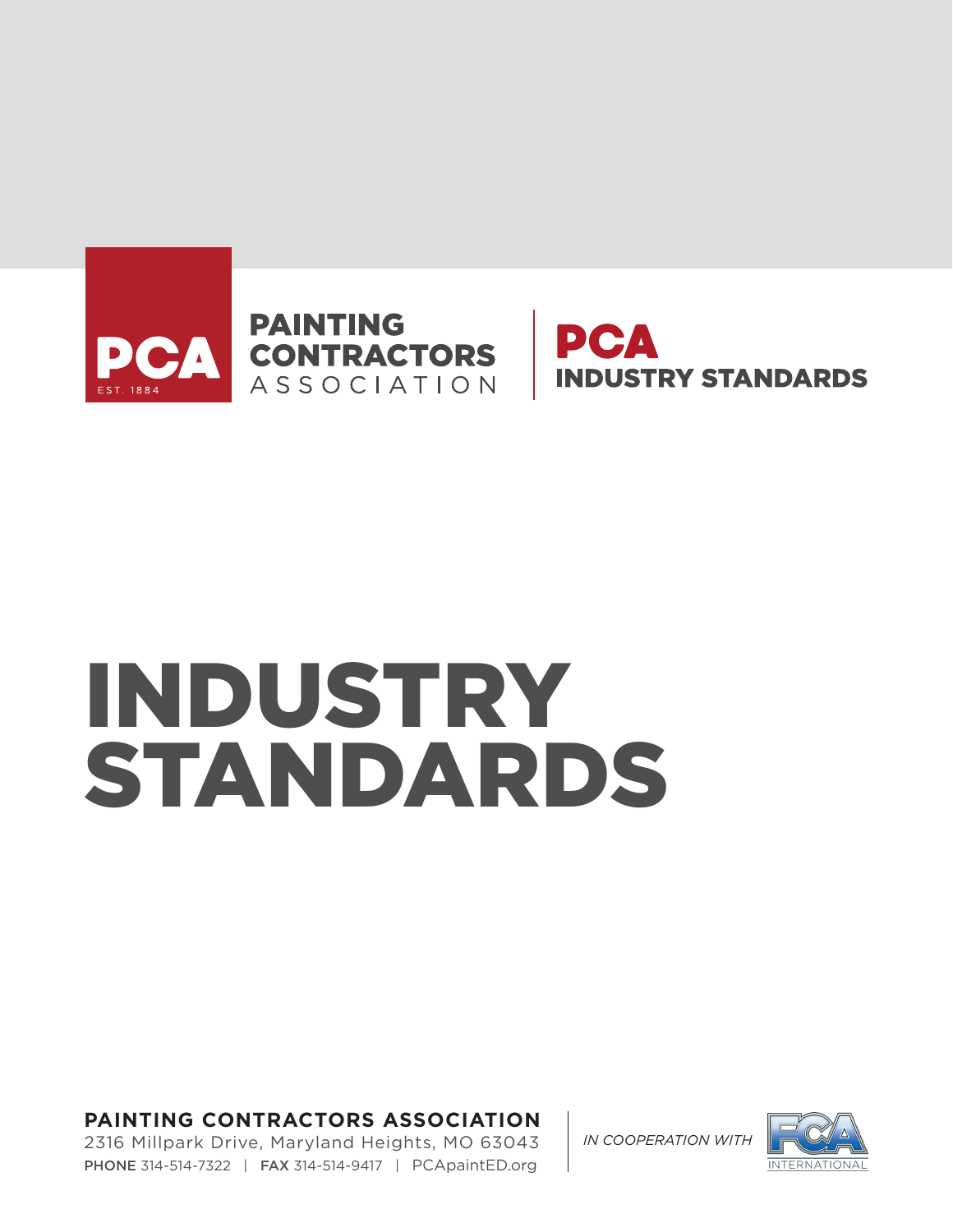## INTRODUCTION TO THE **PCA STANDARDS**

The most important function of an association is to establish industry standards. Defining what constitutes the proper way of doing things and communicating those standards removes the "veil of secrecy" that so often exists between an industry and the public. When the terms by which an industry's members communicate with the public and each other are clear to consumers, chances for confusion and disagreements are greatly reduced.

PCA seeks to make the painting and decorating industry less opaque both to those who work within it and to those who invest in its services. Standards are organized into seven sections: (1) scope, (2) significance and use, (3) reference documents and standards, (4) definitions, (5) standard specification, (6) comments, and (7) disclaimer of liability. They cover a range of issues that often become the subject of misunderstandings or contract disputes and provide guidance for both the contractor and the layman.

Comments or questions regarding the Standards or their interpretation should be addressed to the Chair of the Standards Committee at PCA headquarters.

| <b>TABLE OF CONTENTS</b> |                  |                     |     |
|--------------------------|------------------|---------------------|-----|
|                          |                  |                     |     |
| PCA <sub>P1</sub>        | 5                | PCA P13             | 57  |
| PCA P <sub>2</sub>       | $\boldsymbol{9}$ | PCA P14             | 61  |
| PCA P3                   | 14               | PCA P15             | 66  |
| PCA P4                   | 19               | PCA P16             | 69  |
| PCA P5                   | 22               | PCA P17             | 73  |
| PCA P6                   | 26               | PCA P18             | 78  |
| PCA P7                   | 30               | PCA P19             | 82  |
| PCA P8                   | 33               | PCA P <sub>20</sub> | 86  |
| PCA P9                   | 37               | PCA P21             | 90  |
| PCA P10                  | 48               | PCA P22             | 94  |
| PCA P11                  | 51               | PCA P <sub>23</sub> | 102 |
| PCA P12                  | 54               | PCA P24             | 105 |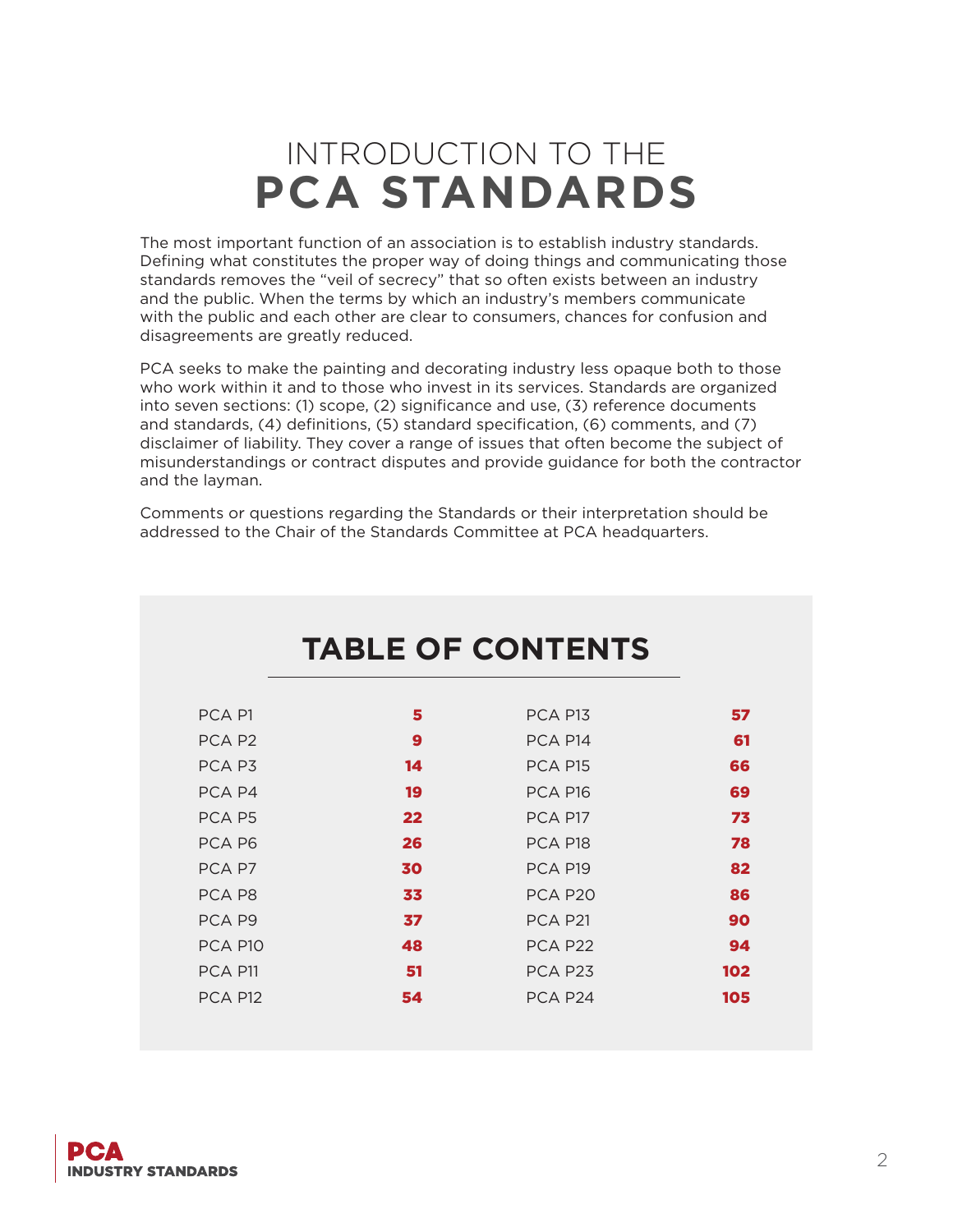## **PCA STANDARDS**

- **PCA Standard P1** establishes criteria for determining a properly painted surface, defines touch up and repair, and determines which party to an agreement should bear the financial responsibility for such work.
- **PCA Standard P2** establishes criteria for determining the qualifications and responsibilities of third parties charged with conducting inspections of coatings application work performed by painting and decorating contractors, as well as the procedures to be followed by inspectors in the performance of their duties. The establishment of "inspection hold points" by all parties to the agreement are an important part of this standard.
- **PCA Standard P3** describes the impact on the costs associated with and time required to complete a project as the number and placement of paint colors and types of finishes grow. The standard is intended to provide guidance in those instances where the number and placement of paint colors and color ranges are either not specified in the bid documents or are unclear.
- **PCA Standard P4** establishes criteria for determining which of the parties to an agreement has responsibility for inspecting and approving surfaces prior to their being painted or decorated.
- **PCA Standard P5** establishes a procedure for the submission and approval of benchmark samples which will serve to determine achievable quality from specified preparation, paint and coating systems.
- **PCA Standard P6** establishes criteria for determining the acceptance of completed wallcovering installations and defines the responsibilities of the parties to an agreement.
- **PCA Standard P7** establishes criteria for the order of work performed by various parties on a construction project as it relates to the efficient and successful completion of painting and decorating work. The cost impact of variations from a prescribed schedule are discussed.
- **PCA Standard P8** establishes the contracting entity's responsibility maintenance of painted and coated surfaces and prescribes procedures and financial responsibilities for inspecting and repainting previously painted surfaces that have since become aesthetically less pleasing in appearance.
- **PCA Standard P9** defines terms commonly used to describe work to be performed by painting and decorating contractors in the routine and ordinary course of their duties. This standard clarifies the work scope and responsibilities of the painting and decorating contractor.
- **PCA Standard P10** prescribes a methodology for measuring surfaces for estimating & bidding painting & decorating work.
- **PCA Standard P11** defines painter's caulk to determine its suitability and establish its placement whether delineated, implied and/or not referenced in the specifications for painting.

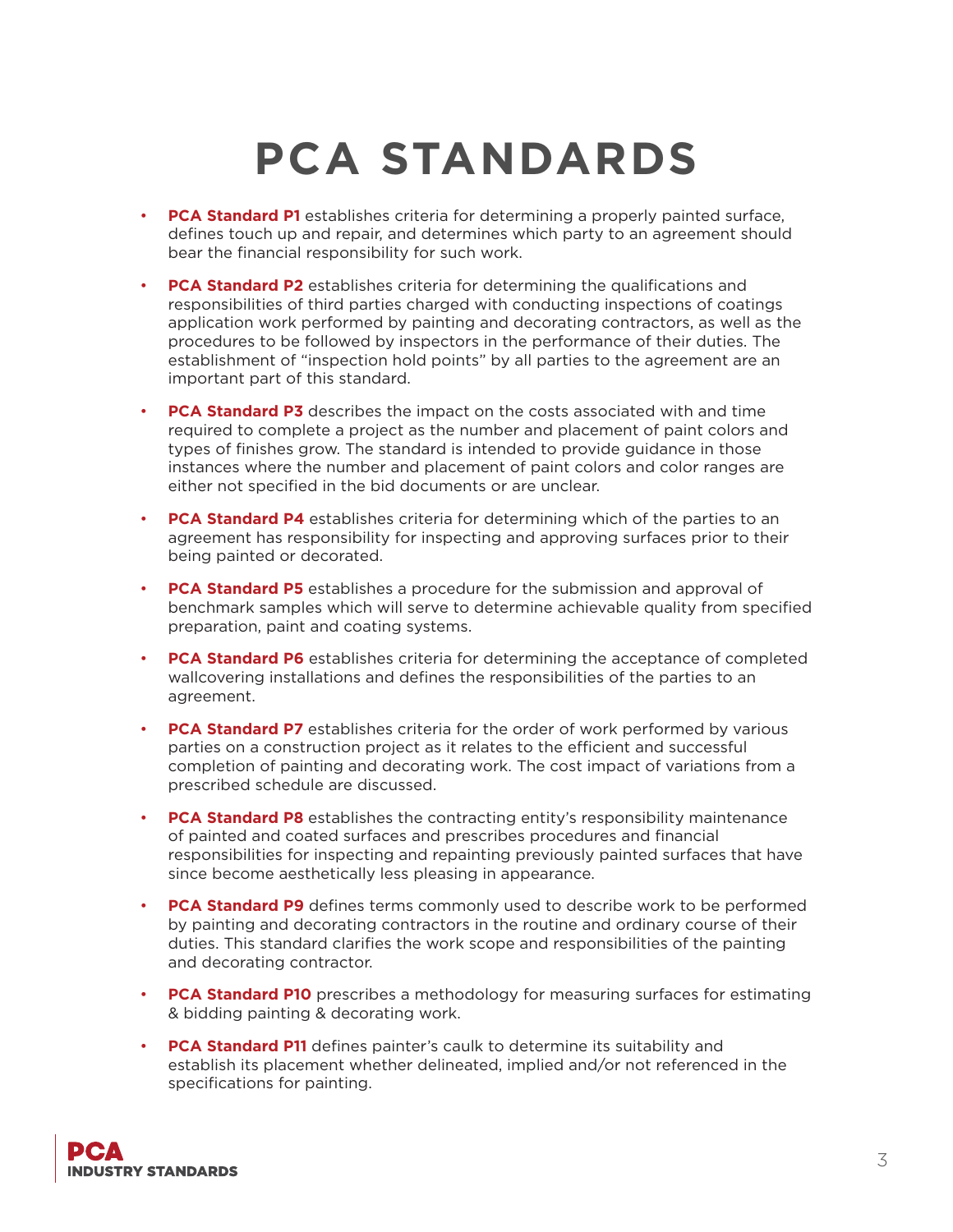- **PCA Standard P12** establishes consistent procedures for the specification of block filling and the application of block filler prior to painting paint grade smooth face concrete masonry units.
- **PCA Standard P13** the inspection and acceptance of architectural paints on the interior surfaces of structures when dry film thickness is specified.
- **PCA Standard P14** levels of surface preparation for repainting and maintenance projects receiving architectural coatings.
- **PCA Standard P15** establishes procedures for the evaluation of shop primer applied by an entity other than the painting and decorating contractor, including, but not limited to siding and other architectural features.
- **PCA Standard P16** assigns responsibilities to the various entities involved when wallcovering is removed by an entity other than the painting and decorating contractor in preparation for painting.
- **PCA Standard P17** assigns responsibilities to the various entities involved with smooth face tilt-up is field painted.
- **PCA Standard P18** defines criteria for the documentation of extra work to a contract for painting and decorating.
- **PCA Standard P19** defines the field of Decorative Finishing.
- **PCA Standard P20** establishes procedures for the close out of painting and decorating projects.
- **PCA Standard P21** establishes consistent procedures for the specification of stain and clear coating on new interior wood surfaces.
- **PCA Standard P22** establishes consistent procedures for the specification of utilizing pressurized water to clean surfaces or prepare surfaces for painting.
- **PCA Standard P23** identifies typical common items that are not implied to be a part of the Painting and Decorating Contractors work unless explicitly referenced in the specification or contract documents for painting or finishing.
- **PCA Standard P24** establishes procedures for the inspection and acceptance of spot repairs made to existing finishes.

Copyright © 2019 PCA All Rights Reserved. Visit www.PCApaintED.org and PCA's findapainter.com to verify Contractor Membership in PCA.

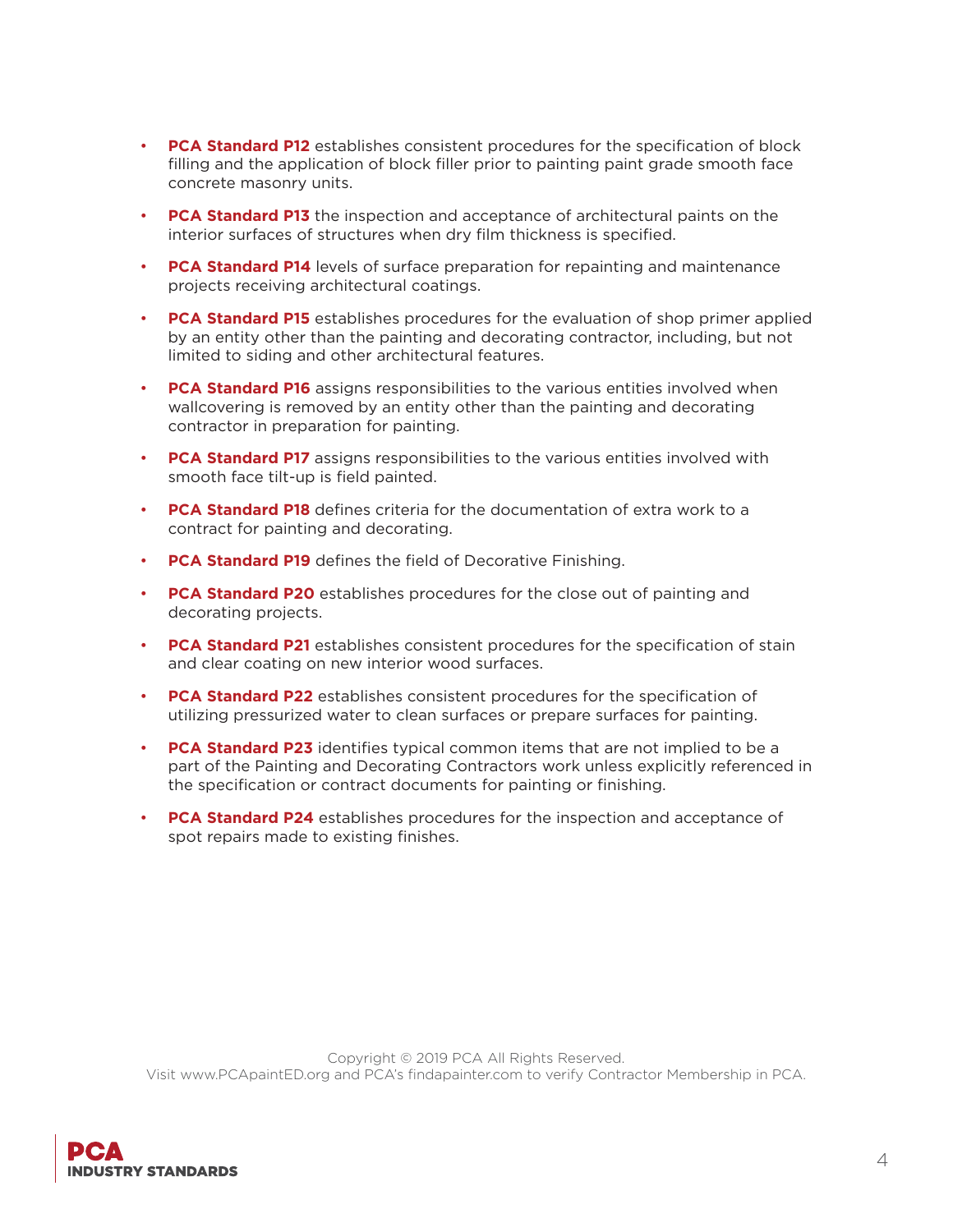## **PCA P1** Touch Up Painting and Damage Repair: Financial Responsibility and Definition of a Properly Painted Surface

#### 1. **Scope**

- 1.1. The purpose of this standard is to establish the financial responsibilities for repair or correction of damage to finished painted surfaces.
- 1.2. It is the intent of this document to define "Touch up."
- 1.3. A "properly painted surface" is also defined in this standard.

#### 2. **Significance and Use**

- 2.1. This standard defines the repair and repainting of finished painted surfaces that have been damaged by individuals other than those employed by the painting and decorating contractor. This type of damage is defined as "damage caused by others." Damage caused by others will be corrected by the painting and decorating contractor after a change order is received from the contracting entity.
- 2.2. The painting and decorating contractor will repair and/or repaint the damaged area after receiving acceptance of its proposal and authorization to proceed on either a lump sum or time and material basis.
- 2.3. "Latent damage" is due to conditions beyond the control of the painting and decorating contractor. This damage is caused by conditions not apparent at the time of initial painting and decorating.
- 2.4. The painting and decorating contractor will repair and/or repaint the damaged area after receiving acceptance of its proposal and authorization to proceed on either a lump sum or time and material basis.
- 2.5. The contractual work is job and item specific. In no case shall the painting and decorating contractor be responsible for "damage caused by others" or "latent damage" as herein described.
- 2.6. The painting and decorating contractor will produce a "properly painted surface." A "properly painted surface" is defined as uniform in appearance, color, texture, hiding and sheen. It is also free of foreign material, lumps, skins, runs, sags, holidays, misses, or insufficient coverage. It is also a surface free of drips, spatters, spills or overspray caused by the painting and decorating contractor's workforce. In order to determine whether a surface has been "properly painted" it shall be examined without magnification at a distance of thirty-nine (39) inches or one (1) meter, or more, under finished lighting conditions and from a normal viewing position.

#### 3. **Reference Documents and Standards**

- 3.1. ASTM, Volume 6.01, of ASTM standard, D16-00 (published September 2000).
- 3.2. SSPC, SSPC Painting Manual Vol. 2, Eighth edition 2000, Standard SSPC-PA 1, 9.0 Field Coating, 9.3 Touch Up of Shop Coated Surfaces.

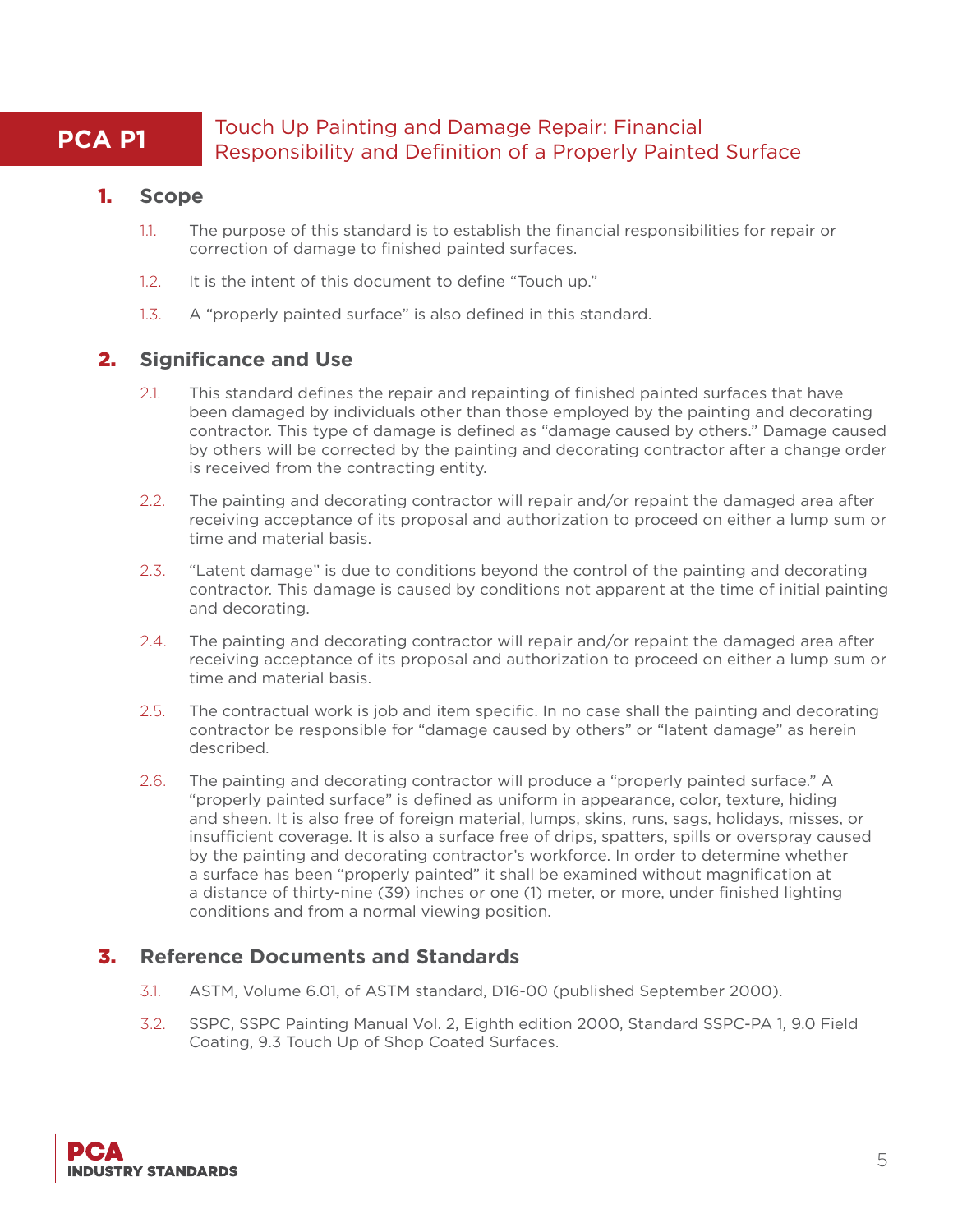- 3.3. Painting and Decorating Encyclopedia, William Brushwell, Published by Goodheart-Wilcox, Touch up.
- 3.4. PDCA Painting and Decorating Craftsman's Manual and Textbook, 1995, 8th edition. Touch up.
- 3.5. MPI, The Master Painters Glossary Painting and Decorating Terminology, 1997& 2004.
- 3.6. Document A 201 General Conditions of the Contract for Construction 1997.
- 3.7. Document A 401 Standard Form of Agreement Between Contractor and Subcontractor 1997.
- 3.8. PCA Standard P9-04, Definition of Trade Terms.
- 3.9. FSCT, Coating Encyclopedic Dictionary, Edited by Stanley LeSota, 1995.
- 3.10. Black's Law Dictionary, 7th Edition, Bryan A. Garner, 1999
- 3.11. SSPC, Protective Coatings Glossary.
- 3.12. Webster's New World Collegiate Dictionary, 4th Edition, 2002.
- 3.13. If there is a conflict between any of the references and this standard, then the requirements of this standard shall prevail.

## 4. **Definitions**

- 4.1. CHANGE ORDER: An agreement to modify or alter the original contract work. This includes but is not limited to, corrective work for "damage caused by others" and "latent damage." Adjustments to the contract amount and completion time should be part of this agreement. The change order will be issued by the contracting entity. [PCA Standard P9]
- 4.2. COLOR: One aspect of appearance; a stimulus based on visual response to light, and consisting of three dimensions of hue, saturation and lightness. [FSCT]
- 4.3. CONTRACTING ENTITY: The general contractor, owner of the property, construction manager, developer or other entity legally responsible for the agreement or authorized agent of any of the above. [PCA Standard P9]
- 4.4. CRACKS: For the purpose of this standard: A break in the substrate and/ or surface which can result in a subsequent break in the paint film.
- 4.5. DAMAGE: Abuse or injury to a paint film or substrate which would blemish its appearance or impair its usefulness or value. [PCA Standard P9]
- 4.6. DAMAGE CAUSED BY OTHERS: "Damage" caused by individuals other than those employed by the painting and decorating contractor. [PCA Standard P9]
- 4.7. FINISHED LIGHTING: Finished lighting conditions are described as those in place when the project is finished. This includes, but is not limited to, design lighting (e.g., wall washers, spots and floods, etc.) and natural lighting (e.g., skylights, clear view windows, window

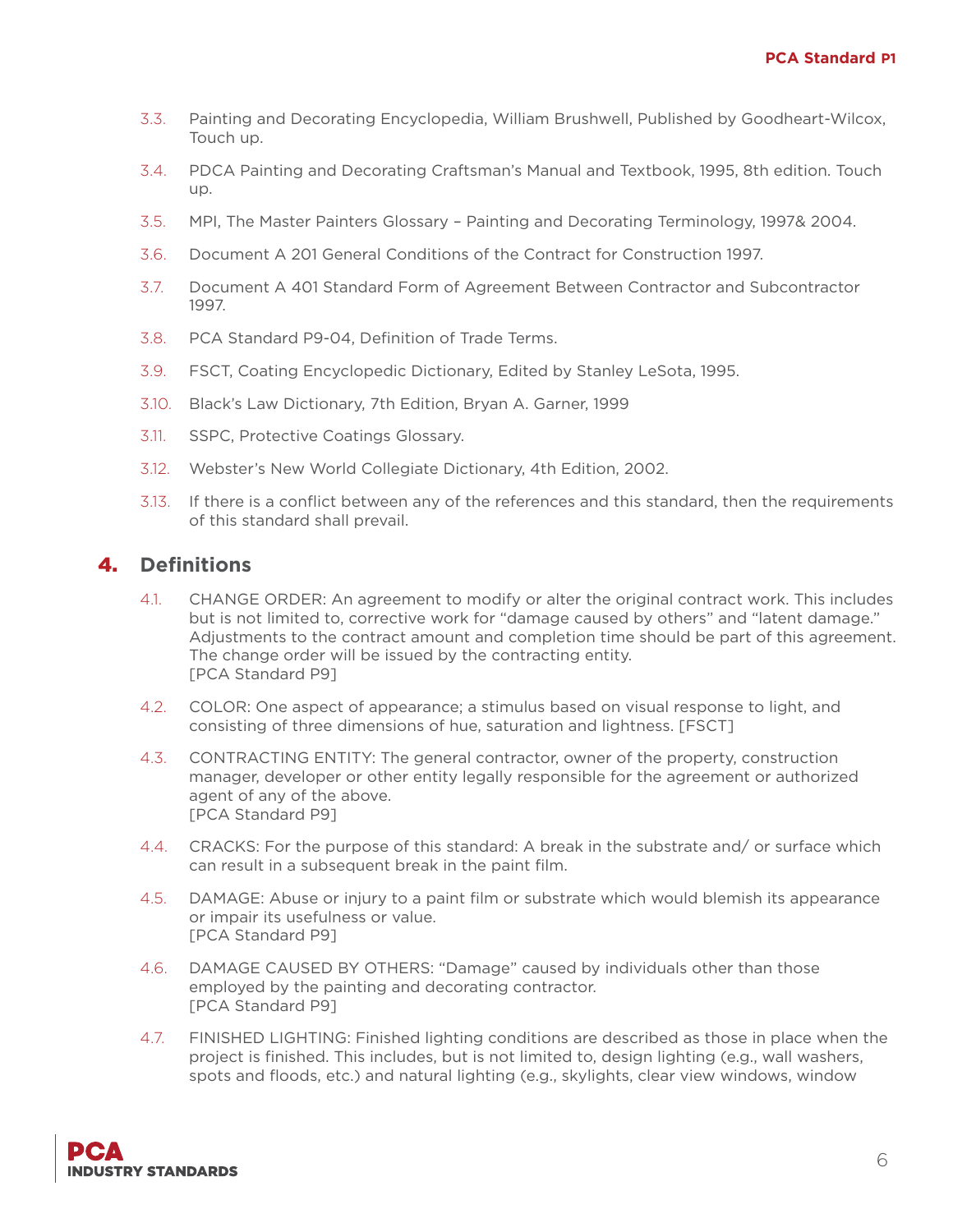walls, window treatments, etc.). [PCA Standard P9]

- 4.8. HIDING (Hiding Power): The degree or ability of an opaque coating, applied in a uniform film, to cover, mask or obscure the substrate to which it is applied, or the colors underneath. Hiding power is provided by the paint's pigment. [MPI]
- 4.9. HOLIDAYS: Application defects whereby small areas are left uncoated. [FSCT]
- 4.10. INSPECTION LIGHTING: Illumination of the installed surface from an angle at an intensity sufficient to eliminate any shadowing that may be caused by other illumination striking the surface at any angle. [PCA Standard P9]
- 4.11. LATENT DAMAGE OR DEFECTS: Damage to surfaces by causes beyond the control of the painting and decorating contractor after the painting and decorating contractor's work has been completed. Examples of such include, but are not limited to, building settlement, cracks, water damage, earthquake damage, nail and/or screw pops or expansion and/or contraction of substrate. [PCA P9]
- 4.12. NORMAL: According to a regular pattern; natural; according to an established rule or normsetting a standard or norm. [Black's Law]
- 4.13. NORMAL VIEWING POSITION: For the purpose of inspection a normal viewing position shall be at eye level at a minimum of thirty-nine (39) inches or one (1) meter from the wall. Inspection lighting can be used as defined in this standard. [PCA Standard P9]
- 4.14. OTHERS: Any individual or group of individuals other than the painting and decorating contractor or his employees. [PCA Standard P9]
- 4.15. OVERSPRAY: The paint that did not hit the intended surface during a spray application. This can appear as small raised specks around the area sprayed and can give a halo effect on smooth surfaces. [MPI] Spray particles that are not wet enough to fuse when they reach the surface being sprayed. As a result, overspray may contaminate property beyond the surface being sprayed. [SSPC]
- 4.16. PAINTING AND DECORATING CONTRACTOR: The individual or company contracted to apply paints, coatings, wallcoverings and other decorative finishes. [PCA Standard P9]
- 4.17. PIN HOLE: A minute hole in a paint film that resembles a pore or pin prick, often due to improper solvent release during drying or the trapping of air or gas in the film during setting. [MPI]
- 4.18. RUNS: Narrow downward movement of a paint film resulting in an irregular surface. [Craftsman's]
- 4.19. SAGS: A coating irregularity similar to runs but often broader in scope. [Craftsman's]
- 4.20. SHEEN: An attribute of object mode of appearance which is similar to luster; gloss with poor distinctness-of-image reflectance. In the paint industry the term sheen is generally used synonymously with gloss measured or observed at a grazing angle, such as 85<sup>°</sup> off the perpendicular. Sheen is therefore frequently evaluated in terms of gloss measurements made on an 85º glossmeter. Not infrequently there are coatings that are high in sheen, but have a low gloss when illuminated and viewed at or near the perpendicular. [FSCT]
- 4.21. STANDARD: Something established for use as a rule or basis of comparison in measuring or judging capacity, quantity, content, extent, value, quality, etc. The type, model or example

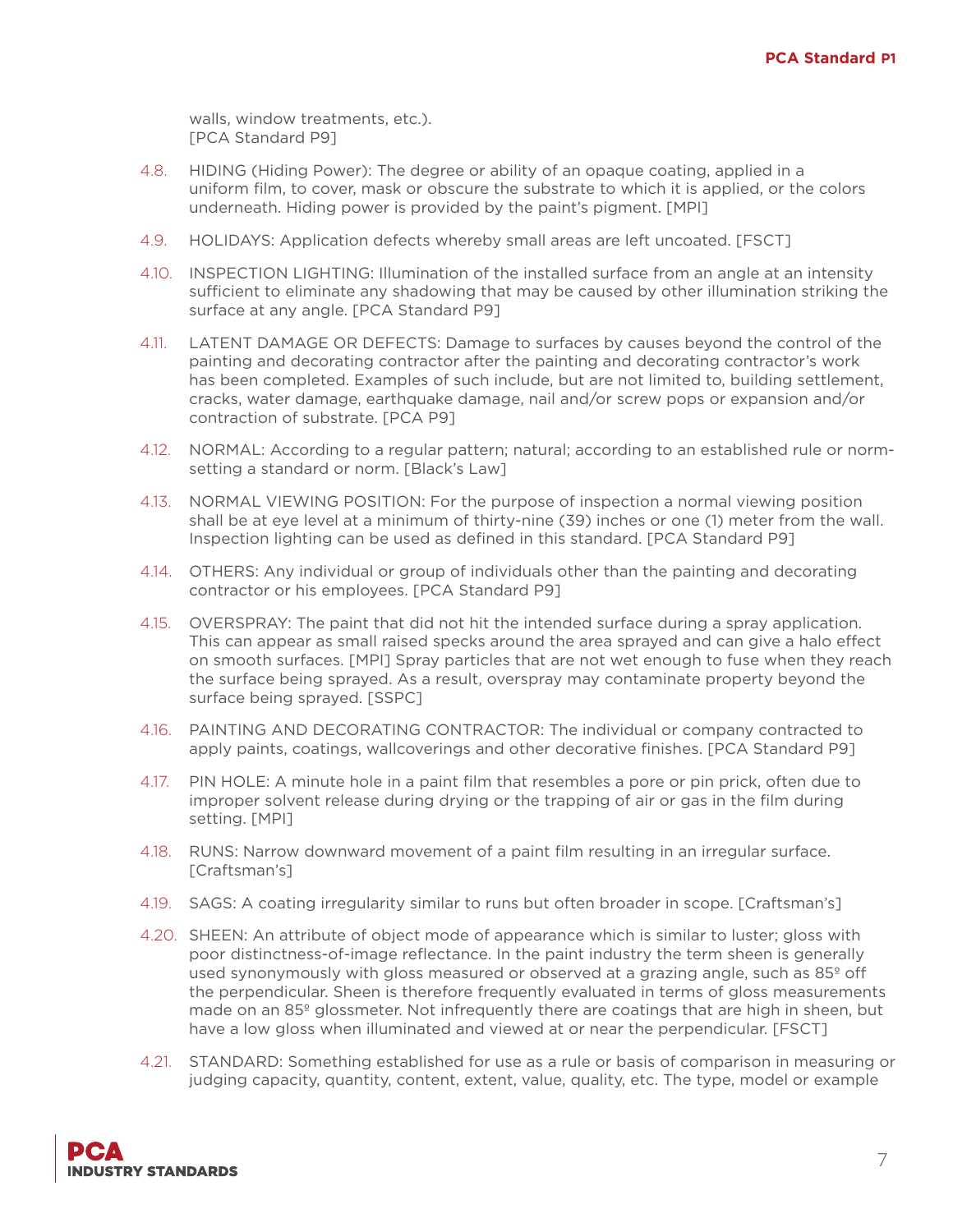commonly or generally accepted or adhered to; criterion set for usages or practices. [Webster's]

- 4.22. TEXTURE: Texture as used in a "properly painted surface" (means) the texture of the paint or coating system. [PCA Standard P9]
- 4.23. TOUCH UP: The correction of deficiencies in the specified work to achieve a "properly painted surface" as described in 2.3, above. ("Damage caused by others" or "latent damage" at times incorrectly referred to as touch up, are described in 4.5, 4.6 and 4.11 herein. The correction of "damage caused by others" and "latent damage" is distinct from touch up and addressed in 2.1 and 2.2 of this standard.)

#### 5. **Standard Specification**

- 5.1. TOUCH UP: The painting and decorating contractor shall correct deficiencies in its workmanship to conform to the definition of a "properly painted surface" as defined in this standard.
- 5.2. "Latent damage" and "damage caused by others" shall be repaired by the painting and decorating contractor upon receiving a change order from the contracting entity. The painting and decorating contractor will proceed with the repair upon receiving acceptance of its proposal and approval to proceed from the contracting entity as outlined in this standard.
- 5.3. The acceptability of the surface shall be determined when viewed without magnification, at a distance of thirty-nine (39) inches or one (1) meter or more, under finished lighting conditions and from a normal viewing position.
	- 5.3.1. Inspection lighting conditions will allow the finished surface to be viewed with minimal distortion which may be caused by the quality of the substrate preparation and/or illumination at an acute angle.

#### 6. **Comments**

- 6.1. This standard clarifies areas of responsibility. Improved communication reduces misunderstandings.
- 6.2. This standard is a nationally recognized consensus document for the painting and decorating industry's work practices.

## 7. **Disclaimer of Liability**

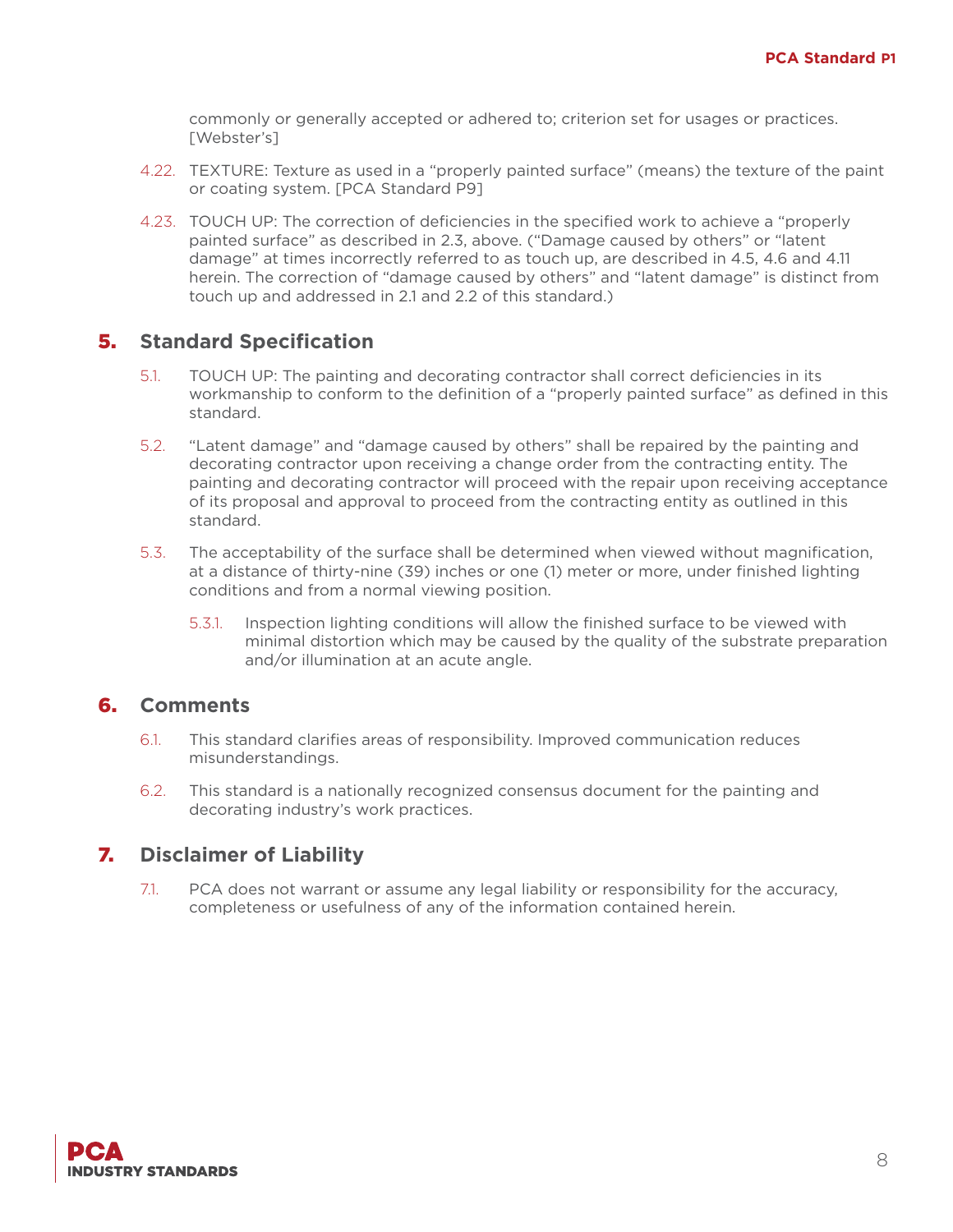#### **PCA P2** Third Party Inspections: Qualifications, Responsibilities, and Procedures

#### 1. **Scope**

1.1. The purpose of this standard is to establish third party inspection qualifications, responsibilities and procedures.

## 2. **Significance and Use**

- 2.1. The contracting entity, painting and decorating contractor, material supplier and third party inspector have a vital interest in the success of the project.
- 2.2. Effective third party inspection can contribute to the success of a project and reduce needless delays, costs, general disruptions and tension between the contracting entity, painting and decorating contractor and material supplier.
- 2.3. This standard shall utilize standards already set forth by the Society For Protective Coatings (SSPC), the National Association of Corrosion Engineers (NACE) and the American Society for Testing and Materials (ASTM).

#### 3. **Reference Documents and Standards**

- 3.1. ASTM D-4537-91 Standard Guide for Establishing Procedures to Qualify and Certify Inspection Personnel for Coating Work in Nuclear Facilities (re-approved 1996).
- 3.2. SSPC, Coating Lining Inspection Training Manual SSPC publication #91-12, Bechtel, August 1991.
- 3.3. NACE International Coating & Inspection Training and Certification Program.
- 3.4. SSPC, Painting Manual Volume 1, Good Painting Practice, 3rd edition 1993.
- 3.5. MPI, The Master Painters Glossary Painting and Decorating Terminology, 1997& 2004.
- 3.6. Webster's New World Collegiate Dictionary, 4th Edition, 2002.
- 3.7. PDCA Painting and Decorating Craftsman's Manual and Textbook, 1995, 8th edition.
- 3.8. PCA Standards
- 3.9. If there is a conflict between any of the references and this standard, the requirements of this standard shall prevail.

#### 4. **Definitions**

- 4.1. CALIBRATE: To determine the indication of output of a measuring device with respect to that of a standard. [SSPC]
- 4.2. CERTIFICATION: Confirmation by document under hand or seal as being true, or as meeting a standard or as being as represented. [SSPC]

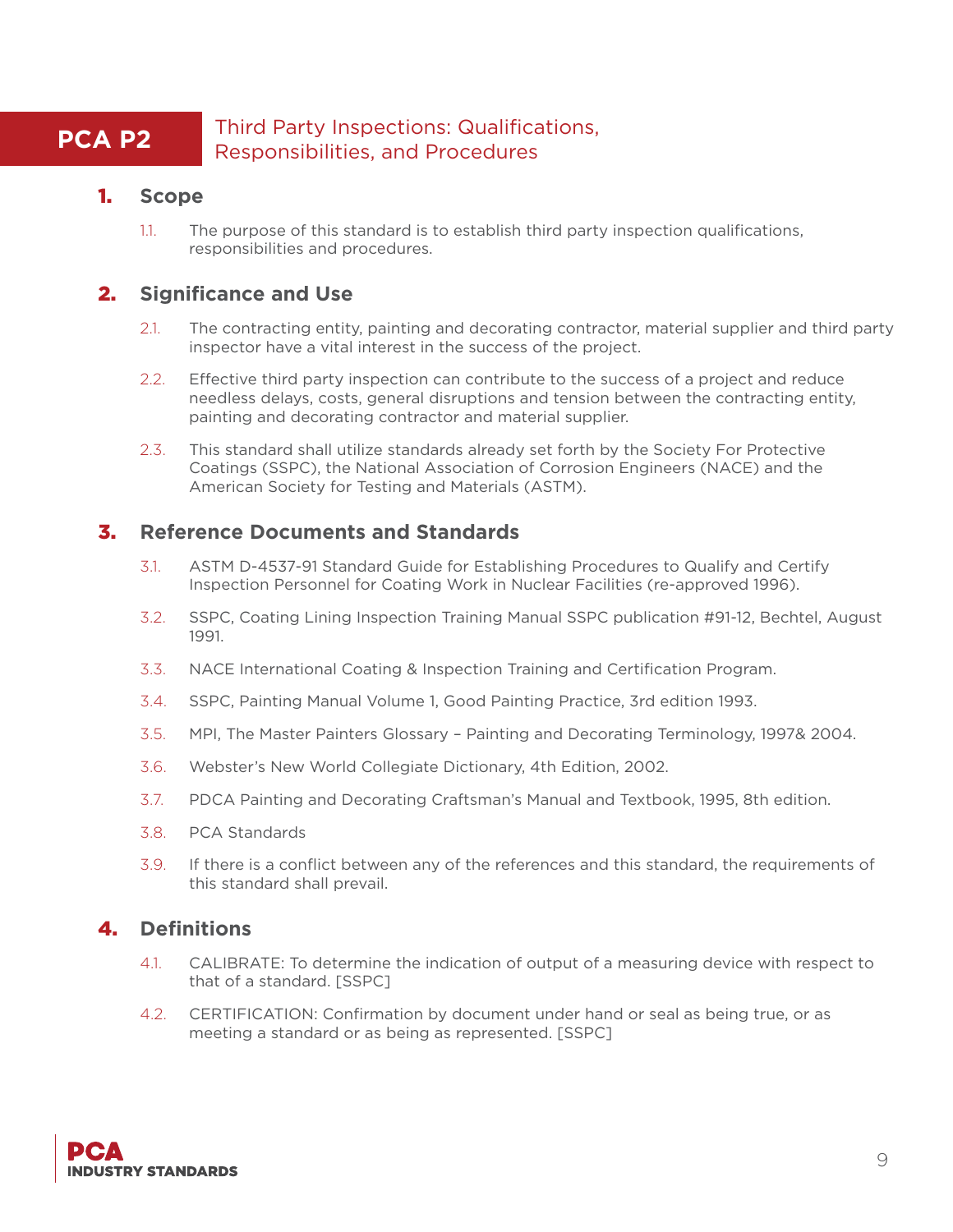- 4.3. COATING APPLICATOR: One who applies a protective or decorative coating (paint). [SSPC] (Painting and decorating contractor).
- 4.4. COATING WORK: An all-inclusive term used to define all operations required to accomplish a complete coating job; the term shall be construed to include materials, equipment, labor, preparation of surfaces, control of ambient conditions, application of coating systems, inspection, etc. [SSPC]
- 4.5. CONTRACTING ENTITY: The general contractor, owner of the property, construction manager, developer or other entity legally responsible for the agreement, or authorized agent of any of the above. [PCA Standard P9]
- 4.6. DEFECTIVE: Subnormal with respect to written specifications. [SSPC]
- 4.7. DESIGN DEFECTS: A physical condition, created by the design of a structure, vessel, etc., that prevents meeting the specification requirements for surface preparation and/or coating application to a surface by standard industry methods. [PCA Standard P9]
- 4.8. DEVIATION: Completed work that is not in accordance with the specification requirements. [SSPC]
- 4.9. DOCUMENTATION: The assembling and dissemination of written information, communication directives or records in substantiation of work done or facts quoted. [SSPC]
- 4.10. HOLD POINT: The point at which work must be stopped until inspection or testing is performed. [SSPC] Upon approval by the contracting entity the process may be resumed.
- 4.11. INSPECTOR: A trained, qualified person who examines and documents materials used and work performed to confirm adherence to accepted trade practices, standards and specifications. [MPI]
- 4.12. NONCOMPLIANT: Deficiency in characteristic, documentation or procedure that renders quality of an item unacceptable or indeterminate. [PCA Standard P9]
- 4.13. PAINTING AND DECORATING CONTRACTOR: The individual or company contracted to apply paints, coatings, wallcoverings and other decorative finishes. [PCA Standard P9]
- 4.14. PAINTING AND DECORATING CONTRACTOR'S REPRESENTATIVE: An individual identified to the contracting entity as having the authority, within stated parameters, to speak and act for the painting and decorating contractor. [PCA Standard P9]
- 4.15. QUALIFICATION: Any quality, skill, knowledge, experience, etc. that fits a person for a position, office, profession, etc.; requisite. [Webster's]
- 4.16. QUALITY ASSURANCE (QA): Verification of the conformance of materials and methods of application to the governing specification in order to achieve a desired result. [Craftsman's]
- 4.17. QUALITY CONTROL (QC): Administrative and engineering procedures employed to attain the desired level of quality assurance. [Craftsman's]
- 4.18. THIRD PARTY: An independent contractor or business entity that is not a principal (contracting entity, painting and decorating contractor or material supplier), or employee or subsidiary of a principal, to the contract for coatings application work. [PCA Standard P9]

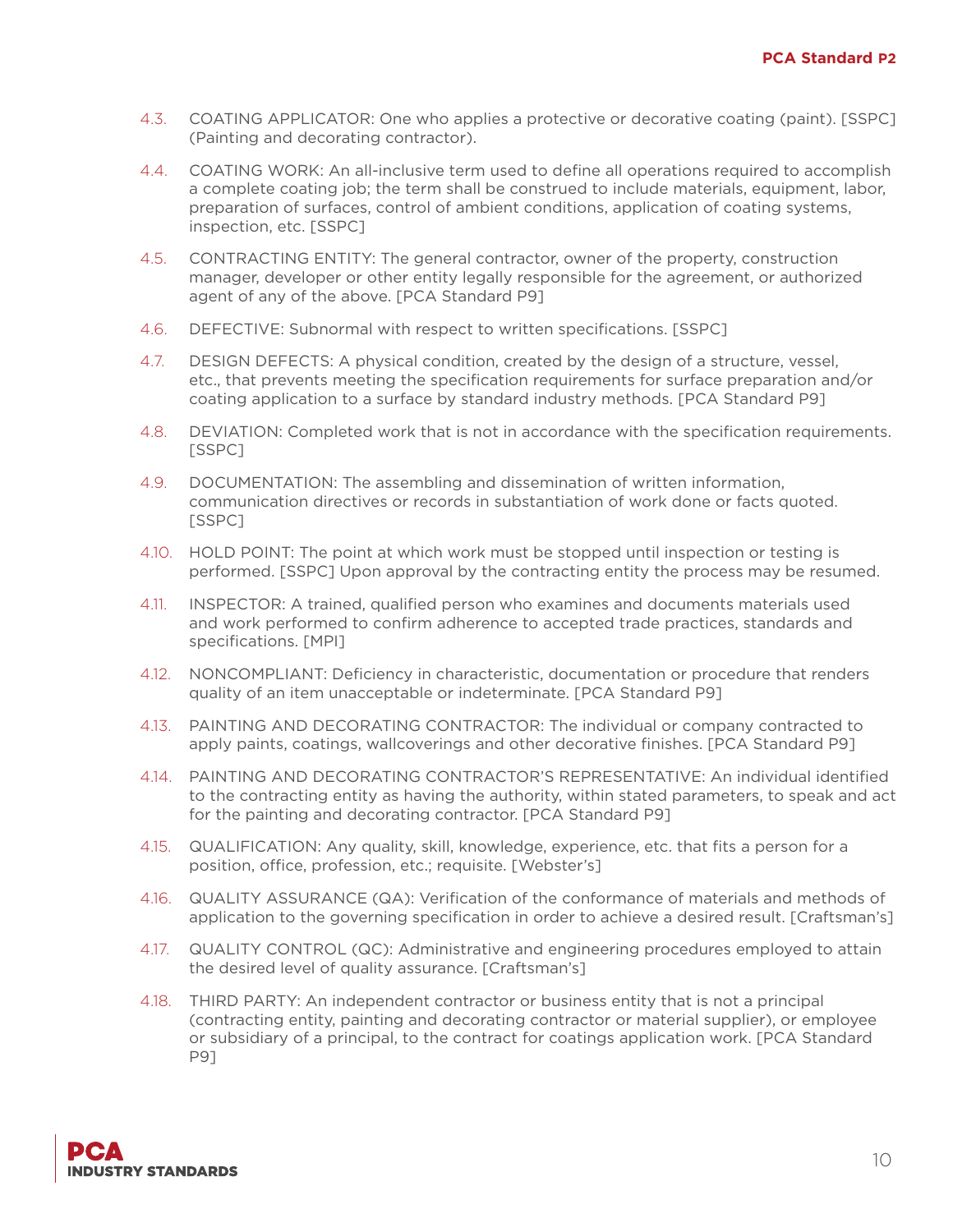4.19. TRAINING: The process or experience of being trained. (Train: to instruct so as to make proficient or qualified). [Webster's]

- 5.1. General Requirements for Inspection Personnel
	- 5.1.1. Education, Training and Experience
		- 5.1.1.1. As a minimum requirement, an inspector shall have successfully completed an education and training program from a recognized organization offering curriculum equivalent to the NACE Training Course Session 1 – Basic Coating Inspection Course and/or similar course from SSPC or MPI.
		- 5.1.1.2. An Inspector shall have a minimum of three (3) years experience in the painting industry related to the type of work to be inspected. A current resume of work experience of the inspector shall be available to all parties at the pre-job conference.
	- 5.1.2. Physical Qualifications
		- 5.1.2.1. An inspector should be examined annually to ensure natural or corrected near-distance visual acuity in at least one eye. The individual shall read the J-1 letters on a standard Jaeger chart, or equivalent, at a distance of not less than 12 inches with one or both eyes, uncorrected or corrected. An inspector shall also be examined for color perception using the Ishihara test or the Farnsworth D-15 test when being certified or recertified.
		- 5.1.2.2. An Inspector shall be physically capable of performing the required inspection work on industry standard, OSHA approved equipment as utilized by the Contractor.
		- 5.1.2.3. Inspector's Safety Training: The inspector must show that he or she has received current training in all safety aspects that will be encountered during the execution of his or her duties on the project.
	- 5.1.3. Functional Qualifications of Inspectors
		- 5.1.3.1. An inspector shall have a current working knowledge of the operation and use of the inspection equipment required for the project.
	- 5.1.4. Coating Knowledge
		- 5.1.4.1. An inspector shall conduct a complete review of the coating specification and be capable of understanding the requirements of those documents.
	- 5.1.5. Conflict of Interest Disclosure
		- 5.1.5.1. Full disclosure shall be made by the inspector of any reasons that would prevent an impartial evaluation of the painting and decorating contractor's performance.
- 5.2. Job Coordination Requirements
	- 5.2.1. Pre-Job Conference: A pre-job conference shall be held to review information pertinent to the job. The inspector shall be present with the contracting entity,

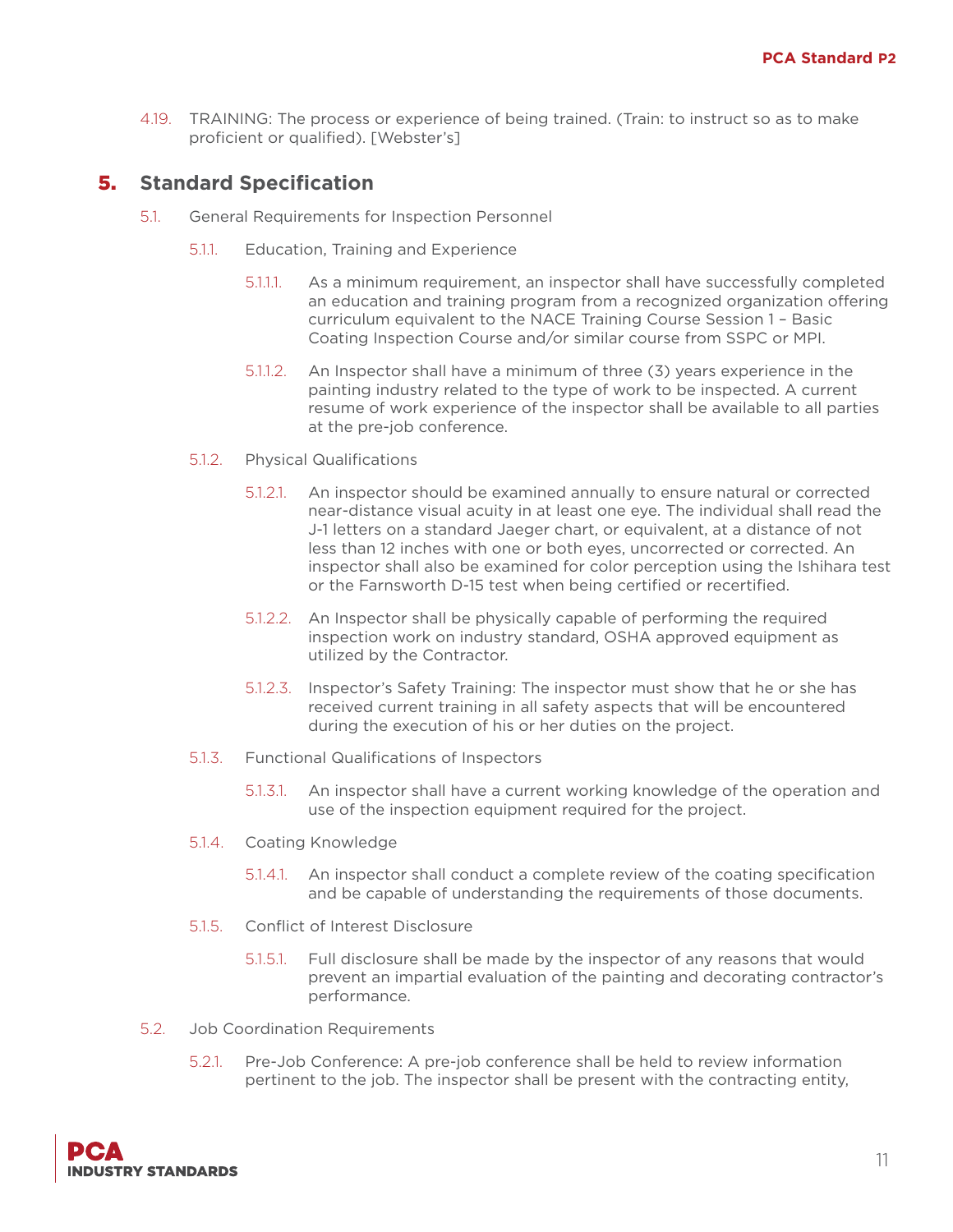material supplier (or representative) and painting and decorating contractor. At a minimum, the following topics shall be reviewed:

- 5.2.1.1. Scope of Work
- 5.2.1.2. Specification Requirements
- 5.2.1.3. Identification of Design, Defects
- 5.2.1.4. Material Safety Data Sheets (MSDS) and Product or Technical Data Sheets
- 5.2.1.5. Pre-Bid Job Walk Minutes
- 5.2.1.6. Work Schedule
- 5.2.1.7. Acceptance Procedures
- 5.2.1.8. Inspector Qualifications
- 5.2.1.9. Inspector's Authority: Prior to job start, the painting and decorating contractor shall be advised as to the level and limits of authority and responsibility that the inspector will be exercising.
- 5.2.1.10. Testing Procedures and Instrumentation: If not specifically addressed in the specifications, testing procedures and the required list of instruments, including calibration, shall be determined at the pre-job conference.
- 5.2.1.11. Resolution of Disputes
- 5.2.1.12. Inspection Hold Points and Documentation
- 5.3. Resolution of Dispute Procedure
	- 5.3.1. To ensure timely completion of the project, a procedure shall be written to resolve any dispute or conflict regarding specifications, manufacturers' literature, work in progress or completed work.
	- 5.3.2. Minimum resolution procedure shall include:
		- 5.3.2.1. Establishment of levels of communication and responsibility and authority of personnel.
		- 5.3.2.2. Identification of personnel having levels of authority.
		- 5.3.2.3. Time frame and procedure to identify and resolve disputes or conflicts.
- 5.4. 5.4. Inspection Hold Points & Documentation
	- 5.4.1. A schedule of points in the sequence of work operations shall be identified, after which timely inspections/testing procedures are to be performed prior to further work being completed. Inspections/testing procedures should not unreasonably delay the painting and decorating contractor's work.
	- 5.4.2. The inspector shall understand the project schedule and shall perform activities in accordance with the painting and decorating contractor's schedule. Inspection hold points shall be mutually agreed upon to minimize disruption to the painting and decorating contractor's work.

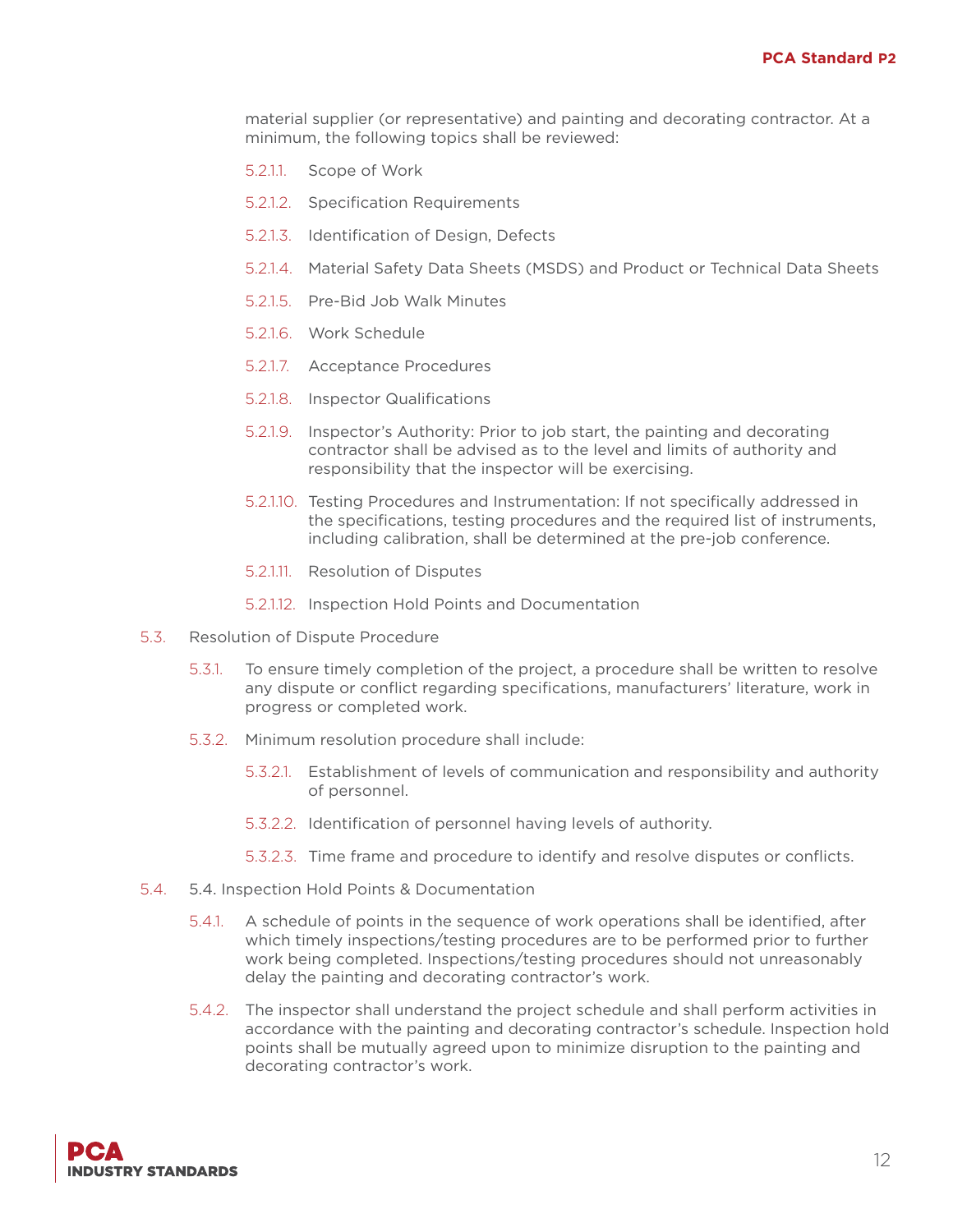- 5.4.3. Non-compliant conditions, work practices or defective work phases shall be immediately reported in writing to the painting and decorating contractor's representative and the contracting entity.
- 5.4.4. The inspector shall provide the painting and decorating contractor with all QA/QC reports and documentation concurrent with issuance to the contracting entity.

#### 6. **Comments**

- 6.1. This standard clarifies areas of responsibility. Improved communication reduces misunderstandings.
- 6.2. This standard is a nationally recognized consensus document for the painting and decorating industry's

#### 7. **Disclaimer of Liability**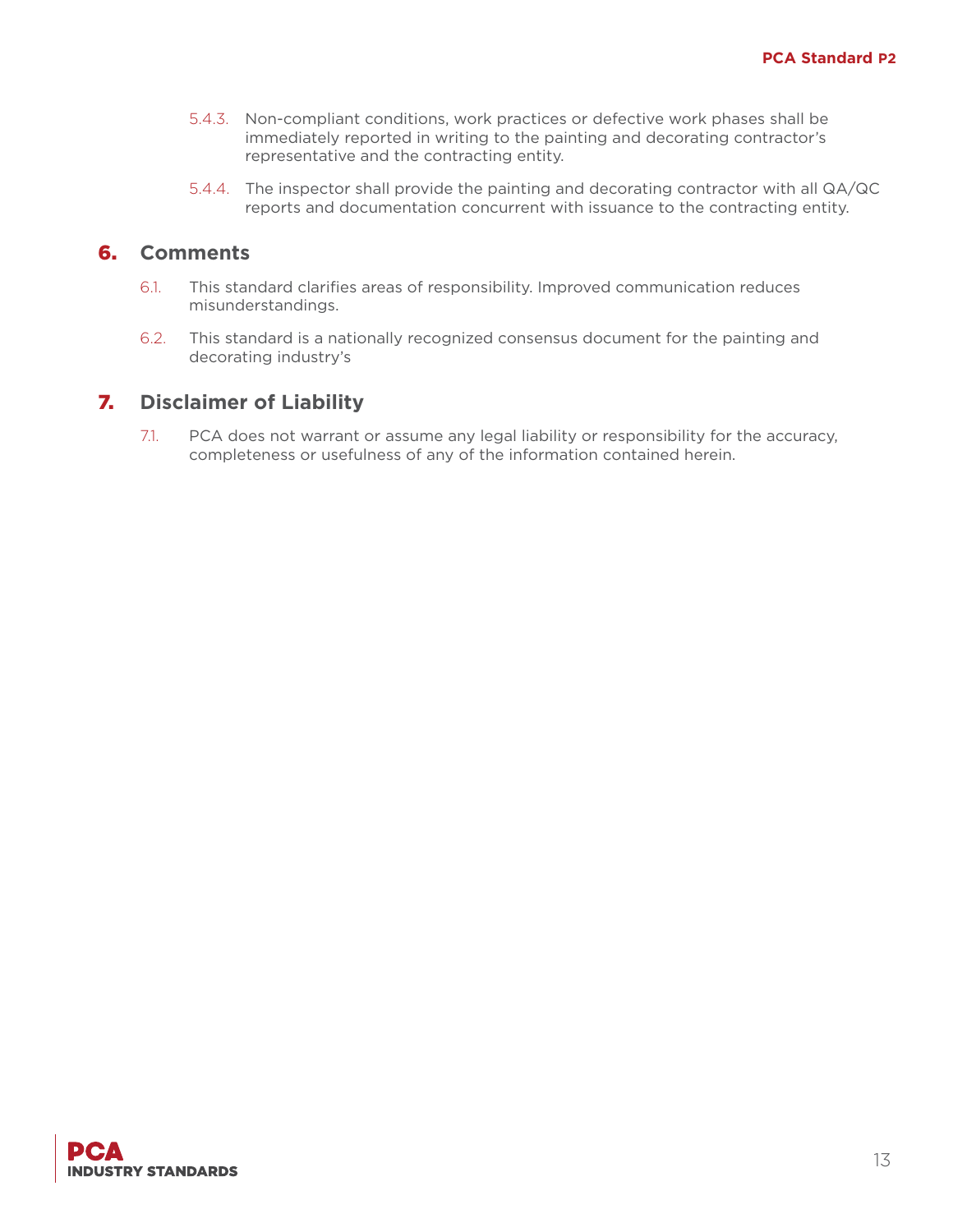## **PCA P3** Designation of Paint Color

#### 1. **Scope**

- 1.1. The purpose of this standard is to establish the number and placement of paint colors and color ranges prior to bidding.
- 1.2. The intent of this document is to establish criteria for bidding purposes when the number, extent and placement of paint colors and color ranges are not designated in the bid documents.
- 1.3. It is not the intent of this document to limit the number and placement of colors on a particular project.
- 1.4. This document describes and defines special finishes.

#### 2. **Significance and Use**

- 2.1. The number and placement of paint colors and color ranges affect the painting and decorating contractor's costs in the performance of a project and, therefore, the painting contractor's bid. As the number and placement of paint colors increase, labor productivity decreases. As paint colors deepen, painting material costs increase.
- 2.2. The number and placement of paint colors and color ranges must be indicated in the project bid documents.
- 2.3. When the number and placement of paint colors and color ranges are not designated in the bid documents, the painting and decorating contractor must have:
	- 2.3.1. A frame of reference upon which to base the bid.

#### 3. **Reference Documents and Standards**

- 3.1. AIA Document A 201 General Conditions of the Contract for Construction, 1997.
- 3.2. AIA Document A 401 Standard Form of Agreement Between Contractor and Subcontractor, 1997.
- 3.3. ASTM, 313, Whiteness Index.
- 3.4. ASTM, E 12, Standard on Color and Appearance.
- 3.5. MPI, The Master Painters Glossary Painting and Decorating Terminology, 1997& 2004.
- 3.6. PCA Standard P1, Touch Up Painting and Damage Repair Financial Responsibility.
- 3.7. PCA Standard P9, Definition of Trade Terms.
- 3.8. PDCA Painting and Decorating Craftsman's Manual and Textbook, 1995, 8th edition.
- 3.9. Painting and Decorating Encyclopedia, William Brushwell, Published by Goodheart-Wilcox.
- 3.10. FSCT, Coating Encyclopedic Dictionary, Edited by Stanley LeSota, 1995.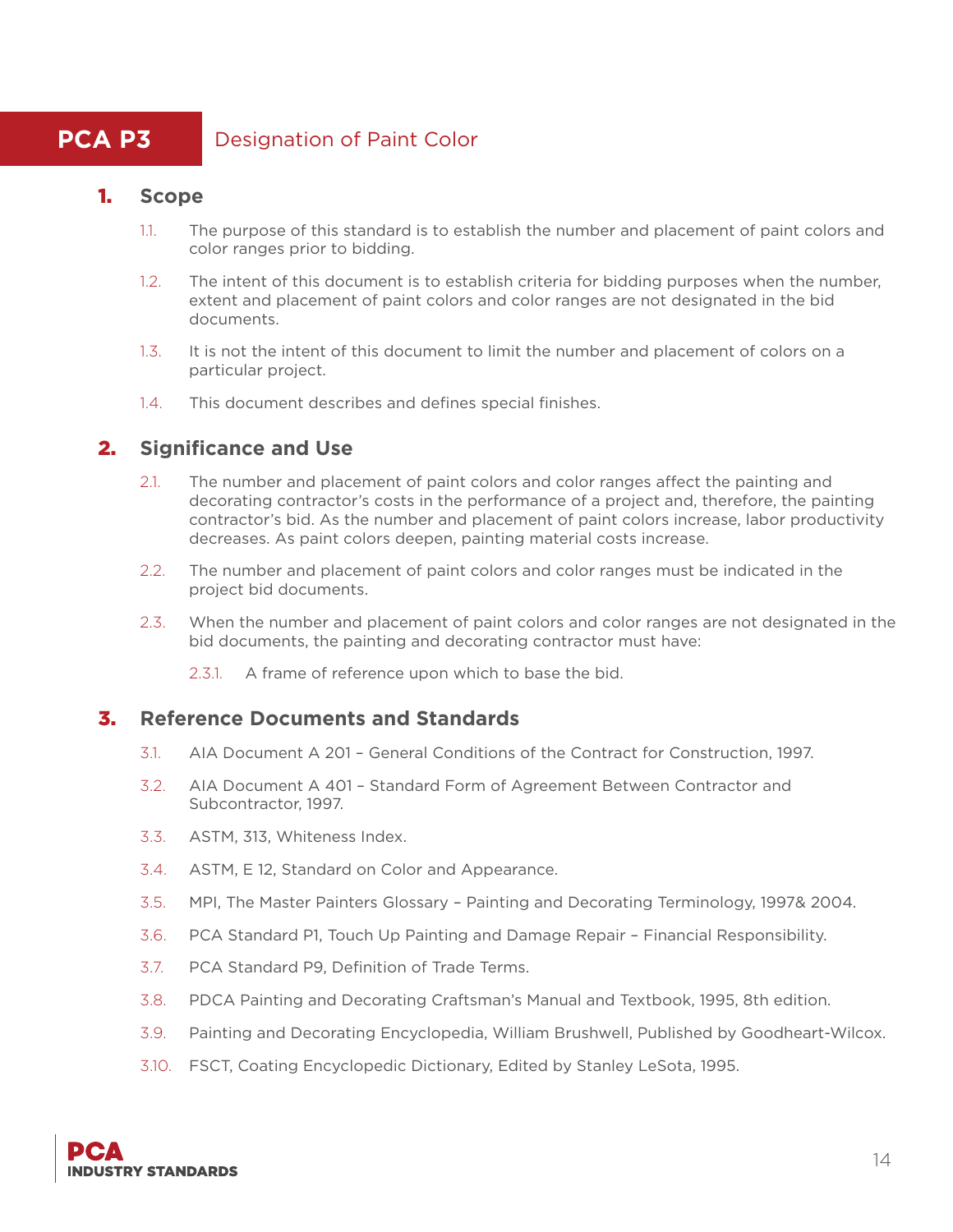- 3.11. Webster's New World Collegiate Dictionary, 4th Edition, 2002.
- 3.12. If there is a conflict between any of the references and this standard, then the requirements of this standard shall prevail.

#### 4. **Definitions**

- 4.1. COLOR: One aspect of appearance; a stimulus based on visual response to light, and consisting of three dimensions of hue, saturation and lightness. [FSCT]
- 4.2. COLOR RANGE: The extent of colors. This includes tints, tones and shades of basic hues and mixtures, thereof. Paint manufacturers' systems of color tint bases used in conjunction with colorants to produce a wide range of colors, including pastel, mid-tone, deep-tone, ultradeep tone and variations thereof. [Craftsman's]
- 4.3. COLORANT: Any substance that imparts color to another material or mixture. Colorants can be either dyes or pigments. [Craftsman's]
- 4.4. CONTRACTING ENTITY: The general contractor, owner of the property, construction manager, developer or other entity legally responsible for the agreement or authorized agent of any of the above. [PCA Standard P9]
- 4.5. DECORATIVE (PAINT) FINISHES: Application of paints or glazes to adorn, decorate or embellish a surface as compared to a plain solid color, stain or varnish finish and as opposed to performing a protective function. This general group of decorative paint finishes includes a number of "subgroups," some of which overlap and others of which have more than one name by which they are identified. These include:
	- Faux (false) Finishes: In French, "false" finish. These seek to imitate products found in nature such as wood, marble, granite, stone, etc. These include wood graining, marbling, gilding, etc.
	- Representative Finishes: These seek to imitate products otherwise made like leather, parchment, fresco, Venetian plaster (itself a faux plaster), etc.
	- Special Effect Finishes: Broken color effects (as opposed to imitation effects), such as ragging on, ragging off, sponging on, sponging off, strié, splattering, stippling, etc.
	- Graphic Finishes: Detailed effects such as stenciling and graphics that are in accordance with "mathematical rules."
	- Pictorial Finishes: Decorative effects such as murals, scenics, portraits, etc.
	- Trompe d'oeil: In French, "trick of the eye." That which creates such a strong illusion that it is difficult to ascertain whether it is real or a representation. Usually, but not always, three dimensional, giving the impression of depth and perspective. [MPI]
- 4.6. DECORATIVE PAINTING: Painting done primarily for appearance rather than protection. [PCA Standard P9]
- 4.7. DEEP (COLOR): Intense, strong color with no appearance of black. [Craftsman's] (Also called an accent color.)
- 4.8. DEEP-TONE BASE: Paint base used to develop deep colors. Might contain small amount of white. Also called an accent base. [Craftsman's]

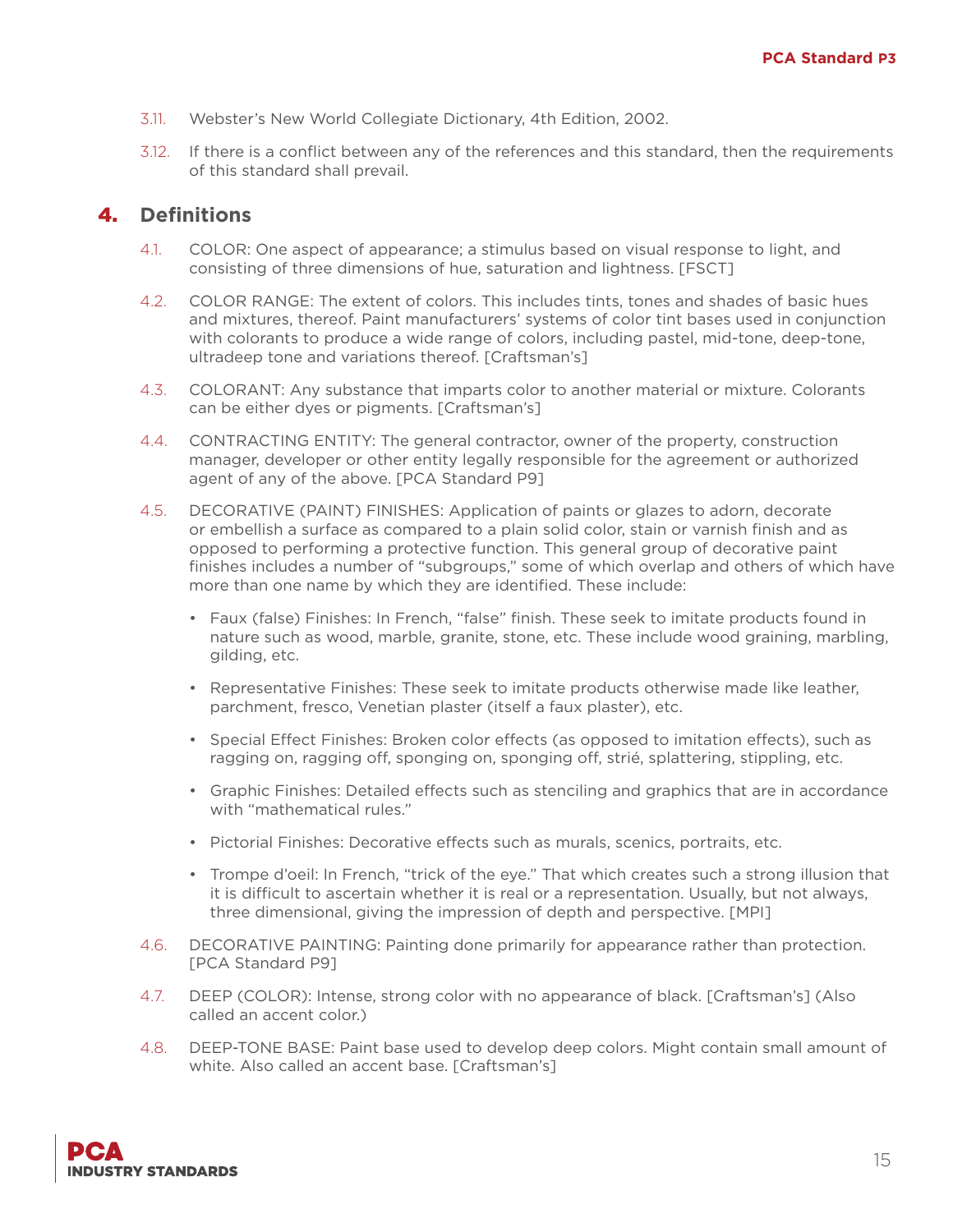4.9. FAUX FINISHES: In French, literally a "false" finish. A decorative finish applied to surfaces (wood, drywall, glass, etc.) to make them appear as different substrates. The general category may also include faux plaster (such as Venetian plaster, etc.) or faux brick finishes (which may use actual plaster formulations or brick facing) but which also can be simulated with decorative painted effects.

Originally, it meant an artificial finish that represented or imitated a finish of natural products such as wood, stone, marble, etc. for those who could not obtain the "real thing." It is also used today to match "real" adjacent items where cost or regulation would preclude the use of the "real" material. Faux marble ("false marble") is marbling, faux bois ("false wood") is wood graining. There is also faux granite ("false granite") and faux tortoiseshell ("false tortoiseshell").

The term, however, has come to include imitations of other products that are not directly "from nature." Faux leather, faux parchment, and faux moldings are some that are now included, as is gilding, antiquing, fresco and some verdigris/patina.

Faux Finish does not properly include special effect finishes, graphic finishes, pictorial finishes and tromp d'oeil. These are defined elsewhere. Fantasy finishes may include "creative" faux finishes, or just may create different effects. [MPI]

- 4.10. GRAPHICS: Two or more colors decoratively applied to a surface in a clearly defined pattern. [MPI]
- 4.11. MID-TONE BASE: Paint base used to develop colors darker than a pastel. Tint strength of white has been reduced. Lighter than deep-tone base. [Craftsman's]
- 4.12. MULTI-COLOR FINISH: A speckled coating containing flecks of small individual colored particles different from the base color. Syn. Speckled Finish. [FSCT]
- 4.13. MURAL: A painting applied directly to a wall or ceiling; a wallcovering with a mural scene that continues over several strips to cover one wall without a repeat. Also called a scenic. [Craftsman's]
- 4.14. OFF-WHITE: Any number of light colors that are nearly white, but contain minute amounts of color or toner. Off-white colors are used as base colors in interior paints for large surfaces such as walls. (Lighter than a pastel.) [MPI]
- 4.15. PAINTING AND DECORATING CONTRACTOR: The individual or company contracted to apply paints, coatings, wallcoverings and other decorative finishes. [PCA Standard P9]
- 4.16. PASTEL: A soft, pale shade of any color. (Lighter than a mid-tone base.) [Webster's]
- 4.17. SPECIAL FINISHES: Paints and coatings requiring special tools or techniques for application, e.g., Faux Finishes, Decorative Finishes, Graphics, Multi-Color or Murals. [MPI] A representative sample must be submitted by the contracting entity prior to bid on projects where these finishes are specified.
- 4.18. ULTRA-DEEP BASE: Paint base used to develop deep intense colors with no apparent white. (Deeper than a mid-tone base.) [Craftsman's]
- 4.19. WHITE: A basic paint color as described by coatings manufacturers. ASTM D1535-89 "specifying color by the Munsell System," 3.2.5 Munsell Value, N-10 – Ideal White. ASTM E31387, indexes of whiteness. [ASTM]

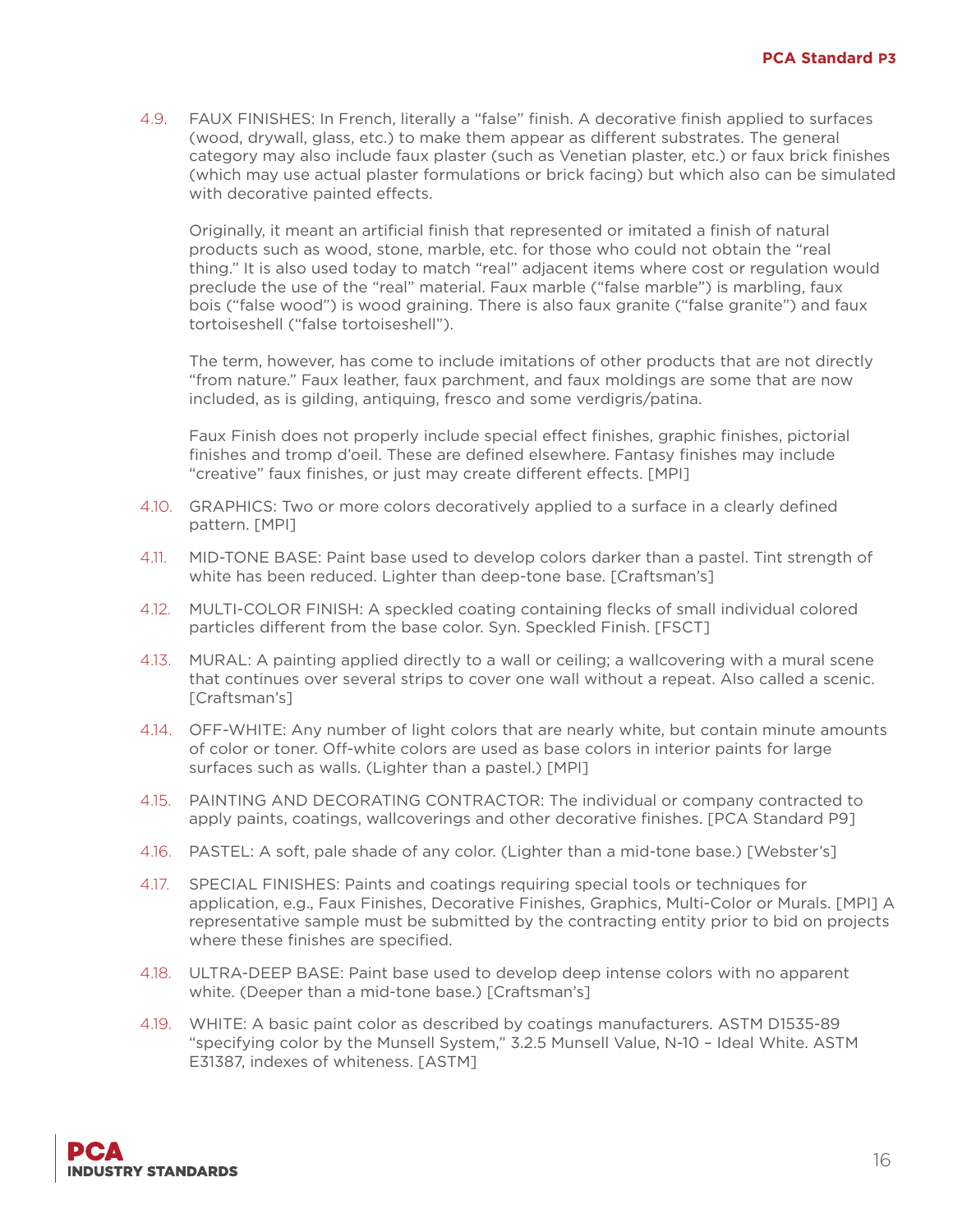- 5.1. The Number and Placement of Interior Paint Colors
	- 5.1.1. Color Level I: One paint color shall be selected for all interior painted surfaces of the entire project.
	- 5.1.2. Color Level II: No more than two interior paint colors shall be selected for the entire project. Only one paint color will be selected for the interior painted surfaces of any one room or area. The exact placement of the colors will be clearly specified in the bid documents.
	- 5.1.3. Color Level III: More than one paint color shall be selected for the interior painted surface of any one room or area. No more than one paint color will be selected for any particular surface. The exact placement of the colors will be clearly specified in the bid documents.
	- 5.1.4. Color Level IV: The selection of unlimited paint colors for interior painted surfaces. The placement of colors and the type and placement of special finishes will be clearly specified in the bidding documents. Special Finishes are described in 4.17.
- 5.2. The Number and Placement of Exterior Paint Colors
	- 5.2.1. Color Level I: One paint color shall be selected for all exterior painted surfaces of any structure or building.
	- 5.2.2. Color Level II: No more than two exterior paint colors shall be selected for any structure or building. No more than one paint color will be selected for any particular surface. The exact placement of the colors will be clearly specified in the bid documents.
	- 5.2.3. Color Level III: Three or more paint colors shall be selected for any structure or building. No more than one paint color will be selected for any particular surface. The exact placement of colors will be clearly specified in the bid documents.
	- 5.2.4. Color Level IV: The selection of unlimited paint colors for any structure or building. The placement of colors and the type and placement of special finishes will be clearly specified in the bidding documents. Special finishes are defined in 4.17.
- 5.3. Color Ranges
	- 5.3.1. Interior color levels I, II and III will only permit the use of paint colors normally designated as off-whites or pastels.
	- 5.3.2. Exterior color levels I, II and III will only permit the use of paint colors normally designated as off-whites, pastels or midtones.
	- 5.3.3. The use of white, mid-tone, deep-tone and ultra deep-tone paint colors for interior use and white, deep-tone and ultra deep-tone paint colors for exterior use are limited to Color Level IV only. The exact placement of these color ranges will be specified in the bid documents.
- 5.4. Special Finishes
	- 5.4.1. The use of special finishes including, but not limited to, graphics, murals, faux finishes and multi-colored coatings is designated Color Level IV. The exact

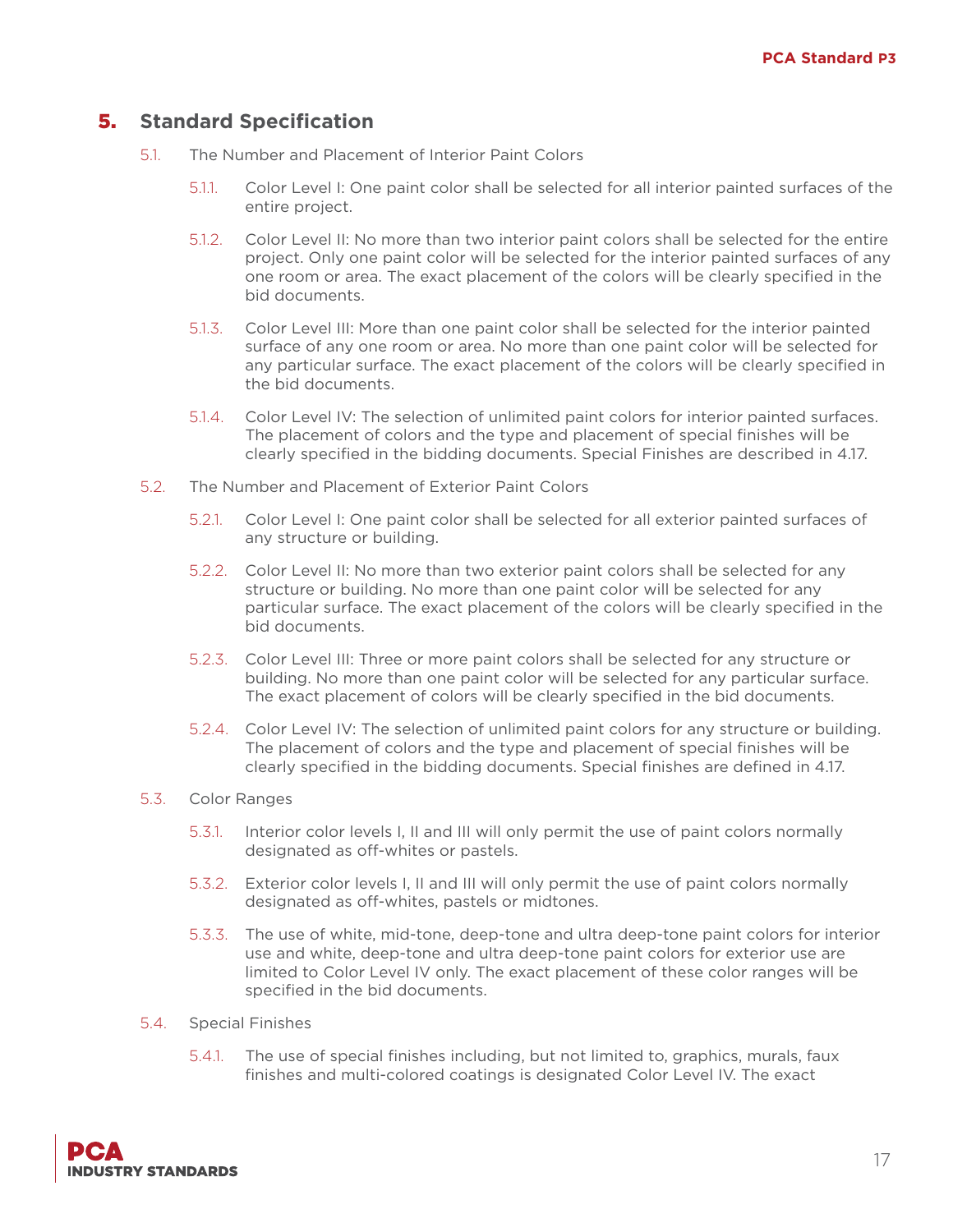placement of special finishes will be specified in the bid documents.

- 5.5. Paint Coverage
	- 5.5.1. Color selection must be consistent with the paint specifications for the project, structure or building. The paint specified must be available in the color range selected.
	- 5.5.2. The colors selected in the materials specified must be capable of achieving full and uniform coverage when the number of coats specified has been applied, as described in PCA Standard P1, Touch Up Painting and Damage Repair – Financial Responsibility, 2.4, a properly painted surface, and in accordance with the manufacturer's printed instructions, recommendations or application procedures.
- 5.6. Special Circumstances
	- 5.6.1. In the event the number and placement of paint colors and color ranges increase from this standard, or if special finishes are added, then the painting and decorating contractor shall be entitled to additional compensation.
	- 5.6.2. In the event that the number and placement of paint colors and colors ranges are not designated in the bid documents, then the painting and decorating contractor will assume that Color Level II will be selected for both interior and exterior use.
	- 5.6.3. In the event that the paint colors selected do not achieve full and uniform coverage with the specified number of coats at the spread rate and application method recommended by the manufacturer and an additional coat or coats are necessary, the painting and decorating contractor shall be entitled to additional compensation.
	- 5.6.4. In the event the same color of a different paint material or sheen level is to be used on the same surface or substrate, the exact placement of different paint material or gloss level shall be specified in the bid documents.

#### 6. **Comments**

- 6.1. This standard establishes a system for the designation of interior and exterior paint colors and color ranges prior to bidding.
- 6.2. This standard establishes a guide for the preparation of a paint bid when paint colors and color ranges are not specified in the bidding documents.
- 6.3. This standard clarifies areas of responsibility. Improved communication reduces misunderstandings.
- 6.4. This standard is a nationally recognized consensus document for the painting and decorating industry's work practices.

#### 7. **Disclaimer of Liability**

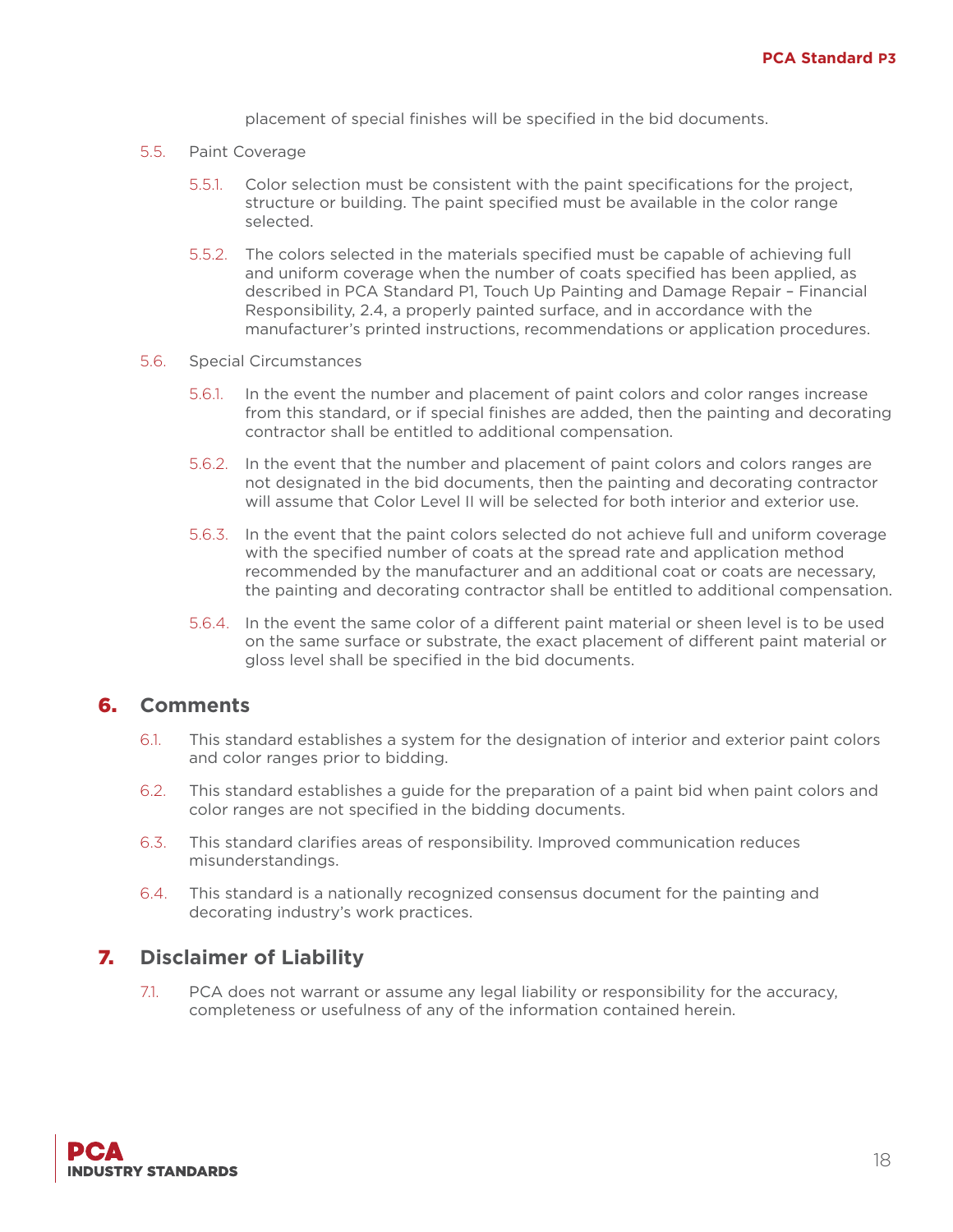### **PCA P4** Responsibility for Inspection and Acceptance of Surfaces Prior to Painting and Decorating

#### 1. **Scope**

- 1.1. The purpose of this standard is to establish responsibility for inspection and approval of surfaces prior to painting and decorating.
- 1.2. This standard is intended for use on construction projects where the painting and decorating contractor applies paints, coatings or wallcoverings over a surface assembled, constructed and/or prepared by another contractor or trade not under the painting and decorating contractor's control.

#### 2. **Significance and Use**

- 2.1. The contracting entity is the final judge in all matters relating to the "quality of appearance" and acceptance of surfaces.
- 2.2. "Quality of appearance" is a subjective term governed by the contracting entity and established by specification and reference standards. It is controlled by sample review and approval along with jobsite inspections and approvals.
- 2.3. The painting and decorating contractor is not licensed, qualified, or obligated to render any final professional opinion regarding the "quality of appearance" of work performed by others.

#### 3. **3. Reference Documents and Standards**

- 3.1. PCA Standard P1, Touch Up Painting and Damage Repair Financial Responsibility.
- 3.2. AIA, Document A 101 Standard Form of Agreement Between Owner and Contractor, 1997.
- 3.3. AIA, Document A 401 Standard Form of Agreement Between Contractor and Subcontractor, 1997.
- 3.4. The New Lexicon Dictionary of the English Language, Encyclopedic Edition, Lexicon Publications, New York, NY. 1988.
- 3.5. MPI, The Master Painters Glossary Painting and Decorating Terminology, 1997 & 2004.
- 3.6. PDCA Painting and Decorating Craftsman's Manual and Textbook, 1995, 8th edition.
- 3.7. PCA Standard P9, Definition of Trade Terms.
- 3.8. Merriam-Webster's Collegiate Dictionary, Tenth Edition, Copyright 1993.
- 3.9. Black's Law Dictionary, 7th Edition, Bryan A. Garner, 1999.3
- 3.10. Webster's New World Collegiate Dictionary, 4th Edition, 2002.3
- 3.11. FSCT, Coating Encyclopedic Dictionary, Edited by Stanley LeSota, 1995.
- 3.12. If there is a conflict between any of these references and this standard, then the requirements of this standard shall prevail.

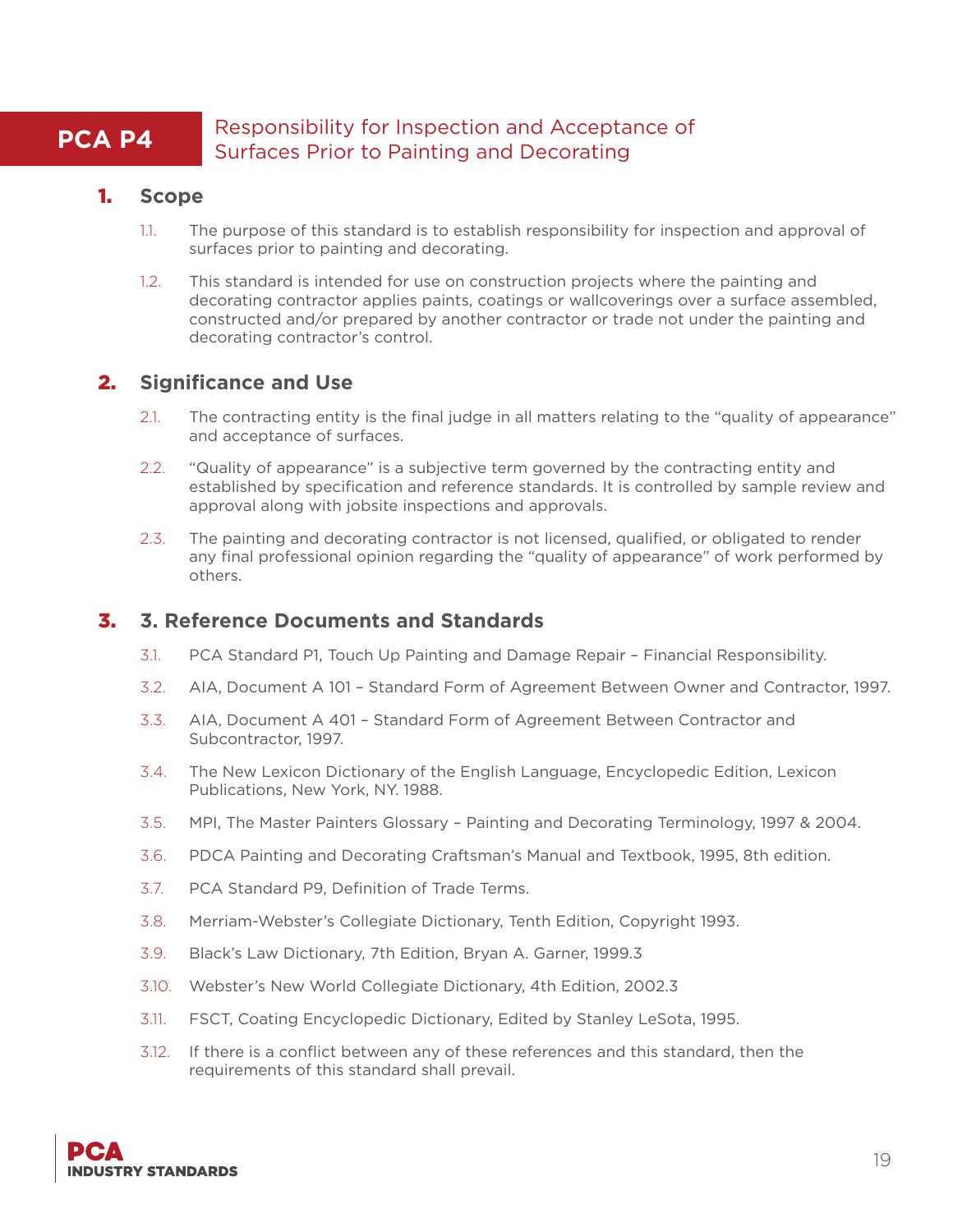## 4. **Definitions**

- 4.1. ACCEPTANCE: An agreement, either by express act or by implication from conduct, to the terms of an offer so that a binding contract is formed. If an acceptance modifies the terms or adds new ones, it generally operates as a counteroffer. [Black's Law]
- 4.2. CONTRACTING ENTITY: The general contractor, owner of the property, construction manager, developer or other entity legally responsible for the agreement, or authorized agent of any of the above. [PCA Standard P9] 4.3. FINISH: An entire paint or coating system; the texture, color and sheen of a surface. [Craftsman's]
- 4.3. LATENT DAMAGE OR DEFECTS: Damage to surfaces by causes beyond the control of the painting and decorating contractor after the painting and decorating contractor's work has been completed. Examples of such include, but are not limited to, building settlement, cracks, water damage, earthquake damage, nail and/or screw pops or expansion and/or contraction of substrate. [PCA Standard P9]
- 4.4. OPINION: A belief not based on absolute certainty or positive knowledge but on what seems true, valid or probable to one's own mind; judgment; an evaluation, impression or estimation of the quality or worth of a person or thing; the formal judgment of an expert on a matter in which advice is sought. [Webster's]
- 4.5. PAINTING AND DECORATING CONTRACTOR: The individual or company contracted to apply paints, coatings, wallcoverings and other decorative finishes. [PCA Standard P9]
- 4.6. QUALITY OF APPEARANCE: Aesthetics; conception of beauty, a particular taste for or approach to what is pleasing to the senses and especially sight. [Merriam-Webster's]
- 4.7. SPECIFICATION: A clear accurate description of the technical requirement for material products, or services, which specifies the minimum requirement for quality and construction of materials and equipment necessary for an acceptable product. In general, specifications are in the form of written descriptions, drawings, prints, commercial designations, industry standards and other descriptive references. [FSCT]
- 4.8. SUBSTRATE: A variant of substratum. In painting, any surface to be painted, including wood, concrete, masonry, steel, other metals, and various other materials or previous paints. A substrate can, therefore, be bare or covered. A previously unpainted surface sometimes is called the "original substrate." [MPI]
- 4.9. SURFACE: The substrate to which paints, coatings, or wallcoverings are applied; the finish obtained after the coating work has been completed. [Craftsman's]
- 4.10. TACIT: Not expressed or declared openly, but implied or understood. [Webster's]
- 4.11. WARRANTY: A guarantee or an assurance, explicit or implied, of something having to do with a contract, as of sale; esp., the seller's assurance to the purchaser that the goods or property is or shall be as represented and if not, will be replaced or repaired. [Webster's]

- 5.1. Acceptance of Surface
	- 5.1.1. The painting and decorating contractor is required to inspect surfaces to be finished only to determine, by reasonable and visible evidence, that the finish will satisfactorily adhere to surfaces provided by others and will perform as specified.

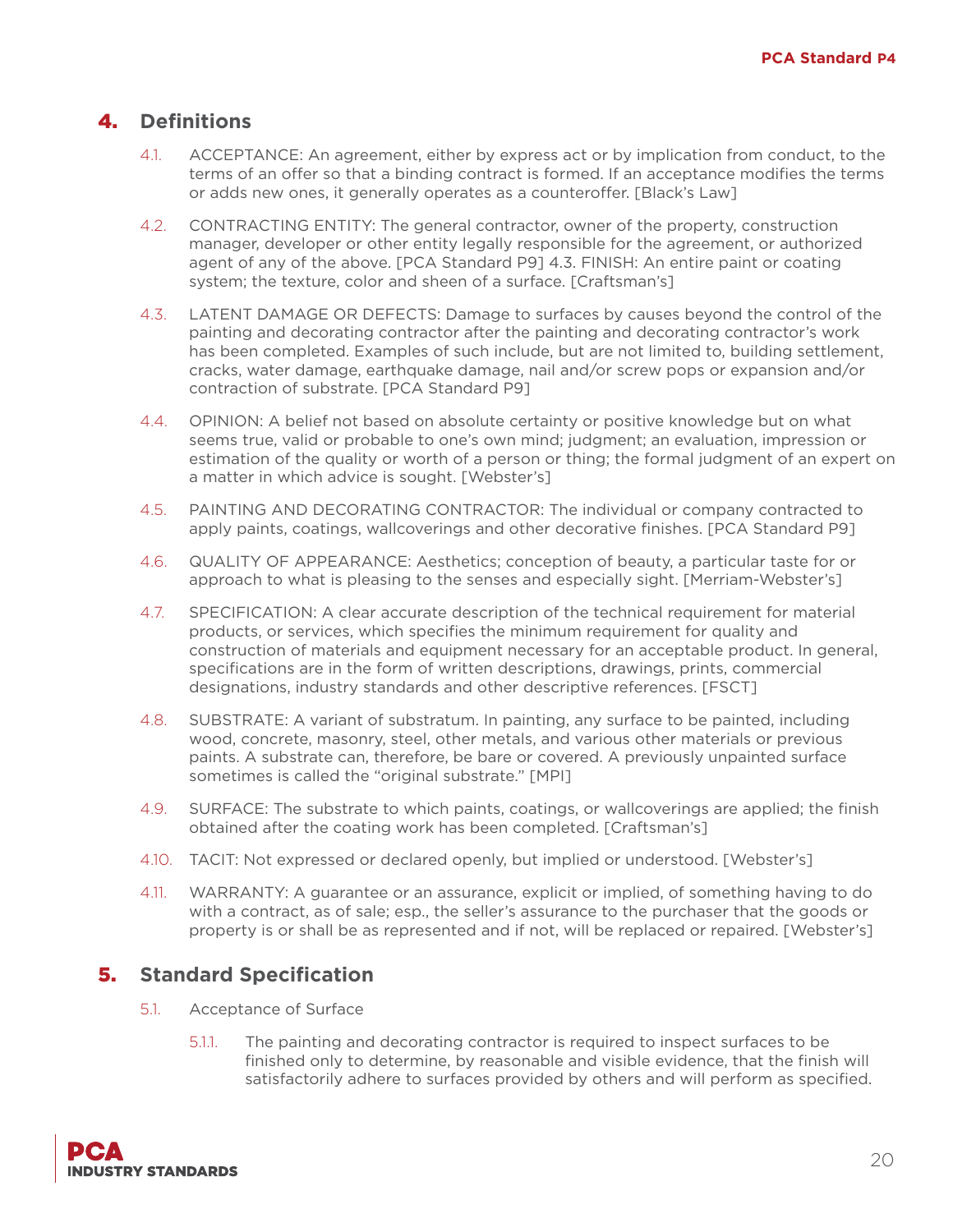- 5.1.2. The contracting entity has the responsibility to determine that a surface is complete and that the "quality of appearance" is such that it is ready for finish painting or wallcovering.
- 5.1.3. When the previous trade has completed its work and/or notification to proceed has been given, such action will be construed as tacit evidence that all work has been inspected, and that it is warrantable, completed and ready for finishing.
- 5.1.4. If "quality of appearance" of a surface, prior to finishing, is judged marginal or unacceptable by others conducting essential inspection, such alleged defective work must be corrected prior to priming and finishing so that all surfaces are made complete and ready for finishing. If the unacceptable work is not made complete and ready for finishing, the painting and decorating contractor will halt work until directed to proceed. In such an event, the painting and decorating contractor may be entitled to additional compensation as indicated in PCA Standard P7.
- 5.1.5. Once finishing has begun, as scheduled or as directed, the correction of "defects and/or latent damage" is considered "damage repair" as per PCA Standard P1, Touch Up Painting and Damage Repair – Financial Responsibility.

#### 6. **Comments**

- 6.1. The intent of this document is to ensure a higher level of quality by clarifying the responsibilities and obligations of the parties.
- 6.2. Quality of appearance is achieved through quality control. Inspecting work in progress and taking necessary action at the appropriate time to make required corrections is imperative to ensure quality of appearance. This standard encourages periodic inspections and corrective actions.
- 6.3. Contracts that contain clauses making the painting and decorating contractor responsible for inspecting the work of others often:
	- Result in a lack of required supervision and inspection by obligated persons prior to finishing
	- Encourage marginal and unacceptable work
	- Reduce overall quality of appearance of the finished product
- 6.4. This standard is a nationally recognized consensus document for the painting and decorating industry's work practices.
- 6.5. This standard clarifies areas of responsibility. Improved communication reduces misunderstandings.

#### 7. **Disclaimer of Liability**

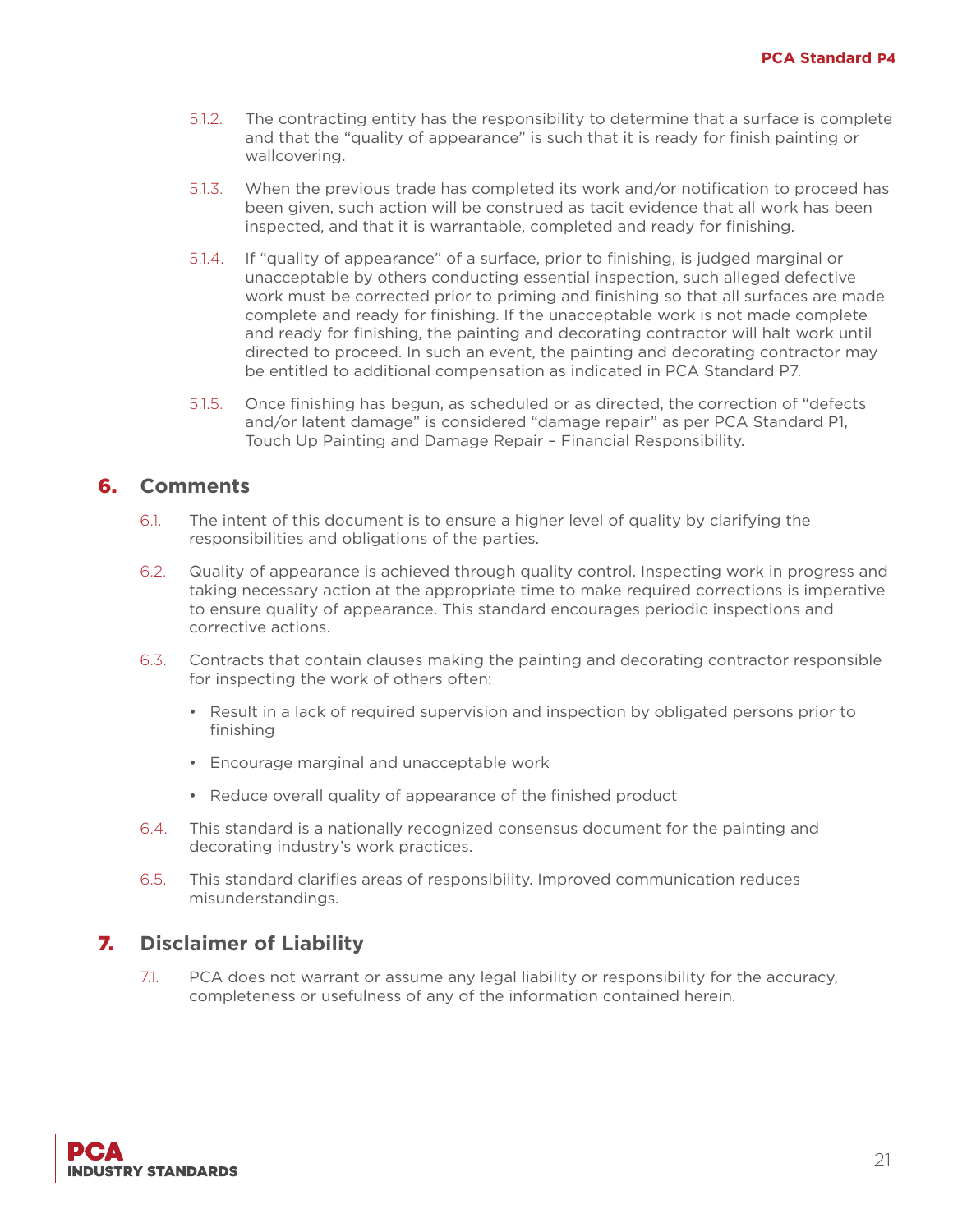#### **PCA P5** Benchmark Sample Procedures for Paint and Other Decorative Coating Systems

#### 1. **Scope**

- 1.1. The purpose of this standard is to provide a guideline to achieve approved benchmark samples of complete paint and coating systems for painting and decorating jobs.
- 1.2. This standard provides a protocol to establish an approved level of achievable quality for a specific paint and coating system.
- 1.3. It is intended that this standard be used where the scope of the project is such that it is advisable to establish achievable levels of quality before beginning the job.
- 1.4. This standard includes the surface preparation of typical areas of a project site in accordance with the applicable project specifications or contract documents.

#### 2. **Significance and Use**

- 2.1. This standard consists of the procedures and criteria whereby a benchmark sample for paint, coating and/or other decorative systems will be prepared and presented by the painting and decorating contractor for approval by the contracting entity.
- 2.2. Approved benchmark samples are established utilizing full scale, on-site surface areas. These shall be prepared using the complete specified or approved paint, coating and/or decorative system. The sample is to include surface preparation, and the application of the primer, intermediate, finish coat and touch up materials.

#### 3. **Reference Standards and Documents**

- 3.1. ASTM, D16 (06.01), Standard Terminology for Paint, Related Coatings, Materials and Applications.
- 3.2. ASTM, E12 Standard on Color and Appearance. 3.3. AIA, Document A 201 General Conditions of the Contract for Construction, 1997. 3.4. AIA Document A 401 – Standard Form of Agreement between Contractor and Subcontractor, 1997.
- 3.3. PDCA Painting and Decorating Craftsman's Manual and Textbook, 1995, 8th edition.
- 3.4. PCA Standard P9, Definition of Trade Terms
- 3.5. Webster's New World Collegiate Dictionary, 4th Edition, 2002.
- 3.6. Painting and Decorating Encyclopedia, William Brushwell, Published by Goodheart-Wilcox.
- 3.7. Paint Handbook, edited by Guy E. Weismantel, McGraw-Hill Ryerson, Ltd. January 1981.
- 3.8. PCA Standard P1, Touch Up Painting and Damage Repair Financial Responsibility.
- 3.9. MPI, The Master Painter's Glossary Painting and Decorating Terminology, 1997 & 2004.
- 3.10. The latest revision of the referenced standards shall govern.
- 3.11. If there is a conflict between any of the references and this standard, then the requirements of this standard shall prevail.

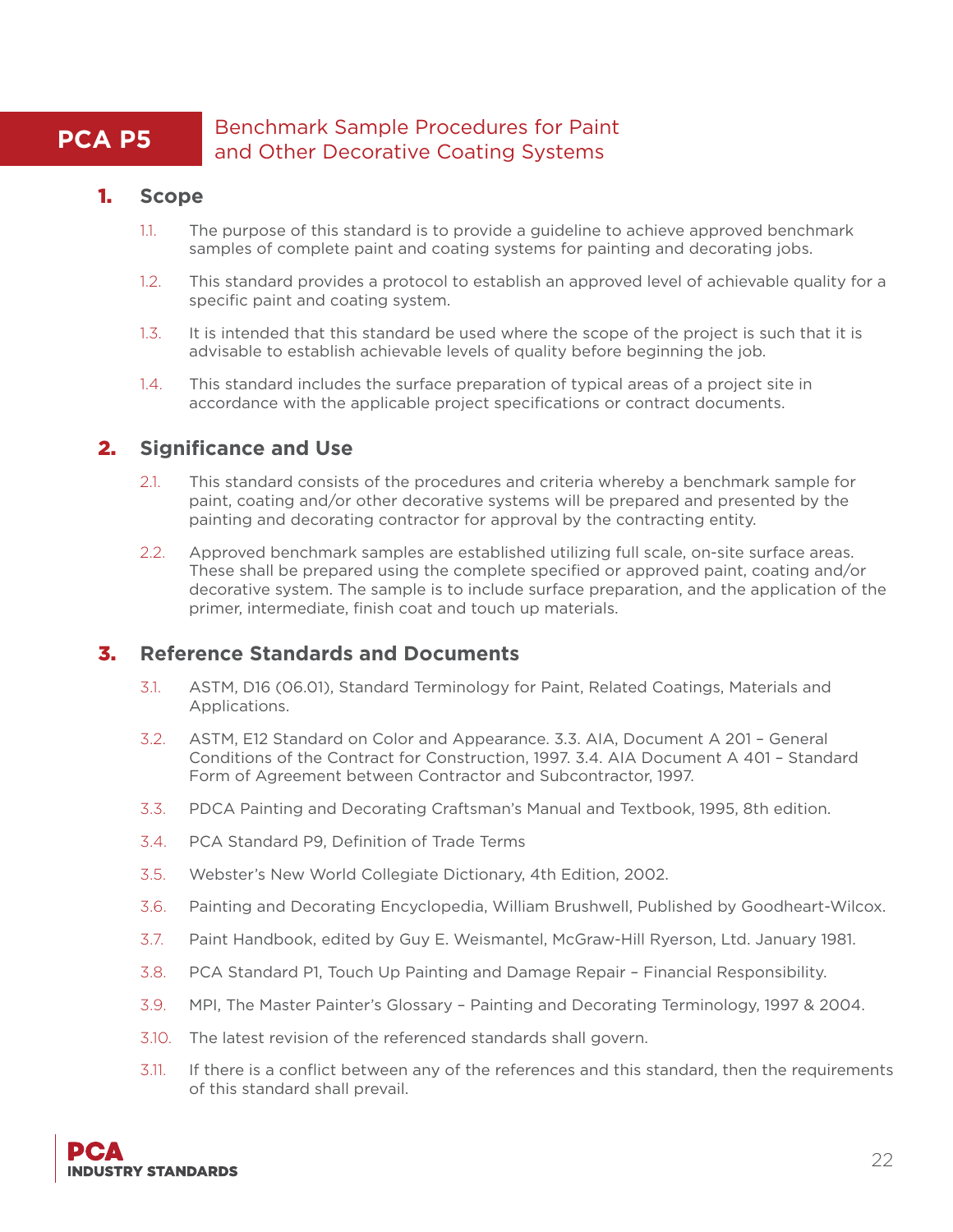#### 4. **Definitions**

- 4.1. BENCHMARK SAMPLE: A sample that serves as a standard by which other work may be measured or judged. [PCA Standard P9]
- 4.2. CONTRACTING ENTITY: The general contractor, owner of the property, construction manager, developer or other entity legally responsible for the agreement, or authorized agent of any of the above. [PCA Standard P9]
- 4.3. FINISH: An entire paint or coating system; the texture, color and sheen of a surface. [Craftsman's]
- 4.4. FINISHED LIGHTING: Finished lighting conditions are described as those in place when the project is finished. This includes, but is not limited to, design lighting (e.g., wall washers, spots, floods, etc.) and natural lighting (e.g., skylights, clear view windows, window walls, window treatments, etc.). [PCA Standard P9]
- 4.5. HIDING (Power): The degree or ability of an opaque coating, applied in a uniform film, to cover, mask or obscure the substrate to which it is applied, or the colors underneath. Hiding power is provided by the paint's pigment. [MPI]
- 4.6. LATENT DAMAGE OR DEFECTS: Damage to surfaces by causes beyond the control of the painting and decorating contractor after the painting and decorating contractor's work has been completed. Examples of such include, but are not limited to, building settlement, cracks, water damage, earthquake damage, nail and/or screw pops or expansion and/or contraction of substrate. [PCA Standard P9]
- 4.7. PAINTING AND DECORATING CONTRACTOR: The individual or company contracted to apply paints, coatings, wallcoverings and other decorating finishes. [PCA Standard P9]
- 4.8. PROPERLY PAINTED SURFACE: A properly painted surface is uniform in appearance, color, texture, hiding and sheen. It is also free of foreign material, lumps, skins, runs, sags, holidays, misses, or insufficient coverage. It is a surface free of drips, splatters, spills or overspray which were caused by the painting and decorating contractor's workforce. In order to determine whether a surface has been "properly painted" it shall be examined without magnification at a distance of thirty-nine (39) inches or one (1) meter or more, under finished lighting conditions and from a normal viewing position. [PCA Standard P1]
- 4.9. STANDARD: Something established for use as a rule or basis of comparison in measuring or judging capacity, quantity, content, extent, value, quality, etc. The type, model or example commonly or generally accepted or adhered to; criterion set for usages or practices. [Webster's]
- 4.10. SUBSTRATE: A variant of substratum. In painting, any surface to be painted, including wood, concrete, masonry, steel, other metals, and various other materials or previous paints. A substrate can, therefore, be bare or covered. A previously unpainted surface sometimes is called the "original substrate". [MPI]
- 4.11. SURFACE: The substrate to which paints, coatings, or wallcoverings are applied; the finish obtained after the coating work has been completed. [Craftsman's]
- 4.12. TEXTURE: Texture as used in a "properly painted surface" (means) the texture of the paint or coating system. [PCA Standard P9]
- 4.13. TOUCH UP: The correction of deficiencies in the specified work to achieve a properly

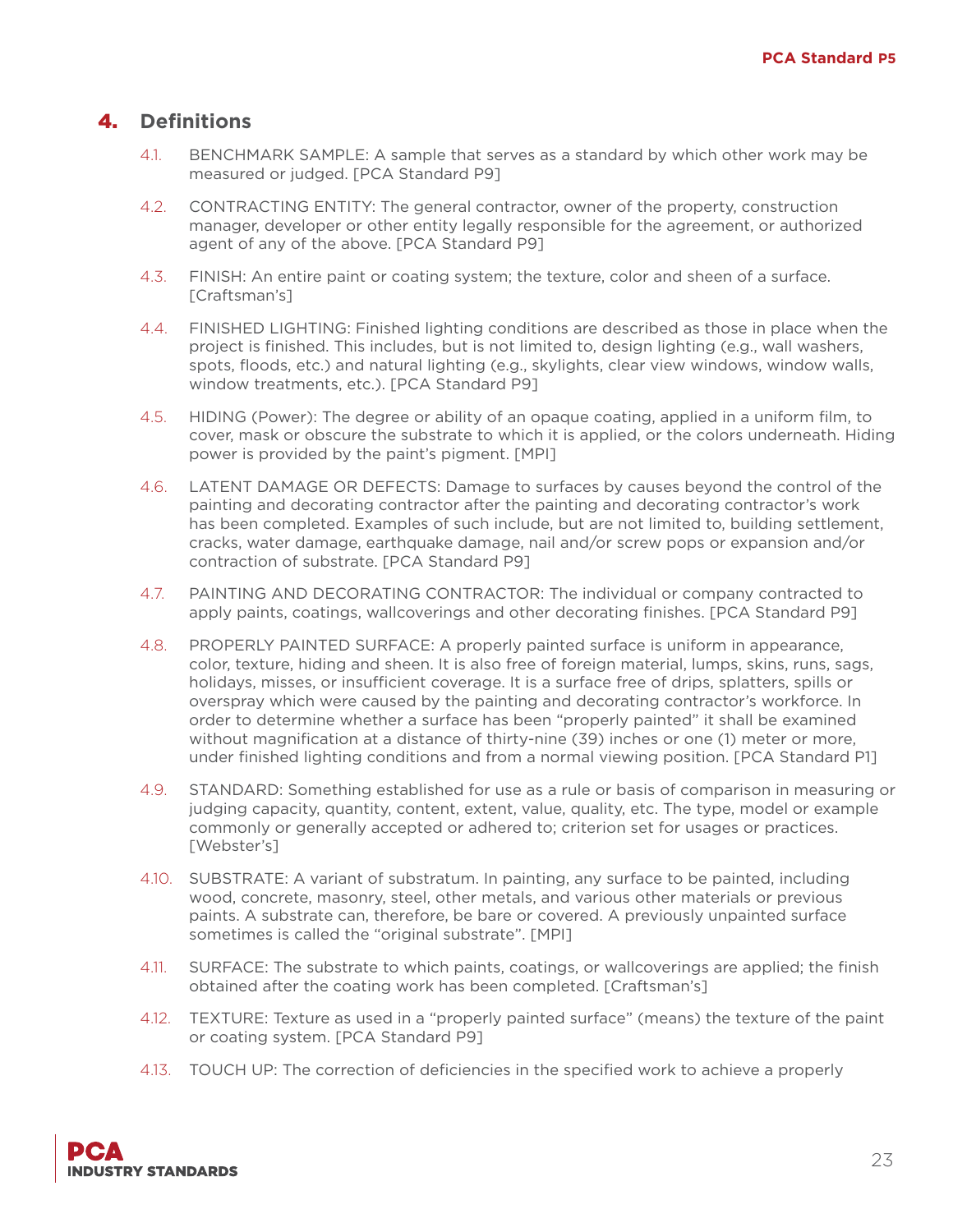painted surface as described in 4.8 herein. "Damage caused by others" or "latent damage," at times incorrectly referred to as touch up are described in 4.6 and 4.11 of PCA Standard P1, Touch Up Painting and Damage Repair: Financial Responsibility. The correction of "damage caused by others" and "latent damage" is separate from touch up and handled in accordance with the above mentioned PCA Standard P1, Touch Up and Damage Repair: Financial Responsibility.

- 5.1. Procedure
	- 5.1.1. The contracting entity and the painting and decorating contractor shall select and designate sample sites to meet the criteria of this standard.
		- 5.1.1.1. The contracting entity and the painting and decorating contractor shall agree to a time schedule to prepare and approve Benchmark Samples. Samples shall be prepared only after permanent lighting, heating, venting and air conditioning equipment have been installed and activated.
		- 5.1.1.2. The condition of the surface to be used as the sample area must be approved by the contracting entity prior to the preparation of the benchmark sample by the painting and decorating contractor.
		- 5.1.1.3. After receiving approval from the contracting entity to proceed, the painting and decorating contractor shall prepare and apply the complete coating system as specified in the contract documents to produce the benchmark samples.
		- 5.1.1.4. The painting and decorating contractor will produce a "properly painted surface."
	- 5.1.2. The recommended benchmark sample area should be approximately 100 square feet. Small areas, such as doors, handrails and trim, may have a more practical square footage arrangement, as agreed by the parties involved. The specific number, placement and size of samples will be clearly defined in the bid documents.
		- 5.1.2.1. The substrate type and application method used to produce the Benchmark Sample must be representative of the specified application method(s) for the substrate.
		- 5.1.2.2. The benchmark sample shall leave exposed a sampling of the approved substrate, before and after any specified surface preparation for the system. In addition, there should be left a separate and individual sampling of each designated and subsequently applied coating and any intercoat surface preparation.
	- 5.1.3. If the benchmark sample is impossible or impractical to achieve, then an alternate shall be agreed upon in writing by the painting and decorating contractor and the contracting entity.
	- 5.1.4. A separate benchmark sample area may be prepared for approval for each substrate and each coating system as required by the contract documents or as agreed by the contracting entity and the painting and decorating contractor. The specific number and placement of samples will be clearly defined in the bid documents.

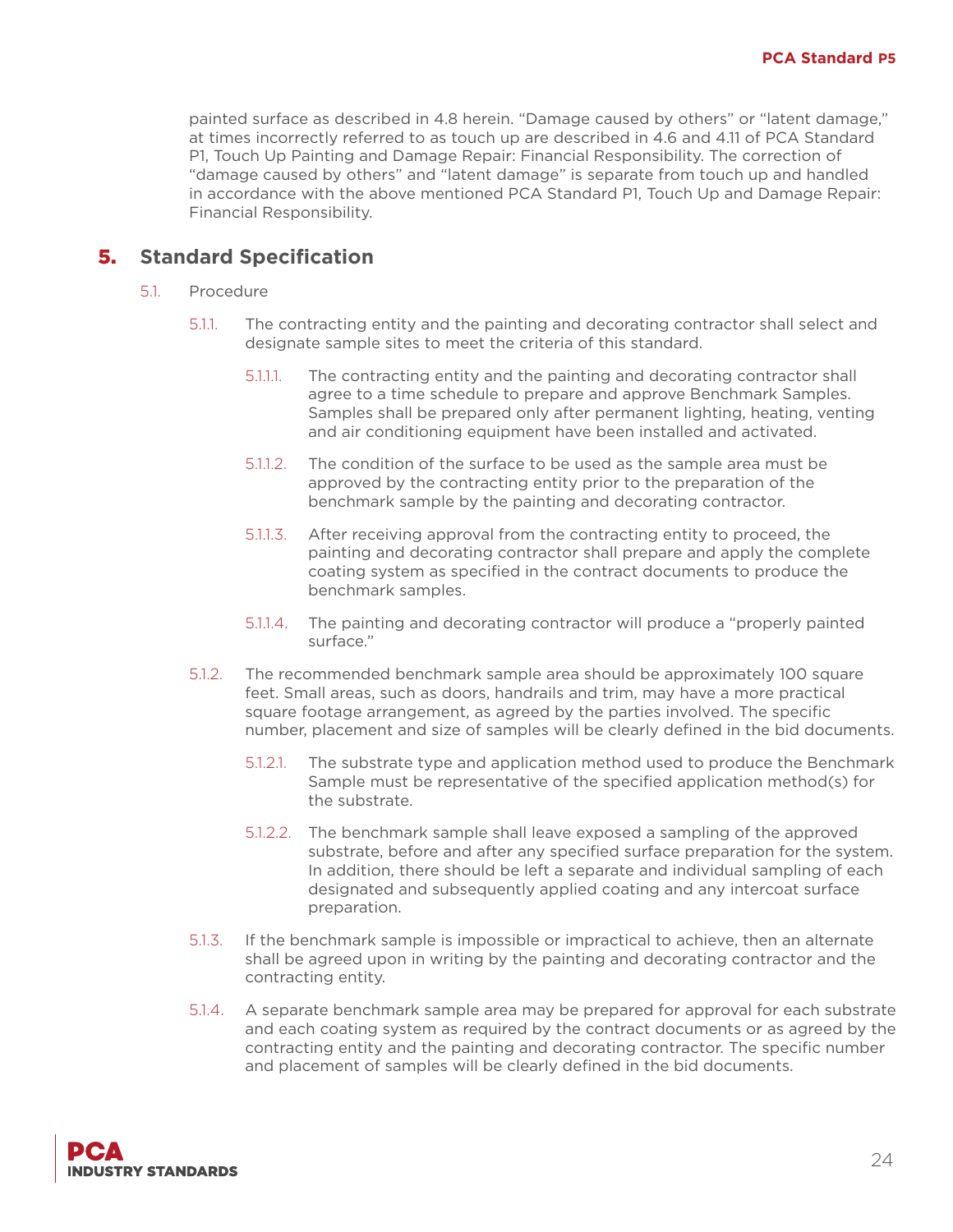- 5.1.5. Production work may proceed as soon as approval of the benchmark sample is received by the painting and decorating contractor from the contracting entity. Approval or rejection must be issued according to the time schedule agreed upon as outlined in section 5.1.1.1 above.
	- 5.1.5.1. Approval of benchmark samples shall be granted by the contracting entity after the sample areas have been prepared and coated in accordance with the contract documents and this standard.
	- 5.1.5.2. Approval of the benchmark sample shall be documented in writing by the contracting entity and delivered to the painting and decorating contractor.
- 5.1.6. After final approval, the sample surface area shall be secured and clearly identified with signage reading: "BENCHMARK SAMPLE! DO NOT PAINT, DEFACE, CHANGE OR ALTER IN ANY WAY WITHOUT MUTUAL CONSENT OF CONTRACTING ENTITY AND THE PAINTING AND DECORATING CONTRACTOR."
- 5.1.7. Sample touch ups may be applied to approved sample surfaces. The area of touch up shall be clearly identified, approved and retained as part of the benchmark sample.
- 5.2. BENCHMARK SAMPLE PROCEDURE: The painting and decorating contractor shall prepare and paint a sample in accordance with the contract documents and as prescribed in this standard.
- 5.3. The contracting entity or its designated representatives shall approve benchmark sample areas after confirming complete compliance with the contract documents and in accordance with this standard.

#### 6. **Comments**

- 6.1. This standard outlines procedures for onsite determination and approval of achievable quality from specified paint and coating systems.
- 6.2. This standard clarifies areas of authority and responsibilities. Improved communication reduces misunderstandings.
- 6.3. This standard is a nationally recognized consensus document for the painting and decorating industry's work practices.

#### 7. **Disclaimer of Liability**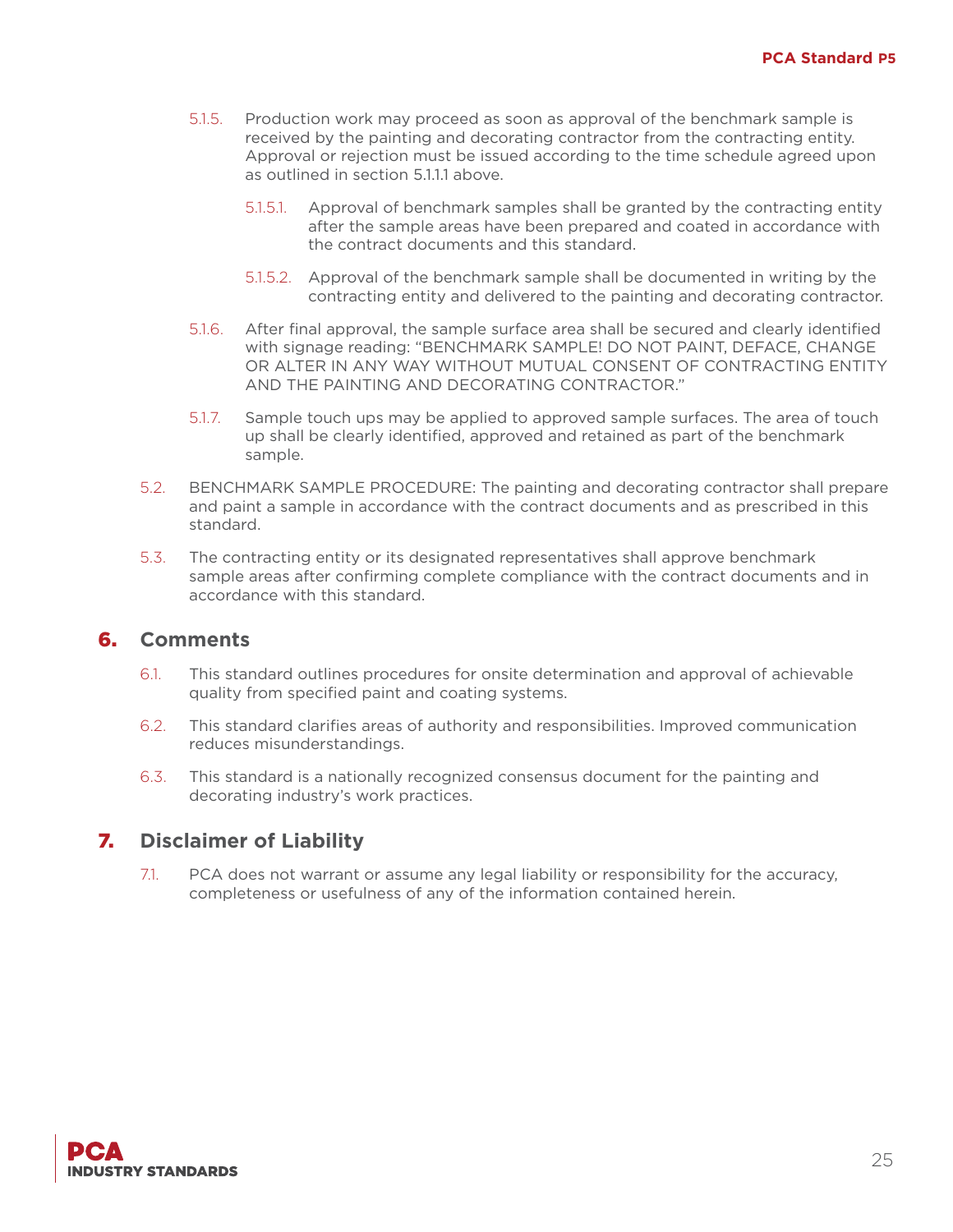## **PCA P6** Acceptance of Completed Wallcovering

#### 1. **Scope**

- 1.1. The purpose of this standard is to establish guidelines for the acceptance of wallcovering installations.
- 1.2. This standard encompasses any project requiring the installation of wallcoverings listed in section 4.13.1 through 4.13.11.

#### 2. **Significance and Use**

- 2.1. This standard establishes a guideline for the acceptance of installation quality and is limited to proper seaming practices, pattern match, verticality, and cleanliness of appearance.
- 2.2. The contracting entity is the final judge in all matters related to the acceptance of the wallcovering installation.
- 2.3. Inspection and acceptance of surfaces and wallcovering material(s) prior to installation are separate from this standard. Refer to related documents in Section 3.

#### 3. **Reference Documents and Standards**

- 3.1. ASTM, E284-02b, Standard Terminology of Appearance.
- 3.2. ASTM, C840-01, Standard Specification for Application and Finishing of Gypsum Board.
- 3.3. ASTM, F1141, Specification for Wallcovering.
- 3.4. PCA Standard P1, Touch Up Painting and Damage Repair: Financial Responsibilities.
- 3.5. PCA Standard P2, Third Party Inspection: Qualifications, Responsibilities, Procedures.
- 3.6. PCA Standard P4, Responsibilities for Inspection and Acceptance of Surfaces Prior to Painting and Decorating.
- 3.7. PCA Standard P9 Definition of Trade Terms
- 3.8. PDCA Painting and Decorating Craftsman's Manual and Textbook, 1995, 8th edition.
- 3.9. PDRA, Wallcovering Problem Solver, 2nd edition.
- 3.10. Recommended Levels of Gypsum Board Finish, GA214-96, published by the Gypsum Association and endorsed by AWCI, PCA, GA and CISCA.
- 3.11. Wallcovering Hanging Instructions (joint publication of the Wallcovering Association, Painting Contractors Association, Wallcovering Installers Association and Painting and Decorating Retailers Association).
- 3.12. Installation instructions, as supplied with wallcovering material by the manufacturer.
- 3.13. Black's Law Dictionary, 7th Edition, Bryan A. Garner, 1999.
- 3.14. Webster's New World Collegiate Dictionary, 4th Edition, 2002.

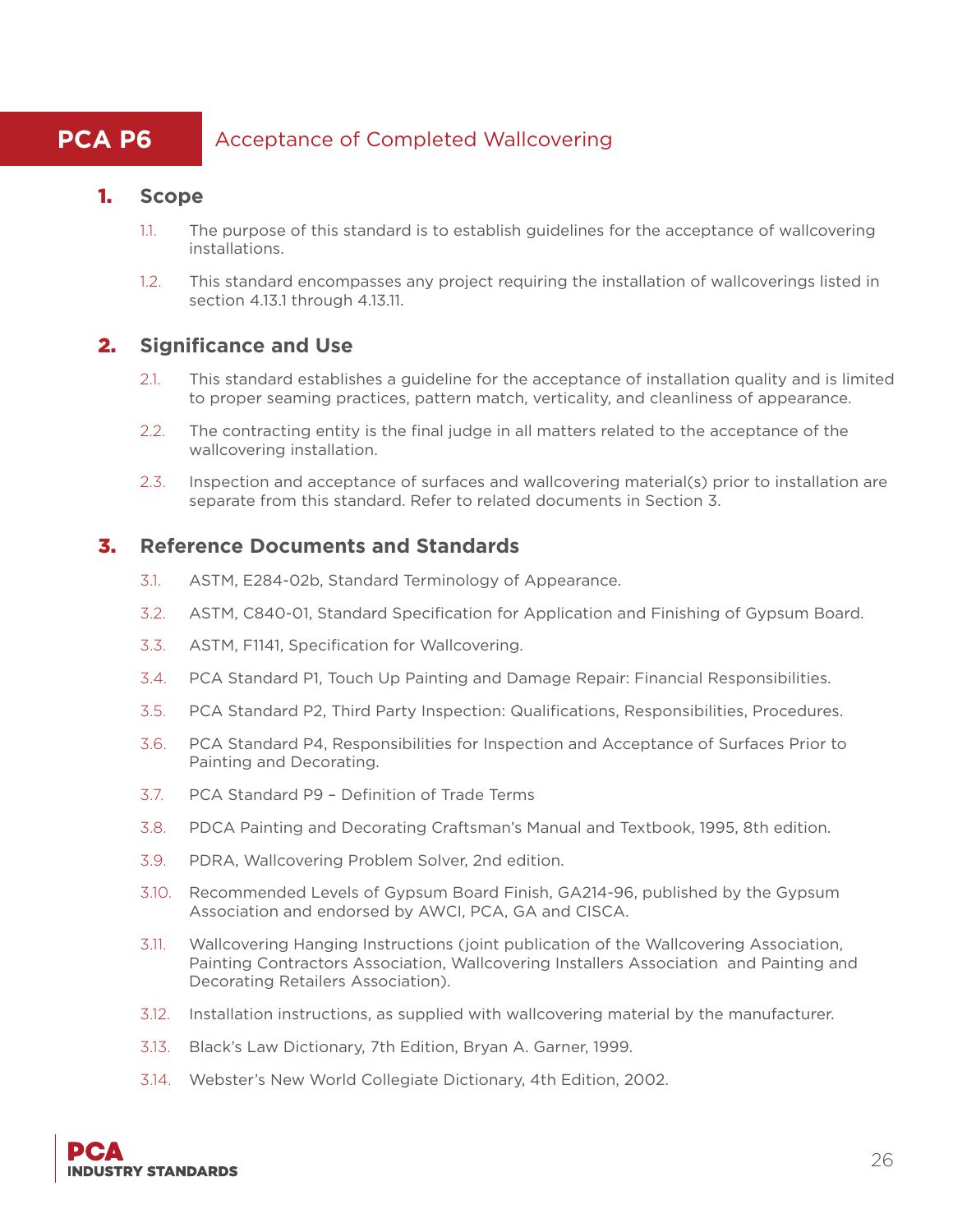3.15. If there is a conflict between any of these references and this standard, the requirements of this standard shall prevail.

#### 4. **Definitions**

- 4.1. ACCEPTANCE: An agreement, either by express act or by implication from conduct, to the terms of an offer so that a binding contract is formed. If an acceptance modifies the terms or adds new ones, it generally operates as a counteroffer. [Black's Law]
- 4.2. AWCI: Association of the Wall and Ceiling Industries International
- 4.3. CISCA: Ceilings and Interior Systems Construction Association
- 4.4. CONTRACTING ENTITY: The general contractor, owner of the property, construction manager, developer or other entity legally responsible for the agreement, or authorized agent of any of the above. [PCA Standard P9]
- 4.5. FINISHED LIGHTING: Finished lighting conditions are described as those in place when the project is finished. This includes, but is not limited to, design lighting (e.g., wall washers, spots, floods, etc.) and natural lighting (e.g., skylights, clear view windows, window walls, window treatments, etc.). [PCA Standard P9]
- 4.6. GA: Gypsum Association
- 4.7. INSPECTION LIGHTING: Illumination of the installed surface from an angle at an intensity sufficient to eliminate any shadowing that may be caused by other illumination striking the surface at any angle. [PCA Standard P9]
- 4.8. NORMAL VIEWING POSITION: For the purpose of inspection, a normal viewing position shall be at eye level at a minimum of thirty-nine (39) inches or one (1) meter from the wall. Inspection lighting can be used as defined in this standard. [PCA Standard P9]
- 4.9. PAINTING AND DECORATING CONTRACTOR: The individual or company contracted to apply paints, coatings, wallcoverings and other decorative finishes. [PCA Standard P9]
- 4.10. SHADING: Variation created in the manufacturing process, in the color, texture or gloss within the same strip of a wallcovering. [ASTM]
- 4.11. VERTICALITY: (Vertical) at a right angle to the plane of the horizon; upright, straight up or down, etc.; upright position. [Webster's]
- 4.12. WALLCOVERING INSTALLER, syn. PAPERHANGER: The individual responsible for the installation of wallpaper or wallcovering. [PCA Standard P9]
- 4.13. WALLCOVERING, syn. WALLPAPER: Any type of paper, vinyl, fabric or specialty material that is pasted onto a wall or ceiling for decoration and/or protection. Wallcoverings come in a wide array of colors, patterns, textures and performance characteristics, such as washability and abrasion resistance. [Craftsman's]

For the purpose of this standard, wallcoverings shall be limited to the following:

- 4.13.1. Residential vinyl coated paper (peelable and strippable).
- 4.13.2. Residential or Type I fabric backed, woven, vinyl wallcovering.

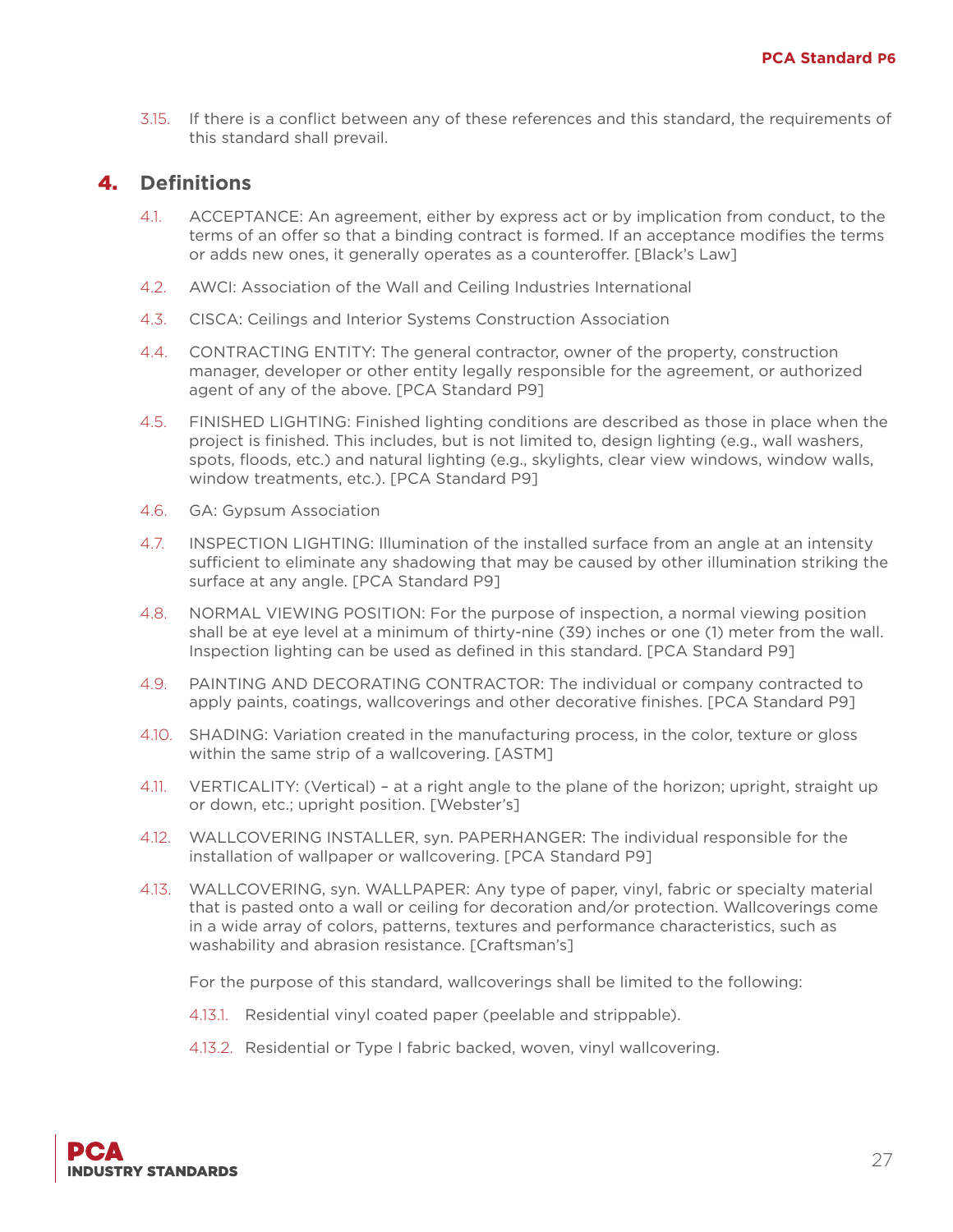- 4.13.3. Residential paper backed vinyl (solid vinyl) peelable wallcovering.
- 4.13.4. Residential standard/ untreated paper.
- 4.13.5. Commercial Type II or III fabric backed vinyl wallcovering.
- 4.13.6. Textile commercial wallcovering.
- 4.13.7. Flocked wallcovering.
- 4.13.8. Foil wallcovering.
- 4.13.9. Natural material, such as grass cloth, strings and cork wallcovering.
- 4.13.10. Fiberglass wallcovering, paintable or prefinished.
- 4.13.11. Acoustical wallcovering.
- 4.14. WALLCOVERING CONTRACTOR: See 4.9.

- 5.1. The manufacturer and purchaser (or purchaser's agent) of the wallcovering shall inspect the wallcovering for defects, prior to installation.
	- 5.1.1. The purchaser must report any discrepancies in the wallcovering pattern, texture or color to the wallcovering manufacturer or distributor as soon as possible, to avoid installation disputes.
- 5.2. The contracting entity shall inspect surfaces prepared by others for compliance with the manufacturer and installer's surface requirements.
	- 5.2.1. Wallcoverings are a prefinished item and should only be installed in a controlled environment where permanent heating is provided to maintain and guarantee ambient and substrate temperatures at a minimum of sixty-five (65) degrees Fahrenheit. If the contracting entity provides temporary heating to accelerate a building schedule, the temporary heating must be maintained in areas where wallcoverings have been installed, until ambient temperatures reach sixtyfive (65) degrees Fahrenheit. Temperature must be maintained for at least three (3) weeks after the last strip has been installed.
- 5.3. Wallcovering is deemed properly installed when:
	- 5.3.1. Adhesion is complete with no loose or curling edges, lifting seams, air bubbles or paste bumps.
	- 5.3.2. Pattern match is achieved.
	- 5.3.3. Wallcovering is installed plumb or square. Note: A pattern may appear out of square due to a substrate or construction defect that is beyond the control of the installer.
	- 5.3.4. Wallcovering is free from visible shrinkage.
	- 5.3.5. Seams are properly trimmed, with no frayed edges, allowing for pattern match and without evidence of excessive pressure that would score the substrate and affect adhesion.
	- 5.3.6. Wallcovering surface is free from adhesive residue.

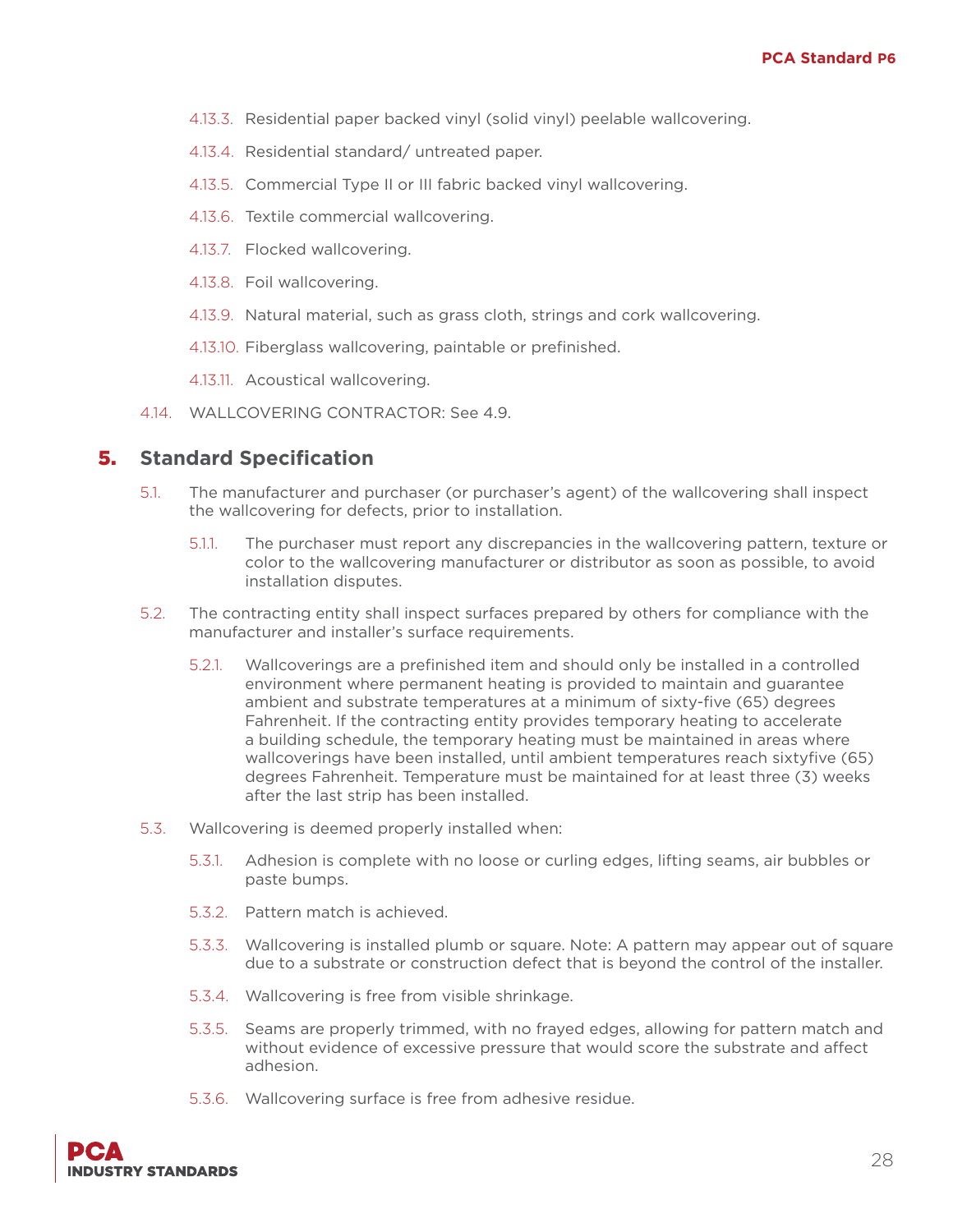- 5.4. Color shading is inherent in natural and simulated natural materials and should be expected.
- 5.5. Upon completion, a visual inspection by the contracting entity should occur in order to determine compliance with this standard.
	- 5.5.1. The acceptability of the surface shall be determined when viewed without magnification, at a distance of thirty-nine (39) inches or one (1) meter or more, under finished lighting conditions and from a normal viewing position.
		- 5.5.1.1. Inspection lighting conditions will allow the finished surface to be viewed with minimal distortion, which may be caused by the quality of the substrate preparation and/or illumination at an acute angle.
	- 5.5.2. Damage caused by parties other than the painting and decorating contractor or its workforce is considered damage by others and shall be repaired or replaced as specified in PCA
- 5.6. Standard P1, Touch Up Painting and Damage Repair: Financial Responsibility.

#### 6. **Comments**

- 6.1. This standard acknowledges the areas of wallcovering installation within the control of the painting and decorating contractor. Use of this standard avoids time-consuming disputes pertaining to the wallcovering material that can only be resolved with the participation of the wallcovering manufacturer and/or distributor.
- 6.2. Latent damage is due to conditions beyond the control of the painting and decorating contractor. This damage is caused by conditions not apparent at the time of initial painting and decorating. The painting and decorating contractor will repair and/or repaint the damaged area after receiving acceptance of its proposal and authorization to proceed on either a lump sum or time and material basis, as specified in PCA Standard P1, Touch Up Painting and Damage Repair: Financial Responsibility.
- 6.3. This standard clarifies areas of responsibility. Improved communication reduces misunderstandings.
- 6.4. This standard is a nationally recognized consensus document for the painting and decorating industry's work practices.

## 7. **Disclaimer of Liability**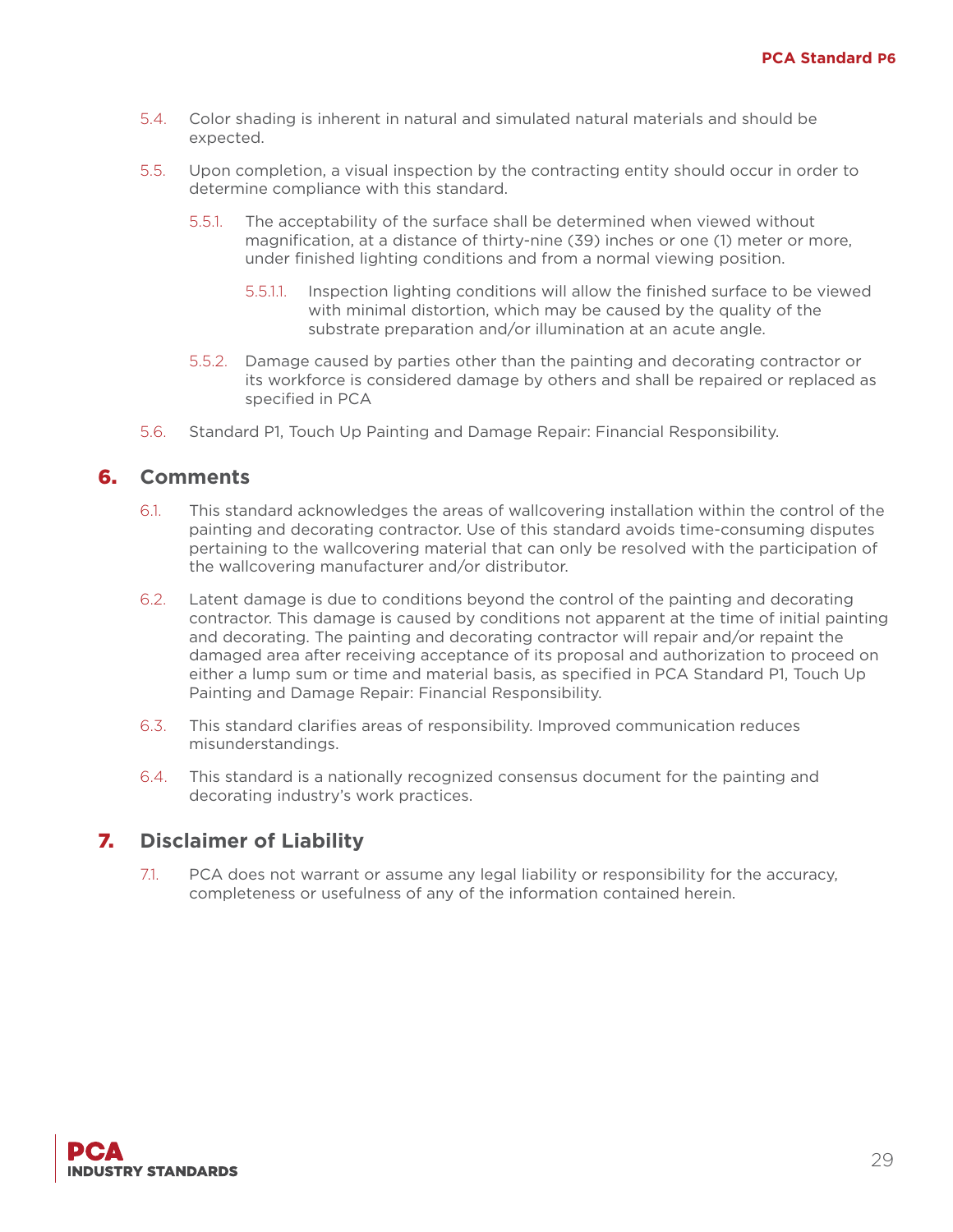## **PCA P7** Job Sequencing

#### 1. **Scope**

- 1.1. The purpose of this standard is to recognize how job sequencing affects the completion of painting and decorating work activities.
- 1.2. This standard establishes job sequencing criteria for bidding purposes.
- 1.3. This standard encompasses projects where the painting and decorating contractor applies paints, coatings and/or wallcoverings to surfaces or substrates prepared by the contracting entity, another contractor, construction manager or trade not under the painting and decorating contractor's control.
- 1.4. This standard is not intended to establish project schedules.

#### 2. **Significance and Use**

- 2.1. Proper and effective job sequencing is vital to the work of (new construction, remodeling and repainting projects) the painting and decorating contractor. The painting and decorating contractor's cost and quality of work is affected by changes in job sequencing.
- 2.2. This standard should be used in bidding and during the course of the project or in the absence of a written schedule.
- 2.3. This standard will help the painting and decorating contractor define the job conditions and sequencing necessary to complete its work in a timely and prductive manner.
- 2.4. This standard will help determine the responsibility of those whose actions fail to maintain proper job sequencing, causing additional costs to the painting and decorating contractor.

#### 3. **Reference Documents and Standards**

- 3.1. PCA Standard P4, Touch Up Painting and Damage Repair: Financial Responsibility and Definition of a Properly Painted Surface.
- 3.2. PCA Standard P9, Definition of Trade Terms
- 3.3. PDCA Painting and Decorating Craftsman's Manual and Textbook, 1995, 8th Edition
- 3.4. NAWIC, Construction Dictionary, published by Greater Phoenix, Arizona Chapter 98 of The Nationals Association of Women in Construction, 9th edition, 5th printing, June 2003.
- 3.5. Construction Delay, T.J. Trauner, Documenting Causes, Winning Claims and Recovering Costs, published by R. S. Means, Inc., (CMGD) 1990.
- 3.6. Painting and Decorating Encyclopedia, William Brushwell, published by Goodheart-Wilcos, 1982.
- 3.7. If there is a conflict between any of the references and this standard, the requirements of this standard shall prevail.

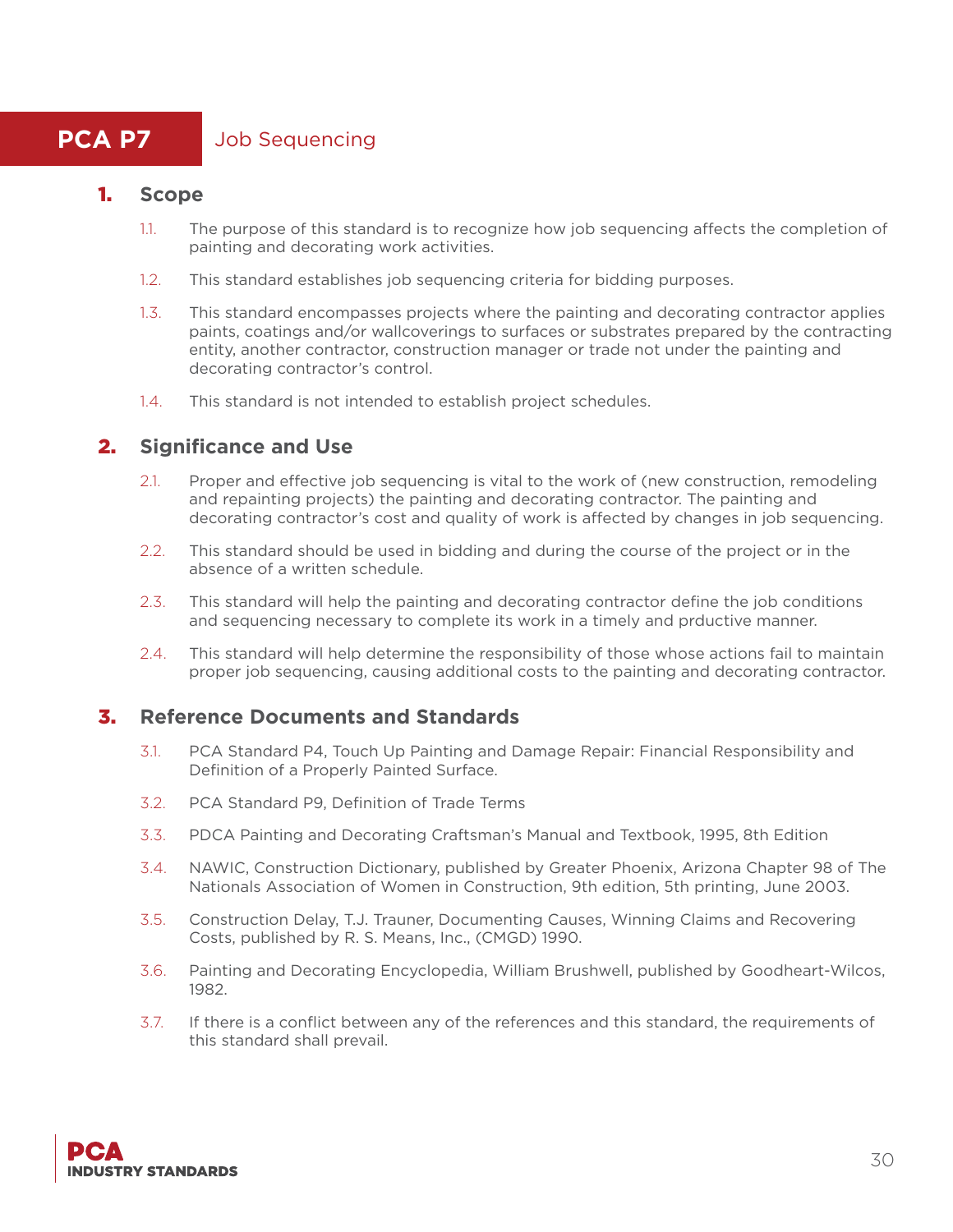#### 4. **Definitions**

- 4.1. ACCELERATION: To hasten the progress of develoment of project production and/or completion. [PCA Standard P9]
- 4.2. CONTRACTING ENTITY: The general contractor, owner of the property, construction manager, developer or other entity legally responsible for the agreement, or authorized agent of any of the above. [PCA Standard P9]
- 4.3. CROWDING: More craft activity in a given area than can be accommodated efficiently. [PCA Standard P9]
- 4.4. JOB SEQUENCE/SEQUENCING: An order of succesion or continuity of progression of work activities. [PCA Standard P9]
- 4.5. LEAP-FROGGING: The presence of other subcontractor(s) and/or stockpiling or materials in areas, which interferes with and hampers the painting and decorating contractor's crew from completing its work in a given area. [PCA Standard P9]
- 4.6. PAINTING AND DECORATING CONTRACTOR: The individual or company contracted to apply paints, coatings, awallcoverings and other decorative finishes. [PCA Standard P9]
- 4.7. PRE-FINISHED: For the purpose of this standard, a completely finished product requiring installation only, finished by an entity other than the painting and decorating contractor.
- 4.8. SHIFT WORK: Work scheduled in time periods other than the nomal workday [PCA Standard P9]
- 4.9. STACKING OF TRADES: Simultaneous operation of several trades, resulting in congestion and confusion, which in turn causes a decrease in labor productivity. [PCA Standard P9]

- 5.1. Interior General Conditions: The following requirements, supplied by others, must be in place prior to the start of work in order to ensure a successful installation by the painting and decorating contractor:
	- 5.1.1. The structure shall be weather-tight including doors, windows, floors, and roofing.
	- 5.1.2. Permanent or temporary HVAC system shall maintain temperature and humidity levels within the guidelines set forth and approved by the materials suppliers of the products specified.
	- 5.1.3. Unless otherwise agreed, permanent lighting, or temporary lighting comparable in intensity to the permanent lighting, shall be supplied. If temporary lighting is not comparable to the permanent lighting, inspections shall occur under the temporary lighting. However, surface deficiencies noted upon installation of permanent lighting shall be considered latent damage. Refer to PCA Standard P1, Touch Up Painting and Damage Repair: Financial Responsibility and Definition of a Properly Painted Surface.
	- 5.1.4. Unless specified otherwise, all pre-finished or non-painted items and furnishings shall be installed on painted/decorated surfaces or in painted/decorated areas after final finishes are applied. This shall apply to, but not be limited to, ceiling grid, door hardware, light fixtures, trim, base and carpet.

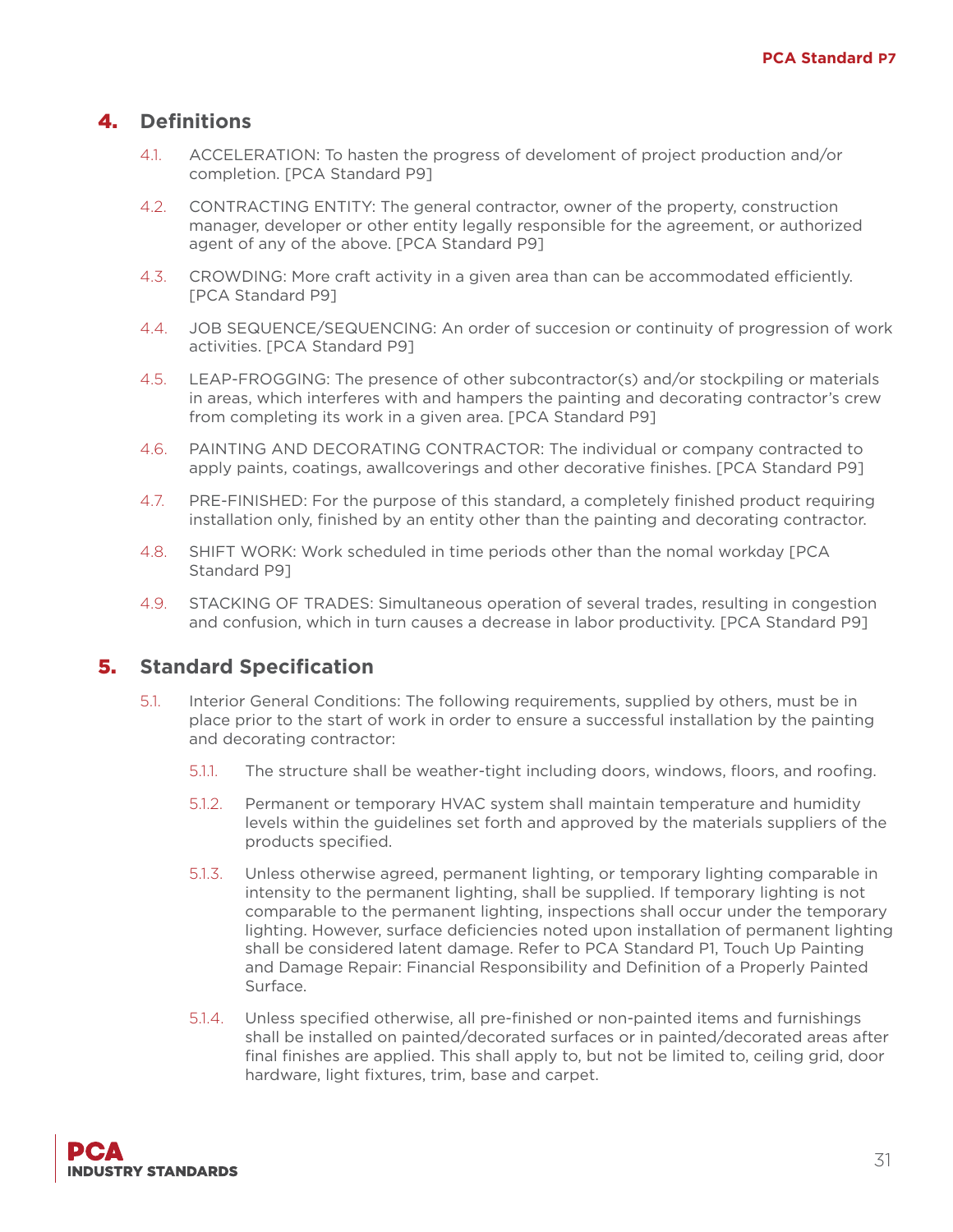- 5.2. Exterior General Conditions: The following requirements, supplied by other, must be in place prior to the start of work in order to ensure a successful installation by the painting and decorating contractor:
	- 5.2.1. Reasonable access to the area prior to the installation of any fencing, landscaping, or other obstacles that could prevent or hinder such access.
	- 5.2.2. Acceptable weather and climate conditions of the project area to comply with the manufacturers' recommendations for application of materials.
- 5.3. The following requirements are mandatory for proper sequencing of the painting and decorating contractor's scope of work:
	- 5.3.1. When the work of the painting and decorating contractor is impacted by the work of other trades, job sequencing shall be maintained enabling the painting and decorating contractor to commence its work and proceed efficiently through to completion.
	- 5.3.2. The painting and decorating contractor shall be informed in writing not less than three (3) working days in advance of changes in schedule that may affect work shifts, require acceleration, or cause added cost.
	- 5.3.3. Completion of other trades' work that requires field finishing is to be coordinated with the painting and decorating contractor to avoid adverse conditions such as leap-frogging, stacking of trades and damage by others to finishes, whether completed or in progress. separately as described in 5.2.

#### 6. **Comments**

- 6.1. Compliance with this standard will promote a high quality of workmanship by the painting and decorating contractor.
- 6.2. Unless specified otherwise, the painting and decorating contractor shall be entitled to additional compensation when job sequencing does not conform to this standard.
- 6.3. This standard is a nationally recognized consensus document for the painting and decorating industy's work practices.
- 6.4. This standard clarifies areas of responsibility. Improved communication reduces misunderstandings

#### 7. **Disclaimer of Liability**

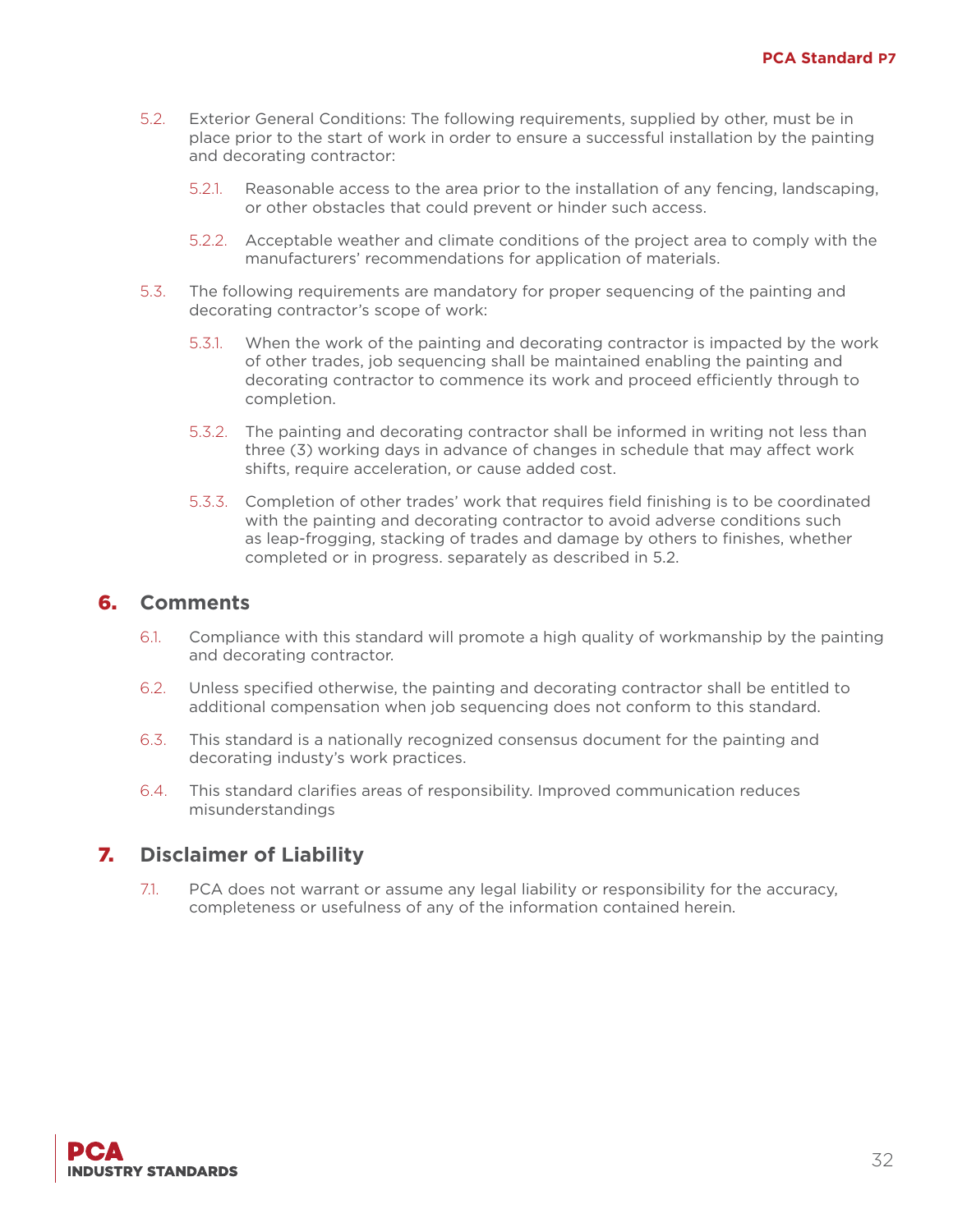## **PCA P8** Owner's Responsibility for Maintenance of Paints and Coatings

#### 1. **Scope**

- 1.1. This standard addresses the responsibility of the owner to implement an appropriate maintenance program. Proper paint and coatings maintenance (clear or pigmented) reduces the detrimental effects of time, abrasion, environment, impact and other forces on the aesthetic, identifying (color coding) and other protective properties of paints and coatings.
- 1.2. This standard will improve communication between the owner and the painting and decorating contractor for the purpose of keeping the paints and coatings intact and capable of performing their intended function(s).
- 1.3. This standard describes the basic steps for the owner to implement an effective paint and coatings maintenance program.

#### 2. **Significance and Use**

- 2.1. All surfaces that have previously had paints and coatings applied (which are intended to perform a decorative, identifying and/or a protective function) benefit from timely inspection and repair.
- 2.2. Touch up or repainting becomes a "maintenance procedure" at the point in time after the painting and decorating contractor has fulfilled the warranty obligation of the original contract. Touch up is defined in PCA Standard P1, Touch Up Painting and Damage Repair: Financial Responsibility and Definition of a Properly Painted Surface.

#### 3. **Reference Documents and Standards**

- 3.1. ASTM, D16 Standard Terminology for Paint, Related Coatings, Materials and Applications.
- 3.2. SSPC, Surface Preparation Standards, Paint Application (PA Guide 5), Guide to Maintenance Painting Programs.
- 3.3. FSCT, (Federation of Societies for Coatings Technology), Coatings Encyclopedia Dictionary, edited by Stanley LeSota, 1995.
- 3.4. Merriam-Webster's Collegiate Dictionary, Eleventh Edition, Copyright 2003.
- 3.5. PCA Standard P1, Touch Up Painting and Damage Repair Financial Responsibility and Definition of a Properly Painted Surface.
- 3.6. PCA Standard P2, Third Party Inspection Qualifications and Responsibilities
- 3.7. PCA Standard P9, Definition of Trade Terms.
- 3.8. PCA Standard P18, Recommended Protocol for Documenting Extra Work to a Contract.
- 3.9. PDCA Painting and Decorating Craftsman's Manual and Textbook, 1995, 8th edition.
- 3.10. MPI, The Master Painter's Glossary Painting and Decorating Terminology, 1997 & 2004.

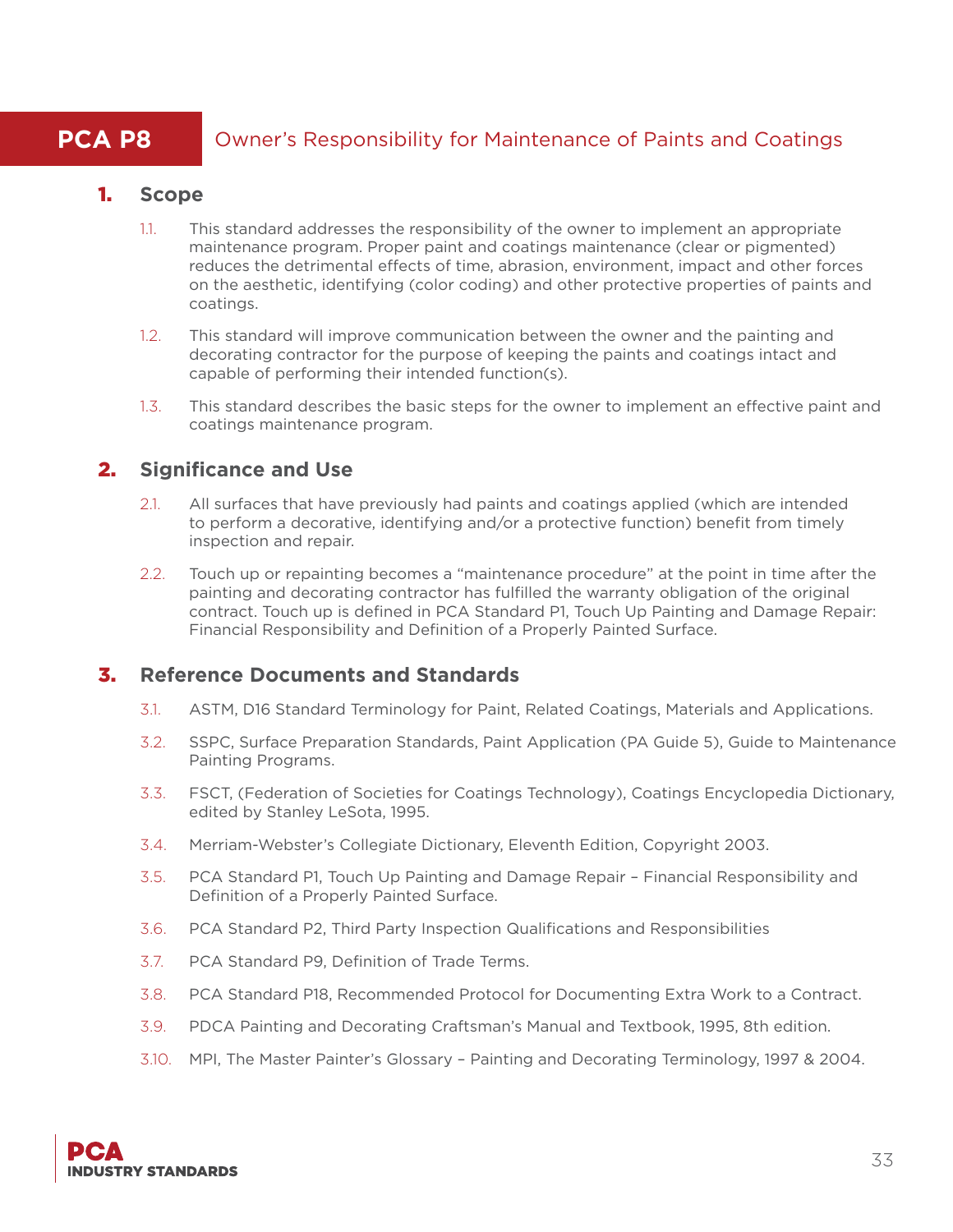- 3.11. SSPC, Protective Coatings Glossary.
- 3.12. Dictionary of Architecture and Construction, Fourth Edition, 2005.
- 3.13. If there is any conflict between any of these references and this document, then the requirements of this standard shall prevail.

#### 4. **Definitions**

- 4.1. AGGRESIVE ENVIRONMENT (CONDITION): Environments that will aggressively attack or cause severe corrosion of unprotected substrates. Examples include, but are not limited to: frequent chemical exposures (splash, spillage, fumes), immersion service, marine service and geographical regions with wide temperature ranges, prolonged exposure to ultraviolet rays and high humidity. In architectural, also treated as an aggressive environment are those conditions where the cost of re-do would be excessive. [MPI]
- 4.2. COATING: Generic term for paints, lacquers, enamels, printing inks, etc.; a liquid, liquefiable or mastic composition which is converted to solid protective, decorative or functional adherent film after application as a thin layer. It also refers to films applied to paper, plastics or foils. [ASTM] [FSCT]
- 4.3. COATING DAMAGE: A reduction or loss of protective, aesthetic or identifying characteristics resulting from physical impact, intense heat, excessive moisture, chemical contact or other external factors. Damage includes, but is not limited to, blisters, rust bloom, chipping, cracking, peeling and other forms of delamination, color change and excessive wear. [PCA Standard P9]
- 4.4. ENVIRONMENT: The circumstances, objects or conditions by which one is surrounded;the complex of physical, chemical and biotic factors that act upon an organism or structure and ultimately determine its form and survival. [Merriam-Webster's]
- 4.5. MAINTENANCE: The act of maintaining; the state of being maintained; the upkeep of property or equipment. [Merriam-Webster's]
- 4.6. MAINTENANCE PAINTING: The selective repainting of surfaces on an ongoing cyclic basis with the focus on prevention of coating and subsequent substrate failure. [MPI]
- 4.7. OWNER: The architect's client and party to the owner-architect agreement; one who has the legal right or title to a piece of property. [Dictionary of Architecture and Construction]
- 4.8. PAINT: Any pigmented liquid, liquefiable, or mastic composition designed for application to a substrate as a thin layer, which is converted to an opaque solid film after application. [SSPC]
- 4.9. PAINT DAMAGE: See coating damage.
- 4.10. PAINTING AND DECORATING CONTRACTOR: An individual or firm whose primary business is providing surface preparation, and wallcovering and coating application service. [MPI]
- 4.11. QUALITY OF APPEARANCE: Aesthetics; conception of beauty, a particular taste for or approach to what is pleasing to the senses and especially sight. [Merriam-Webster's]
- 4.12. SPECIFICATION: A clear accurate description of the technical requirement for material products, or services, which specifies the minimum requirement for quality and construction of materials and equipment necessary for an acceptable product. In general,

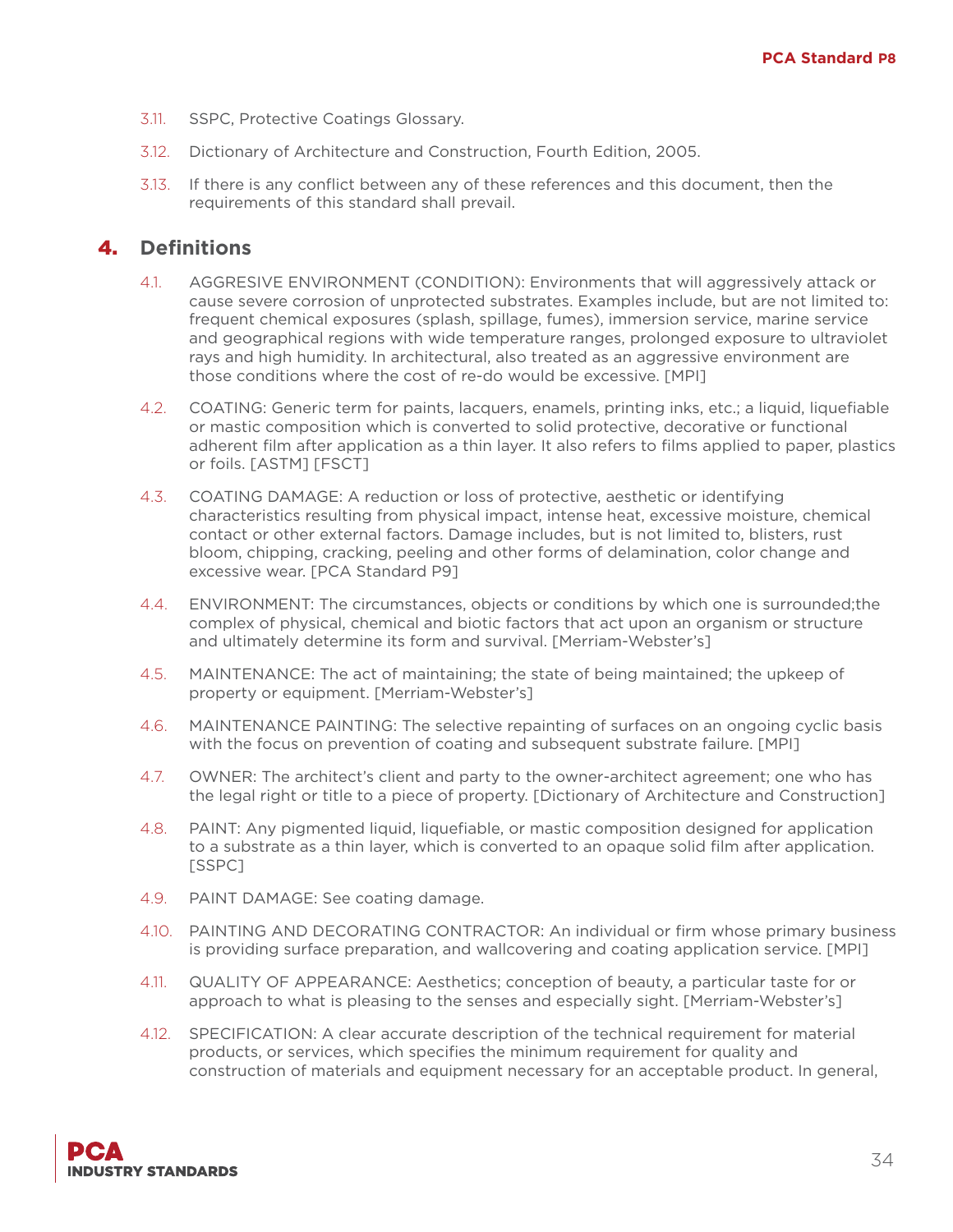specifications are in the form of written descriptions, drawings, prints, commercial designations, industry standards and other descriptive references. [FSCT]

- 4.13. SUBSTRATE: A variant of substratum. In painting, any surface to be painted, including wood, concrete, masonry, steel, other metals, and various other materials or previous paints. A substrate can, therefore, be bare or covered. A previously unpainted surface sometimes is called the "original substrate". [MPI]
- 4.14. SURFACE: The substrate to which paints, coatings, or wallcoverings are applied; the finish obtained after the coating work has been completed. [Craftsman's]
- 4.15. WARRANTY: A real covenant binding the grantor of an estate and the grantor's heirs to warrant and defend the title. 2) A collateral undertaking that a fact regarding the subject of a contract is or will be as it is expressly or by implication declared or promised to be. 3) Something that authorizes, sanctions, supports, or justifies.4) A usually written guarantee of the integrity of a product and of the maker's responsibility for the repair or replacement of defective parts. [Merriam-Webster's]

- 5.1. The painting and decorating contractor shall be financially responsible for the repair of any defects in its material or application during the warranty period stipulated in the original construction contract.
- 5.2. If the painting and decorating contractor performs additional work during the original warranty period due to repair work by other trades, then the additional painting and decorating work necessitated shall be considered damage repair as defined by PCA standard P1 and shall be invoiced in accordance with PCA Standard P18.
- 5.3. After the original warranty period has expired, periodic inspections of all painted and coated surfaces shall be conducted as required by type(s) of paint and coating materials, area(s) of use and type of exposure. Inspections are the responsibility of the owner or a qualified third party.
	- 5.3.1. When the work of the painting and decorating contractor is impacted by the work of other trades, job sequencing shall be maintained enabling the painting and decorating contractor to commence its work and proceed efficiently through to completion.
	- 5.3.2. Corrective actions can extend to underlying causes of the paint or coating deterioration or failure including, but not limited to, moisture intrusion, damaged or missing caulking, container leaks, aggressive environment, substrate expansion and contraction and structure settlement.
	- 5.3.3. All procedures necessary for the performance of the corrective actions shall be documented.
	- 5.3.4. Corrective actions required to be performed by other trades prior to maintenance painting must be completed to avoid continued deterioration.
	- 5.3.5. It is the responsibility of the owner or a qualified third party to ensure that these corrective actions are properly completed.
	- 5.3.6. If the original painting and decorating contractor is hired to perform the necessary

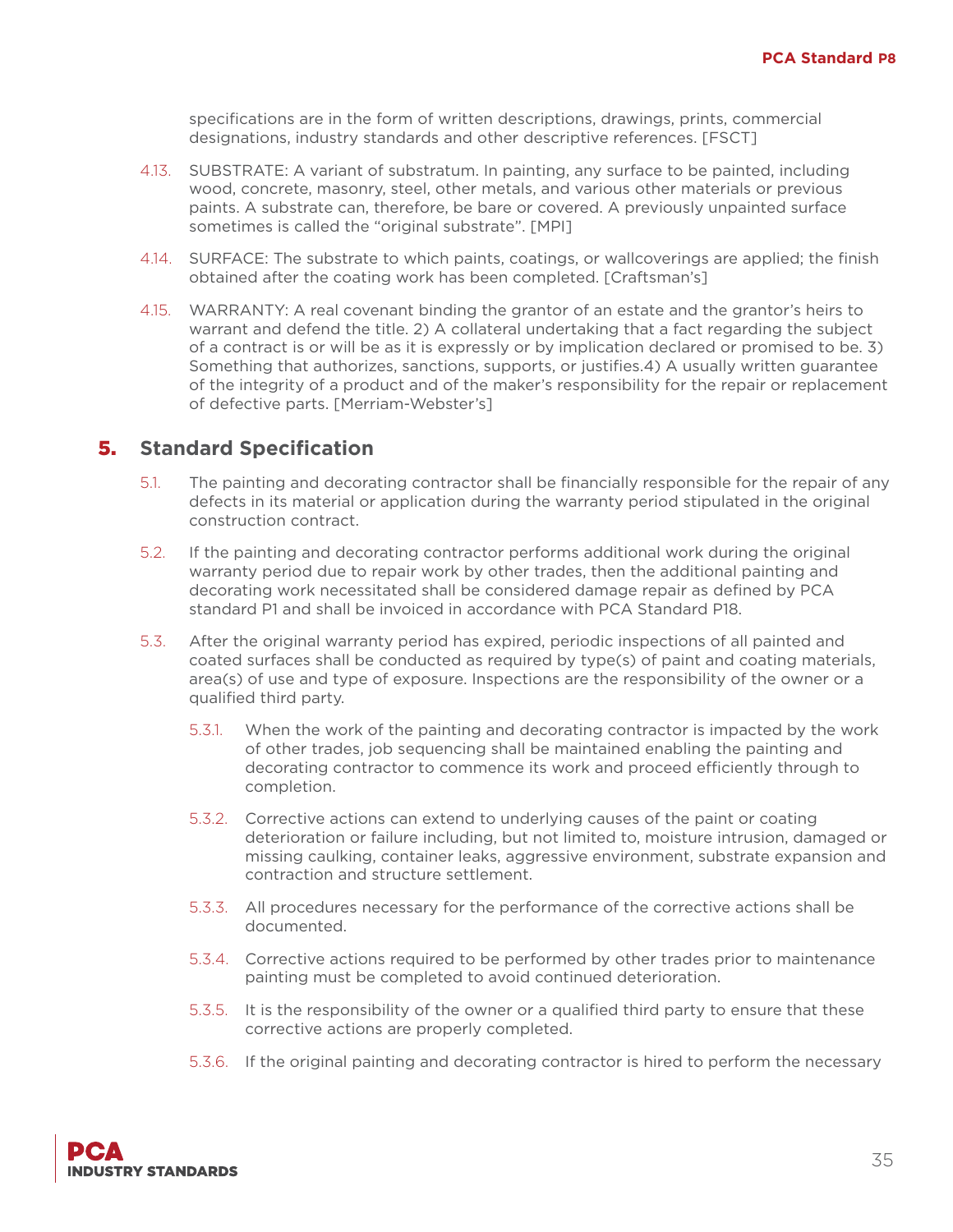maintenance repainting when work by other trades has been completed and accepted by the owner, the painting and decorating contractor shall be entitled to additional compensation for the performance of this work. This extra work shall be invoiced in accordance with one of the methods outlined in PCA Standard P18.

5.4. Maintenance procedures shall be scheduled and followed to ensure that all repainting or recoating adheres to manufacturers' instructions.

#### 6. **Comments**

- 6.1. Painting and coating deficiencies that occur during the completion and under the terms of the original contract warranty shall be addressed through the use of PCA Standard P1, Touch Up Painting and Damage Repair: Financial Responsibility and Definition of a Properly Painted Surface.
- 6.2. Paints or coatings that become damaged or suffer serious film degradation may exhibit reduced effectiveness of protection, decoration or identification of the substrate. When this occurs, neglect of maintenance places the substrate at risk for continued degradation and may lead to complete substrate removal and replacement.
- 6.3. Implementation of routine inspection and maintenance of paints and coatings will in most cases preserve the integrity of paint and coating systems.
- 6.4. This standard identifies the procedures required for a successful and cost-effective maintenance program.
- 6.5. This standard clarifies areas of responsibility. Improved communication reduces misunderstandings.
- 6.6. This standard is a nationally recognized consensus document for the painting and decorating industry's work practices.

#### 7. **Disclaimer of Liability**

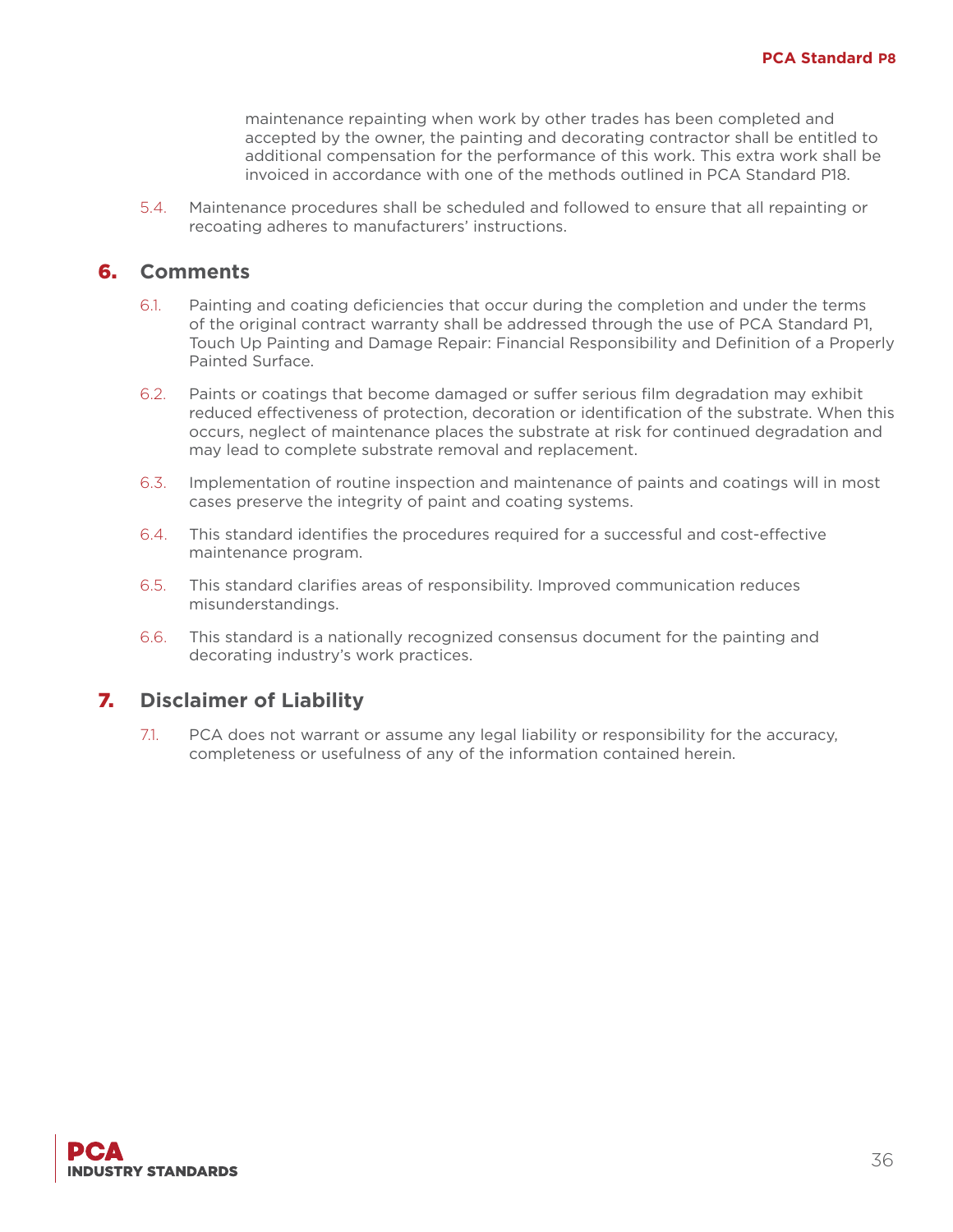## **PCA P9** Definition of Trade Terms

#### 1. **Scope**

- 1.1. The purpose of this standard is to define the trade usage of terms and phrases relating to the estimating of painting and finishes.
- 1.2. It is also the intent of this standard to prevent misunderstandings and conflicts by establishing criteria for the interpretation of documents consistent with painting and decorating industry standards.

## 2. **Significance and Use**

- 2.1. The interpretation of terms and phrases affects the painting and decorating contractor's cost in the performance of a project.
- 2.2. The definition of terms and phrases included in the bid documents should be understood by all the affected parties so that the bids received by the contracting entity accurately reflect the intent of the documents.
- 2.3. Standardization of the definition of terms and phrases included in the documents provides the painting and decorating contractor with a frame of reference upon which to base the bid.

#### 3. **Reference Documents and Standards**

- 3.1. PCA Standard P1, Touch Up Painting and Damage Repair: Financial Responsibility and Definition of a Properly Painted Surface.
- 3.2. PCA Standard P2, Third Party Inspections: Qualifications, Responsibilities, and Procedures.
- 3.3. PCA Standard P3, Designation of Paint Colors.
- 3.4. PCA Standard P4, Responsibilities for Inspection and Acceptance of Surfaces Prior to Painting and Decorating.
- 3.5. PCA Standard P5, Benchmark Sample Procedures for Paint and Other Decorative Coating Systems.
- 3.6. PCA Standard P6, Acceptance of Completed Wallcovering Installations.
- 3.7. PCA Standard P7, Job Sequencing.
- 3.8. PCA Standard P8, Contracting Entity's Responsibility for Maintenance of Paints and Coatings.
- 3.9. PCA Standard P10, Measurement of Surface Area for Estimating Painting and Decorating Work.
- 3.10. PCA Standard P11 Painter's Caulk, Implied Requirements.
- 3.11. PCA Standard P19, Definition and Application of Decorative Finishes.

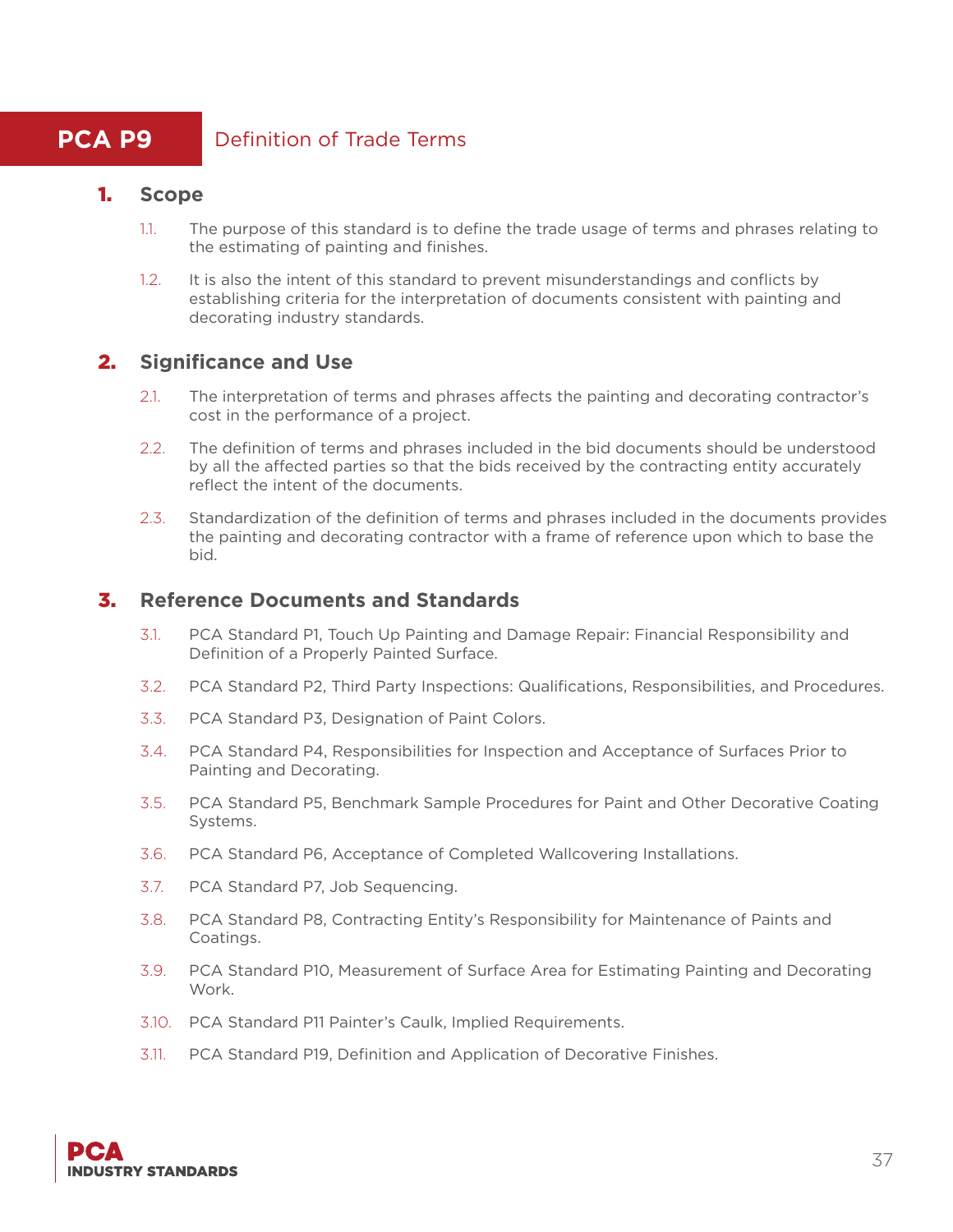- 3.12. PDCA Painting and Decorating Craftsman's Manual and Textbook, 1995, 8th edition.
- 3.13. PDCA Estimating Guide Volume 1, Practices and Procedures, 2009.
- 3.14. PDCA Estimating Guide Volume 2, Rates and Tables, 2009.
- 3.15. Merriam-Webster's Collegiate Dictionary, Eleventh Edition, Copyright 2003.
- 3.16. SSPC, Good Painting Practice, Volume 1, Fourth Edition.
- 3.17. Black's Law Dictionary, 7th edition, Bryan A. Garner, 1999.
- 3.18. NAWIC, Construction Dictionary, published by Greater Phoenix, Arizona Chapter 98 of the National Association of Women in Construction, 9th edition, 5th printing, June 2003.
- 3.19. MPI, The Master Painter's Glossary Painting and Decorating Terminology, 1997.
- 3.20. MPI, The Master Painter's Glossary Painting and Decorating Terminology, 1997.
- 3.21. FSCT, (Federation of Societies for Coatings Technology), Coatings Encyclopedia Dictionary, edited by Stanley LeSota, 1995.
- 3.22. Dictionary of Architecture and Construction, Fourth Edition, 2005.
- 3.23. If there is a conflict between any of the references and this standard, then the requirements of this standard shall prevail.

## 4. **Definitions (See Section 5)**

#### 5. **Standard Specification – The following trade terms are defined:**

- 5.1. ACCELERATION: To hasten the progress or development of project production and/or completion. [PCA]
- 5.2. ACCEPTANCE OF SURFACE: See PCA Standard P4-09, Responsibilities of Inspection and Acceptance of Surfaces Prior to Painting and Decorating.
- 5.3. ACCEPTANCE: An agreement, either by express act or by implication from conduct, to the terms of an offer so that a binding contract is formed. If an acceptance modifies the terms or adds new ones, it generally operates as a counteroffer. [Black's Law]
- 5.4. ACCESSIBLE: Capable of being reached; being within reach [Merriam-Webster's]
- 5.5. ADDITIONAL COATS: Extra layers of paint applied to a surface to overcome a deficiency of the material due to its hiding ability or the color selection. When additional coats are required the painting and decorating contractor shall be entitled to additional compensation. [PCA Standard P3]
- 5.6. ADJACENT: Having a common endpoint or border; being in close proximity [Merriam-Webster's]
- 5.7. AGGRESIVE ENVIRONMENT: Environments that will aggressively attack or cause severe corrosion of unprotected substrates. Examples include, but are not limited to: frequent chemical exposures (splash, spillage, fumes), immersion service, marine service and geographical regions with wide temperature ranges, prolonged exposure to ultraviolet rays

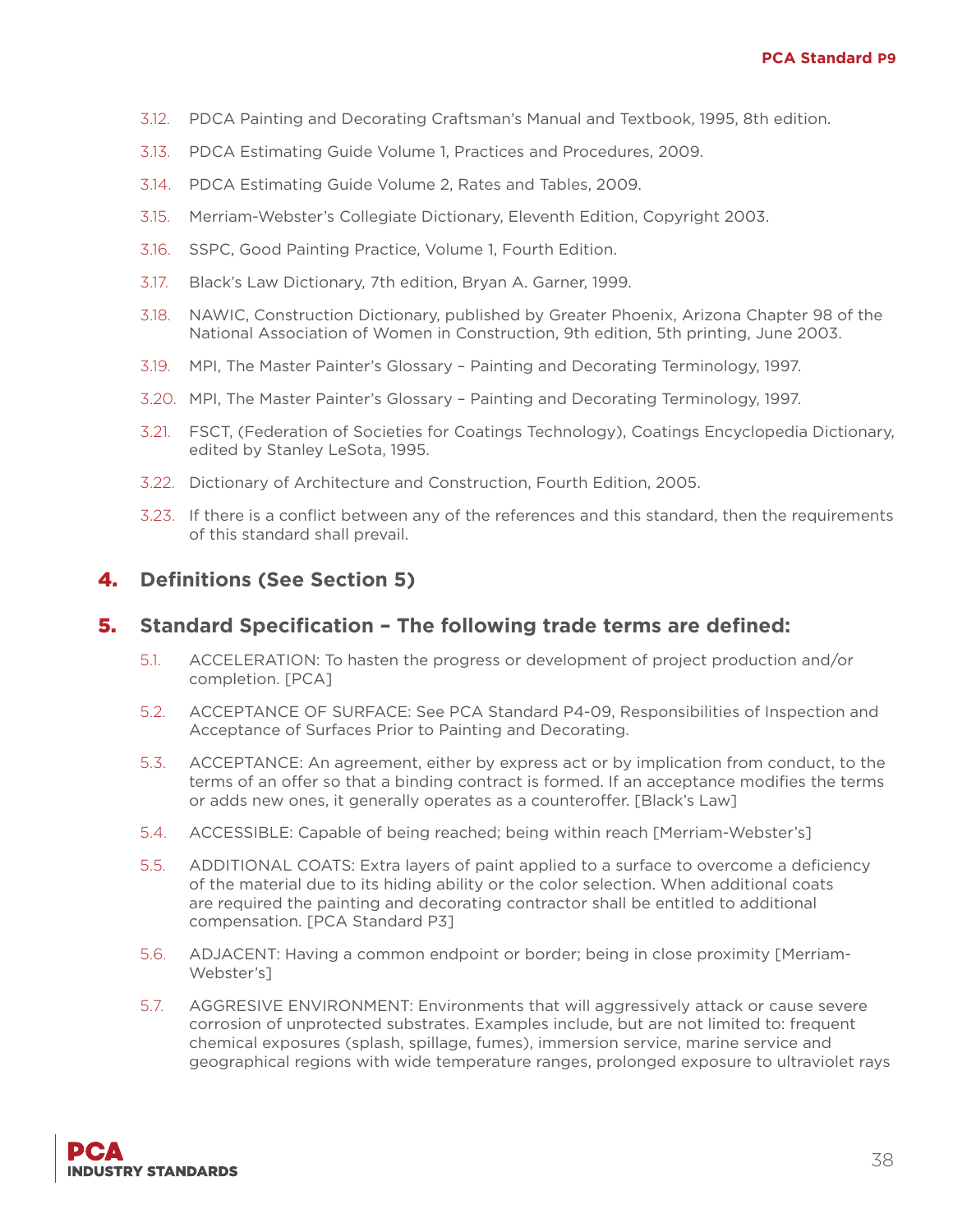and high humidity. In architectural, also treated as an aggressive environment are those conditions where the cost of re-do would be excessive. [MPI]

- 5.8. AIA: American Institute of Architects
- 5.9. ARCHITECTURAL CAULKING: The application of caulking (perhaps, but not necessarily, in an integral color) for aesthetic purposes to minimize joints created by construction design and/or deficiencies, and adjacent to painted surfaces, such as: the perimeter of windows or window walls, expansion joints, casework/cabinetry, countertops, prefinished door/window frames, prefinished trim, natural or stained wood, ceramic tile, wallcovering, rigid vinyl wallcovering, seamless floors, vinyl base, ceiling grid, floor tile, etc. More specifically, unless the caulking is between two (2) field painted surfaces as further defined in paragraph 5.76, it is not "painter's caulk", and is not the responsibility of the painting and decorating contractor unless explicitly specified as such. [PCA]
- 5.10. ASTM: A nonprofit technical society (formerly known as the American Society for Testing and Materials) that develops and publishes standards, definitions of materials, methods for testing materials, recommended installation practices, and specifications for materials. [Dictionary of Architecture and Construction]
- 5.11. AS REQUIRED: A term requiring no action on the part of the painting and decorating contractor unless directed through references in the plans and specifications. [PCA]
- 5.12. ATTIC STOCK: Extra materials indicated in the contract documents to be provided to the Owner for maintenance after completion of the project. [PCA]
- 5.13. BENCHMARK SAMPLE: A sample that serves as a standard by which other work may be measured or judged. [PCA]
- 5.14. CALIBRATE: To determine the indication of output of a measuring device with respect to that of a standard. [SSPC]
- 5.15. CERTIFICATION: Confirmation by document under hand or seal as being true, or as meeting a standard or as being as represented. [SSPC]
- 5.16. CHANGE ORDER: An agreement to modify or alter the original contract work. This includes but is not limited to, corrective work for "damage caused by others" and "latent damage." Adjustments to the contract amount and completion time should be part of this agreement. The contracting entity will issue the change order. See PCA Standard P18. [PCA]
- 5.17. CLOSELY-FABRICATED: Characteristic of an item consisting of interwoven components, such as chain-link fencing. [PCA Estimating Guide Volume 1]
- 5.18. COAT: A layer of paint, varnish, lacquer or other material that is applied and then allowed to dry. To back roll or apply a wet-on-wet film still constitutes a single coat. [MPI]
- 5.19. COATING: Generic term for paints, lacquers, enamels, printing inks, etc.; a liquid, liquefiable or mastic composition which is converted to solid protective, decorative or functional adherent film after application as a thin layer. It also refers to films applied to paper, plastics or foils. [ASTM] [FSCT]
- 5.20. COATING APPLICATOR: An individual who applies a decorative or protective coating. In law, also a company engaged in the application of coatings. Can also be an application device. [MPI]

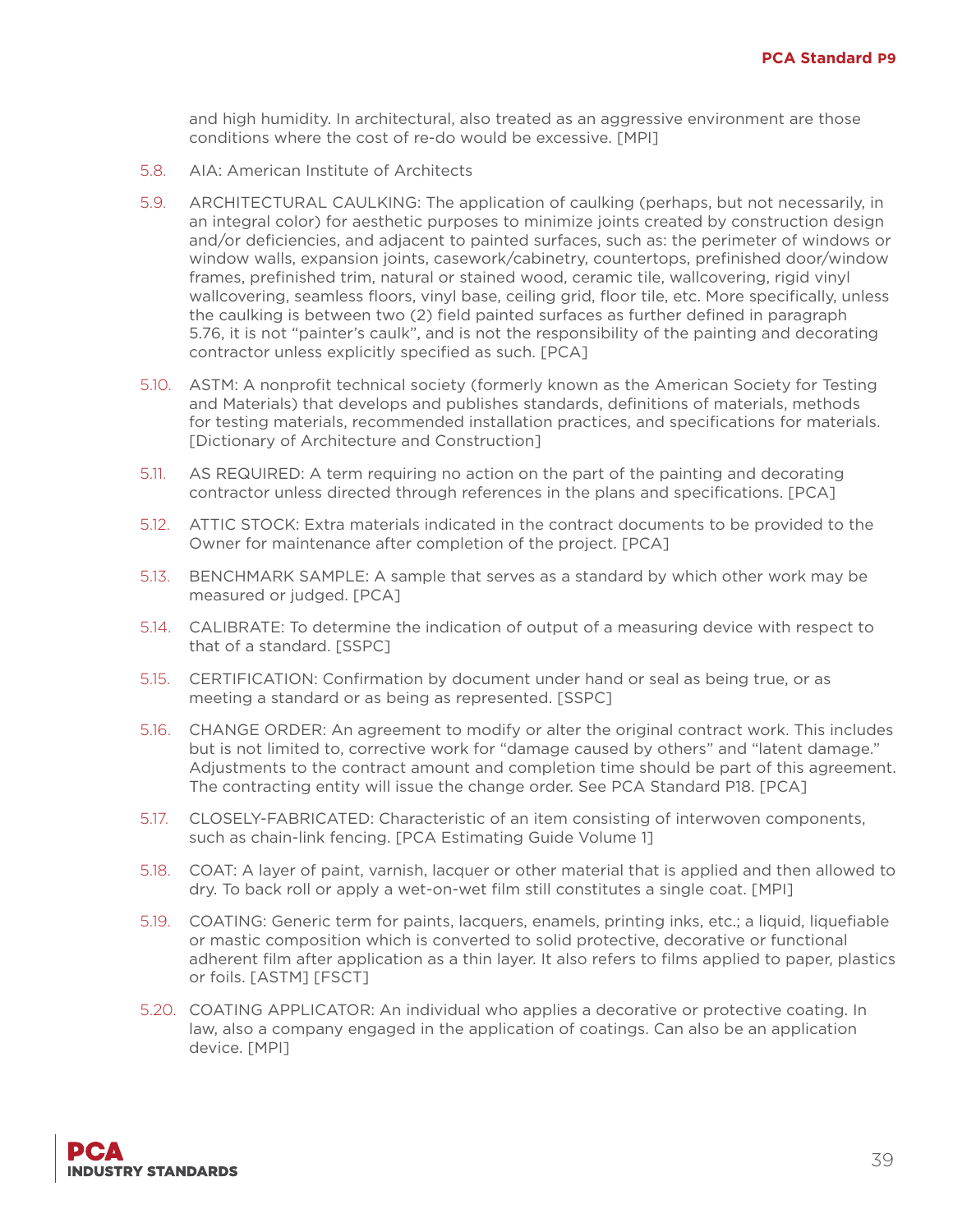- 5.21. COATING DAMAGE: A reduction or loss of protective, aesthetic or identifying characteristics resulting from physical impact, intense heat, excessive moisture, chemical contact or other external factors. Damage includes, but is not limited to, blisters, rust bloom, chipping, cracking, peeling and other forms of delamination, color change and excessive wear. [PCA]
- 5.22. 5.22. COATING WORK: An all-inclusive term used to define all operations required to accomplish a complete coating system. The term shall be construed to include materials, equipment, labor, preparation of surfaces, control of ambient conditions, application of coating systems, inspection, etc. [SSPC]
- 5.23. COLOR: One aspect of appearance; a stimulus based on visual response to light, and consisting of three dimensions of hue, saturation and lightness. [FSCT]
- 5.24. COLOR RANGE: The extent of colors, tone or hue. Paint manufacturer's systems of color tint bases used in conjunction with colorants to produce a wide range of colors, including pastel, mid-tone, deep-tone, ultra-deep tone and variations thereof. [Craftsman's]
- 5.25. COLORANT: Any substance that imparts color to another material or mixture. Colorants can be either dyes or pigments. [Craftsman's]
- 5.26. COLORS TO BE SELECTED: The designation of paint colors in accordance with PCA Standard P3, Designation of Paint Colors. Allows for project pricing as long as the type and placement of colors and the product type have been clearly delineated. [PCA Standard P3]
- 5.27. 5.27. CONCEALED SPACE: An area, item or surface not visible from a position of normal use of the facility. [PCA]
- 5.28. CONTRACTING ENTITY: The general contractor, owner of the property, construction manager, developer or other entity legally responsible for the agreement or authorized agent of any of the above. [PCA Standard P1]
- 5.29. COVERAGE: An ambiguous ter m that sometimes refers to hiding power and other times to spreading rate. (This term does not imply that a uniform color and/or sheen will be attained.) [SSPC]
- 5.30. CROWDING: More craft activity in a given area than can be accommodated efficiently. [PCA Standard P7]
- 5.31. DAMAGE: Abuse or injury to a paint film or substrate which would blemish its appearance or impair its usefulness or value. [PCA]
- 5.32. DAMAGE CAUSED BY OTHERS: "Damage" caused by individuals other than those employed by the painting and decorating contractor. [PCA]
- 5.33. DECORATIVE (PAINT) FINISHES: Application of paints or glazes to adorn, decorate or embellish a surface as compared to a plain solid color, stain or varnish finish and as opposed to performing a protective function. This general group of decorative paint finishes includes a number of "subgroups" some of which overlap and others of which have more than one name by which they are recognized. These include:
	- Faux (false) Finishes: In French, "false" finish. These seek to imitate products found in nature such as wood, marble, granite, stone, etc. These include wood graining, marbling, gilding, etc.

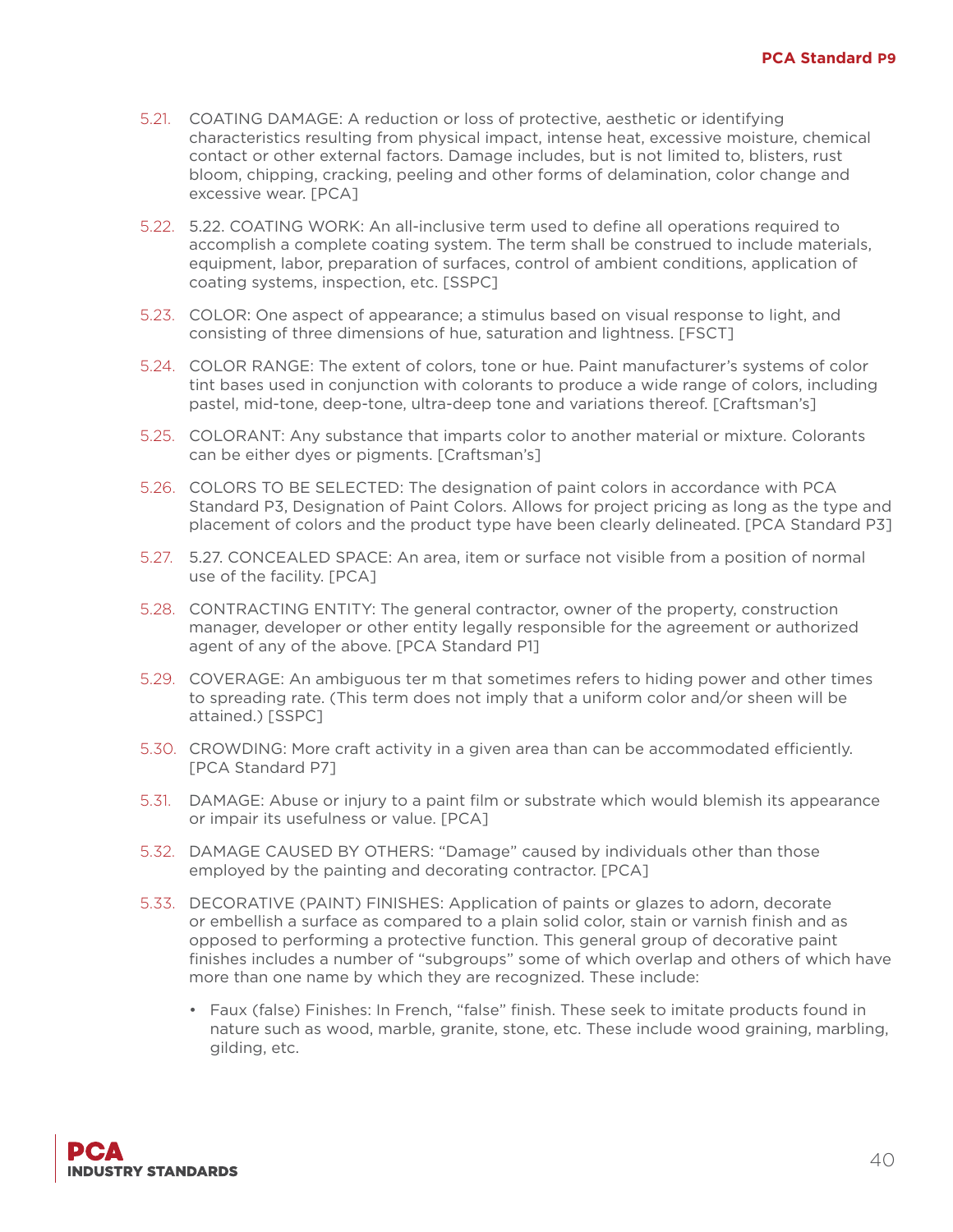- Representative Finishes: These seek to imitate products otherwise made like leather, parchment, fresco, Venetian plaster (itself a faux plaster), etc.
- Special Effect Finishes: Broken color effects (as opposed to imitation effects), such as ragging on, ragging off, sponging on, sponging off, strié, splattering, stippling, etc.
- Graphic Finishes: Detailed effects such as stenciling and graphics that are in accordance with "mathematical rules."
- Pictorial Finishes: Decorative effects such as murals, scenics, portraits, etc. Trompe d'oeil: In French, "trick of the eye." That which creates such a strong illusion that it is difficult to ascertain whether it is real or a representation. Usually, but not always, threedimensional, giving the impression of depth and perspective. [MPI]
- 5.34. DECORATIVE PAINTING: A coating applied more for its aesthetic or decorative function than for protective purposes. [MPI]
- 5.35. DEEP (COLOR): Intense, strong color with no appearance of black. Also called an accent color. [Craftsman's]
- 5.36. DEEP-TONE BASE: Paint base used to develop deep colors. Might contain small amount of white. Also called an accent base. [Craftsman's]
- 5.37. DEFECTIVE: Subnormal with respect to written specifications. [SSPC]
- 5.38. DESIGN DEFECTS: A physical condition, created by the design of a structure, vessel, etc., that prevents meeting the specification requirements for surface preparation and/or coating application to a surface by standard industry methods. [PCA]
- 5.39. DEVIATION: Completed work that is not in accordance with the specification requirements. [SSPC]
- 5.40. DOCUMENTATION: The assembling and dissemination of written information, communication directives or records in substantiation of work done or facts quoted. [SSPC]
- 5.41. ENVIRONMENT: The circumstances, objects or conditions by which one is surrounded; the complex of physical, chemical and biotic factors that act upon an organism or structure and ultimately determine its form and survival. [Merriam-Webster's]
- 5.42. EXPOSED: A surface, area or object that is visible from a position of normal use of the facility. This term does not imply that that any finish will be applied by the painting and decorating contractor unless explicitly specified. [PCA]
- 5.43. EXPOSED CONSTRUCTION: Basic materials of construction such as joists, pipes, ducts, studs, etc. that are not encased by a finished wall or ceiling. This term does not imply that that any finish will be applied by the painting and decorating contractor unless explicitly specified. [PCA]
- 5.44. EXPOSED PAINTED/EXPOSED CONSTRUCTION PAINTED: A term that implies that exposed construction will be painted with the coatings specified for that particular surface or substrate. [PCA]
- 5.45. FACTORY FINISHED: Finished at the point of manufacture, requiring no additional work or finish by the painting and decorating contractor. [MPI]

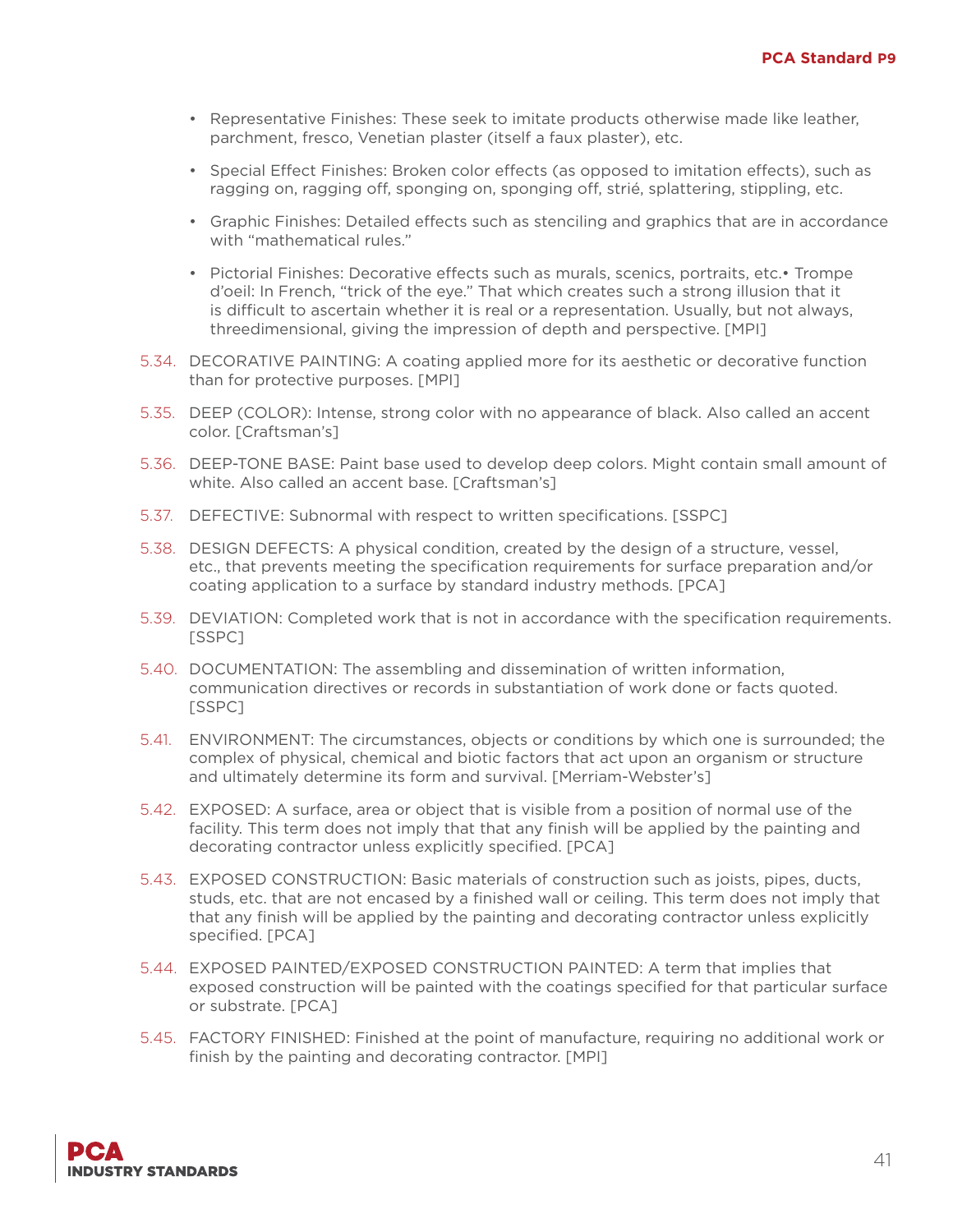5.46. FAUX FINISH: In French, literally a "false" finish. A decorative finish applied to surfaces (wood, drywall, glass, etc.) to make them appear as different substrates. The general category may also include faux plaster (such as Ventian plaster) or faux brick finishes (which may use actual plaster formulations or brick facing) but which also can be simulated with decorative painted effects. Originally, it meant an artificial finish that represented or imitated a finish of natural products such as wood, stone, marble, etc. for those who could not obtain the "real thing."

It is also used today to match "real" adjacent items where cost or regulation would preclude the use of the "real" material. Faux marble ("false marble") is marbling, faux bois ("false wood") is wood graining. There is also faux granite ("false granite") and faux tortoiseshell ("false tortoiseshell"). The term, however, has come to include imitations of other products that are not directly "from nature." Faux leather, faux parchment, faux moldings are some that are now included, as is gilding, antiquing, fresco and some verdigris/patina.

Faux finish does not properly include special effect finishes, graphic finishes, pictorial finishes and tromp d'oeil. These are defined elsewhere. Fantasy finishes may include "creative" faux finishes, or just may create different effects. [MPI]

- 5.47. FINISH: An entire paint or coating system; the texture, color and sheen of a surface. [Craftsman's]
- 5.48. FINISHED AREA: A vague term that does not imply that paints, coatings, or other decorative finishes are to be applied. [PCA]
- 5.49. FINISHED LIGHTING: Finished lighting conditions are described as those in place when the project is finished. This includes, but is not limited to, design lighting (e.g., wall washers, spots, floods, etc.) and natural lighting (e.g., skylights, clear view windows, window walls, window treatments, etc.). [PCA]
- 5.50. 5.50. FINISH COAT: The last coat applied in a painting operation. A finish coat is formulated specifically for environmental resistance and appearance. [Craftsman's]
- 5.51. FSCT: Abbreviation for Federation of Societies for Coatings Technology. [FSCT]
- 5.52. GA: Abbreviation for Gypsum Association. [PCA]
- 5.53. GRAPHICS: Two or more colors decoratively applied to a surface in a clearly defined pattern. [MPI]
- 5.54. HIDING, syn. HIDING POWER: The degree or ability of an opaque coating, applied in a uniform film, to cover, mask or obscure the substrate to which it is applied, or the colors underneath. Hiding power is provided by the paint's pigment. [MPI]
- 5.55. HOLD POINT: The point at which work must be stopped until inspection or testing is performed. [SSPC]
- 5.56. INACCESSIBLE: Not accessible. (The opposite of "accessible" see 5.4.) [Merriam-Webster's]
- 5.57. INSPECTION LIGHTING: Illumination of the installed surface from an angle at an intensity sufficient to eliminate any shadowing that may be caused by other illumination striking the surface at any angle. [MPI]
- 5.58. INSPECTOR: A trained, qualified person who examines and documents materials used and work performed to confirm adherence to accepted trade practices, standards and specifications. [MPI]

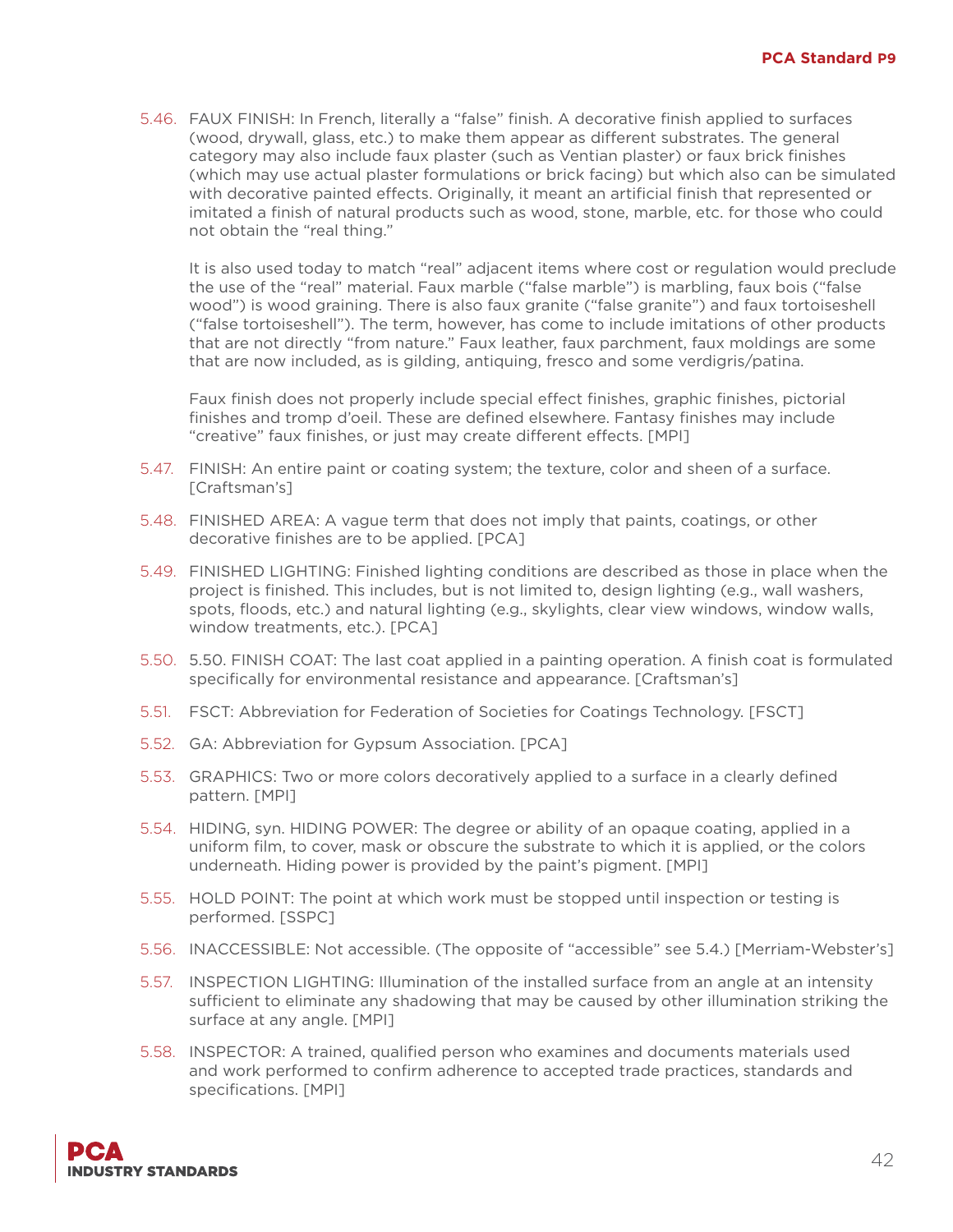- 5.59. INTEGRAL COLOR: Term implying that a surface or material does not require additional finish by the painting and decorating contractor. [PCA]
- 5.60. JOB EQUENCE/SEQUENCING: An order of succession or continuity of progression of work activities. [PCA]
- 5.61. LATENT DAMAGE OR DEFECTS: Damage to surfaces by cause beyond the control of the painting and decorating contractor. Examples of such include, but are not limited to, building settlement, earthquake damage, and nail and/or screw pops or expansion and/or contraction of substrate.[PCA Standard P1]
- 5.62. LEAP-FROGGING: The presence of other subcontractor(s) and/or stockpiling of materials in areas, which interferes with and hampers painting and decorating contractor's crew from completing its work in a given area. [PCA Standard P7]
- 5.63. MAINTENANCE: The act of maintaining; the state of being maintained; the upkeep of property or equipment [Merriam-Webster's]
- 5.64. MAINTENANCE PAINTING: The selective repainting of surfaces on an ongoing cyclic basis with the focus on prevention of coating and subsequent substrate failure. [MPI]
- 5.65. MID-TONE BASE: Paint base used to develop colors darker than a pastel. Tint strength of white has been reduced. (Lighter than deep-tone base.) [Craftsman's]
- 5.66. MPI: Abbreviation for Master Painters Institute [MPI]
- 5.67. MULTI-COLOR FINISH: A speckled coating containing flecks of small individual colored particles different from the base color. Syn. speckled finish. [FSCT]
- 5.68. MURAL: A painting applied directly to a wall or ceiling.; a wallcovering with a mural scene that continues over several strips to cover one wall without a repeat. Also called a scenic. [Craftsman's]
- 5.69. NACE: Abbreviation for National Association of Corrosion Engineers. [SSPC]
- 5.70. NAWIC: Abbreviation for National Association of Women in Construction. [PCA]
- 5.71. NORMAL VIEWING POSITION: For the purpose of inspection, a normal viewing position shall be at eye level at a minimum of thirty-nine (39) inches or one (1) meter from the wall. [PCA Standard P1]
- 5.72. NONCOMPLIANT: Deficiency in characteristic, specification, regulation, documentation or procedure. [MPI]
- 5.73. OFF-WHITE: Any number of light colors that are nearly white, but contain minute amounts of color or toner. Off-white colors are used as base colors in interior paints for large surfaces such as walls. (Lighter than a pastel.) [MPI]
- 5.74. OPINION: A view, judgment, or appraisal formed in the mind about a particular matter; a belief stronger than impression and less strong than positive knowledge; a generally held view; a formal expression of judgment or advice by an expert; the formal expression (as by a judge, court, or referee) of the legal reasons and principles upon which a legal decision is based. [Merriam-Webster's]
- 5.75. OTHERS: Any individual or g roup of individuals other than the painting and decorating contractor or his employees. [PCA]

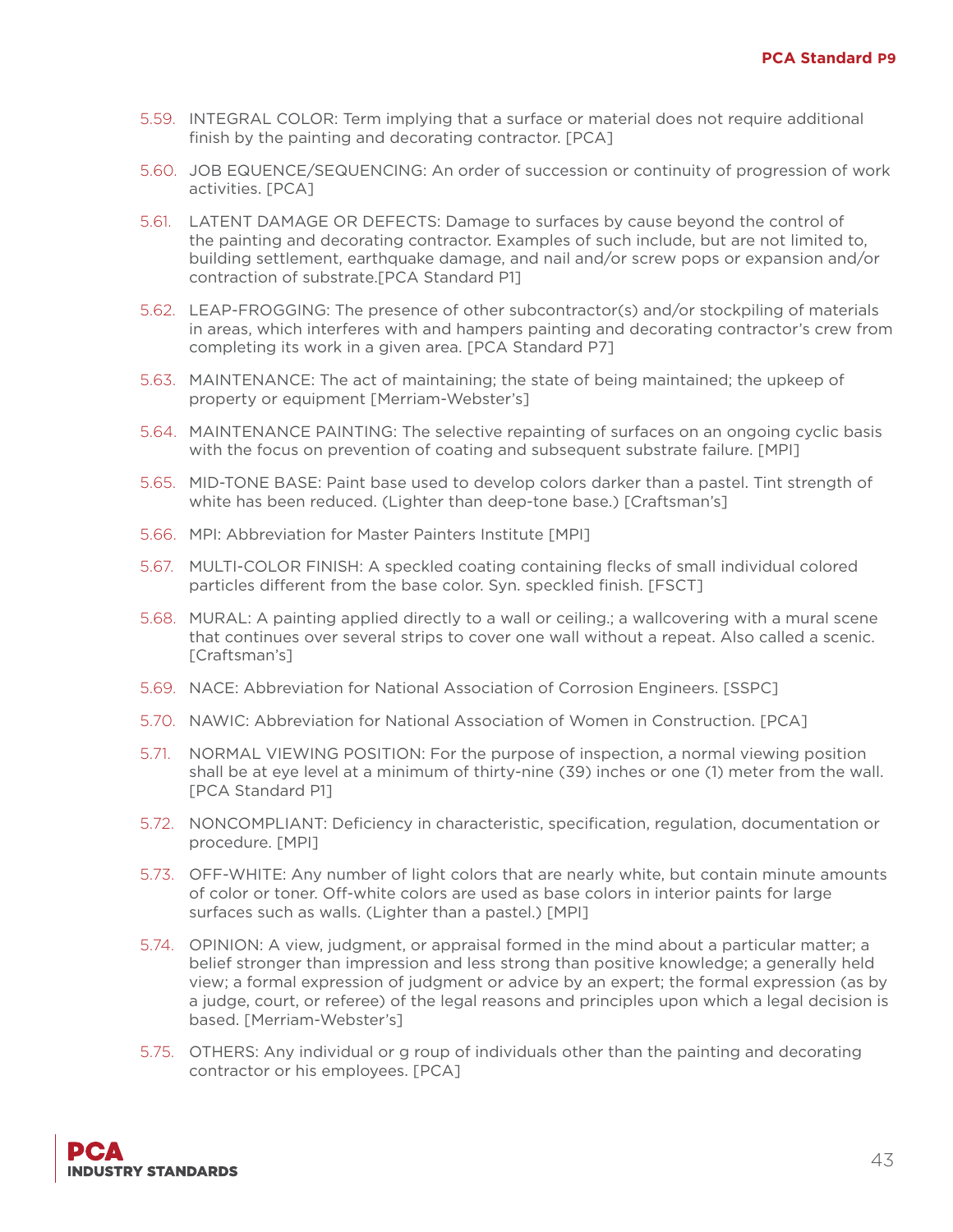- 5.76. PAINT: Any pigmented liquid, liquefiable, or mastic composition designed for application to a substrate as a thin layer, which is converted to an opaque solid film after application. [SSPC]
- 5.77. PAINT ACCENT: See PCA Standard P3, Designation of Paint Colors.
- 5.78. PAINTER'S CAULK: The application of painter's caulk shall be as directed and as delineated in specification section 09 90 00 Painting, or in the absence of direction or delineation, the following shall be assumed within the scope of work: Joints between wood or wood composite materials, trim, baseboard, molding, and casements. These joints include and are limited to wood to wood or wood composite substrates, and wood to gypsum drywall, plaster or similar wall surfaces. These joints shall only be between field painted surfaces. Painter's caulk is to be applied to enhance the aesthetic appearance of the affected surfaces. It is not the responsibility of the applicator of painter's caulk to waterproof a surface, joint or void, nor is it the responsibility of the applicator of painter's caulk to conceal, eliminate, minimize, or disguise shrinkage or movement of joints or voids. [PCA Standard P11]
- 5.79. PAINT DAMAGE: See coating damage.
- 5.80. PAINTING AND DECORATING CONTRACTOR: An individual or firm whose primary business is providing surface preparation, and wallcovering and coating application service [MPI]
- 5.81. PAINTING AND DECORATING CONTRACTOR'S REPRESENTATIVE: An individual, identified to the contracting entity, as having the authority, within stated parameters, to speak and act for the painting and decorating contractor. [PCA]
- 5.82. PASTEL: A soft, pale shade of any color. (Lighter than a mid-tone base.) [Webster's]
- 5.83. PCA: Painting Contractors Association. [PCA]
- 5.84. PDRA: Abbreviation for Painting and Decorating Retailers of America. [PCA]
- 5.85. PERCENT VOLUME SOLI or material does not require additional finish by the painting and decorating contractor. [PCA]
- 5.86. PERCENTAGE OF ACCENT: See PCA Standard P3, Designation of Paint Colors.
- 5.87. PHASING SEQUENCE: See PCA Standard P7, Job Sequencing.
- 5.88. POROSITY: The absorption of a paint by the surface being coated. The ability of a surface to absorb a liquid, vapor or gas. A measure of the degree of voidage in an object expressed as a fraction of the total object's volume. The major consideration in the absorption of paint, liquid, vapor or gas by the surface. [Craftsman's] [MPI]
- 5.89. PREFINISHED: PRE-FINISHED: For the purpose of this standard, a completely finished product requiring installation only, finished by an entity other than the painting and decorating contractor. An inappropriate term sometimes used to define "factory finished". [PCA] [MPI]
- 5.90. PREPARATION: The action or process of making something ready for use or service or of getting ready for some occasion, test, or duty; a state of being prepared; a preparatory act or measure. Performance of the specified procedures prior to the application of paint, coating, wallcovering or other decorative finish. [Merriam-Webster's] [MPI]
- 5.91. PRE-SEALER: A product applied prior to the application of stain for the purpose of evening the porosity of the soft wood to which it is applied. [PCA]

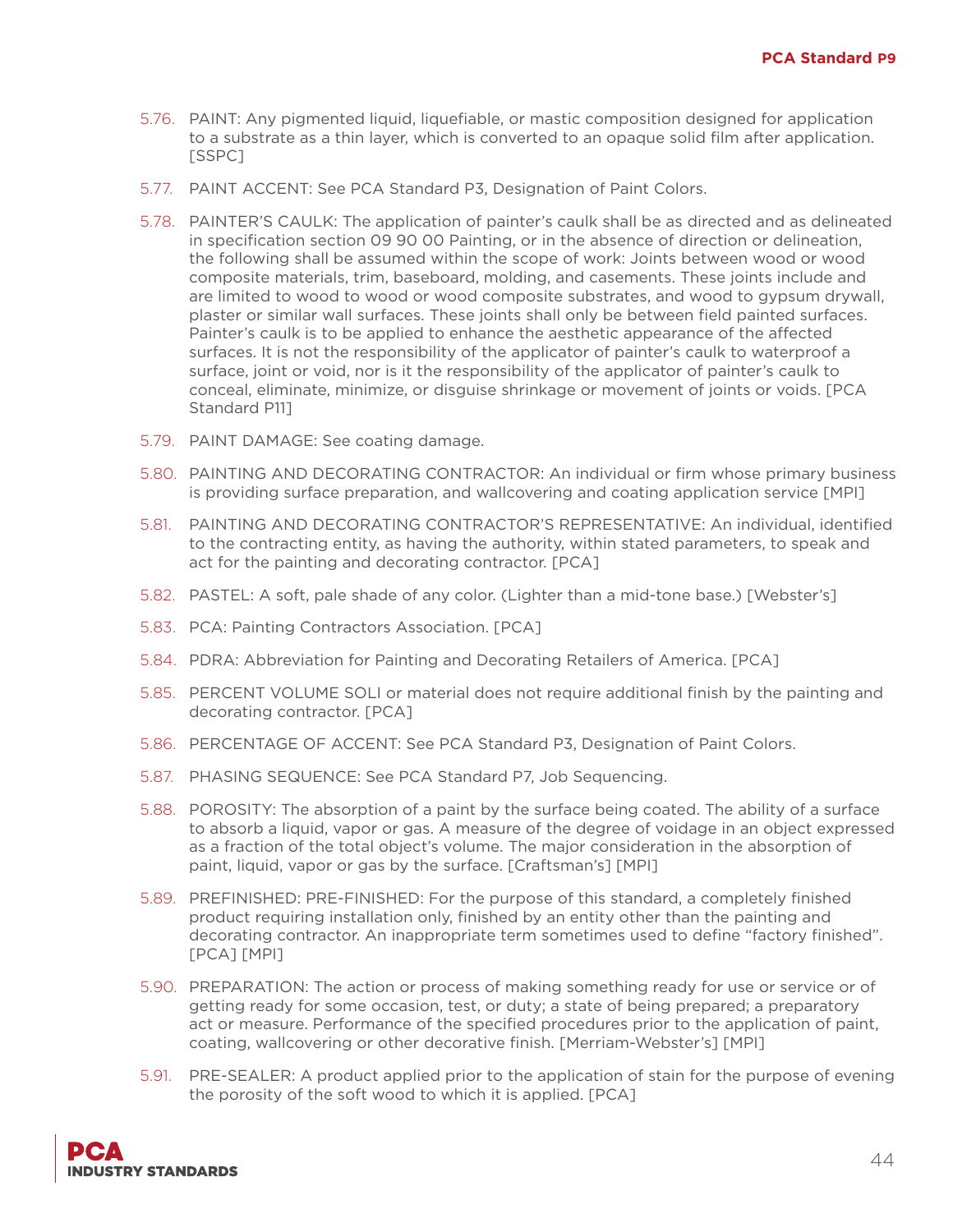- 5.92. PROPERLY PAINTED SURFACE: A surface uniform in appearance, color, texture, hiding and sheen. It is also free of foreign material, lumps, skins, runs, sags, holidays, misses, or insufficient coverage. It is also a surface free of drips, spatters, spills or overspray caused by the painting and decorating contractor's workforce. [PCA Standard P1]
- 5.93. PUNCH LIST: A checklist of all items on a construction project that are unfinished, or incomplete, have not been done at all, require replacement or repair, or acquire additional work to achieve an acceptable level of workmanship. Such a list is often established as a result of periodic inspections at the job site during construction and may be included in field reports. All items must be corrected by the contractor in a timely fashion so that the finished construction job conforms to the contract documents. [Dictionary of Architecture and Construction]
- 5.94. QUALIFICATION: A restriction in meaning or application; a limiting modification; a quality or skill that fits a person; a condition or standard that must be complied with. [Merriam-Webster's]
- 5.95. QUALITY ASSURANCE (QA) : The verification of the conformance of materials and methods of application to the governing specification in order to achieve a desired result. [Craftsman's]
- 5.96. QUALITY CONTROL (QC): Administrative and engineering procedures employed to attain the desired level of quality assurance. [Craftsman's]
- 5.97. QUALITY OF APPEARANCE: Aesthetics; conception of beauty, a particular taste for or approach to what is pleasing to the senses and especially sight. [Merriam-Webster's]
- 5.98. REFINISH: To give (as furniture) a new surface. (This term does not imply the removal of existing finishes prior to the application of a new finish).[Merriam-Webster's]
- 5.99. REFURBISH: To brighten or freshen up; renovate (This term does not imply the removal of existing finishes unless specified.) [Merriam-Webster's]
- 5.100. RE-GLAZE: To replace defective or missing glazing compound or apply a decorative finish. (This term must be further clarified and specified for proper pricing.) To furnish or fit with glass. [PCA] [Merriam-Webster's]
- 5.101. REFER TO: Direct attention to another section of the specifications. (This term does not clarify the scope of work.) [PCA]
- 5.102. ROOM FINISH SCHEDULE: A table or chart showing individual rooms and the substrates and/or finishes required. Often requiring further clarification for proper pricing. [PCA Estimating Guide Volume 1]
- 5.103. SHADING: Variation, creted in the manufacturing process, in the color, texture or gloss within the same strip of a wallcovering. [ASTM]
- 5.104. SHIFT WORK: Work scheduled in time periods other than the normal workday. [PCA]
- 5.105. SHOP PRIMED: (shop coated) A prefabricated article that has been primed at the factory. A prime coat applied by an entity other than the painting and decorating contractor. [NAWIC] [PCA]
- 5.106. SPECIAL FINISHES: Paints and coatings requiring special tools or techniques for application i.e.: faux finishes, decorative finishes, graphics, multi-color or murals. A representative sample must be submitted by the contracting entity prior to bid on projects where these finishes are specified. [MPI] [PCA]

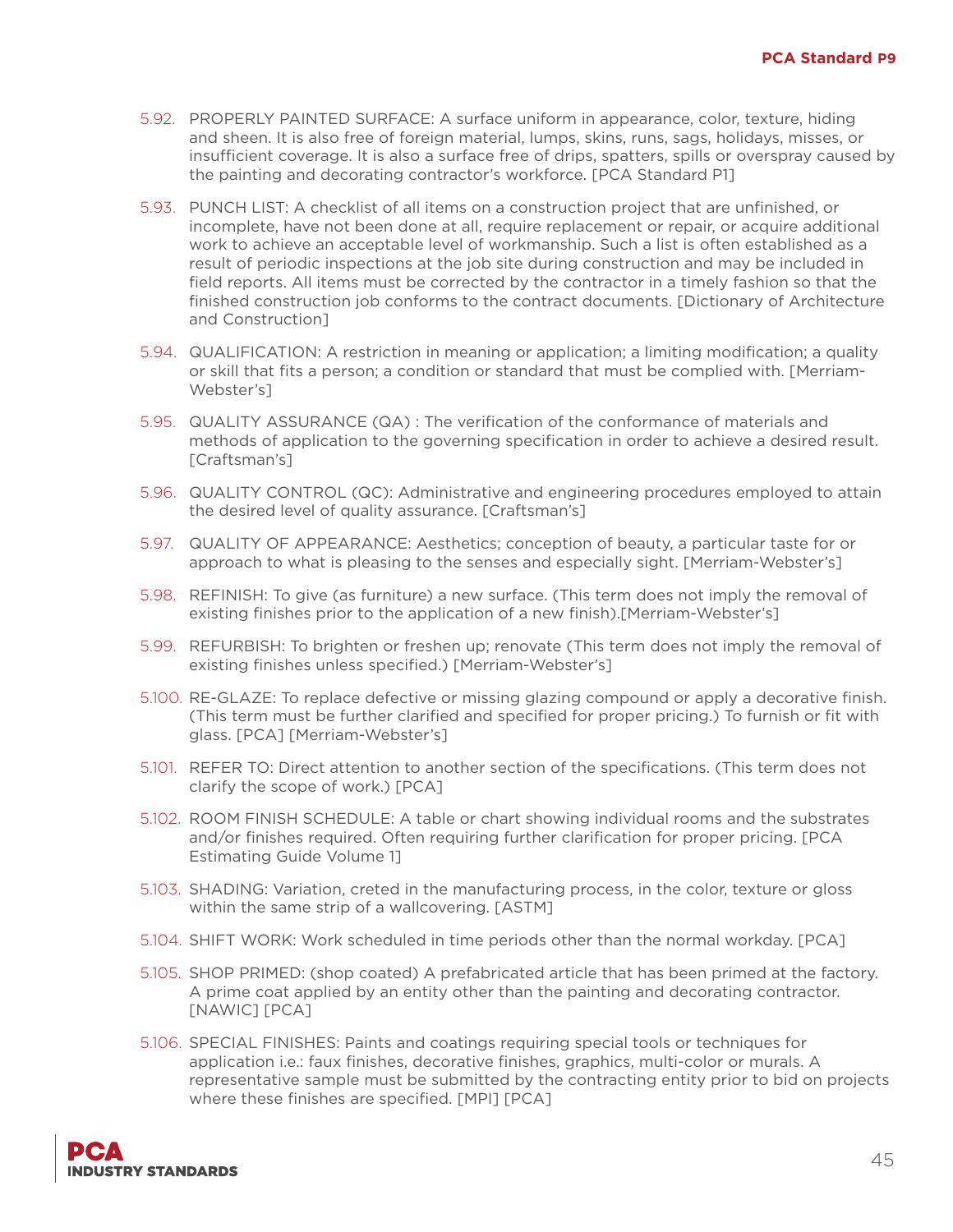- 5.107. SPECIFICATION: A clear accurate description of the technical requirement for material products, or services, which specifies the minimum requirement for quality and construction of materials and equipment necessary for an acceptable product. In general, specifications are in the form of written descriptions, drawings, prints, commercial designations, industry standards and other descriptive references. [FSCT]
- 5.108. SQUARE FEET: A common unit of measure of surface area determined in accordance with the methods, procedures and standards as defined in the PCA Estimating Guide Volume 1, Practices and Procedures and PCA Estimating Guide Volume 2, Rates and Tables. [PCA]
- 5.109. SSPC: Abbreviation for The Society for Protective Coatings [SSPC]
- 5.110. STACKING OF TRADES: Simultaneous operation of several trades, resulting in congestion and confusion, which in turn causes a decrease in labor productivity. [PCA]
- 5.111. STAIN CONDITIONER: See pre-sealer.
- 5.112. STANDARD: Something established by authority, custom, or general consent as a model or example; criterion; something set up and established by authority as a rule for the measure of quantity, weight, extent, value, or quality. [Merriam-Webster's]
- 5.113. SUBSTRATE: A variant of substratum. In painting, any surface to be painted, including wood, concrete, masonry, steel, other metals, and various other materials or previous paints. A substrate can, therefore, be bare or covered. A previously unpainted surface sometimes is called the "original substrate." [MPI]
- 5.114. SURFACE: The substrate to which paints, coatings, or wallcoverings are applied; the finish obtained after the coating work has been completed. [Craftsman's]
- 5.115. SURFACE AREA: The measurement of the area of surface to be finished determined in accordance with the methods, procedures and standards as defined by the PCA Standard P10.
- 5.116. TACIT: Expressed or carried on without words or speech; implied or indicated (as by an act or by silence) but not actually expressed. [Merriam-Webster's]
- 5.117. TEXTURE: The general physical appearance, or the impression caused by a surface structure. [MPI]
- 5.118. THIRD PARTY: An independent contractor or business entity that is not a principal (contracting entity, general contractor, painting and decorating contractor or material supplier), employee, subsidiary of a principal, or any other party to the contract for coatings application work. [PCA Standard P2]
- 5.119. TOUCH UP: The correction of deficiencies in the specified work to achieve a "properly painted surface" [PCA Standard P1]
- 5.120. TRADE USAGE: A practice widely accepted and relied upon in numerous transactions in a particular trade or industry. [PCA]
- 5.121. TRAINING: The act, process, or method of one that trains; the skill, knowledge, or experience acquired by one that trains; the state of being trained. [Merriam-Webster's]
- 5.122. TYPICAL: A term that is subject to individual interpretation and requires further clarification from the contracting entity to describe the scope of work. This term does not imply the application of any finish by the painting and decorating contractor unless explicitly specified. [PCA]

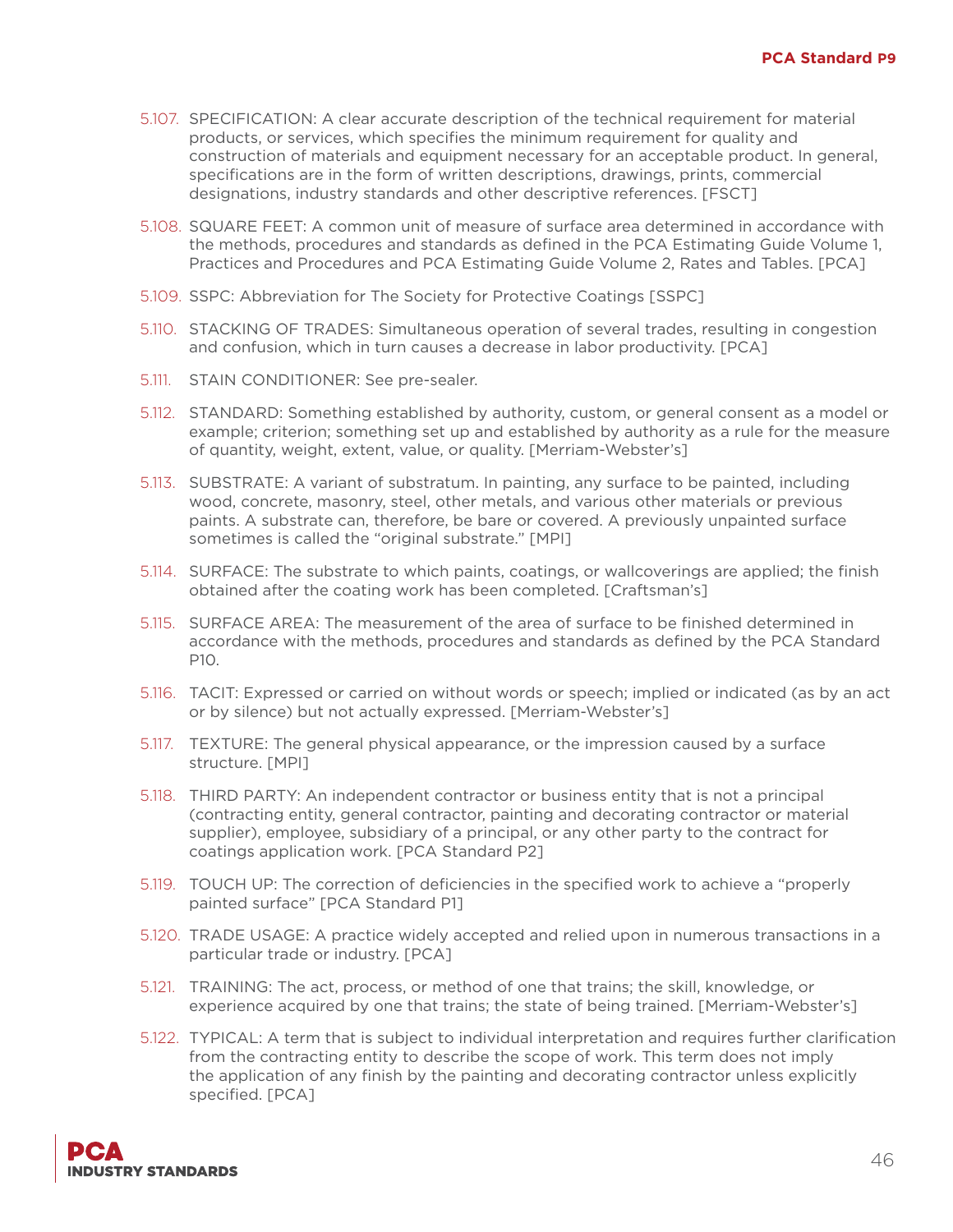- 5.123. ULTRA-DEEP BASE: Paint base used to develop deep intense colors with no apparent white. Deeper than a mid-tone base. [Craftsman's]
- 5.124. VERTICALITY: Situated at the highest point; directly overhead or in the zenith; perpendicular to the plane of the horizon or to a primary axis. [Merriam-Webster's]
- 5.125. WALLCOVERING INSTALLER, syn. PAPERHANGER: The individual responsible for the installation of wallpaper or wallcovering. [PCA]
- 5.126. WALLCOVERING, syn. WALLPAPER: Any type of paper, vinyl, fabric or specialty material that is pasted onto a wall or ceiling for decoration and/or protection. Wallcoverings come in a wide array of colors, patterns, textures and performance characteristics, such as washability and abrasion resistance. [Craftsman's]
- 5.127. WARRANTY: A real covenant binding the grantor of an estate and the grantor's heirs to warrant and defend the title; a collateral undertaking that a fact regarding the subject of a contract is or will be as it is expressly or by implication declared or promised to be; something that authorizes, sanctions, supports, or justifies; a usually written guarantee of the integrity of a product and of the maker's responsibility for the repair or replacement of defective parts [Merriam-Webster's]
- 5.128. WHITE: A basic paint color as described by coatings manufacturers. ASTM D1535-89 "specifying color by the Munsell System," 3.2.5 Munsell Value, N-10 – Ideal White. ASTM E31387, indexes of whiteness. [ASTM]
- 5.129. WORK LIST: A vague term sometimes implying a preliminary punch list generated to provide an indication of work remaining to be completed. [PCA]

#### 6. **Comments**

- 6.1. Bid documents contain terms and phrases that must be interpreted by the painting and decorating contractor.
- 6.2. This standard establishes definitions of terms and phrases for the purpose of clarifying the painting and decorating contractor's work scope and responsibilities.
- 6.3. This standard clarifies areas of responsibility. Improved communication reduces misunderstandings.
- 6.4. This standard is a nationally recognized consensus document for the painting and decorating industry's work practices

## 7. **Disclaimer of Liability**

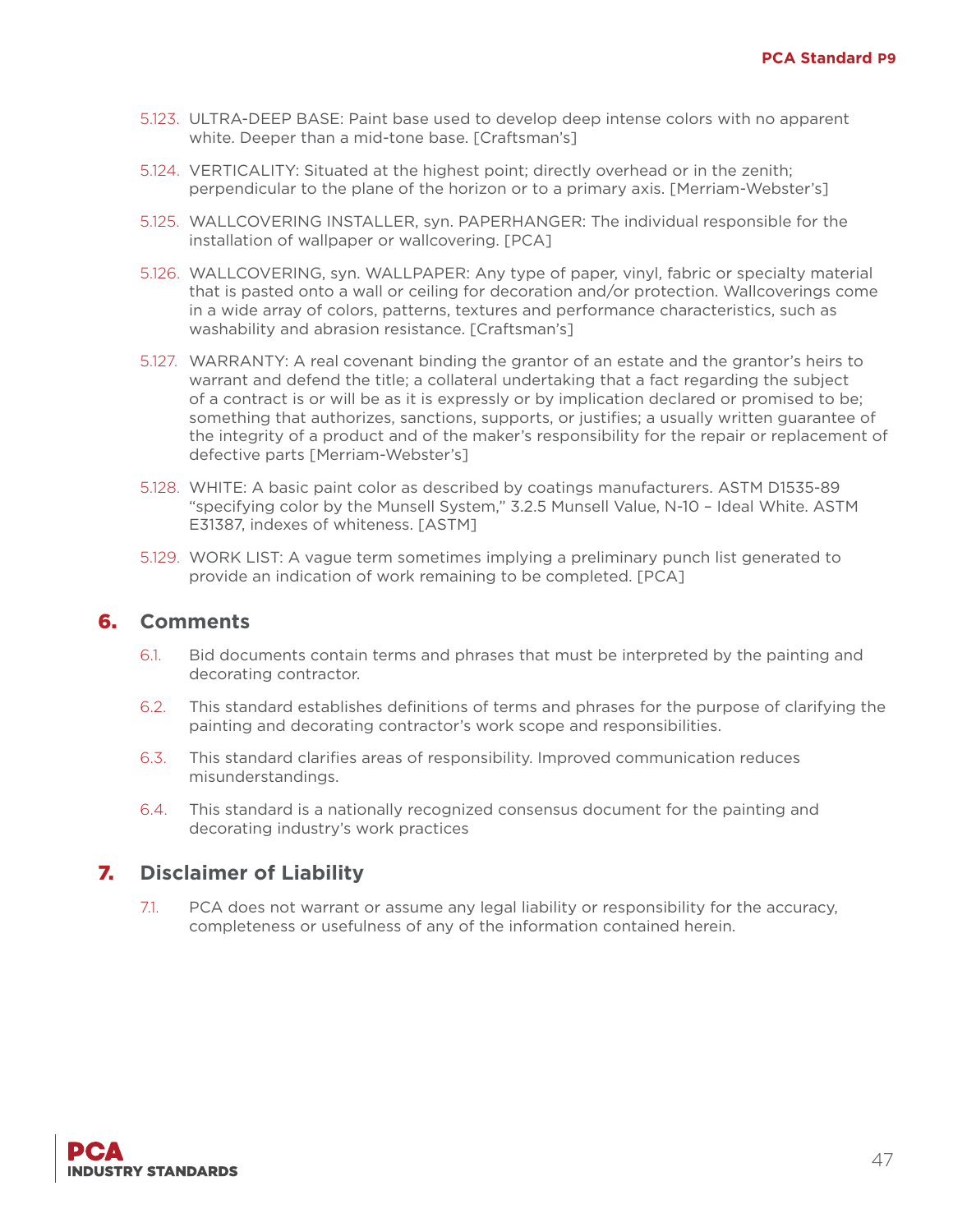## **PCA P10** Measurement of Surface Area for Estimating Painting and Decorating Work

#### 1. **Scope**

- 1.1. The purpose of this standard is to establish consistent procedures for estimating and bidding painting and decorating work.
- 1.2. It is also the intent of this standard to prevent misunderstandings and conflicts when painting and decorating work is bid on a unit cost basis by clearly defining methods used by the professional painting and decorating estimator for measuring surface area.

## 2. **Significance and Use**

- 2.1. Because there is a relationship between surface area and the amount of labor and materials required for painting and decorating work, methods used to measure surface area during the estimating process must be consistent to be meaningful. When consistent methods are used to measure surface area, then labor production rates and material spread rates may be accurately determined from past painting and decorating work and used as a basis for estimating labor and material requirements for bidding future painting work.
- 2.2. Consistent methods in measuring surface area of work to be painted, as defined by this standard, should be used to determine quantities of painting and decorating work bid on unit cost basis.

#### 3. **Reference Documents and Standards**

- 3.1. PDCA Estimating Guide, Volume 1, Practices and Procedures
- 3.2. PDCA Estimating Guide, Volume 2, Rates and Tables, 2001.
- 3.3. PCA Standard P9, Definition of Trade Terms.
- 3.4. PDCA Painting and Decorating Craftsman's Manual and Textbook, 1995, 8th edition.
- 3.5. PCA Standard P18 Recommended Protocol for Invoicing Extra Work to a Contract
- 3.6. If there is a conflict between any of the references and this standard, the requirements of this standard shall prevail.

- 4.1. ACCESSIBILITY: The relative ease or difficulty required to reach an item to be painted. [PCA Standard P9]
- 4.2. ADJACENT: An item that is touching or in close proximity. [PCA Standard P9]
- 4.3. CLOSELY-FABRICATED: Characteristic of an item consisting of interwoven components, such as chain-link fencing. [PCA Standard P9]
- 4.4. CONTRACTING ENTITY: The general contractor, owner of the property, construction manager, developer or other entity legally responsible for the agreement or authorized agent of any of the above. [PCA Standard P9]

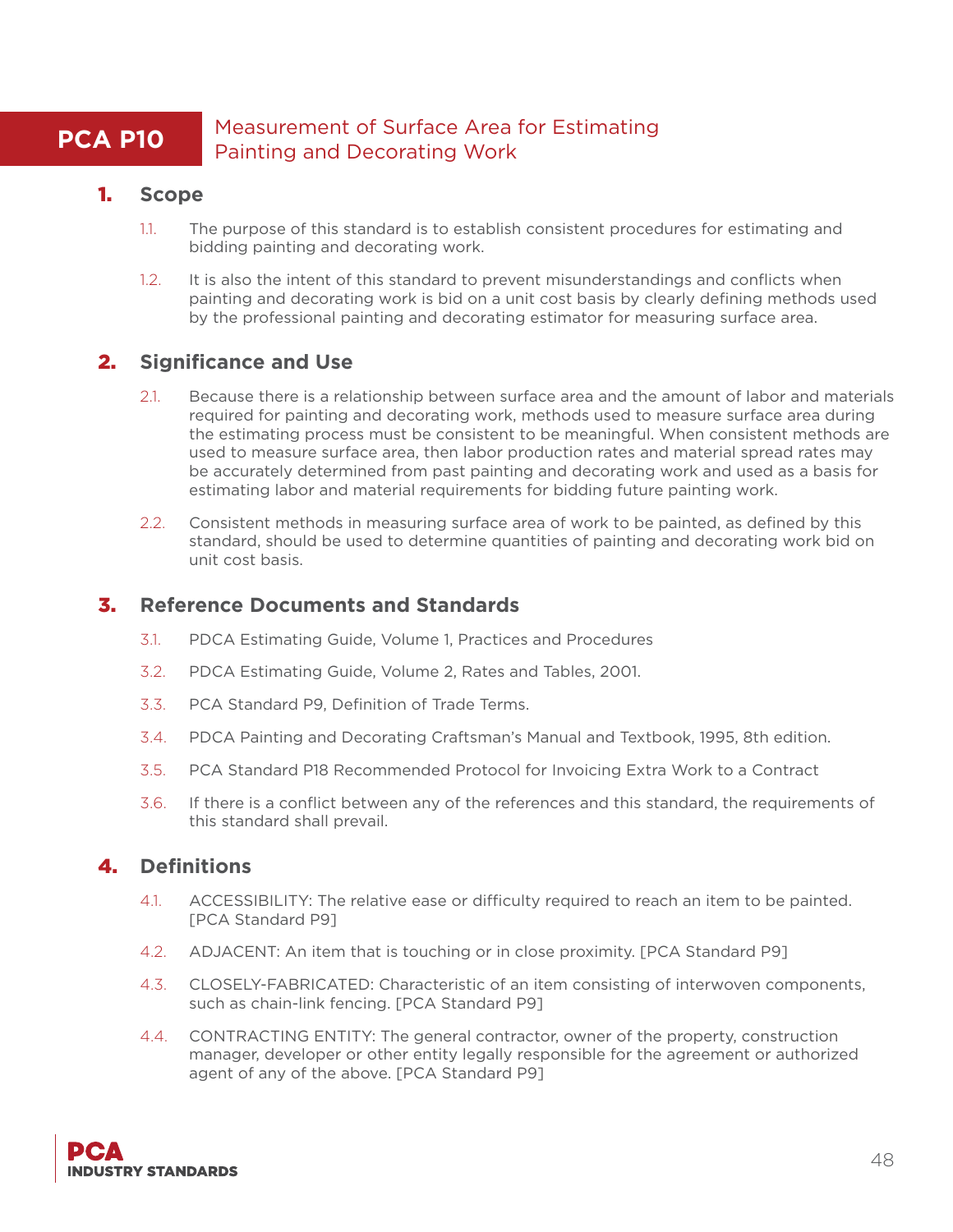- 4.5. PAINTING AND DECORATING CONTRACTOR: The individual or company contracted to apply paints, coatings, wallcoverings and other decorative finishes. [PCA Standard P9]
- 4.6. SURFACE: The substrate to which paints, coatings, or wallcoverings are applied; the finish obtained after the coating work has been completed. [Craftsman's]
- 4.7. SURFACE AREA: The measurement of the area of surface to be finished determined in accordance with the methods, procedures and standards as defined by PCA's Estimating Guide "Professional Estimating Procedures for Painting Contractors". [PCA Standard P9]

- 5.1. No object is considered less than one linear foot wide and shall be measured as one square foot per linear foot.
- 5.2. Pipes, rods, structural steel, lumber and other items to be finished whose circumference or perimeter is less than one foot is measured as one foot, otherwise the actual measurement is used.
- 5.3. Items having similar surface, finishes, application methods and accessibility may be grouped together and an appropriate production rate may be applied to the entire group.
- 5.4. When items that do not have all grouping factors in common are adjacent, they should be listed separately on the quantity take-off and measured at no less than one square foot per linear foot.
- 5.5. When items having equivalent surface, finishes, application method and accessibility change direction at sharp angles and continue for a significant distance in the new direction, then measurement of the object increases by the length of the new direction, but usually not less than  $\frac{1}{2}$  of a square foot per linear foot.
- 5.6. When measuring non-uniformly shaped and curved items, the added length of the surface due to its curvature, change of direction or nonuniformity must be measured.
- 5.7. Closely fabricated items, such as chain-link fence, open web joists and grating, should be measured as being solid. If both sides of a closely fabricated item are finished, double the surface area. When a closely fabricated item is attached to framework, measure the framework separately as described in 5.2.
- 5.8. When a small opening interrupts a continuous surface, the opening is disregarded and considered part of the continuous surface. Any openings extending from floor to ceiling and exceeding five feet in width shall be deducted. All openings 100 square feet or larger are deducted.
- 5.9. Cabinets, tubs, showers and other items that restrict movement or access shall not be deducted from the measurement of total surface area.

## 6. **Comments**

6.1. PCA's "Estimating Guide" Volumes 1 and 2 contain supplemental information regarding the correct use of these standards. This information includes appropriate applications and examples.

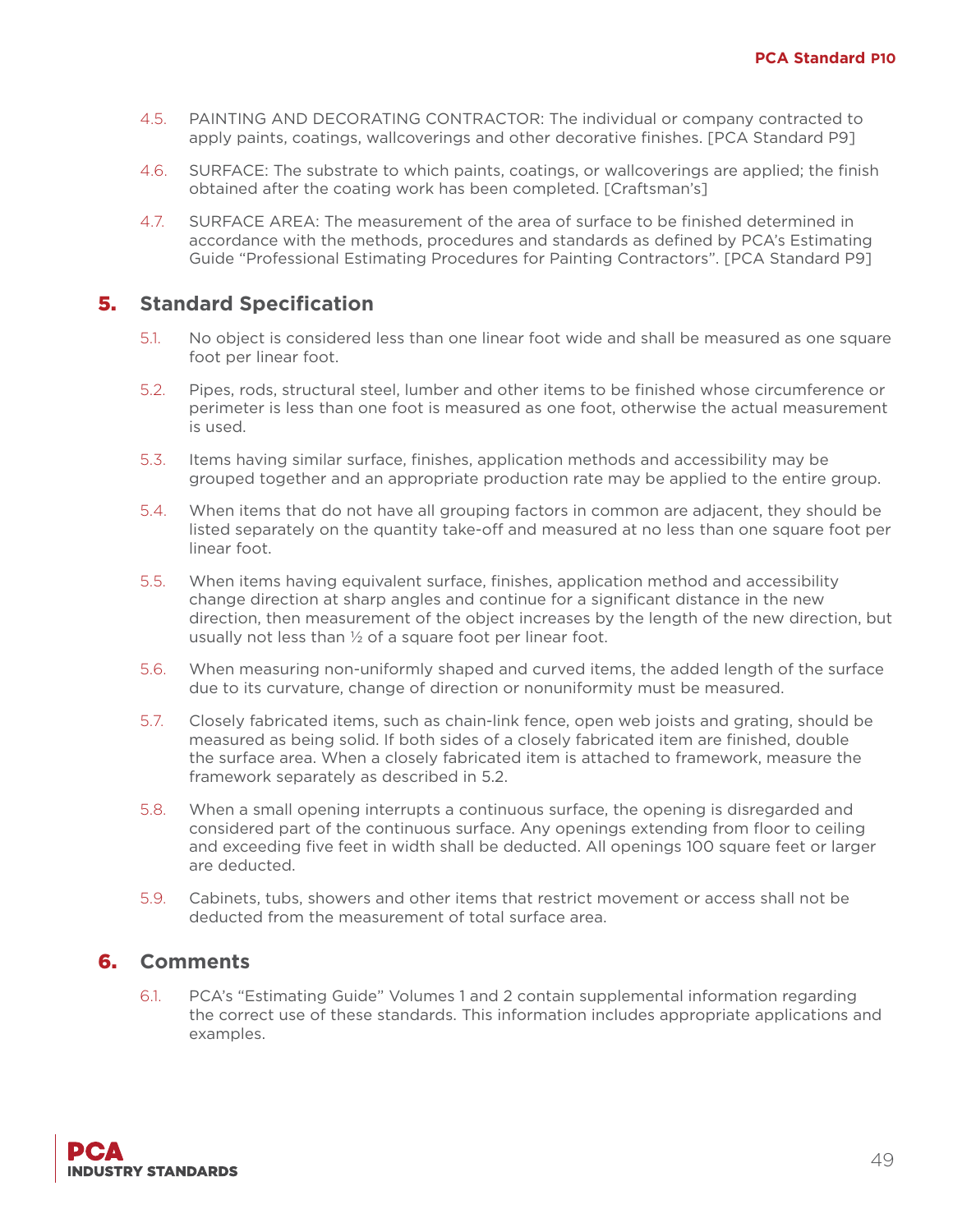- 6.2. PCA has published estimating guidelines for the painting and decorating industry since the late 1930's. The standards stated in Section 5 represent uniform estimating practices used by PCA members for many decades.
- 6.3. When requesting proposals for painting and decorating on a unit-cost basis, requests should include sufficient descriptive information (e.g., surface, finishes, application methods and accessibility, proximity to work items, and minimum quantities) to price such work. Items that vary in surface, finishes, application method, accessibility,production rate, proximity to work items, and minimum quantities should be priced separately. Refer to PCA Standard P18 Recommended Protocol for Invoicing Extra Work to a Contract.
- 6.4. Estimating painting and decorating cost involves specific measurement of color placement since it affects painting and decorating costs. Refer to PCA Standard P3, Designation of Paint Colors for pertinent information.
- 6.5. This standard clarifies areas of respons bility. IImproved communication reduces misunderstandings.
- 6.6. This standard is a nationally recognized consensus document for the painting and decorating industry's work practices.

## 7. **Disclaimer of Liability**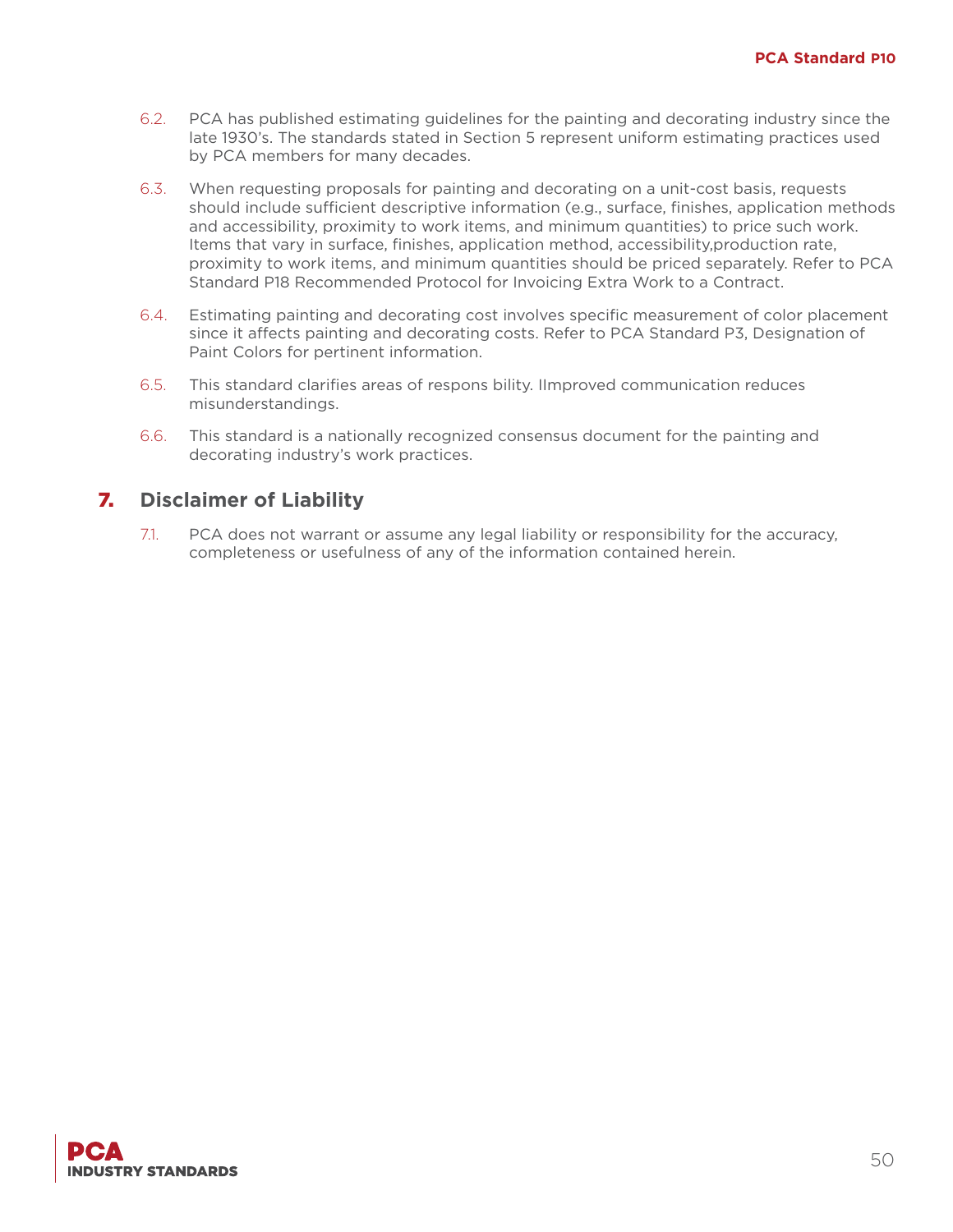# **PCA P11** Painter's Caulk, Implied Requirements

## 1. **Scope**

- 1.1. The purpose of this standard is to define painter's caulk, determine its suitability and establish its placement whether delineated, implied and/or not referenced in the specification for painting.
- 1.2. It is the intent of this document to specifically address by inclusion or exclusion, joints, cracks, junctions and voids in relation to the application of painter's caulk whether defined, implied or not referenced in the plans, specifications or contract documents.

## 2. **Significance and Use**

- 2.1. The painting contractor, owner, general contractor and specifying entity are affected by the extent to which painter's caulk is applied, to what surfaces it is applied, and to what extent it is applied when not specifically referenced in the painting specifications or in the absence of a written specification.
- 2.2. The extent of caulking, the suitability of the caulking material and the performance of the applicator all have an effect on the appearance and performance of the surfaces to which the caulk is applied.
- 2.3. The type and quality of the caulking material, the extent of its use and the substrates to which it is applied have an affect on the painting contractor's cost to perform his work, both from a material and labor perspective.

## 3. **Reference Documents and Standards**

- 3.1. MPI, The Master Painters Glossary Version Painting and Decorating Terminology Version 4.0, 2004
- 3.2. PCA Standard P4, Responsibility for Inspection and Acceptance of Surfaces Prior to Painting and Decorating
- 3.3. PCA Standard P9, Definition of Trade Terms

- 4.1. APPLICATOR: A person (or coating contractor) who applies a substance (in painting, a person, whether contractor or tradesperson, who applies a coating) [MPI]
- 4.2. ARCHITECTURAL CAULKING: The application of caulking (perhaps, but not necessarily, in an integral color) for aesthetic purposes to minimize joints created by construction design and/or deficiencies, and adjacent to painted surfaces, such as: the perimeter of windows or window walls, expansion joints, casework/cabinetry, countertops, prefinished door/ window frames, prefinished trim, natural or stained wood, ceramic tile, wallcovering, rigid vinyl wallcovering, seamless floors, floor surfaces, vinyl base, ceiling grid, acoustical tile, electrical or mechanical cover plates, HVAC registers, or grilles, etc. More specifically, unless the caulking is between two (2) field painted surfaces as further defined in PCA Standard P11, it is not "painter's caulk", and is not the responsibility of the painting and decorating contractor unless explicitly specified as such. [PCA]

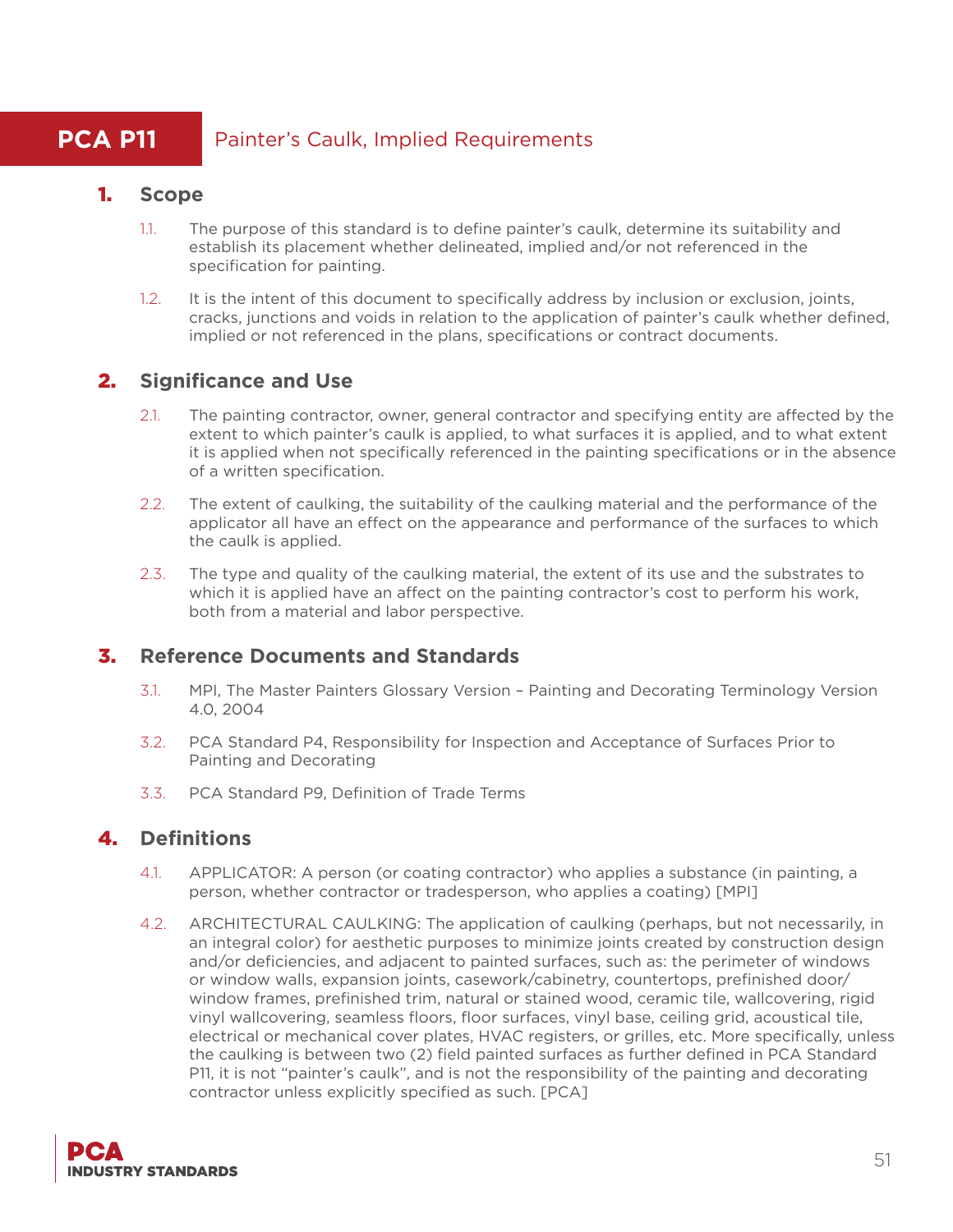- 4.3. BACKER ROD: A flexible rod of foamed urethane, Styrofoam or similar material inserted into wide joints or cracks (generally ranging from 3/8 inch to 3 inches or more) to stop the flow of caulking or sealant material through the joint being sealed. [MPI]
- 4.4. CAULKING COMPOUND: A soft, resilient, putty-like material used for filling cracks and holes or for sealing around flashings, frames piping, etc. Available in single component tubes (gun) or as single and multiple-component materials for application by knife or spreader. [MPI]
- 4.5. FIELD COAT: Coat or coats of paint that are applied at the job-site. Also known as field application. [MPI]
- 4.6. PAINT: A mixture or dispersion of opaque pigments or powders in a liquid or vehicle. Now used in the general sense, which includes all organic and inorganic coatings such as enamels, varnishes, emulsions, bituminous coatings, etc. [MPI]
- 4.7. SCOPE OF WORK: An overview or abstract outlining the work to be performed within a specification. [MPI]
- 4.8. SUBSTRATE: A variant of substratum. In painting, any surface to be painted, including wood, concrete, masonry, steel, other metals, and various other materials or previous paints. A substrate can, therefore, be bare or covered. A previously unpainted surface sometimes is called the "original substrate." [PCA Standard P4]

- 5.1. The application of painter's caulk shall be as directed and as delineated in specification section 09 90 00, Painting, or in the absence of direction or delineation, the following shall be assumed within the scope of work:
	- 5.1.1. The caulking material is limited to paintable acrylic/latex caulk.
	- 5.1.2. The joints to be caulked shall only be between field painted surfaces.
	- 5.1.3. The joints to be caulked are limited to joint voids of 1/8 inch or less.
	- 5.1.4. The joints to be caulked are limited to those between wood and/ or wood composite materials, and between wood and/or wood composite materials and painted wall or ceiling substrates such as gypsum drywall, plaster, or similar surfaces; in certain geographic areas, caulking of painted hollow metal members to painted wall surfaces is also included.
	- 5.1.5. Painter's caulk is to be applied to enhance the aesthetic appearance of the affected surfaces. It is not the responsibility of the applicator of painter's caulk to waterproof a surface, joint or void, nor is it the responsibility of the applicator of painter's caulk to conceal, eliminate, minimize, or disguise shrinkage or movement of joints or voids
	- 5.1.6. If the caulking work indicated in paragraphs 5.1.1-5.1.4 is listed as part of another section of the specifications or is excluded from the contract, then it shall not be the responsibility of the painting and decorating contractor.
- 5.2. The following shall be excluded from the scope of work unless specifically directed or delineated in specification section 09 90 00, Painting, or in the plans or contract documents:

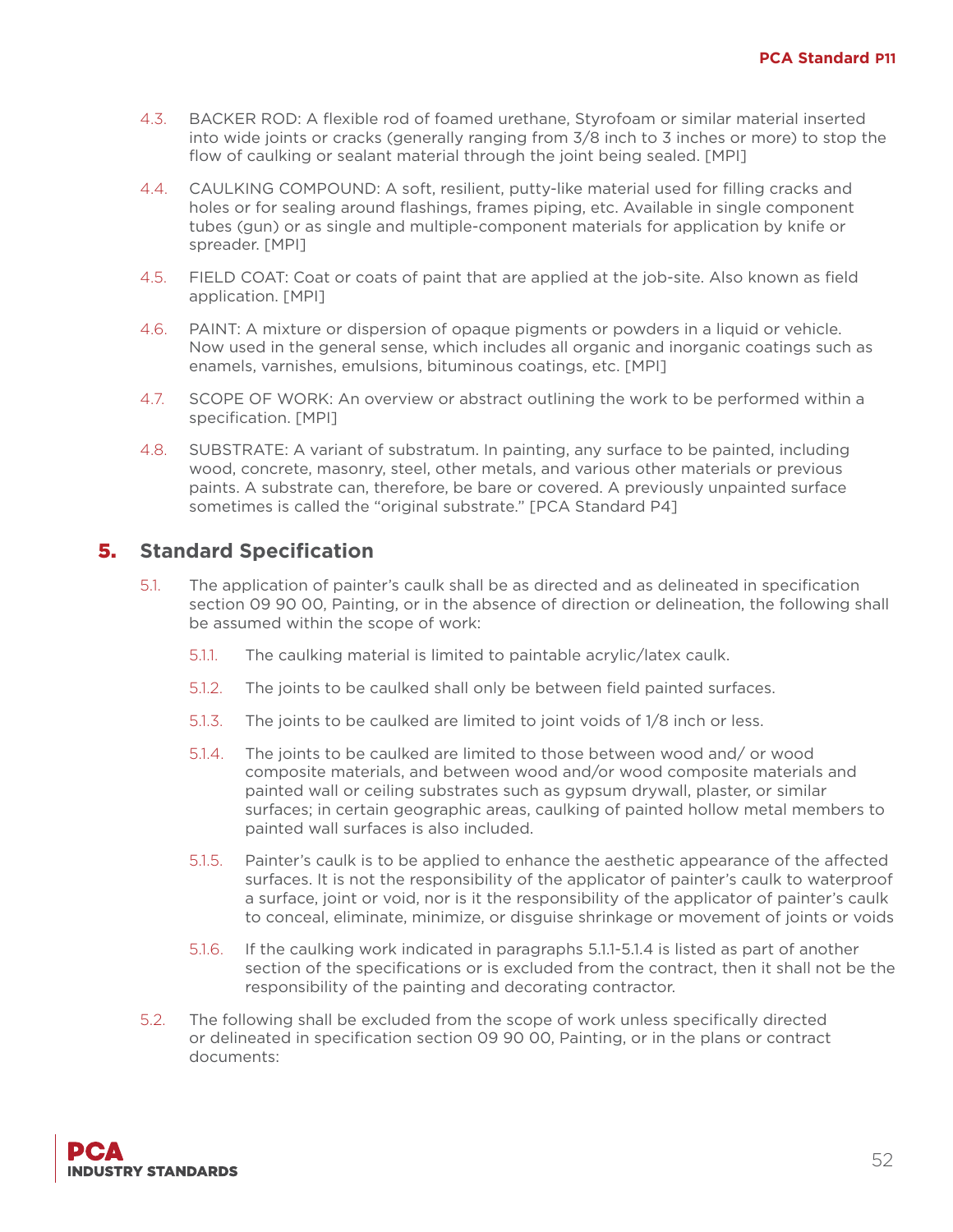- 5.2.1. Architectural caulking
- 5.2.2. Caulk and sealant application included in specification section 07 92 00, Caulking and Sealing
- 5.2.3. Caulking, sealing or repair of crumbling or spalling masonry or plaster surfaces.
- 5.2.4. All caulk and sealant applications on exterior surfaces, whether for aesthetic purposes or for waterproofing a building envelope.
- 5.2.5. Application or insertion of backer rod in any joint, crack or void.
- 5.2.6. Items, trims or objects installed in new construction prior to the application of gypsum drywall, plaster or other wall or ceiling surfaces.

#### 6. **Comments**

- 6.1. This standard is intended to clarify the application or placement of painter's caulk when not specifically directed or delineated in the painting specification or in the absence of a written painting specification.
- 6.2. This standard is intended to establish a guide for inclusion or exclusion of painter's caulk in the preparation of a bid or quotation.
- 6.3. This standard is intended to establish a consensus document for the painting industry's practices.

#### 7. **Disclaimer of Liability**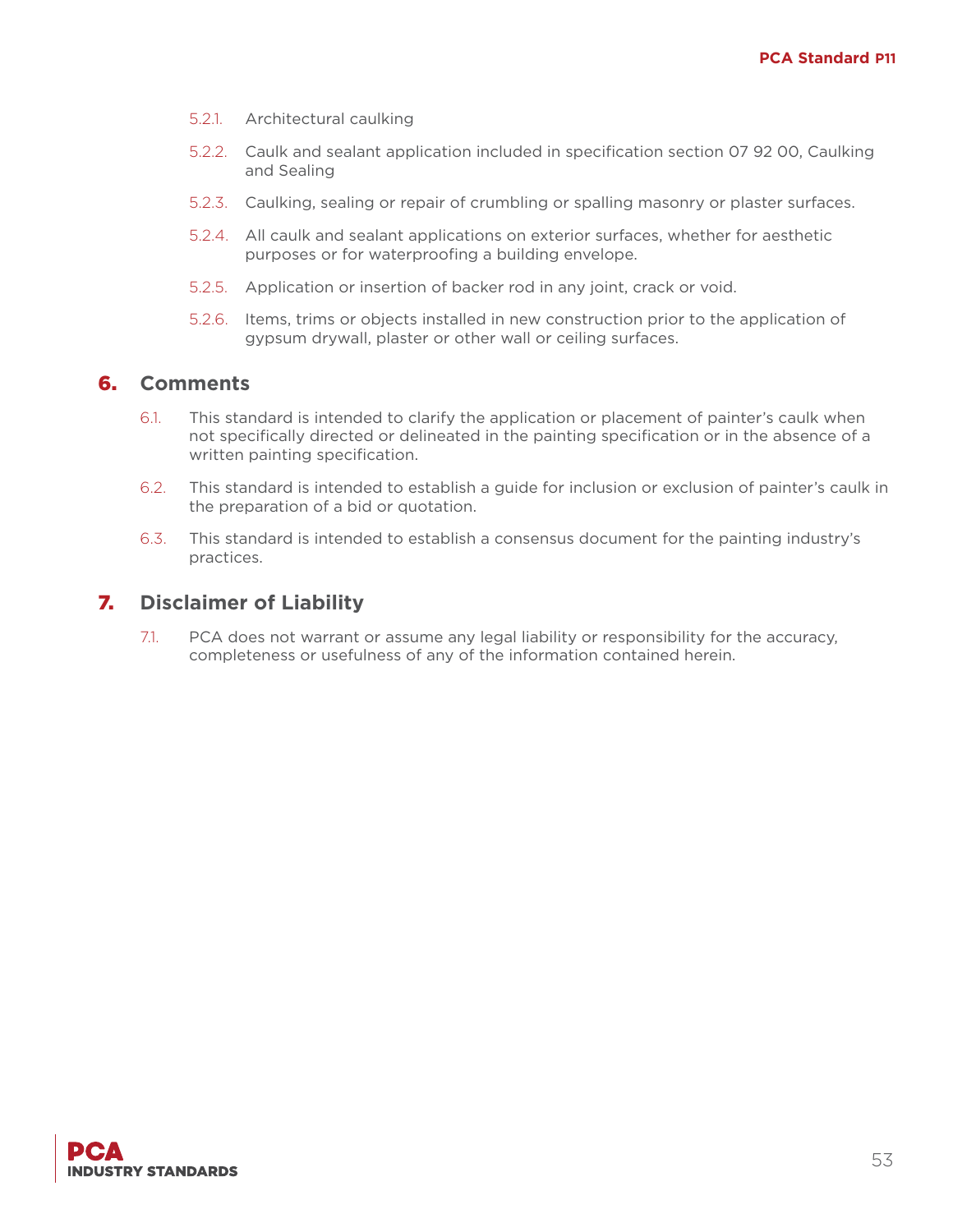## **PCA P12** Levels of Block Filler

## 1. **Scope**

- 1.1. This standard establishes consistent procedures for the specification of block filling and the application of block filler prior to painting paint grade smooth face concrete masonry units.
- 1.2. The purpose of this standard is to prevent misunderstandings and conflicts when the application of block filler is required.

## 2. **Significance and Use**

2.1. An inadequately written specification can create confusion in both the bidding and execution of block filler work. Prior to specification, the specific appearance, performance and weatherresistance of the work to be block filled should be assessed, and specified in the bid documents for a project in accordance with the "levels of block filler" established by this standard.

## 3. **Reference Standards and Publications**

- 3.1. The Master Painters Glossary Version 4.0.
- 3.2. PCA Standard P5 Benchmark Sample Procedures for Paint and Other Decorative Coating Systems.

- 4.1. Backrolling: A method where freshly applied paint (wet) is smoothed out with an undipped roller to even the appearance and improve uniformity. [MPI]
- 4.2. Block filler: A thick, medium to high solids heavily pigmented material used for application on concrete blocks for filling and smoothing the surface for subsequent finish coatings. [MPI]
- 4.3. Pin Hole: A minute hole in a paint film that resembles a pore or pin prick, often due to improper solvent release during drying or the trapping of air or gas in the film during setting. [MPI]
- 4.4. Porosity: A measure of the degree of voidage in an object expressed as a fraction of the total object's volume. The major consideration in the absorption of a paint, liquid, vapor, or gas by the surface. [MPI]
- 4.5. Pointing: The shaping of joints between bricks or blocks by using a shaping tool on the wet mortar. [MPI]
- 4.6. Profile depth: Average distance between the top of the "peaks" and the bottom of the "valleys" on the surface of a substrate. [MPI]
- 4.7. Void: Holidays or holes in a coating or surface. [MPI]

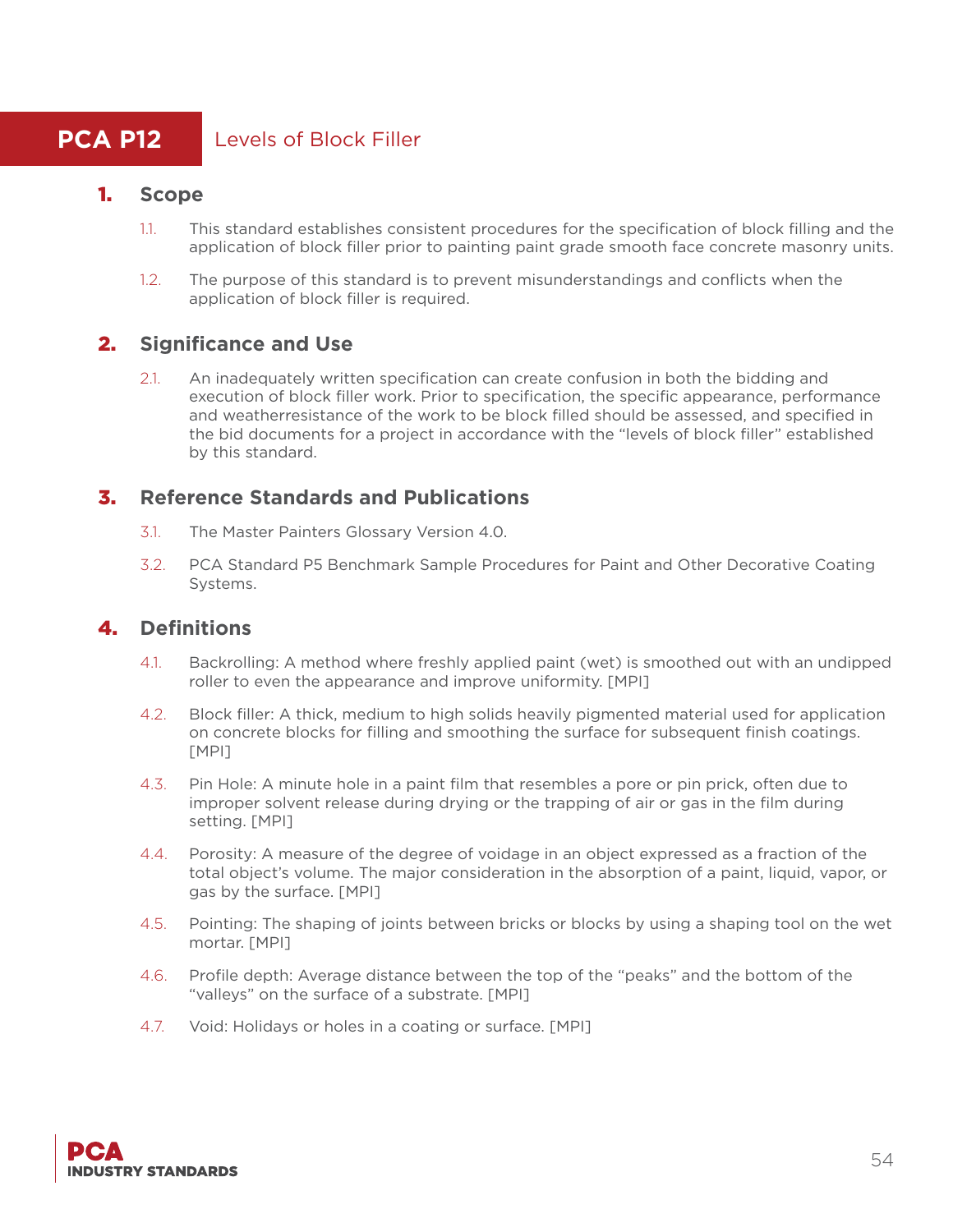- 5.1. The degree of block filler achieved should not be assessed until all specified paint coats have been applied, as finishing coat(s) will contribute to the degree of fill. It is recommended that a benchmark sample showing specified level of block fill on entire sample and finish coat(s) on a portion of the sample be prepared and approved according to PCA Standard P5 to demonstrate the result of block filling to the specified level.
- 5.2. The use of some materials and some block profiles cause air entrapment resulting in unavoidable pin holes. A void or discontinuity visible to the substrate is a system defect.
- 5.3. Levels of Block Filler
	- 5.3.1. Level 1 Economy Fill: One coat applied with equipment specified by the coating manufacturer. This level reduces the quantity of paint required for succeeding paint coats. It reduces some irregularities in masonry profile depth. It is normal that voids will remain, depending on the porosity and profile depth of the block. The block filler shall be applied at the spreading rate recommended by the manufacturer. This level is normally used in spaces that are not occupied by the public and in stairways of high rise buildings.
	- 5.3.2. Level 2 Standard Fill: One coat applied with equipment specified by the coating manufacturer. Backrolling will be performed as necessary to attempt to fill deep irregularities. Masonry profile depth will be slightly reduced. Joints will be visible as tooled. Number of voids will be minimized, but voids may remain depending on the porosity of the block. A maximum of ten voids per square foot of surface area shall be deemed to be acceptable. The block filler shall be applied at the spreading rate recommended by the manufacturer. This level is normally used in finished areas that are occupied by the public.
	- 5.3.3. Level 3 Premium Fill: One or multiple coats of high performance block filler manufactured to be applied at a high dry film build. Block filler shall be backrolled to eliminate voids and reduce the majority of the masonry profile depth. This system, with an appropriate paint finishing system, produces a surface that is easier to clean to meet health regulations. Exterior use of this level of block filler, with an appropriate paint finishing system, will reduce water intrusion at exterior walls.
- 5.4. Specifications not specifically stating the level of block filler to be attained will be assumed to imply a Level 2 – Standard Fill.
- 5.5. The acceptability of the Level 2 Standard Fill surfaces shall be determined when viewed without magnification, at a distance of thirtynine (39) inches or one (1) meter or more, under finished lighting conditions and from a normal viewing position.
- 5.6. The acceptability of the Level 3 Premium Fill surfaces shall be determined when viewed with magnification of 5X.

## 6. **Comments**

6.1. Since the number of coats and application techniques required for block filling impact project paint costs, the painting specification should incorporate the appropriate level(s) of block filler as defined by this standard.

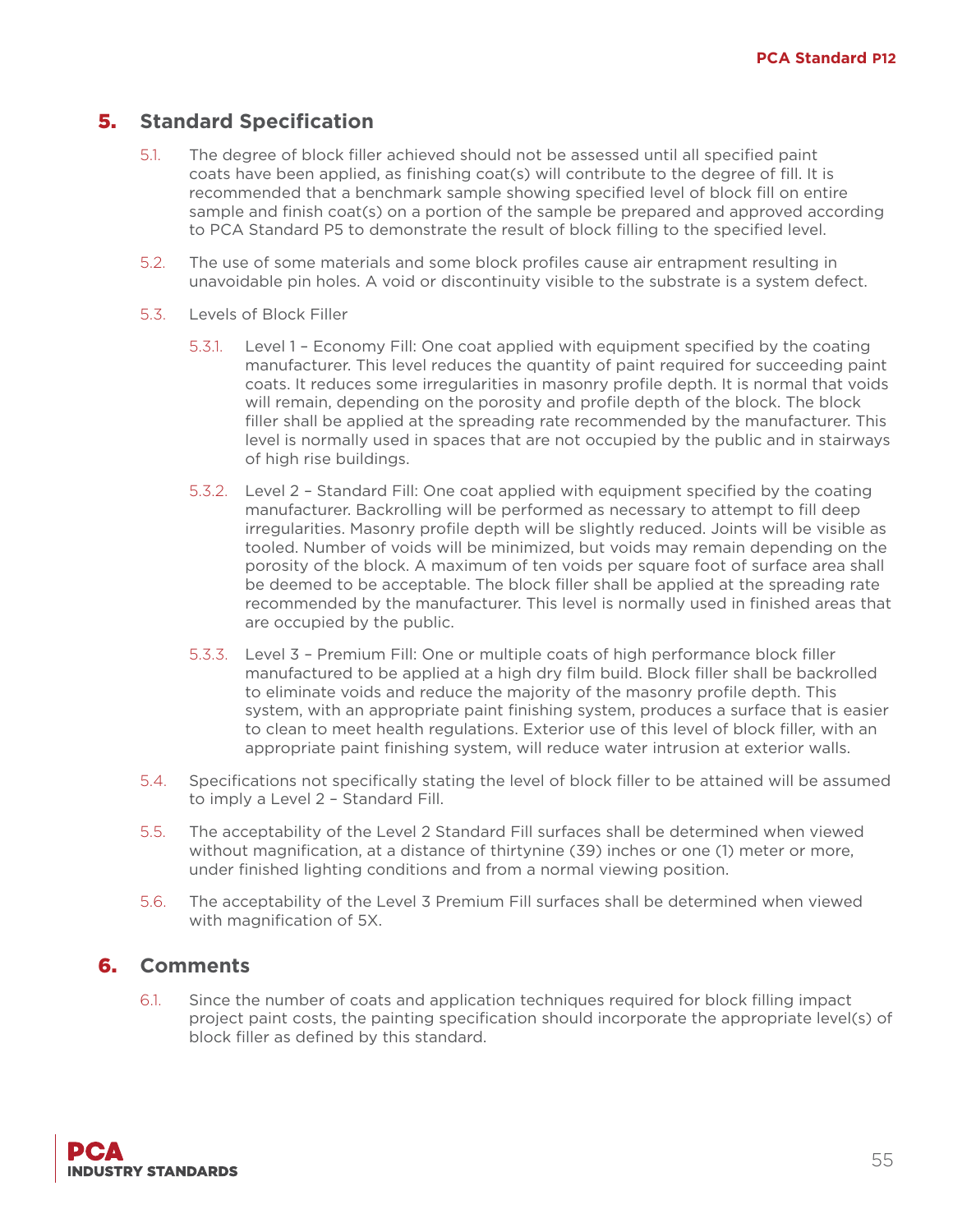- 6.2. The masonry specification should properly define all cleaning and detailing of new masonry prior to block filler and painting work. This work is not the responsibility of the painting contractor and should not be incorporated into the painting specification.
- 6.3. The result of any particular level of block filler will vary due to the fact that concrete masonry units vary greatly in profile depth and porosity. If additional filling is required to achieve a consistent visual appearance due to uneven porosity of the block and is approved by the coating manufacturer, then the painting contractor is entitled to compensation for any additional costs incurred. The filling of holes is not the responsibility of the painting contractor and should be pointed up by others prior to the application of block filler.
- 6.4. Proper specification of masonry materials, such as requiring graded aggregates to minimize masonry porosity, is required to achieve the best appearance and performance of the block filler and paint system specified. This standard outlines procedures for on-site determination and approval of achievable quality from specified paint and coating systems applied to paint grade smooth face concrete masonry units.
- 6.5. This standard is a nationally recognized consensus document for the painting and decorating industry's work practices.

## 7. **Disclaimer of Liability**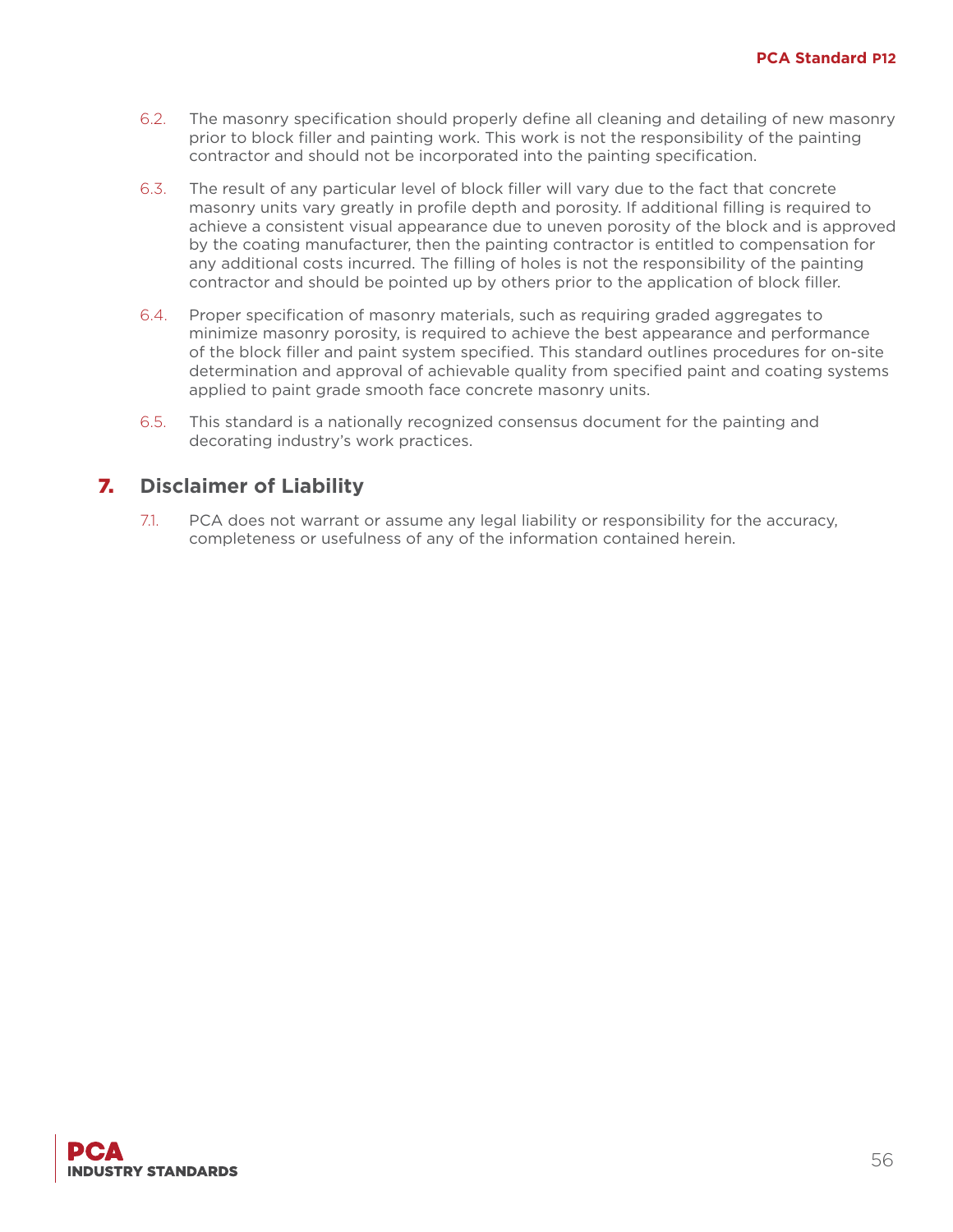## **PCA P13** The Inspection and Acceptance of Architectural Paints on the Interior Surfaces of Structures When Dry Film Thickness is Specified

## 1. **Scope**

- 1.1. This standard establishes procedures for the inspection and acceptance of architectural paints on the interior surfaces of structures when dry film thickness is specified.
- 1.2. This standard establishes a procedure for measuring and testing the thickness of interior architectural paints to determine compliance with the manufacturer's technical application instructions and the painting specifications.
- 1.3. This standard establishes a procedure for the calculation of paint dry film thickness (DFT) when specified by the painting specifications.
- 1.4. It is intended that this standard be used where the painting specifications require a paint dry film thickness.
- 1.5. This standard does not address the inspection and acceptance of industrial protective coatings and linings or exterior paints.

## 2. **Significance and Use**

- 2.1. The criteria to be used to inspect and accept the application of paint to interior surfaces of architectural structures may be unclear and ill defined in the project documents. This condition creates confusion for both the painting contractor and the contracting entity which results in extraordinary costs and time delays.
- 2.2. When interior surfaces of structures are painted with architectural paints, then "a properly painted surface" defined by PCA Standard P1 should be the criterion for inspection and acceptance.
- 2.3. Dry film thickness should be a criterion for inspection and acceptance when industrial protective coatings and linings and exterior paints are applied.
- 2.4. When dry film thickness is to be considered a criterion for the inspection and acceptance of architectural paints on the interior surfaces of structures, then a method for measurement must be established.
- 2.5. The paint manufacturer's technical data regarding the specific products utilized shall determine the dry film thickness requirements of a coat of paint.

## 3. **Reference Standards and Publications**

- 3.1. FSCT, Coating Encyclopedic Dictionary, Edited by Stanley LeSota, 1995
- 3.2. MPI, The Master Painters Glossary Painting and Decorating Terminology, Version 4
- 3.3. PCA Standard P1, Touch Up Painting and Damage Repair: Financial Responsibility
- 3.4. PCA Standard P2, Third Party Inspections: Qualifications, Responsibilities, and Procedures
- 3.5. PCA Standard P5, Benchmark Sample Procedures for Paint and Other Decorative Coating Systems

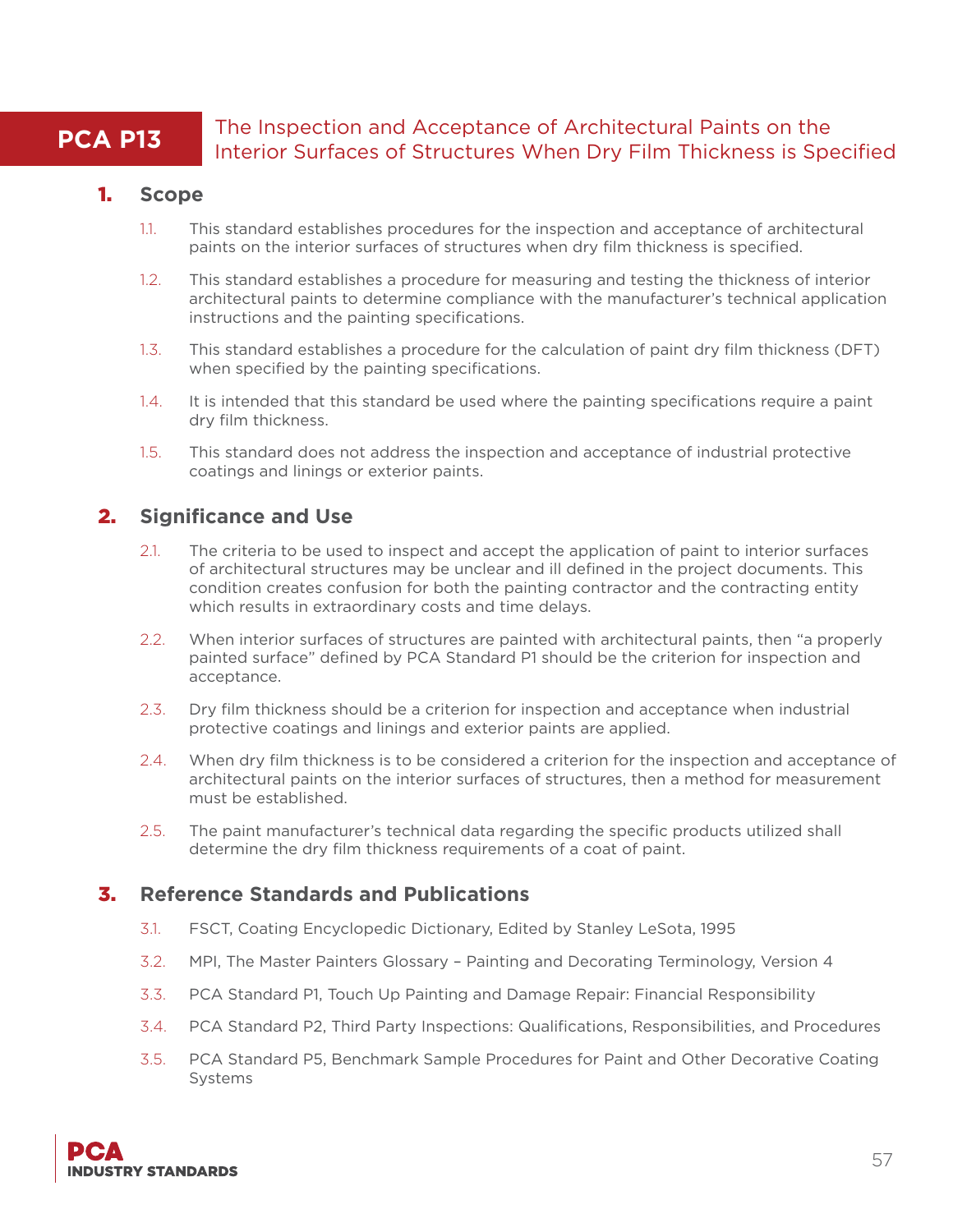- 3.6. PCA Standard P9, Definition of Trade Terms
- 3.7. PCA Standard P10, Measurement of Surface Area for Estimating Painting and Decorating Work
- 3.8. SSPC-PA2 Measurement of Dry Coating Thickness with Magnetic Gauges
- 3.9. If there is a conflict between any of the references and this standard, this standard shall prevail

#### 4. **Definitions**

- 4.1. ARCHITECTURAL COATING (PAINT): Coating (Paint) intended for on-site application to interior or exterior surfaces of residential, commercial, institutional, or light industrial structures as opposed to factory-applied or industrial coatings. They are protective and decorative finishes applied at ambient temperatures. [MPI]
- 4.2. CALIBRATE: To fix, check, or adjust the indication of output of a measuring device to that of a standard. [MPI]
- 4.3. CONTRACTING ENTITY: The general contractor, owner of the property, construction manager, developer or other entity legally responsible for the agreement or authorized agent of any of the above. [PCA Standard P9]
- 4.4. DRY FILM THICKNESS: The depth or thickness of a coating in the dry state. Usually expressed in mils or microns. [MPI]
- 4.5. SOLIDS BY VOLUME: The total volume percentage of non-volatile material. Also known as volume solids. The solids by volume is used to calculate the dry film thickness (DFT) of a coating from wet film measurements taken during application (i.e. where WFT= wet film thickness, VS = percent volume solids, DFT= WFT X VS). [MPI]
- 4.6. SPECIFICATION: A clear accurate description of the technical requirement for material products, or services, which specifies the minimum requirement for quality and construction of materials and equipment necessary for an acceptable product. In general, specifications are in the form of written descriptions, drawings, prints, commercial designations, industry standards and other descriptive references. [FSCT]
- 4.7. THIRD PARTY: An independent contractor or business entity that is not a principal (contracting entity, painting and decorating contractor or material supplier), or employee or subsidiary of a principal, to the contract for coatings application work. [PCA Standard P9]

## 5. **Standard Specification**

5.1. Unless otherwise clearly defined in the project documents, the criteria for acceptance of architectural paints on the interior surfaces of structures shall be that of a properly painted surface as defined by PCA Standard P1. "A "properly painted surface" is defined as uniform in appearance, color, texture, hiding and sheen. It is also free of foreign material, lumps, skins, runs, sags, holidays, misses, or insufficient coverage. It is also a surface free of drips, spatters, spills or overspray caused by the painting and decorating contractor's workforce. In order to determine whether a surface has been "properly painted" it shall be examined without magnification at a distance of thirty-nine (39) inches or one (1) meter, or more, under finished lighting conditions and from a normal viewing position."

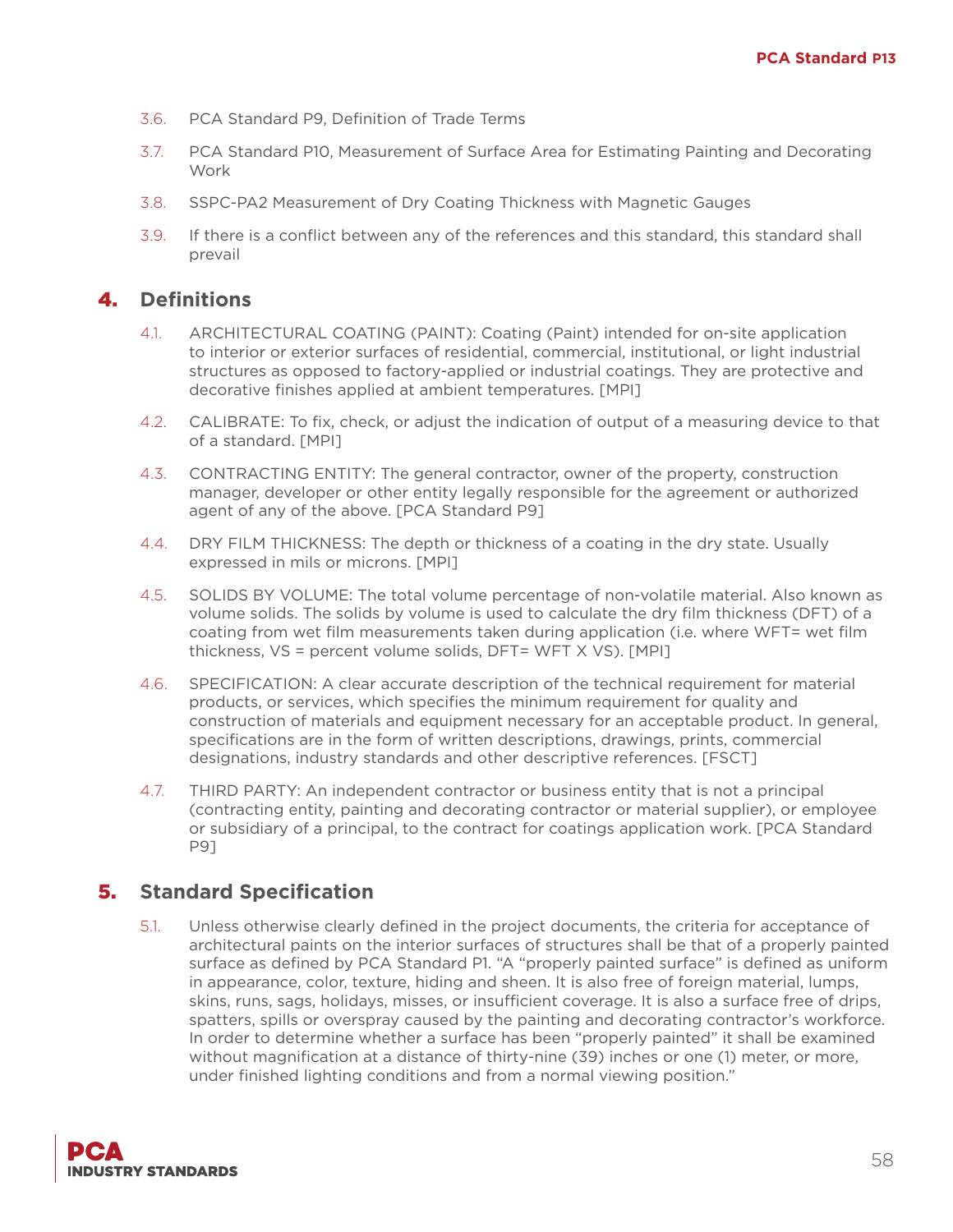- 5.2. When and only when the bid documents prepared by the specifying authority and/ or contracting entity clearly state that the measurement of dry film thickness shall be a criterion for acceptance of painted interior surfaces of architectural structures, then the following conditions shall apply:
	- 5.2.1. A third party inspector as defined and meeting the requirements of PCA Standard P-2 shall be utilized for the inspection and acceptance of architectural paints on the interior surfaces of structures whose expense shall be borne by the contracting entity.
	- 5.2.2. The dry film thickness of each coat required shall be based on the manufacturer's percent solids by volume. The formula DFT = % SBV X 1604/ SF shall be used to calculate the thickness of each coat where DFT is the dry film thickness in mils, % SBV is the percent solids by volume of the specific material, and SF is the manufacturer's recommended spreading rate for that material. In the event of a conflict between the manufacturer's data and the bid documents, the manufacturer's data shall prevail.
	- 5.2.3. Non-destructive methods shall be used to measure the dry film thickness of architectural paints on the interior surfaces of structures to avoid damage to the painted surfaces.
	- 5.2.4. Measuring devices should be properly calibrated prior to use. The accuracy of the instrument shall be verified by measuring reference standards that cover the range of the expected dry film thickness.
	- 5.2.5. Precise locations to be tested shall be selected randomly and shall be geometrically representative of the surface being tested.
	- 5.2.6. Three measurements shall be made in close proximity, within a two inch diameter circle, and averaged to determine a "spot measurement." Any unusually high or low readings that are not repeatable shall be discarded.
	- 5.2.7. One spot measurement shall be made for every 100 square feet of surface area of various substrates, where the measurement of surface area is in accordance with PCA Standard P10.
	- 5.2.8. It is recognized that it is not possible to field apply paints at a consistent dry film thickness. Therefore, the dry film thickness for any spot shall be at least 80% of the specified dry film thickness as defined by 5.2.2 and the average of all spot measurements shall be at least 95% of the specified dry film thickness. If a maximum thickness is specified, then the average of all spot measurements shall not be greater that 105% of the maximum thickness. If a maximum thickness is not explicitly specified, then no maximum thickness applies.
	- 5.2.9. If any spot is not in compliance with the requirements of 5.2.8, then the area containing that spot shall be repainted to the nearest break to achieve compliance.
	- 5.2.10. When a benchmark sample is prepared in accordance with PCA Standard P5, then dry film measurements shall be made on the sample and the accepted values will be used as a basis for acceptance.

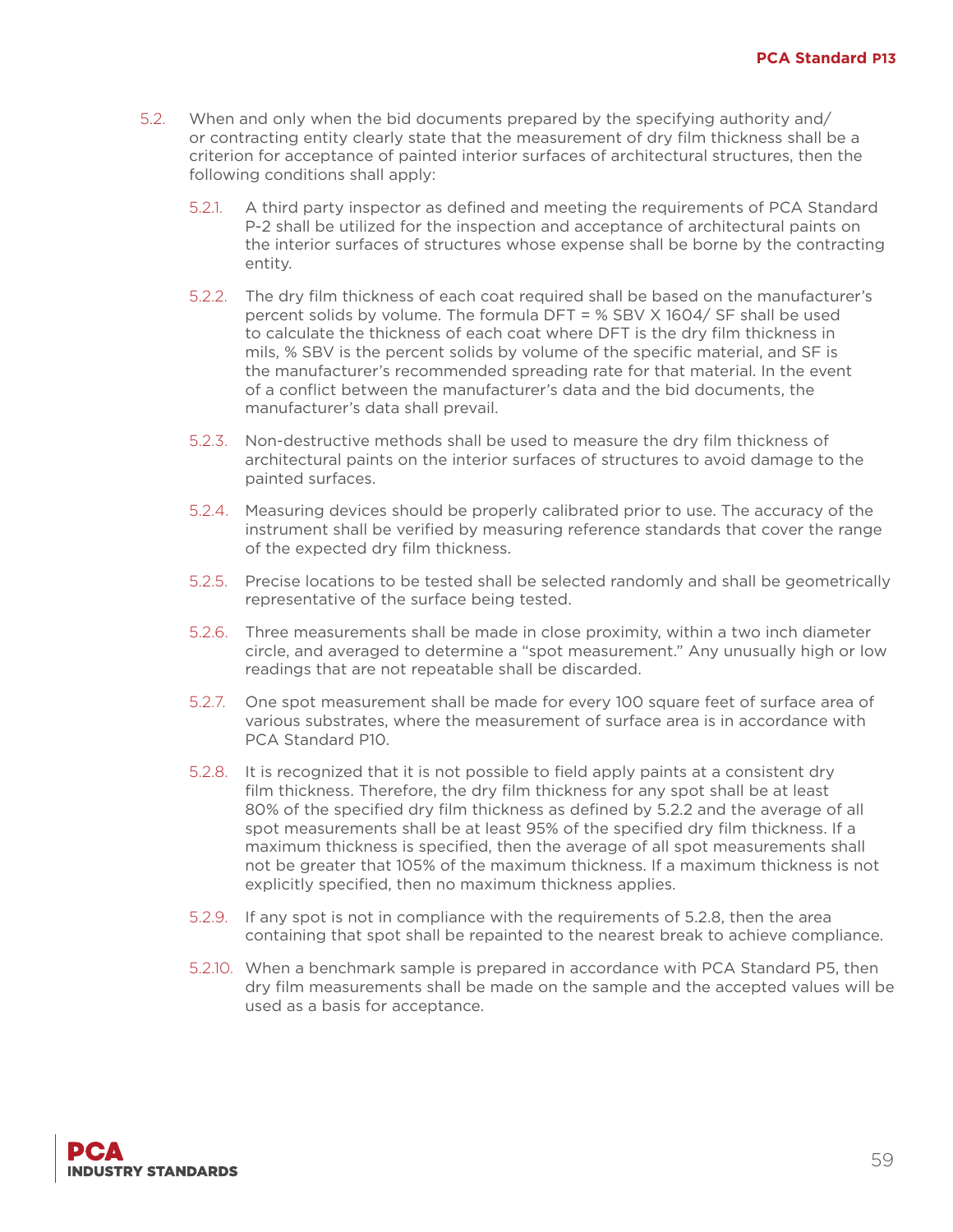## 6. **Comments**

- 6.1. This standard establishes a consistent method for the inspection and acceptance of architectural paints on the interior of structures.
- 6.2. This standard establishes that visual appearance is the prime criterion for the acceptance of architectural paints on the interior of structures.
- 6.3. This standard defines a protocol when the measurement of dry film thickness is a criterion for the acceptance of architectural paints on the interior surfaces of structures.
- 6.4. The measurement of dry film thickness on porous surfaces such as drywall or concrete block may be inaccurate due to porosity of the substrate and surface profile.

## 7. **Disclaimer of Liability**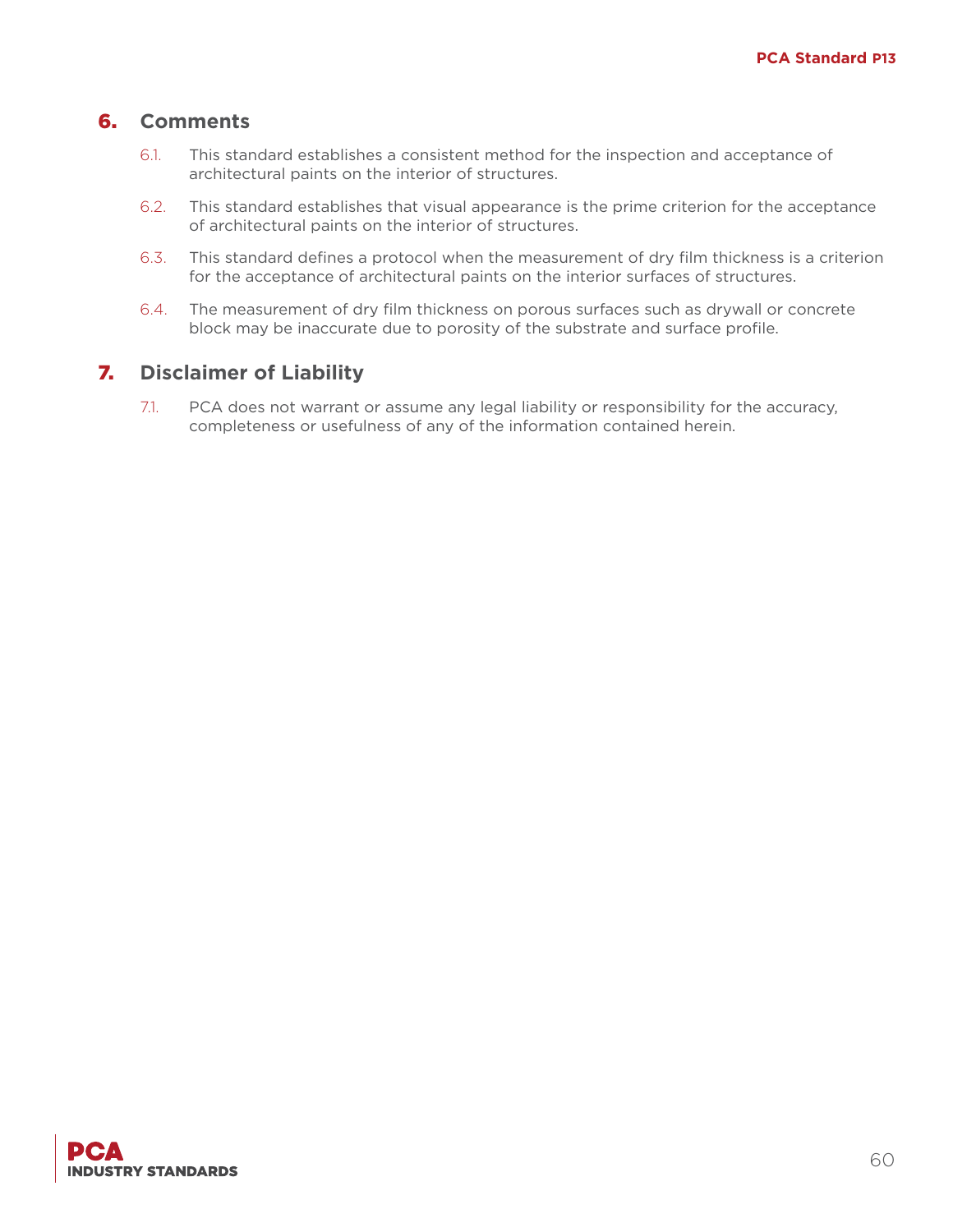## **PCA P14** Levels of Surface Preparation for Repainting and Maintenance Projects Receiving Architectural Coatings

## 1. **Scope**

- 1.1. The purpose of this standard is to identify and describe various levels of preparation for repainting or refinishing previously painted / finished surfaces in order to achieve a "properly painted surface."
- 1.2. This standard establishes criteria for estimating purposes.
- 1.3. This standard identifies common pre-existing conditions in surfaces and surrounding areas and the impact on the final quality of appearance and acceptability of a repaint or maintenance project.
- 1.4. This standard clarifies the definition of a "properly painted surface" when referring to repainting and maintenance projects.

## 2. **Significance and Use**

- 2.1. The level of surface preparation performed can determine the appearance of a finish painted surface. Therefore, the level of surface preparation selected should be done considering both appearance and cost.
- 2.2. This standard identifies and defines four levels of surface preparation.
- 2.3. This standard identifies criteria when restoration and resurfacing are performed.
- 2.4. This standard identifies typical pre-existing conditions in coatings and substrates and describes how they can impact the adhesion, durability, appearance and cost of the finish painted surface.
- 2.5. This standard identifies common pre-existing conditions in surrounding work areas which impact final appearance and acceptability of the project.

## 3. **Reference Documents and Standards**

- 3.1. ASTM D 4214 Standard Test Methods for Evaluating the Degree of Chalking of Exterior Paint Films
- 3.2. ASTM D 3359 Standard Test Methods for Measuring Adhesion by Tape Test
- 3.3. Black's Law Dictionary, 7th Edition, Bryan and Garner, 1999
- 3.4. FSCT (Federation of Societies for Coatings Technology), Coatings Encyclopedia Dictionary, edited by Stanley LeSota, 1995
- 3.5. Master Painters Institute [MPI] Maintenance Repainting Manual
- 3.6. MPI, The Master Painters Glossary Painting and Decorating Terminology, Version 4
- 3.7. Merriam-Webster's Collegiate Dictionary, Tenth Edition, Copyright 1993
- 3.8. PCA Standard P1, Touch Up Painting and Damage Repair: Financial Responsibility

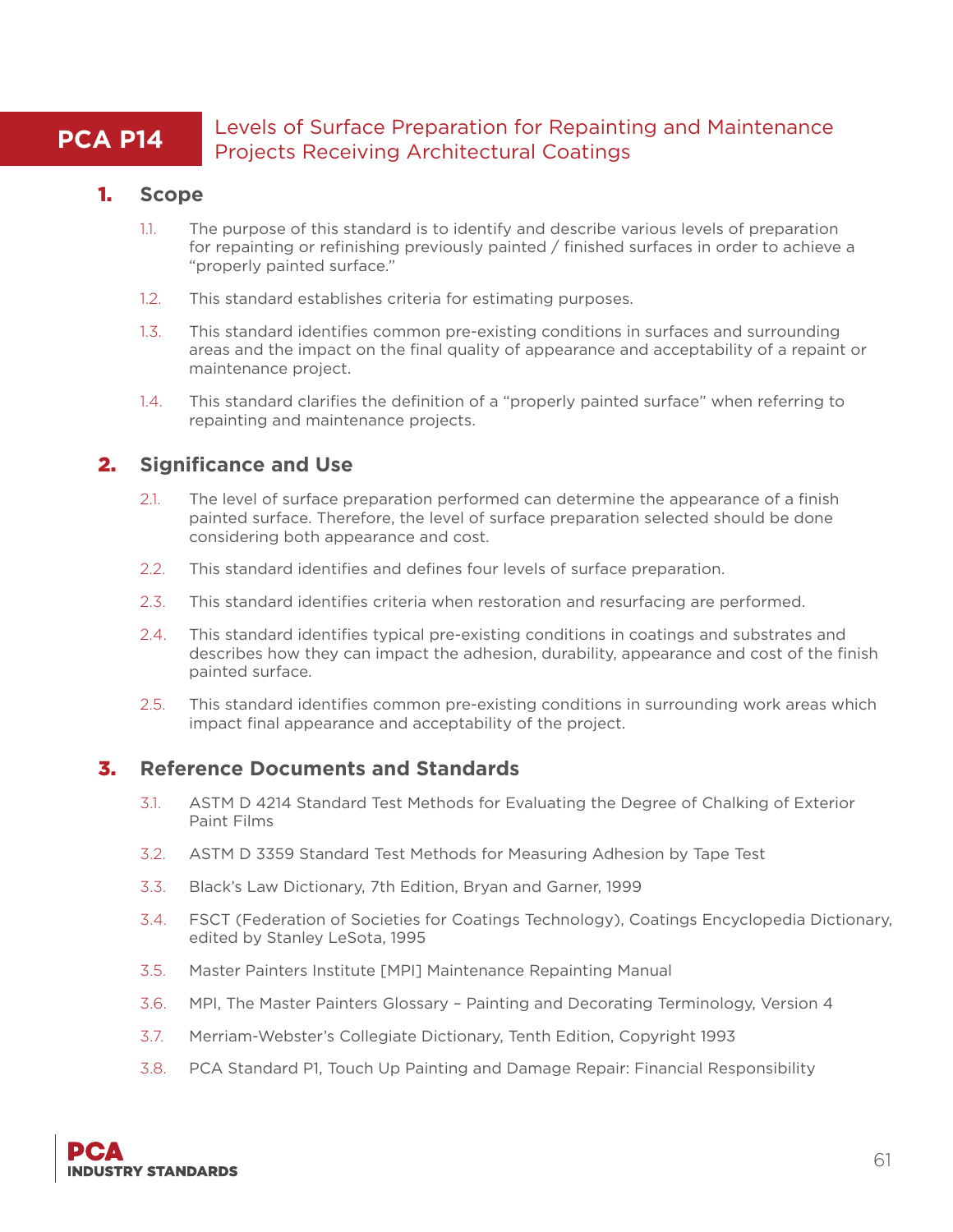- 3.9. PCA Standard P5, Benchmark Sample Procedures for Paint and Other Decorative Coating Systems
- 3.10. PCA Standard P9, Definition of Trade Terms
- 3.11. Webster's New World Collegiate Dictionary, 4th Edition, 2002

- 4.1. ACCEPTANCE: An agreement, either by express act or by implication from conduct, to the terms of an offer so that a binding contract is formed. If an acceptance modifies the terms or adds new ones, it generally operates as a counteroffer. [Black's Law]
- 4.2. ACCESSIBLE: That which can be approached or entered. 2) Easy to approach or enter. 3) That can be got; obtainable. [Webster's]
- 4.3. ARCHITECTURAL COATING (PAINT): Coating (Paint) intended for on-site application to interior or exterior surfaces of residential, commercial, institutional, or light industrial structures as opposed to factory-applied or industrial coatings. They are protective and decorative finishes applied at ambient temperatures. [MPI]
- 4.4. ASTM: American Society for Testing and Materials. [PCA Standard P9]
- 4.5. FINISH: An entire paint or coating system; the texture, color and sheen of a surface. [PCA Standard P9]
- 4.6. MAINTENANCE PAINTING: Any coating work done subsequent to that associated with construction. [PCA Standard P9]
- 4.7. NORMAL VIEWING POSITION: For the purpose of inspection, a normal viewing position shall be at eye level at a minimum of thirty-nine (39) inches or one (1) meter from the wall. [PCA Standard P9]
- 4.8. PAINTING AND DECORATING CONTRACTOR: The individual or company contracted to apply paints, coatings, wallcoverings and other decorative finishes. [PCA Standard P9]
- 4.9. PREPARATION: The act or process of preparing. (Prepare, to make ready, usually for a specific purpose; make suitable) (Performance of the specified procedures prior to the application of paint, coating, wallcovering or other decorative finish.) [Webster's] [PCA Standard P9]
- 4.10. QUALITY OF APPEARANCE: Aesthetics; conception of beauty, a particular taste for or approach to what is pleasing to the senses and especially sight. [Merriam-Webster's]
- 4.11. SPECIFICATION: A clear accurate description of the technical requirement for material products, or services, which specifies the minimum requirement for quality and construction of materials and equipment necessary for an acceptable product. In general, specifications are in the form of written descriptions, drawings, prints, commercial designations, industry standards and other descriptive references. [FSCT]
- 4.12. SUBSTRATE: A variant of substratum. In painting, any surface to be painted, including wood, concrete, masonry, steel, other metals, and various other materials or previous paints. A substrate can, therefore, be bare or covered. A previously unpainted surface sometimes is called the "original substrate." [MPI]
- 4.13. SURFACE: The substrate to which paints, coatings, or wallcoverings are applied; the finish obtained after the coating work has been completed. [PCA Standard P9]

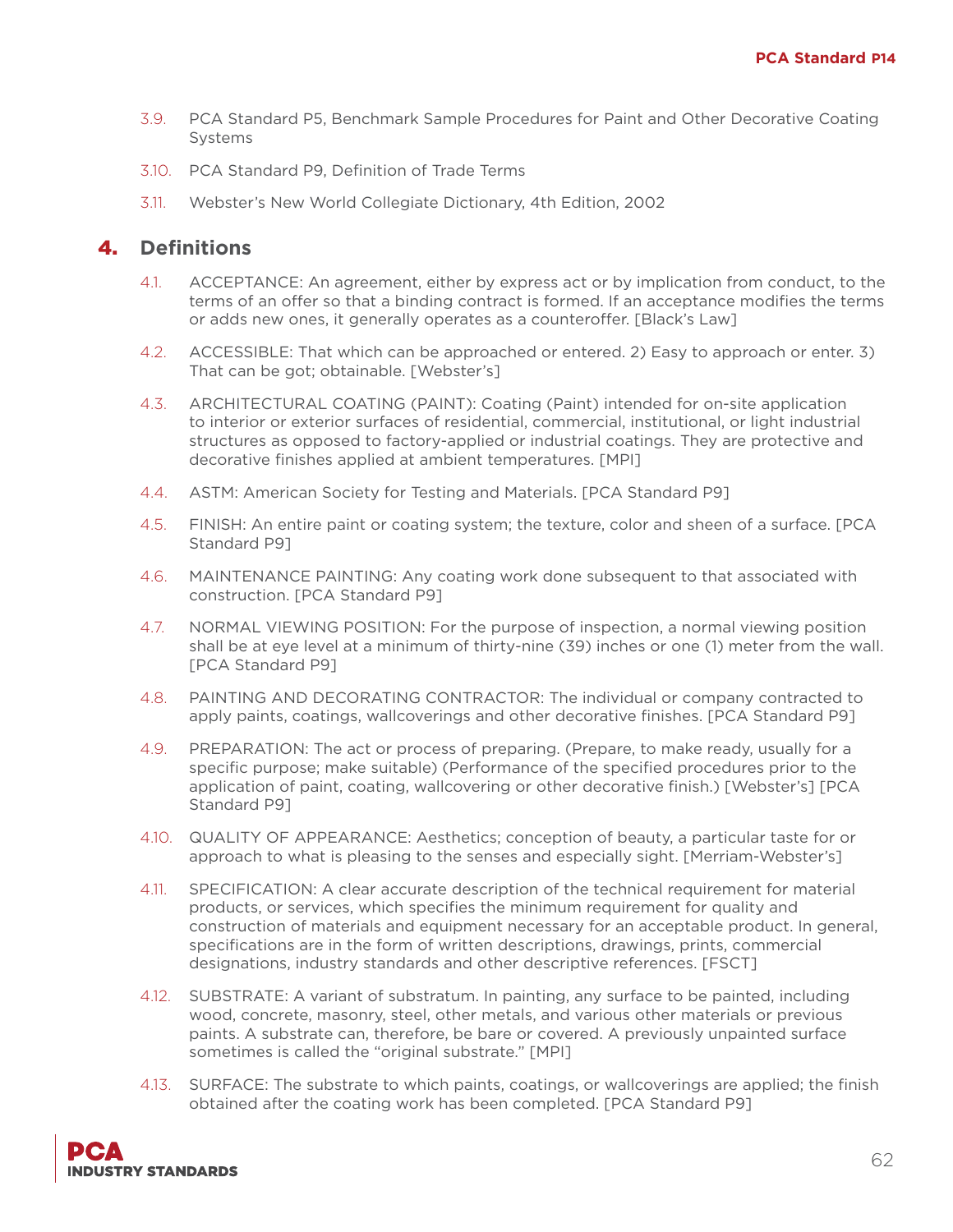5.1. The MPI Repaint Manual describes the condition of various paintable surfaces and substrates and rates them in order of degree of surface degradation (DSD) as follows:

DSD-0 Sound Surface DSD-1 Slightly Deteriorated Surface DSD-2 Moderately Deteriorated Surface DSD-3 Severely Deteriorated Surface DSD-4 Substrate Damage

The MPI Repaint Manual further describes various repaint surface preparation techniques labeled RSP 1 through RSP 13 that may be appropriate depending upon the condition of the surfaces to be painted.

- 5.2. This standard recognizes that project specifications detailing the type and extent of surface preparation to be performed shall take precedence over other considerations.
- 5.3. This standard recommends that specifications be modeled after the MPI Maintenance Repainting Manual.
- 5.4. Levels of Surface Preparation
	- 5.4.1. Level 1: Basic: This surface preparation level requires basic cleanliness of surfaces to ensure the adhesion of new finishes to the surfaces to which they are applied with less concern for the adhesion of existing paint coats and quality of appearance of the finished surfaces. Preparation shall include the removal of surface dust, dirt, obvious loose paint and other surface contaminants by washing, light power washing or pressure washing (MPI RSP-5), hand cleaning (MPI RSPPainting 1) including the use of a duster brush or broom, and mildew treatment (MPI RSP-9). This level of preparation should ensure that subsequently applied coats of paint will adhere to existing paint coats. This level of surface preparation does not warrant that previously applied paint coats are well adhered to each other or are well adhered to the substrate. Under this level of preparation no alteration of the existing surface profile shall be attained. It is recommended that tests should be performed on exterior surfaces in accordance with ASTM D 4214 Standard Test Methods for Evaluating the Degree of Chalking of Exterior Paint Films. This level of surface preparation is normally recommended only on surfaces rated DSD-0 or DSD-1.
	- 5.4.2. Level 2: Standard: This surface preparation level requires basic cleanliness of surface to ensure the adhesion of new finishes to the surfaces to which they are applied as well as the examination of existing coatings to assess their adhesion. With this level of surface preparation, good adhesion and longevity of finish is of primary concern and appearance is of secondary concern. This level of surface preparation includes that described in Level 1 plus other procedures necessary to create a sound surface for repainting including solvent cleaning (MPI-RSP-2), basic patching/filling, caulking, light sanding/abrading, and "feather edge" sanding. Under this level of surface preparation, it is recommended that adhesion by tape tests be performed in general accordance with ASTM Standard 3359 to assess the adhesion of previously applied paints. It is recommended that at least three tests be performed at randomly selected locations where it is apparent that different paint systems have been previously applied. When poor results are obtained (ratings of 0 or 1), at isolated locations, then more aggressive surface preparation methods including power tool cleaning (MPI RSP-4,) high pressure washing and hydroblasting (MPI-

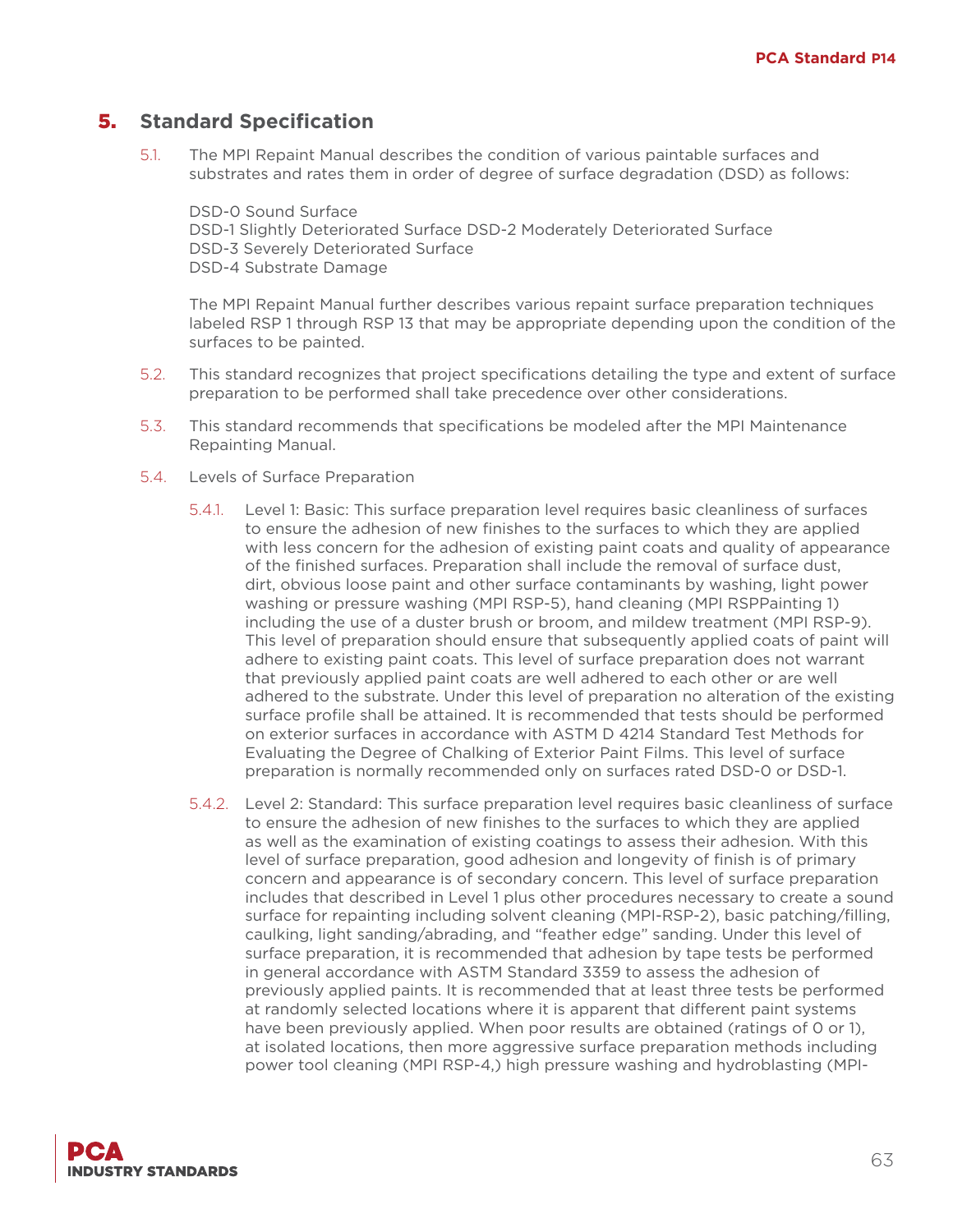RSP-5,) chemical stripping (MPI RSP-6) and abrasive blasting (MPI RSP-7) may be recommended at these isolated locations. If it is determined that the poor adhesion of existing coatings is not isolated, but is widespread, then restoration/resurfacing is required. It should be recognized that many factors may affect the adhesion of the entire coating system that is applied including the properties of the coatings selected, their permeability, etc. Therefore, while the performance of adhesion tests provides some indication of the adhesion of existing coatings, they may not predict the overall adhesion of the total coating system after new coats have been applied. Under this level of preparation the surface profile is not altered unless due to the removal of unsound previously applied paint, and that only obvious existing defects causing abrupt surface profile differences exceeding 1/8 inch or 125 mils will be corrected. This level of surface preparation is normally recommended only on surfaces rated DSD-0, DSD-1 or DSD-2.

- 5.4.3. Level 3: Superior: This surface preparation level incorporates the requirements of Levels 1 and 2 with added emphasis on the quality of appearance of finish painted surfaces. This level of surface preparation includes filling, patching, taping cracks in drywall and properly dealing with "nail pops," approximate matches to existing textures, and thorough sanding to minimize existing runs, sags, brush/roller marks, and the surface profile of cracked and peeling areas, and other existing surface defects. Under this level of preparation the general surface profile is retained but defects causing abrupt surface profile differences exceeding 1/16 inch or 62.5 mils will be corrected. This level of surface preparation is normally recommended only on surfaces rated DSD-0, DSD-1 or DSD-2.
- 5.4.4. Level 4: Supreme: This surface preparation level incorporates the requirements of Levels 1, 2 and 3 with even more emphasis on the quality of appearance of finish painted surfaces. Under this level of surface preparation, all necessary preparation techniques will be employed to improve the quality of appearance except restoration/resurfacing. Thorough filling and sanding will be accomplished to eliminate defects causing abrupt surface profile differences exceeding 1/32 inch or 31 mils. This level of surface preparation is normally recommended only on surfaces rated DSD-0, DSD-1 or DSD-2.
- 5.5. Restoration/Resurfacing: This degree of surface preparation is required when existing conditions indicate that the surfaces are severely deteriorated (DSD-3) or there is substrate damage (DSD-4). Existing coatings may be completely, or nearly completely removed (for example stripping to repaint rather that stripping to stain). Abrasion, chemical removers or applied heat may be employed in order to remove a failed coating and/or to expose a failing substrate. Substrates may have to be completely replaced, repaired or resurfaced.
- 5.6. Inspection and Acceptance: Unless otherwise clearly defined in the project documents, the criteria for acceptance of finish painted surfaces shall be that of a properly painted surface as defined by PCA Standard P1-04. It states: A "properly painted surface" is defined as uniform in appearance, color, texture, hiding and sheen. It is also free of foreign material, lumps, skins, runs, sags, holidays, misses, or insufficient coverage. It is also a surface free of drips, spatters, spills or overspray caused by the painting and decorating contractor's workforce. In order to determine whether a surface has been "properly painted" it shall be examined without magnification at a distance of thirty-nine (39) inches or one (1) meter, or more, under finished lighting conditions and from a normal viewing position. However, it should be understood that when applied to this standard for repaint and maintenance painting, the defects listed above are not allowed in the newly applied coats applied by the painting and decorating contractor, but depending on the level of preparation selected,

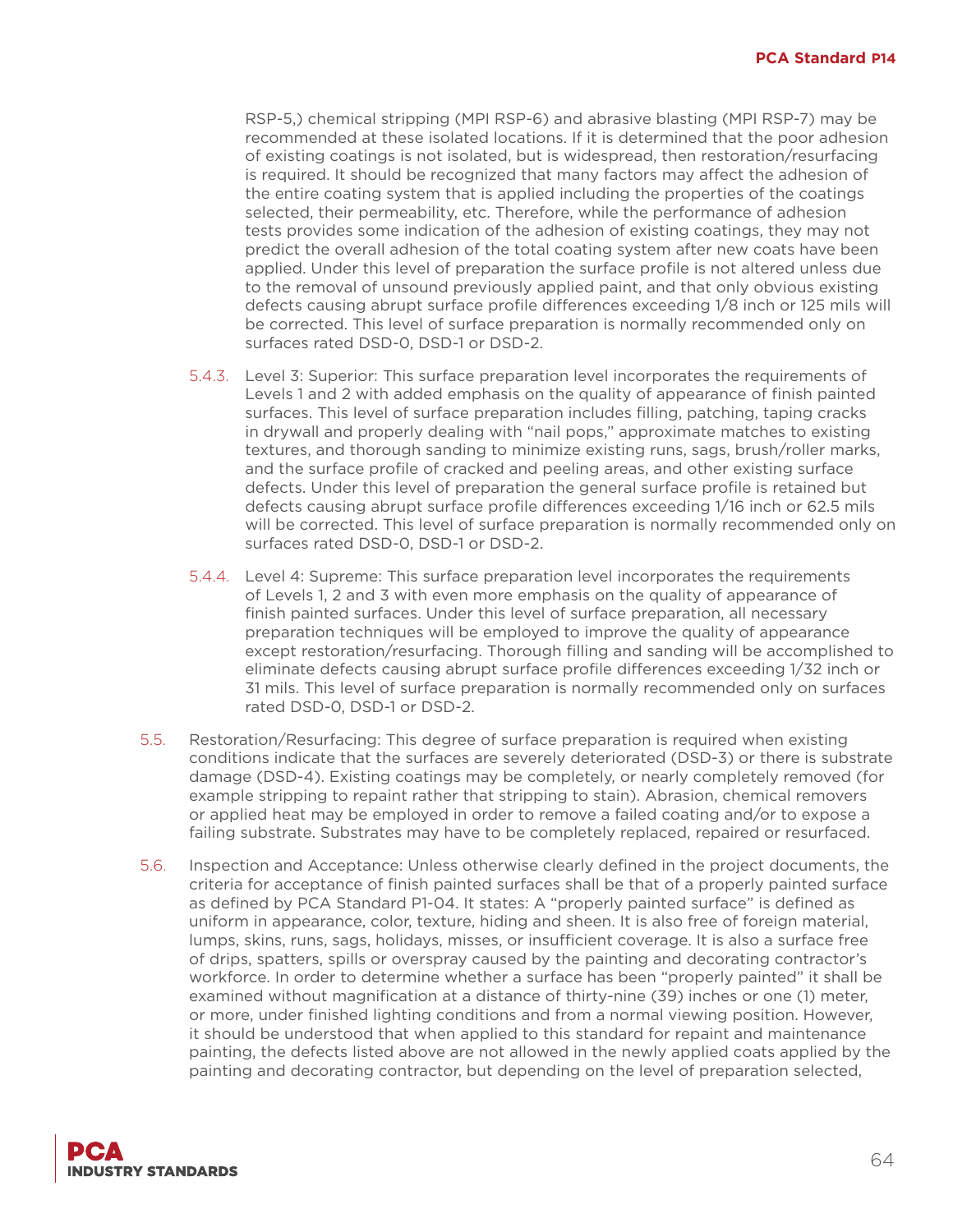may still be visible from previously applied existing coatings. When Level 4 is selected as the level of surface preparation required, then the criteria for inspection and acceptance may include smoothness to "touch and feel" on interior handrails, doors and easily accessible trim.

- 5.7. The painting and decorating contractor shall be responsible to provide adequate protection of existing surfaces from misplaced paint being applied, but unless specifically indicated in the project specifications or contract, is not responsible for pre-existing conditions in the surrounding work area. This includes misplaced paint on hardware and other fixtures, surfaces damaged by others (for example, screening), damage to landscape and hardscape, and worn and weathered fixtures, hardware, and other items.
- 5.8. Project specifications may require different levels of preparation on different surfaces for example, Level 4 on doors and trim and Level 2 on walls.
- 5.9. Specifications not specifically stating the level of preparation to be attained will be assumed to imply Level 2.

#### 6. **Comments**

- 6.1. This standard establishes and describes levels of surface preparation on repainting and maintenance projects.
- 6.2. This standard clarifies the level of surface preparationfor estimating purposes.
- 6.3. This standard defines a protocol for the inspection and acceptance of finish painted surfaces on repaint and maintenance projects.
- 6.4. This standard defines pre-existing conditions that are beyond the responsibility of the painting and decorating contractor.
- 6.5. Existing coatings and substrates may contain materials such as lead and other RCRA metals, mold, asbestos, and PCBs. Though abatement of those materials may not be required, EPA, OSHA, state and local regulations regarding environmental, health and disposal requirements must be considered.nd disposal requirements must be considered.

#### 7. **Disclaimer of Liability**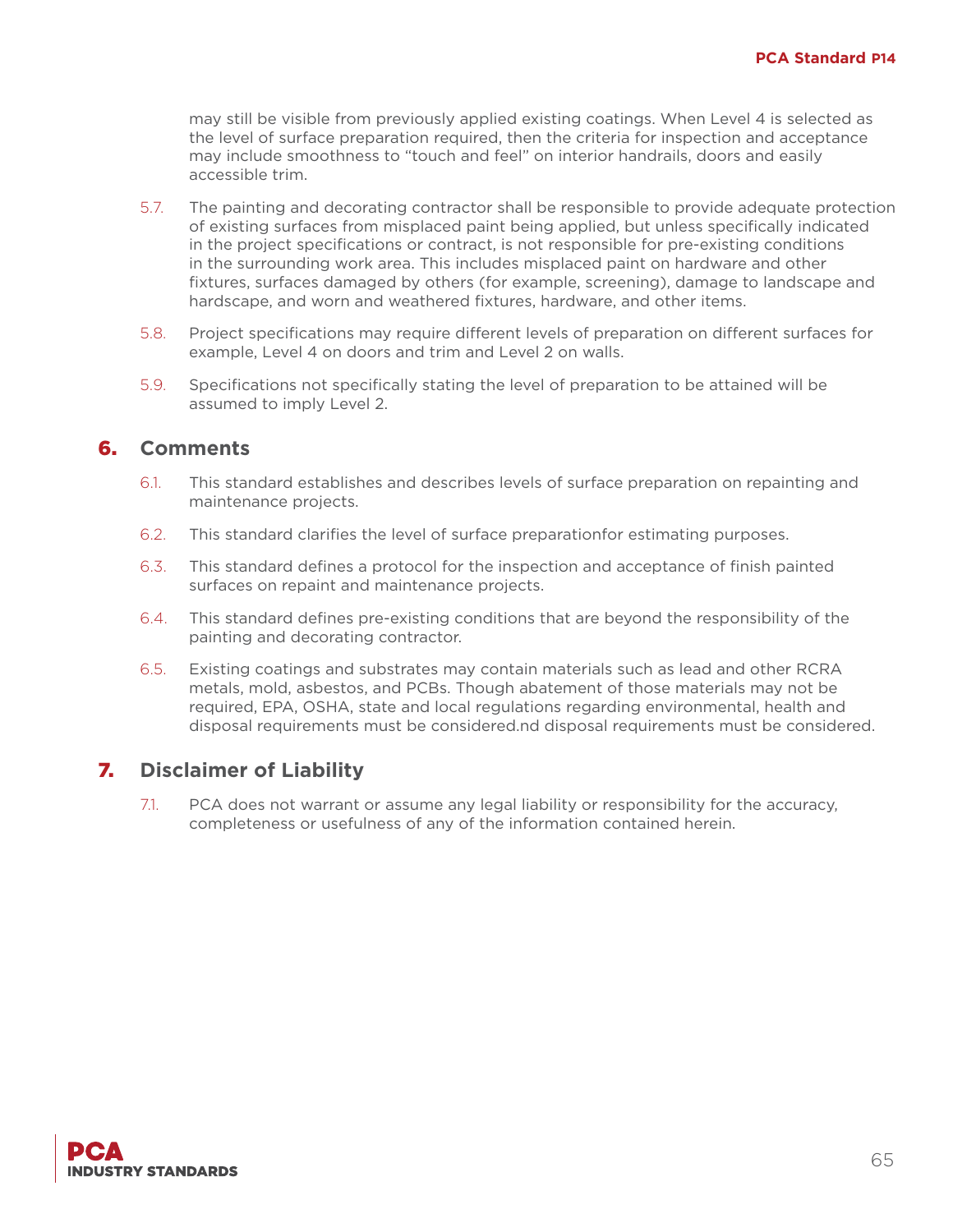# **PCA P15** Painting of Shop Primed Substrates

## 1. **Scope**

- 1.1. The purpose of this standard is to establish procedures for the evaluation of shop primer applied by an entity other than the painting and decorating contractor.
- 1.2. This standard assigns responsibilities to the various entities involved when field coating of shop primed substrates is required.
- 1.3. This standard defines criteria to determine if the shop primer is defective.
- 1.4. This standard assigns financial responsibilities when it is determined that the shop primer is defective.
- 1.5. This document applies to shop primed materials including wood, hardboard, medium density fiberboard, metal, synthetics, cementitious materials, and other compositional substrates.

## 2. **Significance and Use**

- 2.1. The shop primer applied to various substrates should be in a condition ready to receive the finish coats specified.
- 2.2. This standard applies when shop primer applied to various substrates is unsuitable for finish painting.
- 2.3. This standard applies when remedial measures, such as sanding, stripping, and re-priming are required to be performed prior to the application of specified finish coats.

## 3. **Reference Standards and Documents**

- 3.1. MPI, The Master Painters Glossary- Painting and Decorating Terminology, Version 4.
- 3.2. PCA P1 Touchup Painting and Damage Repair: Financial Responsibility and Definition of a Properly Painted Surface.
- 3.3. PCA P9 Definition of Trade Terms.
- 3.4. If there is a conflict between any of the references and this standard, this standard shall prevail.

- 4.1. ADHESION: The act or state of adhering. The property that makes a paint film stick to the surface. The degree of attachment between a coating film and the underlying material with which it is in contact. The latter may be another coat of paint (intercoat adhesion) or any other material such as wood, metal, plaster, etc. (adhesion between a coating and a substrate). Adhesion should not be confused with cohesion. [MPI]
- 4.2. BARRIER COAT: A coating or primer designed to shield or block the chemical or solvent interaction between a substrate and a finish coating. [MPI]

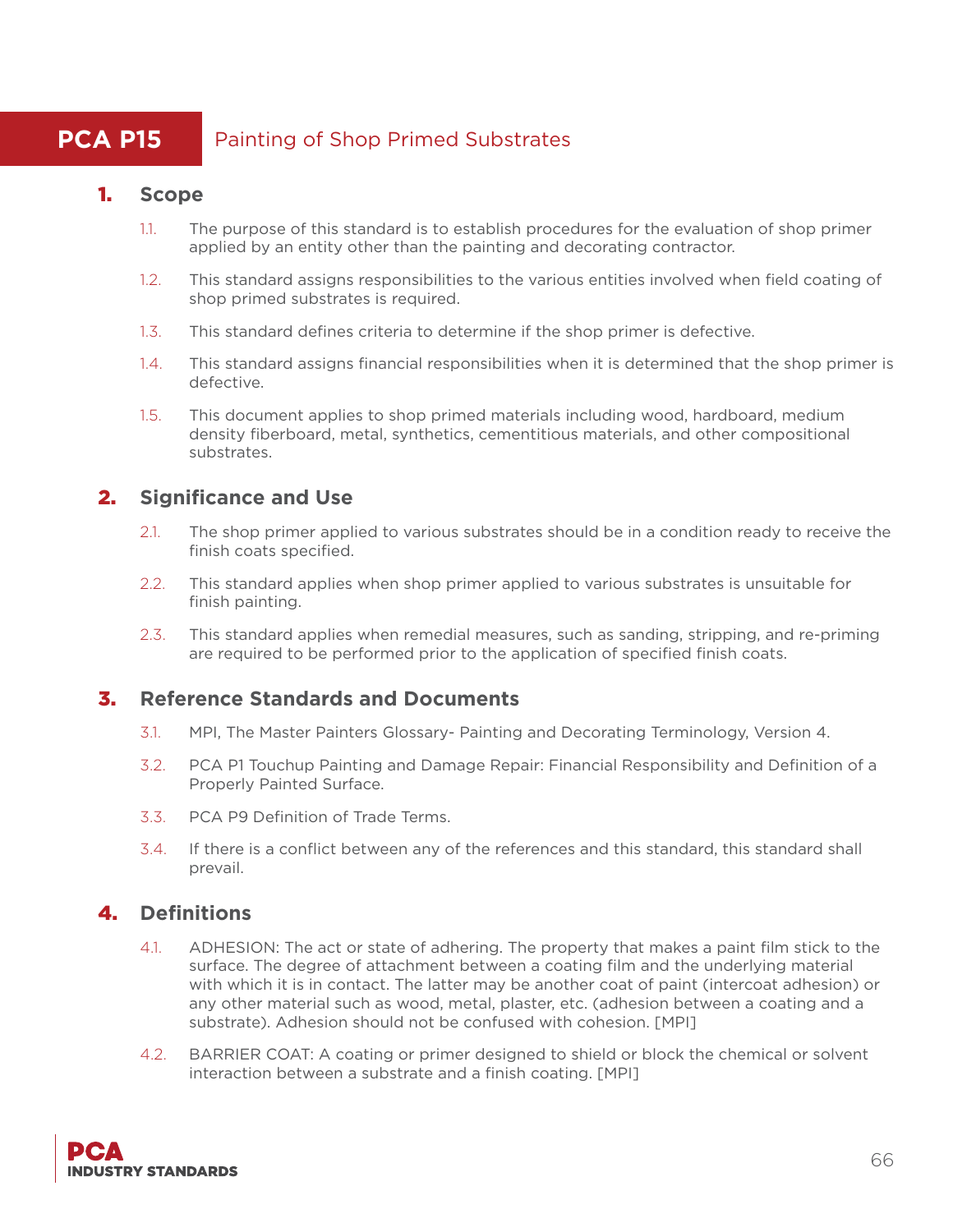- 4.3. CHANGE ORDER: An agreement to modify or alter the original contract work. This includes but is not limited to, corrective work for "Damage caused by others" and "Latent damage." [PCA P1]
- 4.4. CONTRACTING ENTITY: The general contractor, owner of the property, construction manager, developer or other entity legally responsible for the agreement or authorized agent of any of the above. [PCA P9]
- 4.5. DRY FILM THICKNESS: The depth or thickness of a coating in the dry state. Usually expressed in mils or microns. [MPI]
- 4.6. EROSION: The wearing away of a paint film through the abrasive action of wind, dust, and dirt. This condition can be accelerated by the degradation of the binder through UV light causing chalking. The erosion can proceed till the undercoating or the substrate are exposed. [MPI]
- 4.7. HOLD-OUT: The property (of a substrate or coating) that provides a low porosity surface which reduces the penetration of subsequently applied coatings. This improves the gloss and color uniformity of the finishing coats. [MPI]
- 4.8. INTERMEDIATE COAT: Any coating applied between the primer and the finish coat. [MPI]
- 4.9. PAINTING AND DECORATING CONTRACTOR: The individual or company contracted to apply paints, coatings, wallcoverings and other decorative finishes. [PCA P9]
- 4.10. PRIME COAT: The first coat on a substrate. [MPI]
- 4.11. PRIMER: The first of two or more coats of paint, varnish, or lacquer. It is applied to improve adhesion of the succeeding coat and/or provide passive corrosion resistance to a metal surface. [MPI]
- 4.12. PROPERLY PAINTED SURFACE: A surface uniform in appearance, color, texture, hiding and sheen. It is also free of foreign material, lumps, skins, runs, sags, holidays, misses, or insufficient coverage. It is also a surface free of drips, spatters, spills or overspray caused by the Painting and Decorating Contractor's workforce. [PCA, P1]
- 4.13. SHOP PRIMED: A prime coat applied by an entity other than the painting contractor. [PCA, P9]
- 4.14. SUBSTRATE: A variant of substratum. In painting, any surface to be painted, including wood, concrete, masonry, steel, other metals, and various other materials or previous paints. A substrate can, therefore, be bare or covered. A previously unpainted surface sometimes is called the "original substrate." [MPI]

- 5.1. The shop primer shall have the following characteristics:
	- 5.1.1. The shop primer shall be of the generic type that is recommended for the substrate material to which it will be applied.
	- 5.1.2. The shop primer used shall possess the properties appropriate for the substrate material including stain blocking, alkali resistance, corrosion resistance, and hold out.
	- 5.1.3. The shop primer applied shall be directly compatible with the finish coats specified without the need for a barrier coat or intermediate coat.

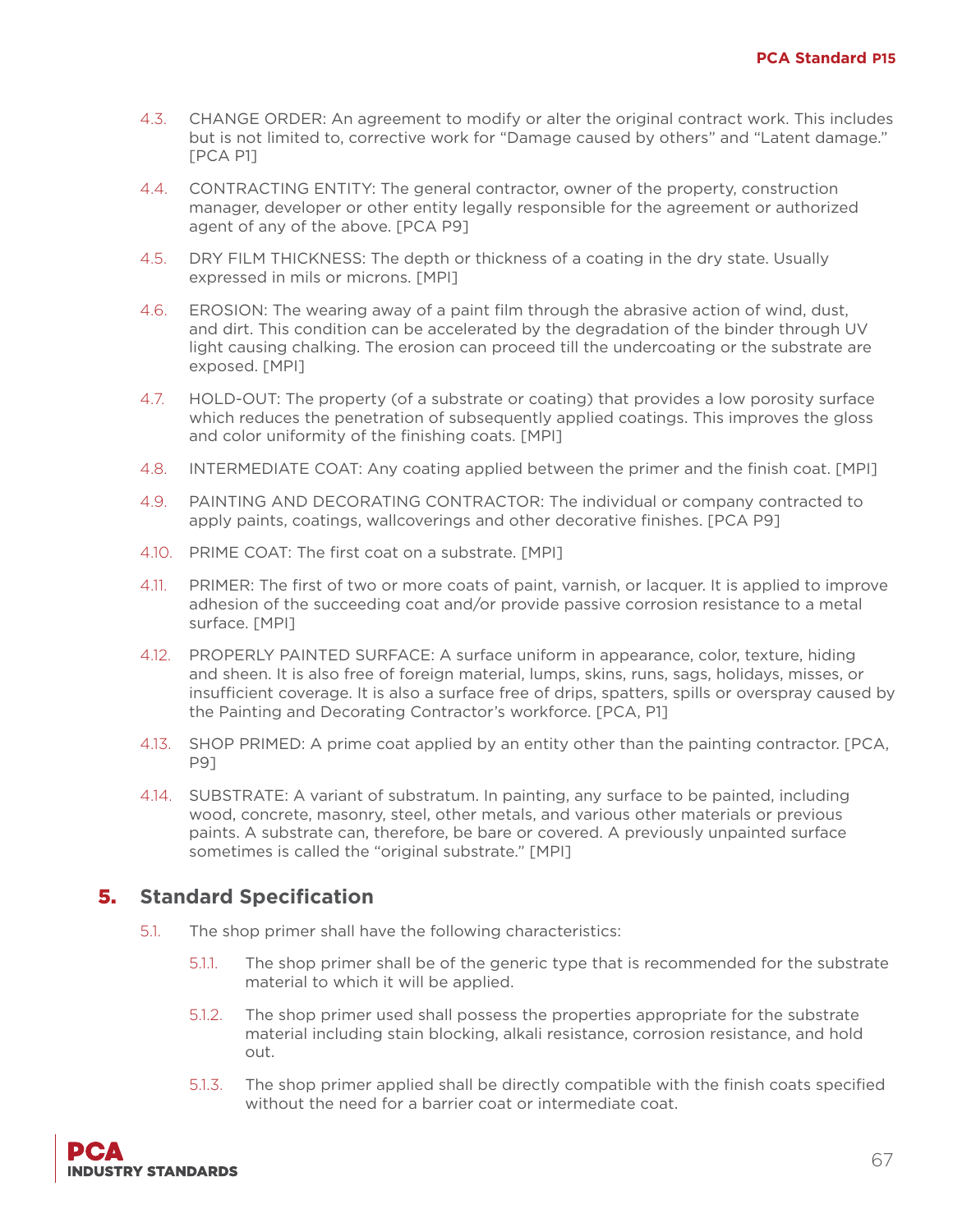- 5.1.4. The shop primer shall be applied at a dry film thickness that is recommended by the manufacturer of the shop primer.
- 5.1.5. The shop primer shall have good adhesion to the substrate material to which it was applied.
- 5.2. Conditions for the application, shipment and storage of shop primed materials:
	- 5.2.1. Prior to the application of the shop primer, the applicator of the shop primer shall conduct testing to ensure that the moisture content of the substrate material is within the range specified by the manufacturer of the shop primer.
	- 5.2.2. The shop primer must be free of defects such as foreign material, lumps, skins, runs, sags, holidays, misses, insufficient coverage, drips, spatters, spills or overspray so that a properly painted surface as defined by PCA Standard P1 may be obtained when finish coats are applied.
	- 5.2.3. All butt ends and edges of members receiving shop primer shall be fully primed.
	- 5.2.4. The shop primer shall be properly and fully cured prior to shipment from the shop.
	- 5.2.5. Shop primed items shall be properly packaged so that the primer is not damaged during shipment.
	- 5.2.6. Shop primed items shall be stored at both the shop and the jobsite in a manner that prevents degradation and erosion of the primer.
	- 5.2.7. If damage or defects occur to the shop primer as a result of installation, then such damage and defects shall be corrected by an entity other than the painting contractor.
- 5.3. Any shop primer that is not in full compliance with the conditions listed in paragraphs 5.1 and 5.2 shall be considered to be defective.
- 5.4. A party other than the painting contractor is responsible for correction of defective shop primer. If it is necessary for the Painting and Decorating Contractor to perform any remedial work due to defective shop primer such as sanding, stripping, and re-priming, then the Painting and Decorating Contractor shall be compensated for this work. Upon receiving a change order and authorization to proceed on either a lump sum or time and material basis from the Contracting Entity, the Painting and Decorating Contractor will proceed with the repair.

## 6. **Comments**

- 6.1. This standard establishes criteria for shop priming various substrates.
- 6.2. This standard establishes financial responsibility when the shop applied primer is defective.
- 6.3. This standard is intended to establish a consensus document for the painting industry's practices.

#### 7. **Notes**

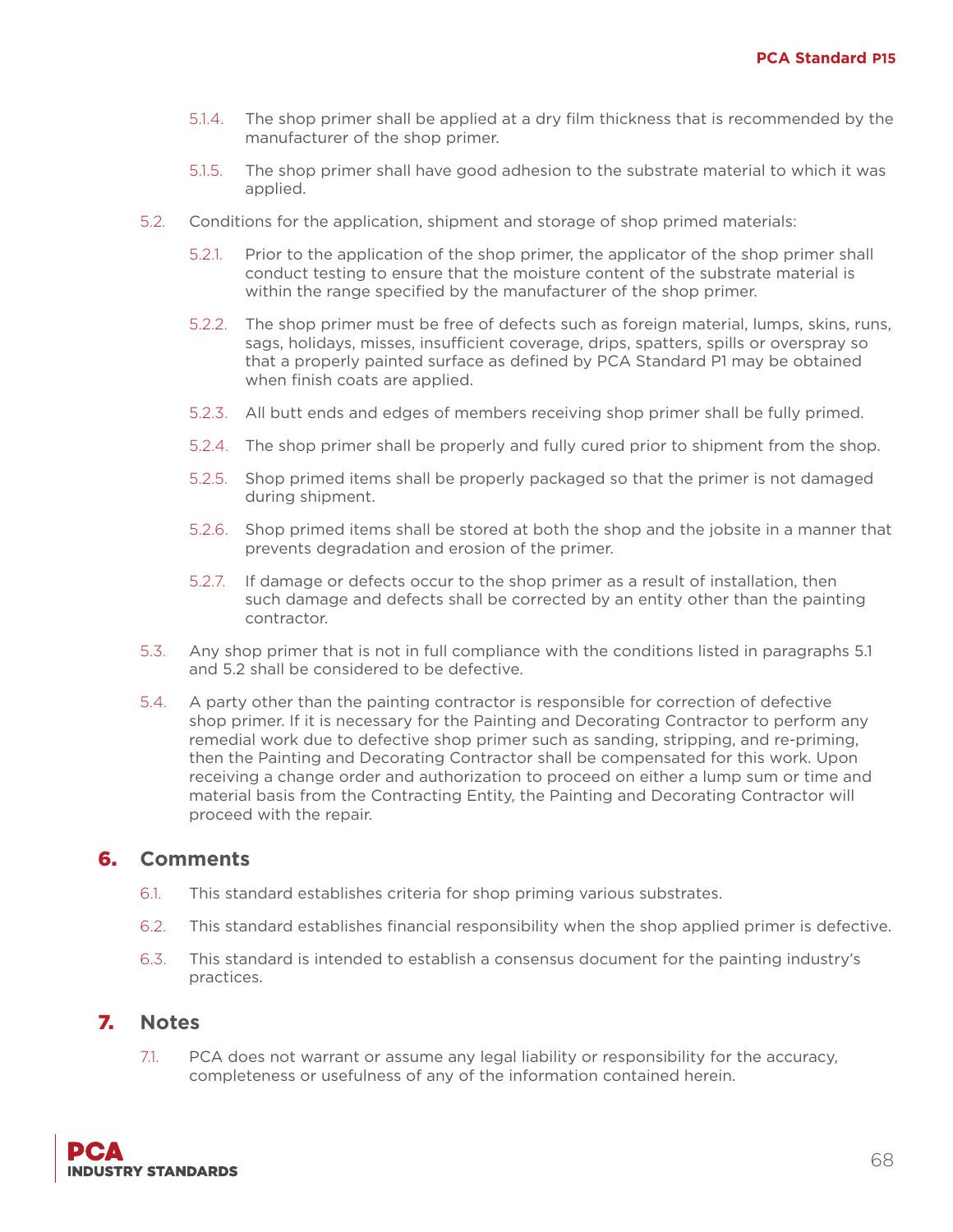## **PCA P16** Wallcovering Removal in Preparation for New Finishes or Wallcovering

#### 1. **Scope**

- 1.1. The purpose of this standard is to assign responsibilities to the various entities involved when wallcovering is removed by an entity other than the Painting and Decorating Contractor.
- 1.2. This standard defines criteria to determine if wallcovering has been properly removed.
- 1.3. This standard assigns financial responsibilities for the performance of work when wall covering is removed by an entity other than the Painting and Decorating Contractor in preparation for new finishes or wallcovering.
- 1.4. It is the intent of this document to apply to all substrates including drywall, plaster, wood, hardboard, homosote, metal, plastic, compositional materials etc. to which any type of wallcovering has been previously applied and is to be removed in preparation for new finishes or wallcovering.

## 2. **Significance and Use**

- 2.1. It is common for other entities to remove wallcovering in preparation for subsequent work to be performed by the Painting and Decorating Contractor.
- 2.2. The contract documents are often unclear about specific scope of work functions to be completed by the entity removing wallcovering in preparation for new finishes or wallcovering.
- 2.3. The Painting and Decorating Contractor must have a frame of reference upon which to base the bid when the responsibilities for wallcovering removal are ill-defined.

#### 3. **Reference Standards and Documents**

- 3.1. PCA, Standard P1, Touch-Up Painting and Damage Repair: Financial Responsibility and Definition of a Properly Painted Surface.
- 3.2. PCA, Standard P4, Responsibilities for Inspection and Acceptance of Surfaces Prior to Painting and Decorating.
- 3.3. PCA, Standard P7, Job Sequencing
- 3.4. PCA, Standard P9, Definition of Trade Terms
- 3.5. PDCA Painting and Decorating Craftsman's Manual and Textbook, 1995, 8th edition.
- 3.6. PDCA, Craftsmanship Operating Procedure RI-PR-9 Wallpaper Stripping.
- 3.7. Merriam-Webster Collegiate Dictionary, Tenth Edition, Copyright 1993.
- 3.8. MPI, The Master Painter's Glossary- Painting and Decorating Terminology, 1997.
- 3.9. If there is a conflict between any of the references and this standard, the requirements of this standard shall prevail.

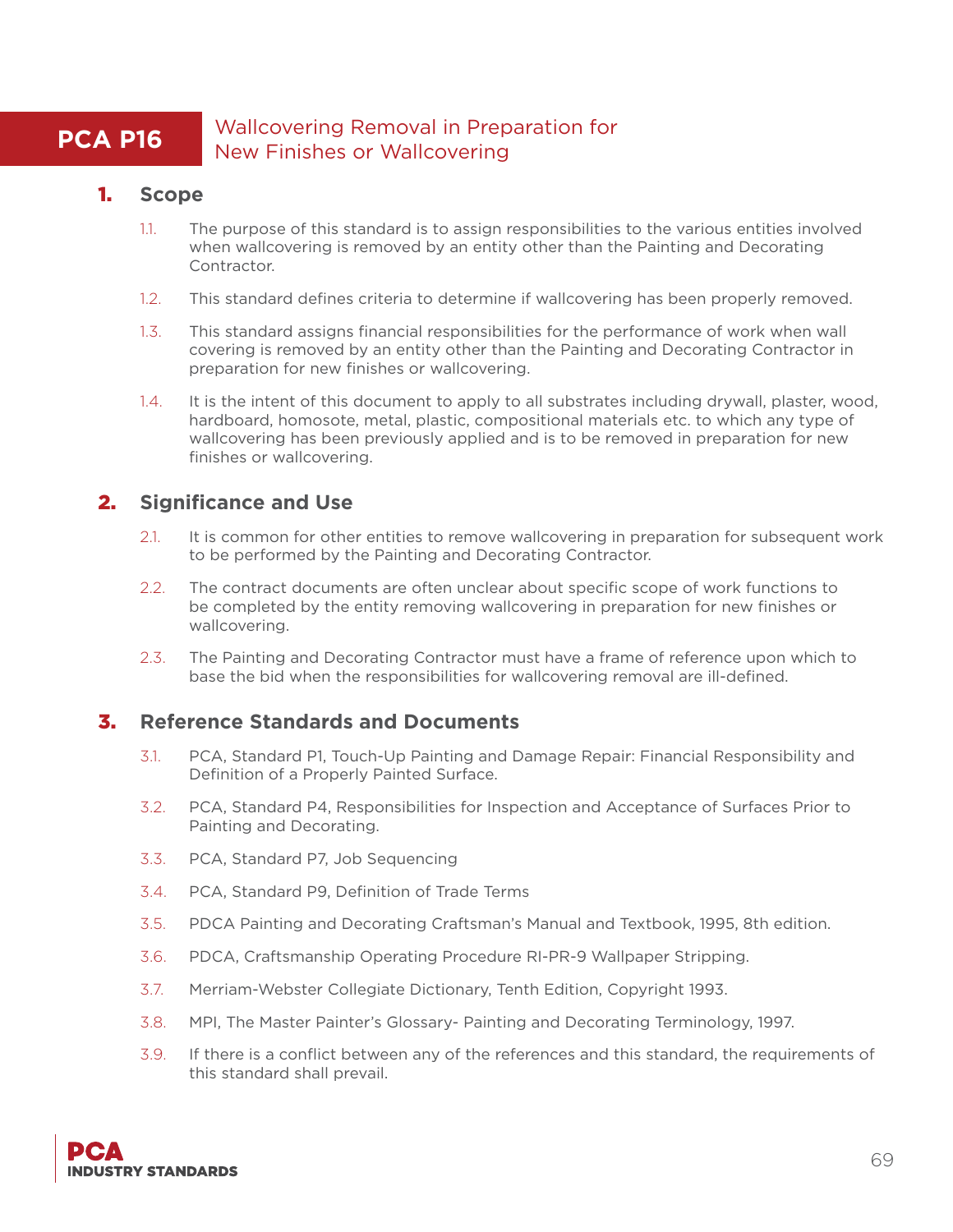- 4.1. COAT: A layer of paint, varnish, lacquer or other material that is applied and then allowed to dry. To back roll or apply a wet-on-wet film still constitutes a single coat. [PCA P9]
- 4.2. DAMAGE BY OTHERS: Any marks, stains, scuffs, scratches or other damage to a newly painted surface that is caused by anybody other than the painter. Also known as Damage Caused by Others. [MPI]
- 4.3. FILLER: A heavily bodied material used to fill voids, holes, pores, depressions, etc. in a substrate. [MPI]
- 4.4. FINISH: An entire paint or coating system; the texture, color and sheen of a surface. [Craftsman's]
- 4.5. FLOATING: The act of spreading or smoothing a plaster, gypsum board, concrete, or similar surface for finishing. [MPI]
- 4.6. LATENT DAMAGE (OR DEFECTS): Damage to surfaces by cause beyond the control of the Painting & Decorating Contractors. Examples of such include, but are not limited to, building settlement, earthquake damage, and nail and/or screw pops or expansion and/or contraction of substrate. [MPI]
- 4.7. JOB SEQUENCE/SEQUENCING: An order of succession or continuity of progression of work activities. [PCA, P9]
- 4.8. PAINT SYSTEM: A succession of selected coats of materials applied in a prescribed order to protect a surface and provide a decorative finish. [MPI]
- 4.9. PAINTING AND DECORATING CONTRACTOR: The individual or company contracted to apply paints, coatings, wallcoverings and other decorative finishes. [PCA P9]
- 4.10. POTABLE: Suitable for drinking. [Merriam Webster's]
- 4.11. QUALITY OF APPEARANCE: Aesthetics; conception of beauty, a particular taste for or approach to what is pleasing to the senses and especially sight. [Merriam-Webster's]
- 4.12. SANDING: The act of abrading a surface (painted or bare) with an abrasive coated paper or cloth, by hand or machine, to smooth or remove surface defects or to improve the mechanical adhesion of a coating. [MPI]
- 4.13. SOLVENT: A volatile organic liquid in which another solid or semi-solid substance (such as a resin or polymer) may be dissolved. The most common solvents used for paints include aliphatic and aromatic hydrocarbons, alcohols, esters, ketones, acetates and ethers. Solvents are used to control the consistency, drying properties, and in part, the stability of the liquid paint material and to regulate its application properties. Under normal ambient conditions, solvents evaporate from the coating and are not part of the dry film. Various types of solvents are also used as cleaning agents, often in combination with surfactants. [MPI]
- 4.14. SUBSTRATE: A variant of substratum. In painting, any surface to be painted, including wood, concrete, masonry, steel, other metals, and various other materials or previous paints. A substrate can, therefore, be bare or covered. A previously unpainted surface sometimes is called the "original substrate." [MPI]
- 4.15. SURFACE: 1) The substrate to which paints, coatings, or wallcoverings are applied. 2) The finish obtained after the coating work has been completed. [Craftsman's]

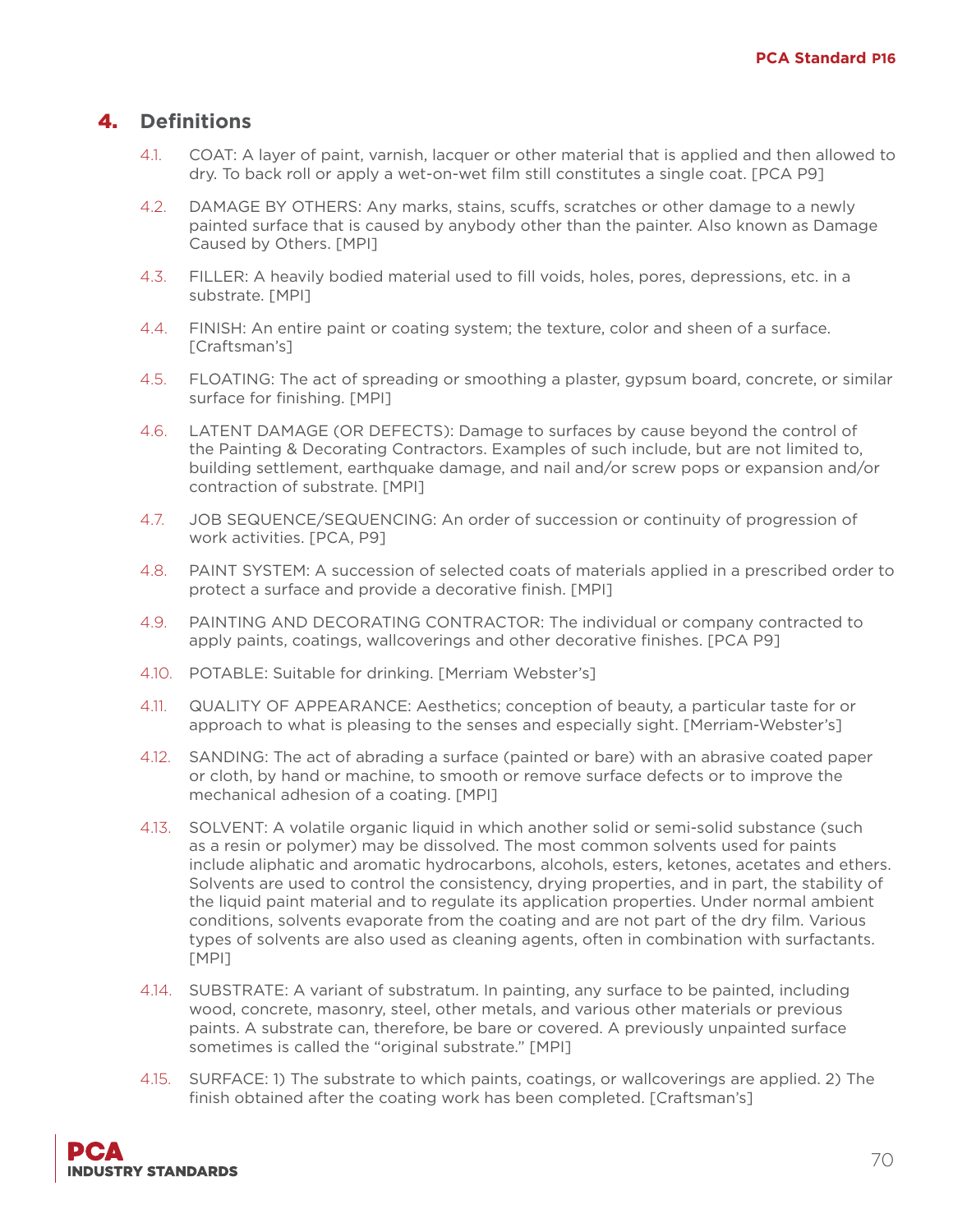- 4.16. TOUCH-UP : The correction of deficiencies in the specified work to achieve a "properly painted surface". [PCA Standard P1]
- 4.17. WALL COVERING (WALLCOVERING): A surfacing material, made from paper, vinyl, foil, natural fibers, cork, fabric, etc. adhered to an interior wall or ceiling surface to impart color, texture or patterns. Also known as wallpaper, murals, or signage. Wall coverings come in a wide array of colors, patterns, textures and performance characteristics, such as washability and abrasion resistance. [MPI]

- 5.1. Unless directly specified otherwise, wallcovering removal shall include the performance of the following work functions:
	- 5.1.1. All wallcovering material will be physically removed from designated surfaces.
	- 5.1.2. All wallcovering material shall be properly disposed in accordance with local and federal codes and requirements.
	- 5.1.3. All wallcovering adhesive shall be removed from the surfaces to subsequently receive new finishes or wallcovering.
		- 5.1.3.1. Water-soluble adhesives shall be removed by thoroughly washing with clean potable water that may contain detergents or enzymes to aid in adhesive removal. All surfaces shall be thoroughly rinsed with clean potable water to remove any residue.
		- 5.1.3.2. Adhesives that are not water soluble shall be removed using appropriate solvents or equipment as recommended by the adhesive manufacturer.
	- 5.1.4. When wallcovering is removed by an entity other than the Painting and Decorating Contractor, sanding of the adhesive in lieu of removal is not acceptable as surface preparation. When wallcovering is removed by the Painting and Decorating Contractor, other processes may be used at the discretion and responsibility of the Painting and Decorating Contractor.
	- 5.1.5. Any mildew, other organic material, or other contaminant present on the surface after the wallcovering is removed shall be eradicated in a manner consistent with the specific contaminant.
	- 5.1.6. Surfaces from which wallcovering is physically removed are often damaged during the removal process. All required patching, filling, floating, or replacement of surfaces (including finish quality sanding) shall be a part of the scope of work of wallcovering removal. It is recognized that the extent of the work operations necessary to complete substrate repair is usually not foreseeable until the wallcovering has been removed. For this reason, it is recommended that substrate repair be accomplished on a time and material basis. The materials used for patching, filling, floating, or replacement must have sufficient adhesive and cohesive strengths to support the paint system specified to be applied by the Painting and Decorating Contractor.
	- 5.1.7. When the entity performing wallcovering removal has completed its work and/or notification to proceed has been given to the Painting and Decorating Contractor, such action will be construed as tacit evidence that all work has been inspected, and that it is warrantable, completed and ready for the specified finish.

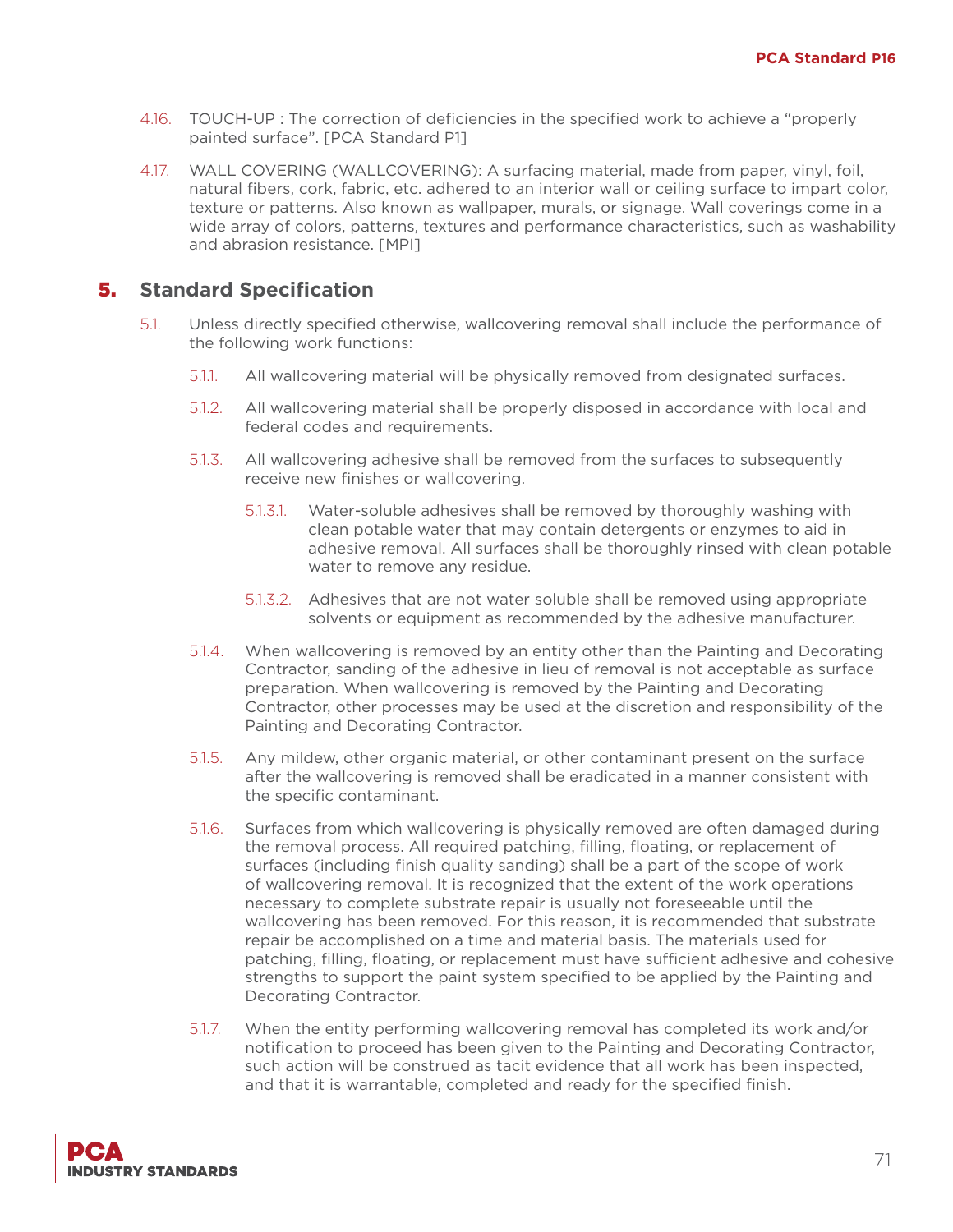- 5.1.8. At the completion of wallcovering removal, all designated surfaces should be ready to receive new finishes or wallcovering. When the surface from which the wallcovering was removed is gypsum board, the specified level of finish shall be attained. If "quality of appearance" of a surface, prior to finishing, is judged marginal or unacceptable by others conducting essential inspection, such alleged defective work must be corrected by others prior to the Painting and Decorating Contractor beginning work. If the unacceptable work is not made complete and ready for finishing, the Painting and Decorating Contractor will halt work until directed to proceed.
- 5.1.9. Once priming and finishing has begun, as scheduled or as directed, the correction of "Defects and/ or Latent Damage" is considered "Damage Repair" as per PCA Standard P1. Job sequencing shall be maintained in accordance with PCA Standard P7.

#### 6. **Comments**

- 6.1. This standard establishes criteria for proper wallcovering removal in preparation of new finishes or wallcovering.
- 6.2. This standard establishes financial responsibility for various work functions when wallcovering is removed by an entity other than the Painting and Decorating Contractor in preparation for new finishes or wallcovering.
- 6.3. This standard is intended to establish a consensus document for the painting industry's practices.

#### 7. **Notes**

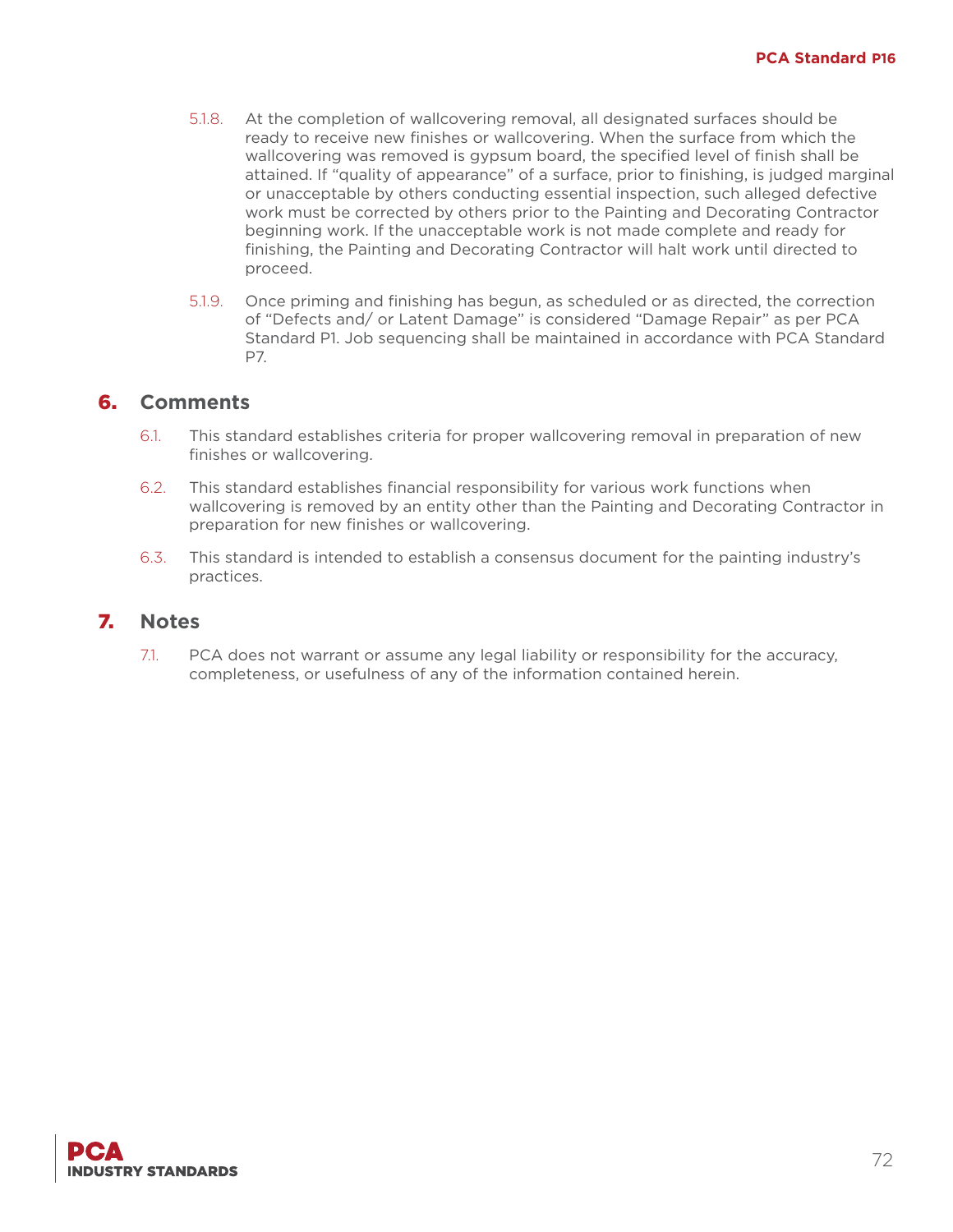# **PCA P17** Field Painting of Smooth Faced Tilt-Up Concrete

#### 1. **Scope**

- 1.1. The purpose of this standard is to assign responsibilities to the various entities involved when smooth faced tilt-up concrete is field painted.
- 1.2. This standard defines criteria to determine if smooth faced tilt-up concrete has been properly prepared to receive field applied paint.
- 1.3. This standard assigns financial responsibilities to the various entities involved when smooth faced tilt-up concrete is field painted.

# 2. **Significance and Use**

- 2.1. Numerous paint failures have occurred when smooth faced tilt-up concrete is field painted.
- 2.2. The project documents are often unclear about the specific responsibilities of the various entities involved when smooth faced tilt-up concrete is field painted.
- 2.3. The painting and decorating contractor must have a frame of reference upon which to base the bid when smooth faced tilt-up concrete is field painted.
- 2.4. The purpose of this standard is to develop a reasonable protocol that painting and decorating contractors are recommended to follow when smooth faced tilt-up concrete is field painted.

# 3. **Reference Standards and Documents**

- 3.1. ASTM D 3359 Standard Test Method for Measuring Adhesion by Tape Test.
- 3.2. ASTM D 4262 Standard Test Method for pH of Chemically Cleaned or Etched Concrete Surfaces.
- 3.3. ASTM D 7234-05 Standard Test Method for Pull-Off Adhesion Strength of Coatings on Concrete Using Portable Pull-Off Adhesion Testers.
- 3.4. PCA Standard P1, Touch Up Painting and Damage Repair: Financial Responsibility.
- 3.5. PCA Standard P3, Designation of Paint Colors.
- 3.6. PCA Standard P4, Responsibilities for Inspection and Acceptance of Surfaces Prior to Painting and Decorating.
- 3.7. PCA Standard P5, Benchmark Sample Procedures for Paint and Other Decorative Coating Systems.
- 3.8. PCA Standard P7, Job Sequencing.
- 3.9. PCA Standard P9, Definition of Trade Terms.
- 3.10. Merriam-Webster's Collegiate Dictionary, Tenth Edition, Copyright 1993.

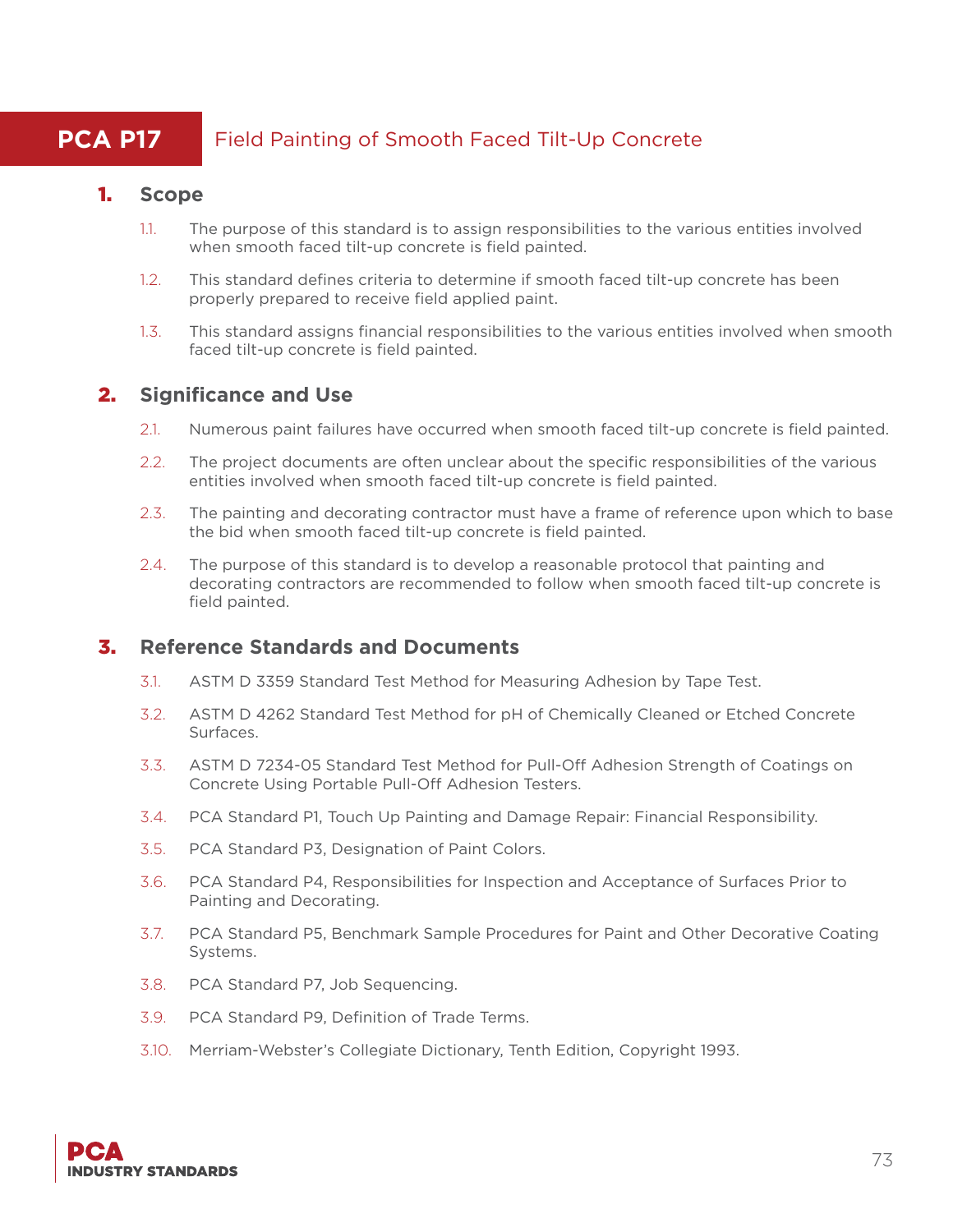- 3.11. MPI, The Master Painter's Glossary Painting and Decorating Terminology, 1997.
- 3.12. Tilt-Up Concrete Association, P.O. Box 204, Mount Vernon, IA 52314 (319) 895-6911, Tilt Tips-Painting Tilt-Up Panels, March 2000.
- 3.13. If there is a conflict between any of the references and this standard, then the requirements of this standard shall prevail.

# 4. **Definitions**

- 4.1. BOND BREAKER: A general name for any number of materials that prevent the permanent adhesion of one material to another. Bond breaking film formers are commonly used to facilitate the removal of forms for poured-inplace and tilt-up concrete construction. [MPI]
- 4.2. BUG HOLES: Small surface cavities (usually not exceeding 15 mm in diameter) in formed concrete resulting from entrapment of air bubbles during placing, compaction, and curing. [MPI]
- 4.3. COATING: Generic term for paints, lacquers, enamels, printing inks, etc.; a liquid, liquefiable or mastic composition which is converted to solid protective, decorative or functional adherent film after application as a thin layer. It also refers to films applied to paper, plastics or foils. [FSCT]
- 4.4. COLOR: One aspect of appearance; a stimulus based on visual response to light, and consisting of three dimensions of hue, saturation and lightness. [FSCT]
- 4.5. COLORS TO BE SELECTED: The designation of paint colors in accordance with PCA Standard P3, Designation of Paint Colors. Allows for project pricing as long as the type and placement of colors and the product type have been clearly delineated. [PCA Standard P3]
- 4.6. 4.6. CONTRACTING ENTITY: The general contractor, owner of the property, construction manager, developer or other entity legally responsible for the agreement or authorized agent or any of the above. [PCA Standard P9]
- 4.7. DAMAGE BY OTHERS: Any marks, stains, scuffs, scratches or other damage to a newly painted surface that is caused by anybody other than the painter. Also known as damage caused by others. [MPI]
- 4.8. FLOATING: The act of spreading or smoothing a plaster or concrete surface for finishing [MPI]
- 4.9. HONEYCOMB: Voids in concrete. [MPI]
- 4.10. JOB SEQUENCE/SEQUENCING: An order of succession or continuity of progression of work activities. [PCA Standard P9]
- 4.11. LATENT DAMAGE, syn. LATENT DEFECTS: Damage to surfaces by cause beyond the control of the painting and decorating contractors. Examples of such include, but are not limited to, building settlement, earthquake damage, and nail and/or screw pops or expansion and/or contraction of substrate. [MPI]
- 4.12. MECHANICAL ADHESION: An interlocking of two materials because of shape, texture, etc., causing the two materials to remain affixed one to the other. [MPI]
- 4.13. NEUTRALIZATION: The process of reducing excess acidity or alkalinity from a material or

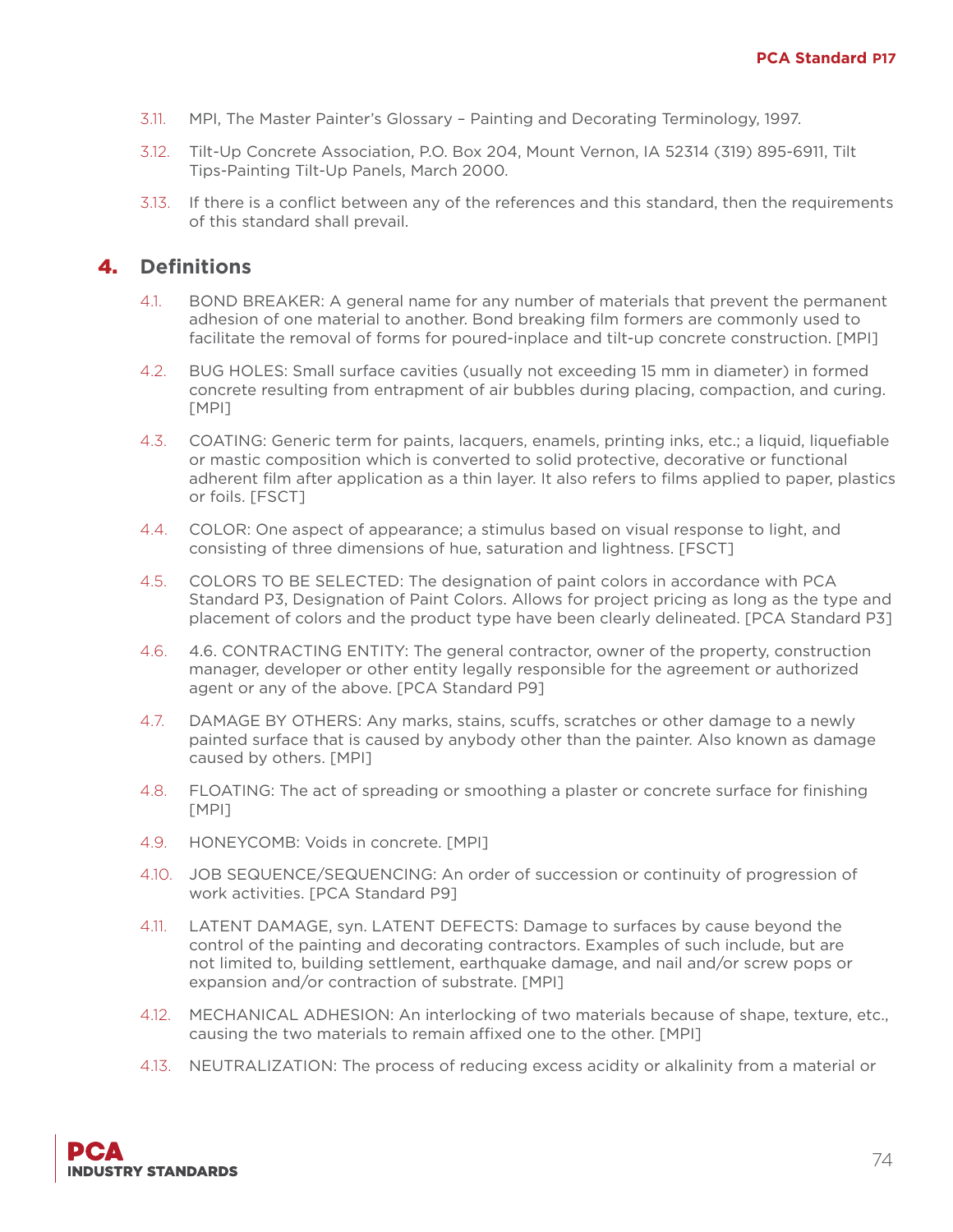substrate such as concrete, masonry, or plaster. To bring the pH balance to neutral (7.0). [MPI]

- 4.14. PAINT SYSTEM: A succession of selected coats of materials applied in a prescribed order to protect a surface and provide a decorative finish. [MPI]
- 4.15. PAINTING AND DECORATING CONTRACTOR: The individual or company contracted to apply paints, coatings, wallcoverings and other decorative finishes. [PCA Standard P9]
- 4.16. pH: The measurement of the hydrogen ion activity in an aqueous solution. A measure of acidity or alkalinity. A pH of 7 is considered neutral, below 7 is acidic, above 7 is alkaline. The mathematical scale used is a logarithmic one, so a change of one pH unit represents a tenfold change in hydrogen ion activity. [MPI]
- 4.17. QUALITY OF APPEARANCE: Aesthetics; conception of beauty, a particular taste for or approach to what is pleasing to the senses and especially sight. [Merriam-Webster's]
- 4.18. SPECIFICATION: A clear accurate description of the technical requirement for material products, or services, which specifies the minimum requirement for quality and construction of materials and equipment necessary for an acceptable product. In general, specifications are in the form of written descriptions, drawings, prints, commercial designations, industry standards and other descriptive references. [FSCT]
- 4.19. SURFACE: An area, or substrate to which paints, coatings, or wall coverings are applied. The character of the area. [MPI]
- 4.20. SURFACE PREPARATION: The most important step in a painting operation. Any of a number of methods of treating a surface in preparation for painting. The process of ensuring that the surface substrate is clean, free of oil, grease, dust, dirt, loose rust, loose paint, mill scale and all foreign matter; and has a roughness appropriate for the type of coating that will be applied. [MPI]
- 4.21. TOUCH UP (TOUCH UP PAINTING): The act of repainting, by application of similar coating (i.e. from the uppermost coat e.g. primer or topcoat) (or finish coat – preferably from the same batch), to restore small areas of a painted surface to an integral or unbroken condition (to meet the definition of a properly painted surface) by the application of paint or coating. The appearance of a touch up should not be noticeable because of application method, color, sheen, or texture differences from the adjacent area not touched up. If noticeable, corner-tocorner or break-to-break repainting is necessary. Touch up should not be confused with deficiency correction, damage by others repair and correction, or latent damage repair and correction. [MPI]

- 5.1. Bond breakers and curing oils that interfere with coating adhesion are often employed in the manufacture of smooth faced tilt-up concrete panels. The project documents should specify the surface preparation method necessary and the entity responsible for this operation. Unless directly specified otherwise, removal of bond breaker materials and curing oils is not the responsibility of the painting and decorating contractor.
- 5.2. The surface profile of the tilt-up concrete panels may be very smooth providing little, if any, mechanical adhesion of coatings. The project documents should specify the surface preparation method necessary and the entity responsible for rectifying this condition.

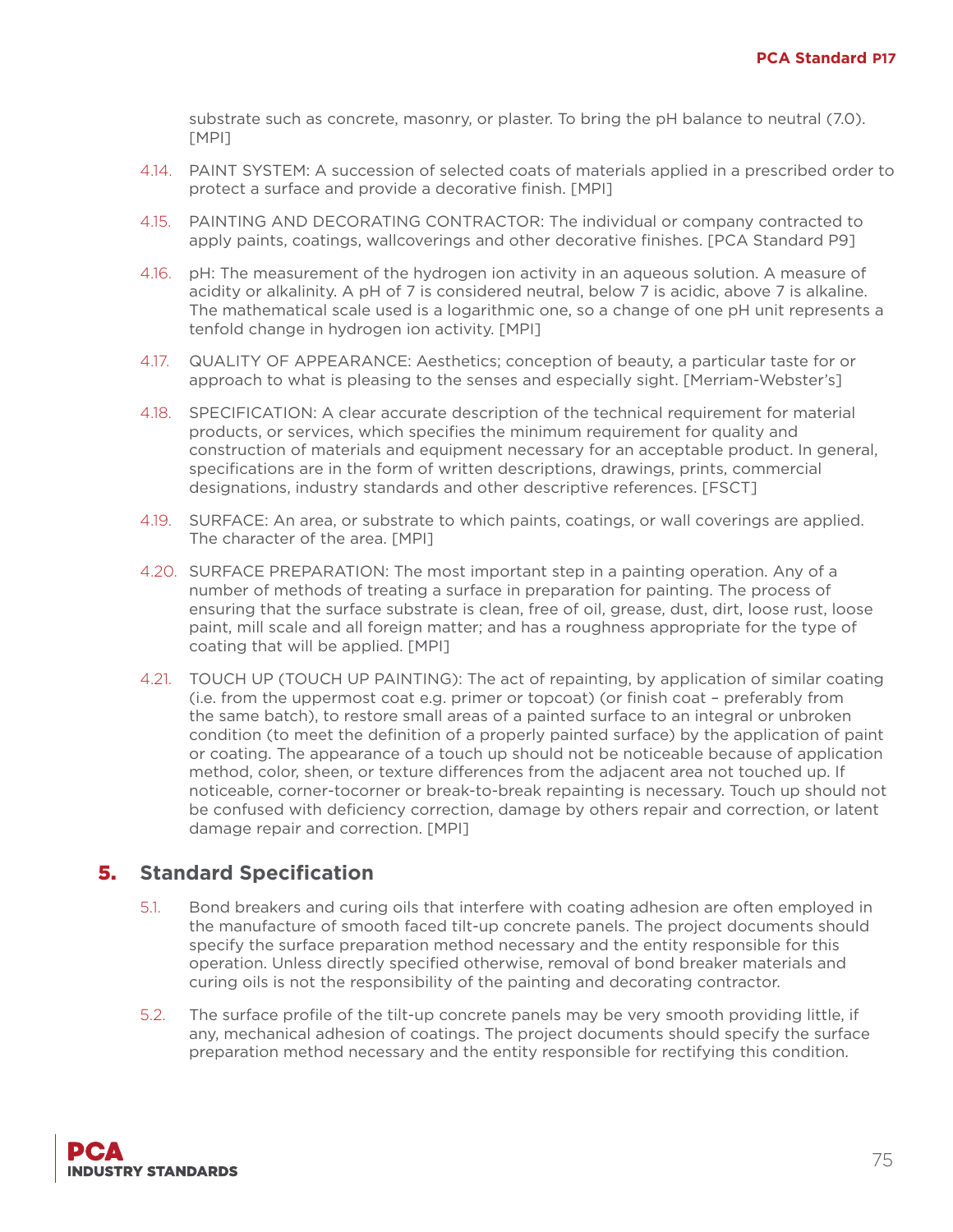- 5.2.1. It is recommended that the painting and decorating contractor prepare a benchmark sample of the specified coating system on the surface of the smooth faced tilt-up concrete panels in accordance with PCA Standard P5-04. After the coating has cured, then adhesion by tests in accordance with ASTM D3359-02 or ASTM D7234-05 shall be conducted.
- 5.2.2. If results obtained are deemed to be unsatisfactory, then additional surface preparation is necessary.
- 5.2.3. Unless directly specified otherwise, scarification, abrasion, or roughening the surface of the concrete to provide mechanical adhesion of the coatings is the responsibility of an entity other than the painting and decorating contractor. If it is necessary for the painting and decorating contractor to perform remedial work to establish proper mechanical adhesion of coatings, then the painting and decorating contractor shall be compensated for this work. Upon receiving a change order and authorization to proceed on either a lump sum or time and material basis from the contracting entity, the painting and decorating contractor will proceed with the repair.
- 5.3. Prior to applying coatings, the painting and decorating contractor should determine the pH of the surface of smooth faced tilt-up concrete in accordance with ASTM D4262.
	- 5.3.1. Coating application should not be initiated until the surface pH is within the coating manufacturer's recommended range for the specific coating system specified.
	- 5.3.2. Unless directly specified otherwise, neutralization of the surface of the concrete is the responsibility of an entity other than the painting and decorating contractor. If it is necessary for the painting and decorating contractor to perform remedial work to establish a proper pH range prior to the application of coatings, then the painting and decorating contractor shall be compensated for this work. Upon receiving a change order and authorization to proceed on either a lump sum or time and material basis from the contracting entity, the painting and decorating contractor will proceed with the repair.
- 5.4. When smooth faced tilt-up concrete panels are manufactured there are often small voids commonly referred to as bug holes or honeycomb which can affect the quality of appearance.
	- 5.4.1. Unless directly specified otherwise, filling or sacking of these voids is the responsibility of an entity other than the painting and decorating contractor. If it is necessary for the painting and decorating contractor to perform remedial work to fill voids on smooth faced tilt-up concrete, then the painting and decorating contractor shall be compensated for this work. Upon receiving a change order and authorization to proceed on either a lump sum or time and material basis from the contracting entity, the painting and decorating contractor will proceed with the repair.

- 6.1. This standard establishes criteria for field painting of smooth faced tilt-up concrete.
- 6.2. This standard establishes financial responsibility for various work functions when smooth faced tilt-up

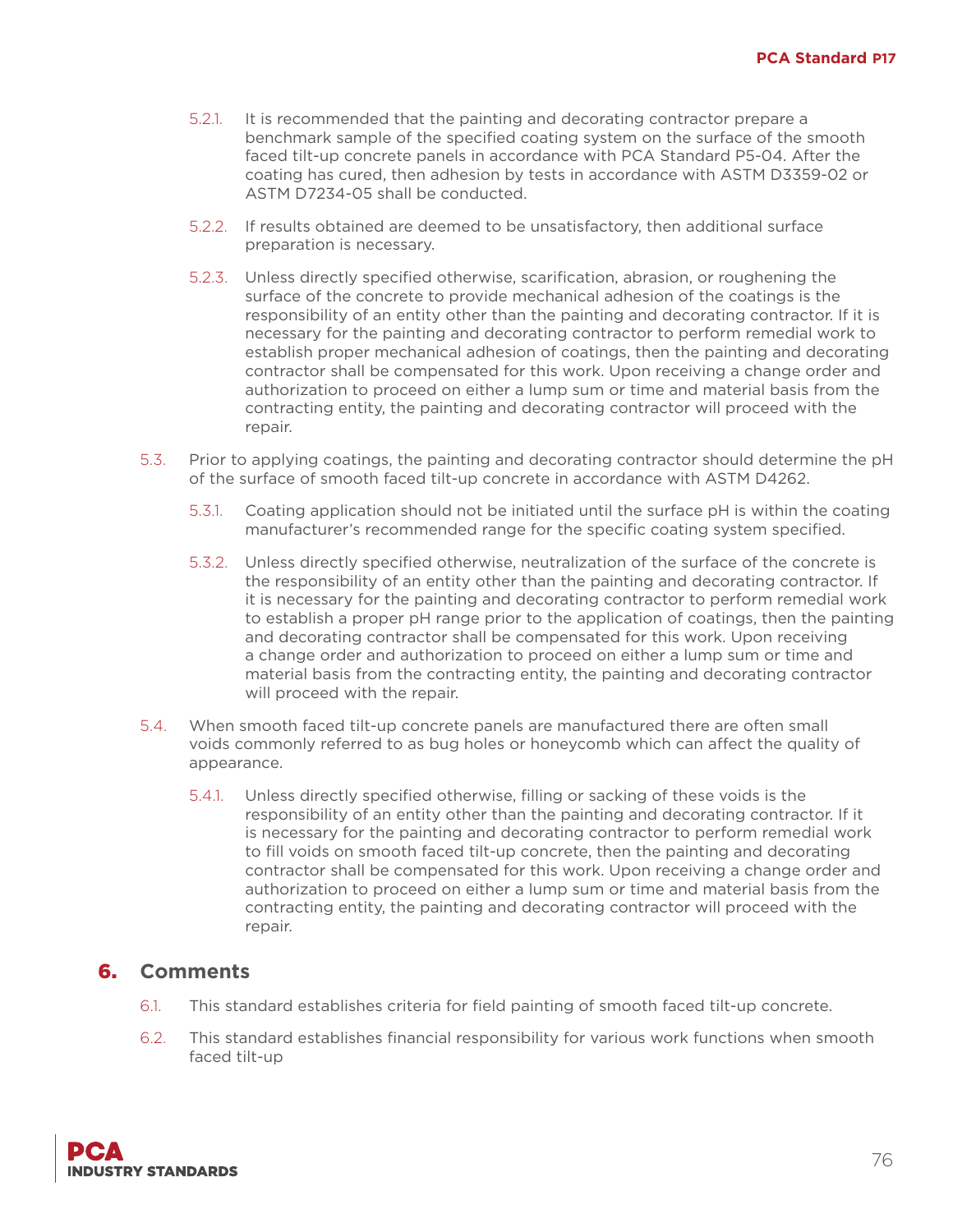6.3. This standard is intended establish a consensus document for the painting industry's practices.

# 7. **Notes**

7.1. PCA does not warrant or assume any legal liability or responsibility for the accuracy, completeness, or usefulness of any of the information contained herein.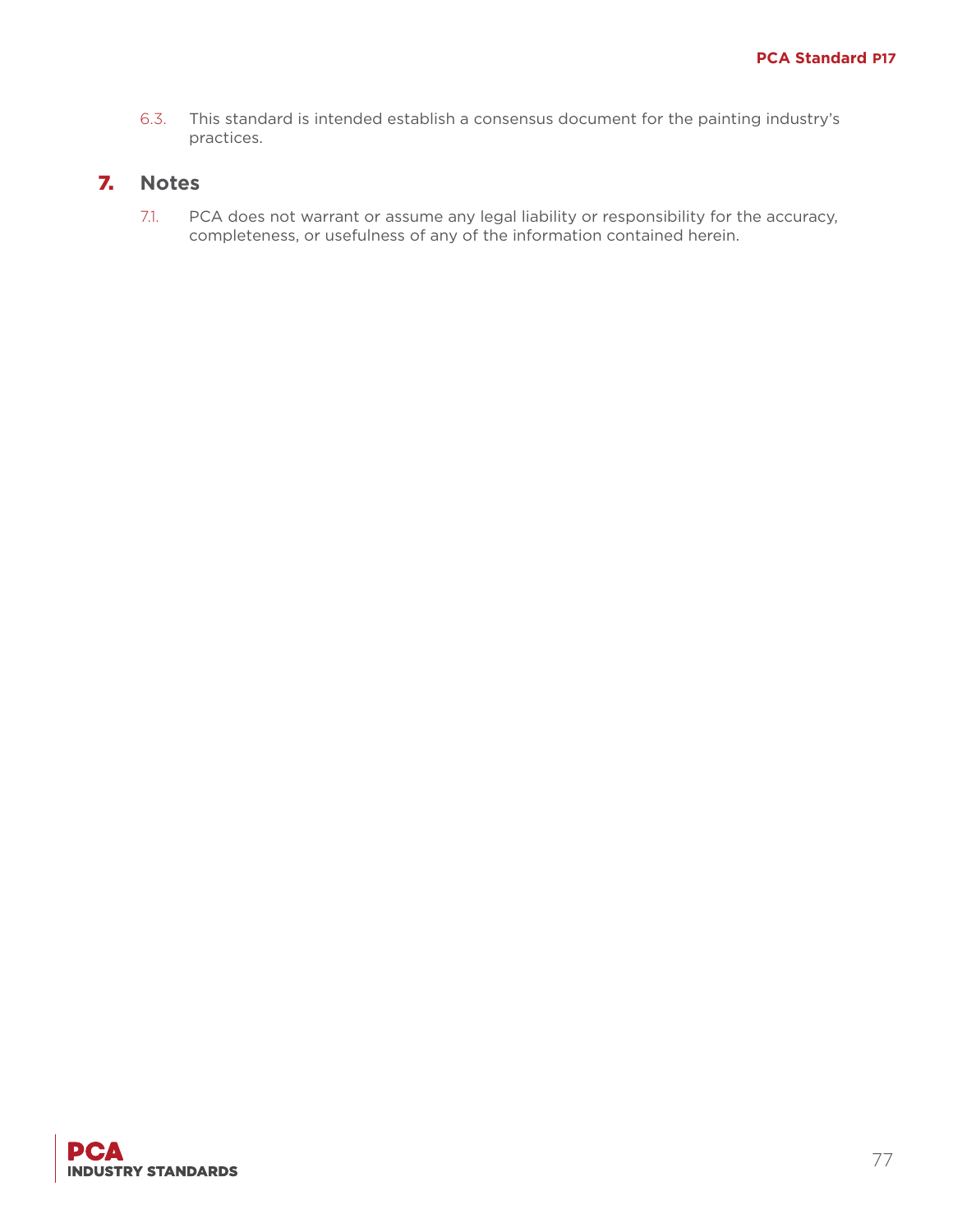# **PCA P18** Recommended Protocol for Documenting Extra Work to a Contract

#### 1. **Scope**

- 1.1. The purpose of this standard is to define criteria for the documentation of extra work to a contract for painting and decorating.
- 1.2. This standard assigns financial responsibilities to the various entities involved when extra work is performed to a contract for painting and decorating work.
- 1.3. It is the intent of this document to apply to extra work performed that is beyond the scope of the original contract for painting and decorating work.

# 2. **Significance and Use**

- 2.1. It is common that extra work is performed beyond the original scope of a painting and decorating contract.
- 2.2. Conflicts often arise between the painting and decorating contractor and the contracting entity regarding the authorization and payment of extra work performed that is beyond the scope of the original contract for painting and decorating.
- 2.3. The painting and decorating contractor must have methods and criteria that are agreed upon in advance on which to base the value of extra work that is beyond the scope of the original contract for painting and decorating.

# 3. **Reference Standards and Documents**

- 3.1. Black's Law Dictionary, 7th edition, Bryan A. Garner, 1999.
- 3.2. Dictionary of Architecture and Construction, 4th Edition, Cyril M. Harris, 2005.
- 3.3. PDCA Estimating Guide Volume 1, Practices and Procedures, First edition, 2004.
- 3.4. PCA Standard P1, Touch Up Painting and Damage Repair: Financial Responsibility.
- 3.5. PCA Standard P10, Measurement of Surface Area for Estimating Painting and Decorating Work.
- 3.6. If there is a conflict between any of the references and this standard, then the requirements of this standard shall prevail.

# 4. **Definitions**

- 4.1. ACCEPTANCE: An agreement, either by express act or by implication from conduct, to the terms of an offer so that a binding contract is formed. If an acceptance modifies the terms or adds new ones, it generally operates as a counteroffer. [Black's Law]
- 4.2. ASSOCIATED COSTS: Miscellaneous job related direct costs including, but not limited to, expenses such as equipment, travel expenses, permits, bonds, specialized insurance, subcontracts, hazardous waste expenses, etc. [PCA Estimating Guide Volume 1]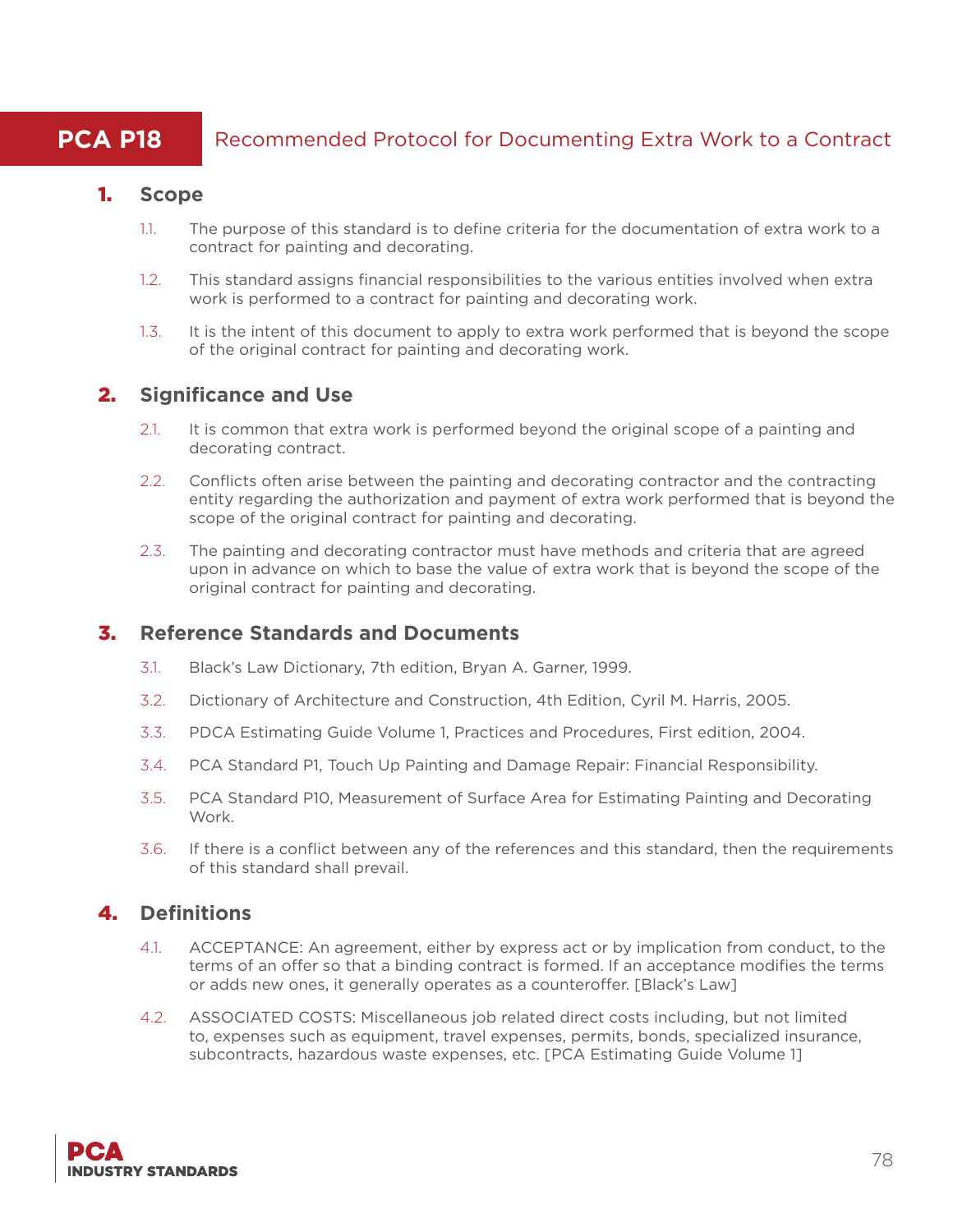- 4.3. CONTRACTING ENTITY: The general contractor, owner of the property, construction manager, developer or other entity legally responsible for the agreement or authorized agent of any of the above. [PCA Standard P1]
- 4.4. EXTRA: Performed work or a desired item of construction which is beyond the intent of the drawings and specifications contained in a construction contract; an item of work involving additional cost. [Dictionary of Architecture and Construction]
- 4.5. LUMP SUM: A contract in which a specific amount is set forth as the total payment for the performance of the contract. (Also known as stipulated sum) [Dictionary of Architecture and Construction]
- 4.6. MATERIAL: Any consumable purchased for and used on a given project including, but not limited to paint, wallcoverings, masking materials, sundries, etc. [PCA Estimating Guide Volume 1]
- 4.7. PAINTING AND DECORATING CONTRACTOR: The individual or company contracted to apply paints, coatings, wallcoverings and other decorative finishes. [PCA Standard P1]
- 4.8. TIME AND MATERIAL: The time and total cost of all materials required to complete a construction job; often used where the cost of the job is difficult to estimate. [Dictionary of Architecture and Construction]
- 4.9. UNIT PRICE: An amount stated in a contract as the price per unit of measurement for materials or services as described in the contract documents. [Dictionary of Architecture and Construction]

- 5.1. Unless directly specified otherwise, there are three recommended methods for the valuation of extra work performed that are beyond the scope of the original contract for painting and decorating:
	- 5.1.1. Time and material basis:
		- 5.1.1.1. The painting and decorating contractor shall provide to the contracting entity a schedule that lists hourly or daily labor rates for all classifications of workers. Both regular rates and overtime rates should be listed. Unless listed separately, these hourly rates include all costs for labor, overhead and profit.
		- 5.1.1.2. Also submitted are invoicing rates for specific materials, equipment, subcontractors and other associated costs; or percentages to be added to materials, equipment, subcontractors and other associated costs invoices. Unless listed separately, these rates include overhead and profit.
		- 5.1.1.3. A subtotal for labor for each worker is calculated by multiplying the number of hours worked by each worker by the corresponding labor rate for that worker classification.
		- 5.1.1.4. The total amount of labor is a result of adding the subtotals for the various workers.
		- 5.1.1.5. The total value of the extra work is determined by adding the totals for labor, materials, equipment, subcontractors, and associated costs.

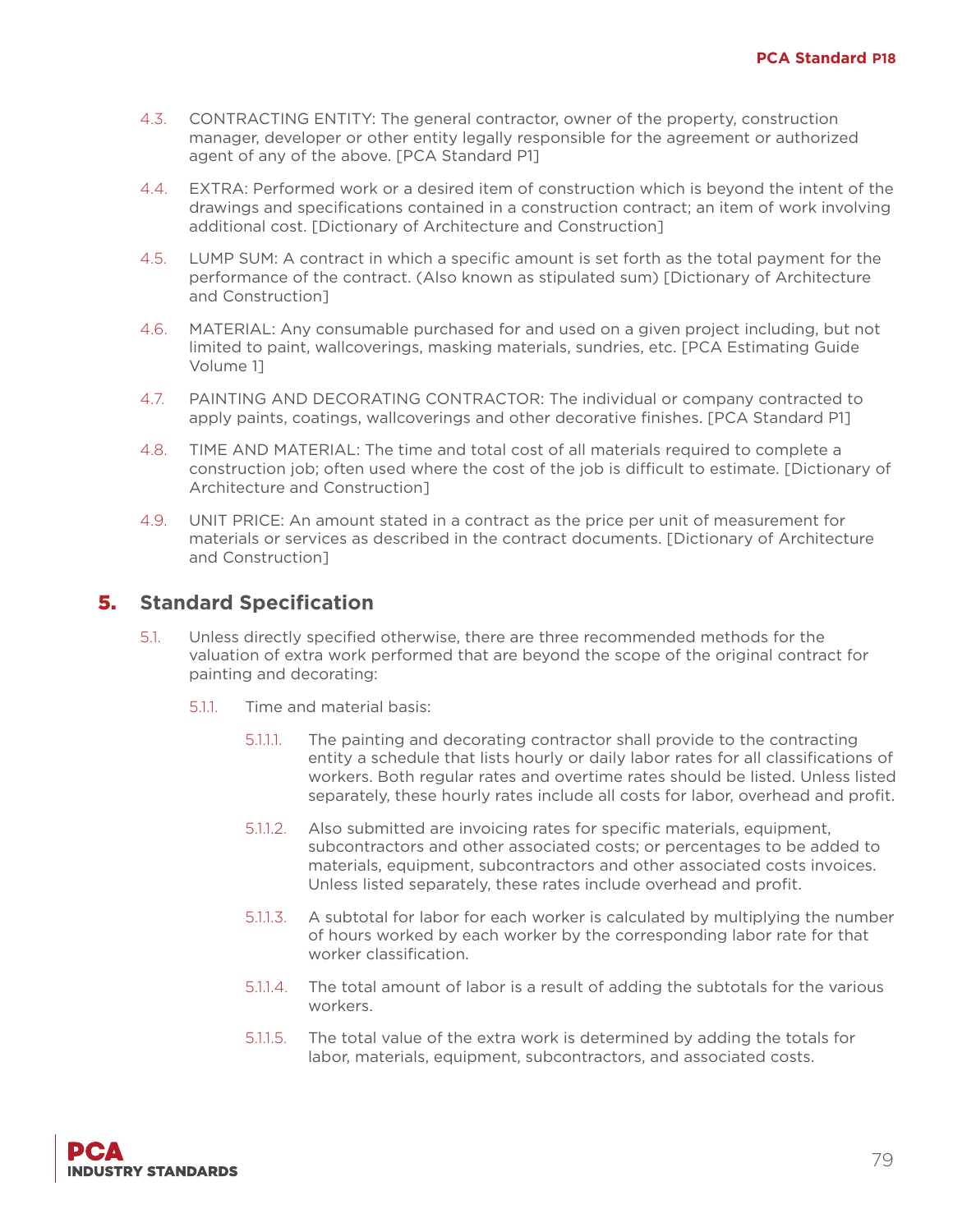- 5.1.2. Lump sum basis:
	- 5.1.2.1. The painting and decorating contractor submits a lump sum value for the extra work to be performed. This lump sum value includes all costs for labor, material, equipment, subcontractors, associated costs, overhead, and profit.
- 5.1.3. Unit price basis:
	- 5.1.3.1. The painting and decorating contractor submits a schedule of unit prices for completing the painting and decorating of various types of extra work items that are beyond the scope of the contract for painting and decorating.
	- 5.1.3.2. Unless listed separately, the unit price for each work item includes all costs for labor, materials, equipment, subcontractors, associated costs, overhead, and profit.
	- 5.1.3.3. The subtotal value of extra work items is calculated by multiplying the surface area or quantity of the various work items by its corresponding unit price.
	- 5.1.3.4. The surface area for various work items is measured in accordance with PCA Standard P10, Measurement of Surface Area for Estimating Painting and Decorating Work.
	- 5.1.3.5. The total value of the extra work is calculated by adding the subtotals for the various work items involved.
- 5.2. Authorization of Extra Work
	- 5.2.1. Time and material basis:
		- 5.2.1.1. It is recommended that the schedules indicated in paragraphs 5.1.1.1 and 5.1.1.2 be submitted with the painting and decorating contractor's proposal for work and become part of the contract for painting and decorating. In any event, these lists should be submitted and approved prior to the performance of any extra work to the painting and decorating contract.
		- 5.2.1.2. An authorized representative of the contracting entity shall approve this schedule of values within a reasonable period of time and prior to the performance of any extra work to the painting and decorating contract.
		- 5.2.1.3. When the extra work is commenced, the painting and decorating contractor shall submit periodic listings of the labor, material, equipment, subcontractors, and associated costs expended for verification. This submission should be made daily unless the painting and decorating contractor and the contracting entity agree to a different frequency of submission and verification. If the contracting entity disputes any item on the submitted list, it shall notify the painting and decorating contractor of such dispute promptly.
		- 5.2.1.4. After extra work to the painting and decorating contract has been performed on a time and material basis, the painting and decorating contractor shall submit an invoice based on the schedule of values previously submitted and approved.

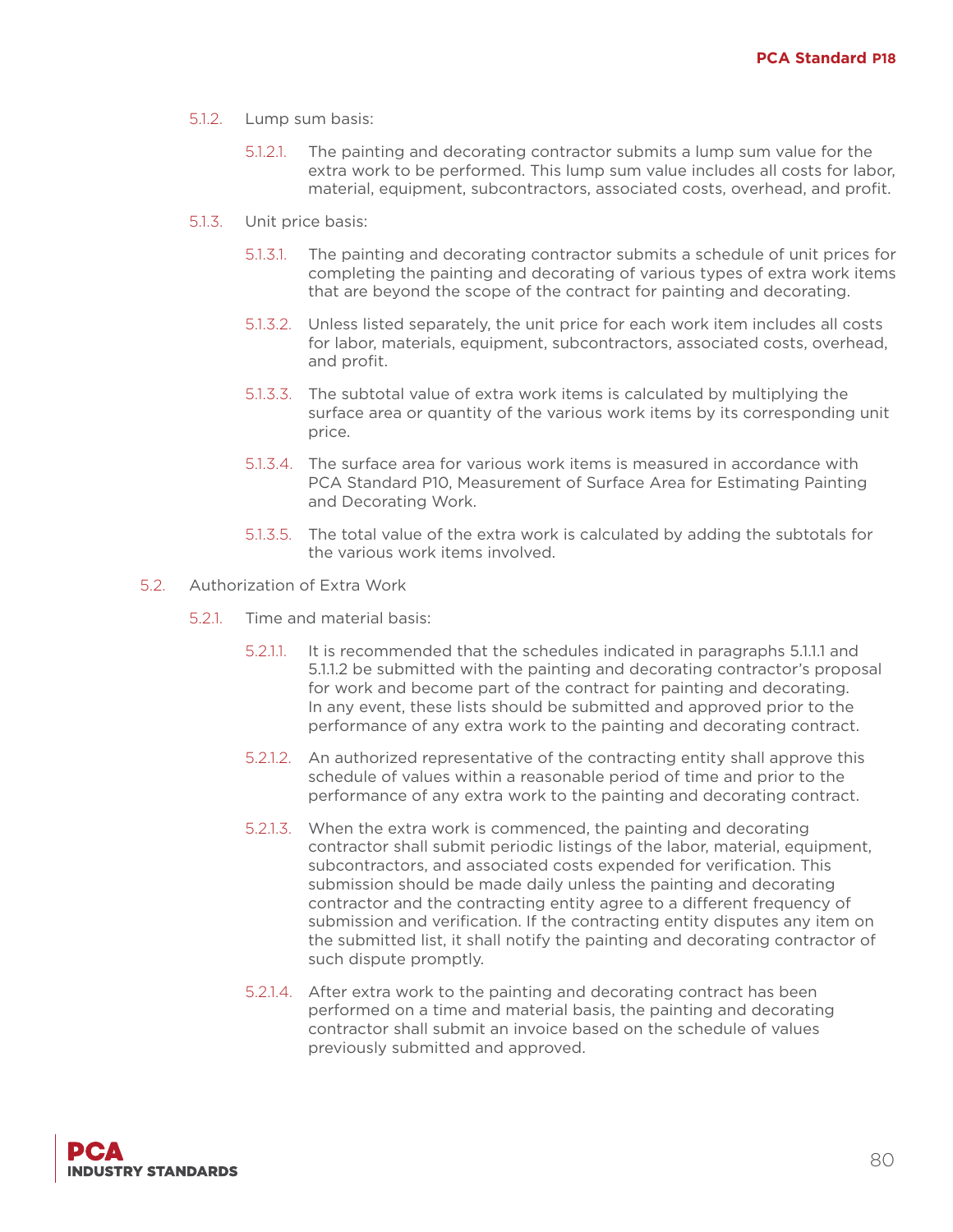- 5.2.2. Lump sum basis:
	- 5.2.2.1. The painting and decorating contractor shall submit to the contracting entity a specified monetary amount for the performance of extra work to the painting and decorating contract.
	- 5.2.2.2. Upon receiving a change order and/or authorization to proceed from the contracting entity, the painting and decorating contractor will proceed with the extra work.
- 5.2.3. Unit price basis:
	- 5.2.3.1. The schedule of unit prices submitted by the painting and decorating contractor as described in paragraph 5.1.3.1 shall be approved by an authorized representative of the contracting entity prior to the performance of any extra work to the painting and decorating contract. In the absence of a response from the contracting entity within a reasonable period of time, the schedule of unit prices submitted shall be deemed to be acceptable and approved
	- 5.2.3.2. After the performance of extra work to the painting and decorating contract that has been performed on a unit price basis, the painting and decorating contractor shall submit an invoice based on the schedule of unit prices previously submitted and approved and the quantity of work items calculated in accordance with paragraph 5.1.3.4.
	- 5.2.3.3. Unit prices are based on certain assumptions such as minimum quantities, normal accessibility, proximity of work items, etc. and therefore may not be applicable to a particular extra work situation. If the painting and decorating contractor determines that the unit prices submitted are not valid for proposed extra work, then the extra work shall be performed on either a lump sum or a time and material basis.
- 5.3. The contracting entity must indicate to the painting and decorating contractor which persons are eligible to authorize the performance of extra work to the painting and decorating contract.

- 6.1. This standard establishes criteria for the valuation of extra work to a painting and decorating contract.
- 6.2. This standard establishes responsibilities for the painting and decorating contractor and the contracting entity when extra work to a painting and decorating contract is performed.
- 6.3. This standard applies to disputed extra work to a painting and decorating contract.
- 6.4. This standard is intended to establish a consensus document for the painting and decorating industry's practices.

#### 7. **Notes**

7.1. PCA does not warrant or assume any legal liability or responsibility for the accuracy, completeness, or usefulness of any of the information contained herein.

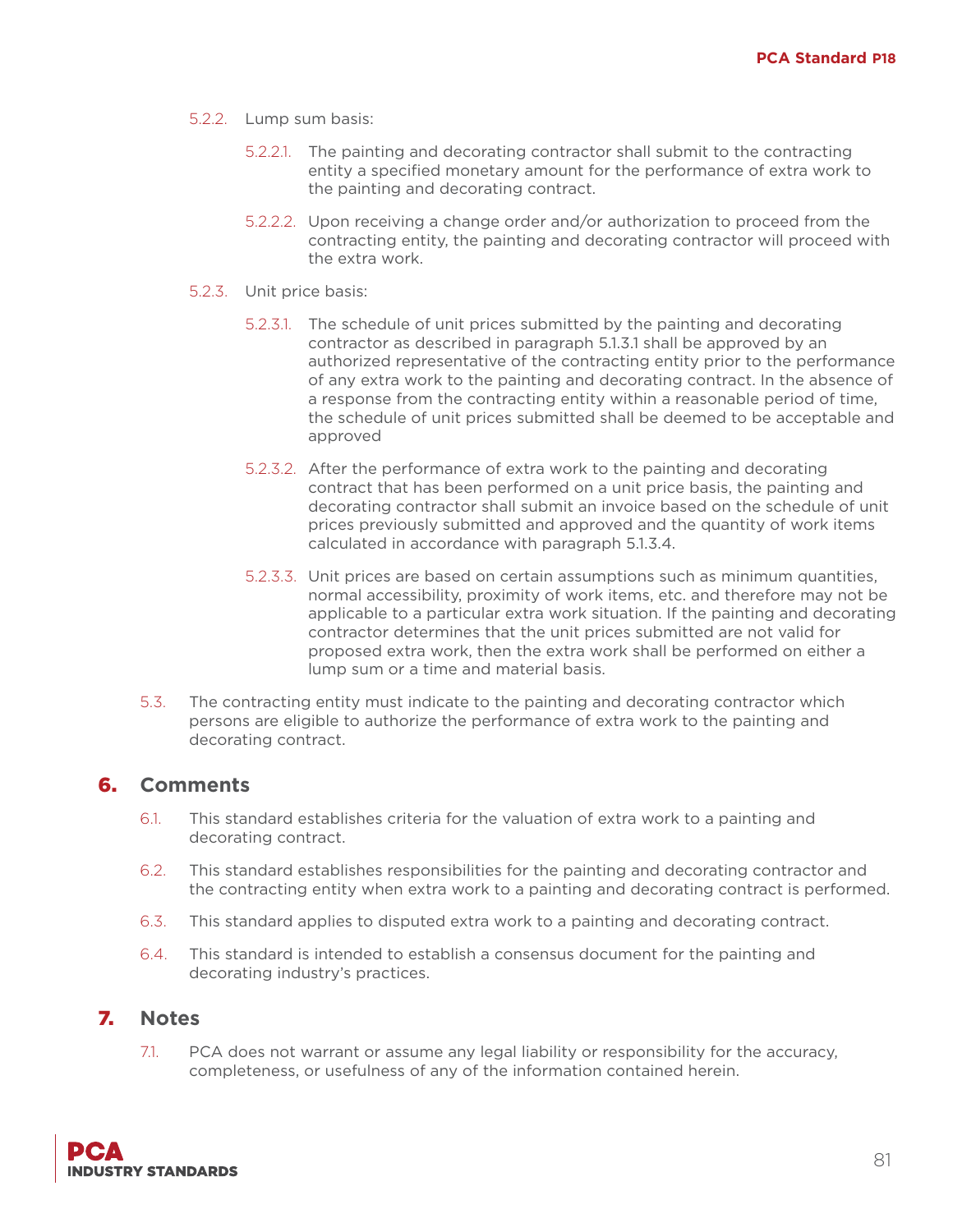# **PCA P19** Definition and Application of Decorative Finishes

#### 1. **Scope**

- 1.1. The purpose of this standard is to define the field of Decorative Finishing
- 1.2. It is also the intent of this document to:
	- 1.2.1. Identify a representative sample and describe its use.
	- 1.2.2. Establish criteria for acceptance of substrate and surface preparation for decorative finishing.
	- 1.2.3. Establish criteria for acceptance of a decorative finish.
	- 1.2.4. Define responsibilities of the various parties of a contract when decorative finishes are to be applied.

# 2. **Significance and Use**

- 2.1. The decorative finishes on a project should be applied by the painting and decorating contractor or another contractor that specializes in decorative finishes.
- 2.2. Conflicts often arise between the contractor providing decorative finishes on a project and other entities regarding the responsibility for providing surface preparation and base coats.
- 2.3. The contractor providing decorative finishes and other contractual entities must have criteria upon which to base the division of work responsibilities and criteria for the acceptance of completed work.

# 3. **Reference Standards and Documents**

- 3.1. Black's Law Dictionary, 7th Edition, Bryan A. Garner, 1999.
- 3.2. MPI, The Master Painter's Glossary-Painting and Decorating Terminology, 1997.
- 3.3. Parry's Graining & Marbling, Brian Rhodes & John Windsor, 1949, Crosby, Lockwood & Sons, Ltd. 1985, Collins Professional & Technical Books.
- 3.4. Professional Painted Finishes, Ina Brosseau Marx, Allen Marx, 1991, Watson-Guptill Publications.
- 3.5. PCA Standard P1, Touch Up Painting and Damage Repair: Financial Responsibility and Definition of a Properly Painted Surface.
- 3.6. PCA Standard P3, Designation of Paint Colors.
- 3.7. PCA Standard P5, Benchmark Samples Procedures for Paint and Other Decorative Coating Systems.
- 3.8. PCA Standard P9, Definition of Trade Terms.
- 3.9. PCA Standard P18, Recommended Protocol for Documenting Extra Work to a Contract.

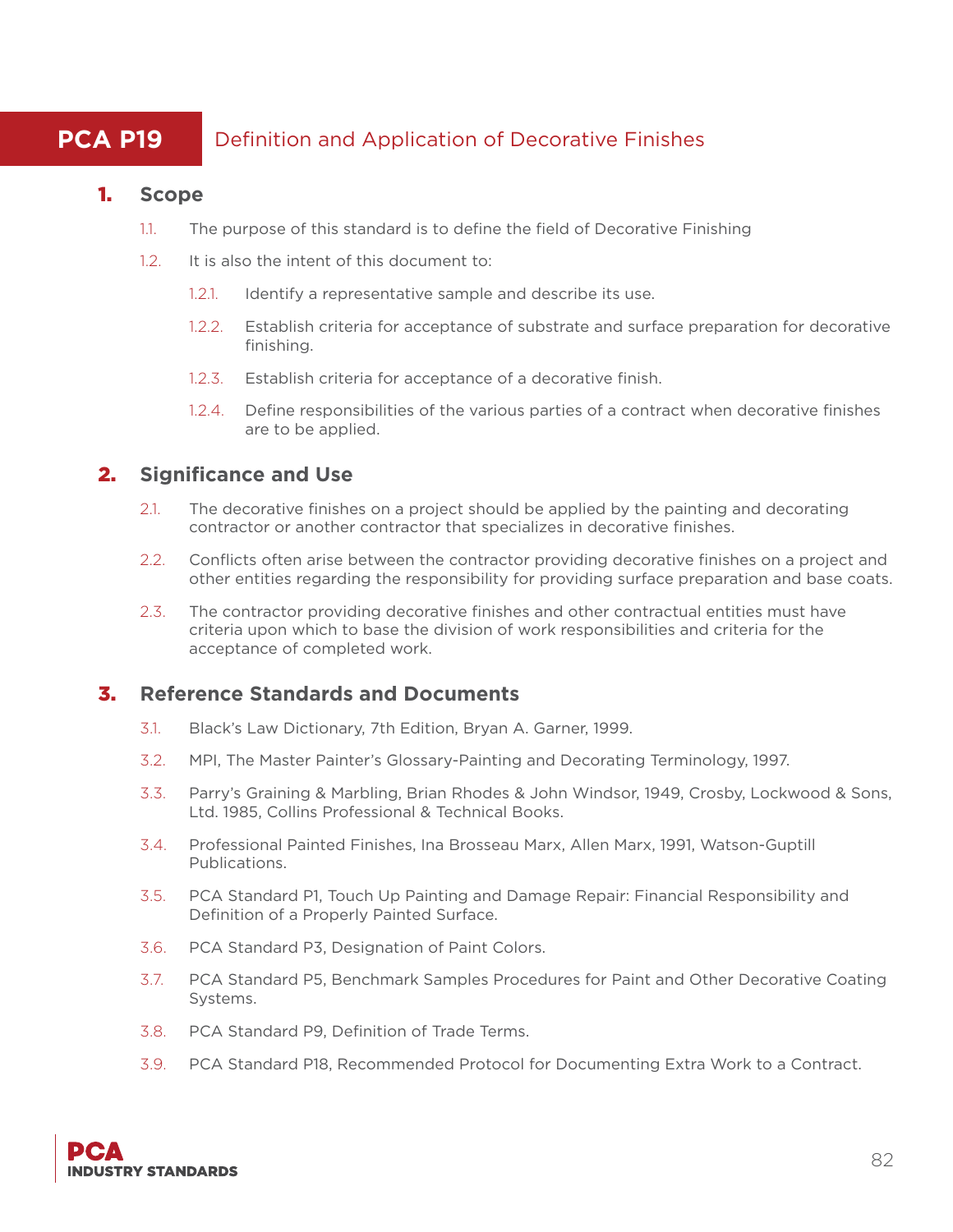- 3.10. Recipes For Surfaces, Mindy Drucker & Pierre Finkelstein, 1993, Quarto, Inc.
- 3.11. The Art of Faux, The Complete Sourcebook of Decorative Painted Finishes, Pierre Finkelstein, 1997, Watson-Guptill Publications.
- 3.12. The New Paint Magic, Jocasta Innes, 1981, Pantheon Books.

#### 4. **Definitions**

- 4.1. ACCEPTANCE OF SURFACE: See PCA Standard P4, Responsibilities of Inspection and Acceptance of Surfaces Prior to Painting and Decorating, paragraph 5.1.
- 4.2. ACCEPTANCE: An agreement, either by express act or by implication from conduct, to the terms of an offer so that a binding contract is formed. If an acceptance modifies the terms or adds new ones, it generally operates as a counteroffer. [Black's Law]
- 4.3. DECORATIVE (PAINT) FINISHES: Application of paints or glazes to adorn, decorate or embellish a surface as compared to a plain solid color, stain or varnish finish and as opposed to performing a protective function. This general group of decorative paint finishes includes a number of "subgroups" some of which overlap and others of which have more than one name by which they are recognized. These include:
	- Faux (false) Finishes: In French, "false" finish. These seek to imitate products found in nature such as wood, marble, granite, stone, etc. These include wood graining, marbling, gilding, etc.
	- Special Effect Finishes: Broken color effects (as opposed to imitation effects), such as ragging on, ragging off, sponging on, sponging off, strié, splattering, stippling, etc.
	- Graphic Finishes: Detailed effects such as stenciling and graphics that are in accordance with "mathematical rules."
	- Pictorial Finishes: Decorative effects such as murals, scenics, portraits, etc.
	- Trompe d'oeil: In French, "trick of the eye." That which creates such a strong illusion that it is difficult to ascertain whether it is real or a representation. Usually, but not always, three-dimensional, giving the impression of depth and perspective. [MPI]

Other decorative finishes include but are not limited to:

- Decorative Veneer Plaster A thinly applied layer or multi-layer application of various plaster compositions to attain a decorative effect. This category includes but is not limited to stucco Veneziano, commonly called Venetian plaster, stucco marmorino, natural lime based veneer plaster, synthetic plaster, and gypsum plaster.
- Textures Textures may be visual and/or physical.
- Visual Texture Multiple tonal properties giving a purposeful and visual impression of dimension.
- Physical Texture A finish that creates a profile that has a tactile quality as opposed to a visual texture.
- Gilding The decorative effect attained by bonding thin metallics. Metallics can be strips or leaves of gold, silver, brass, bronze, metallic powder or mica powder, etc. to

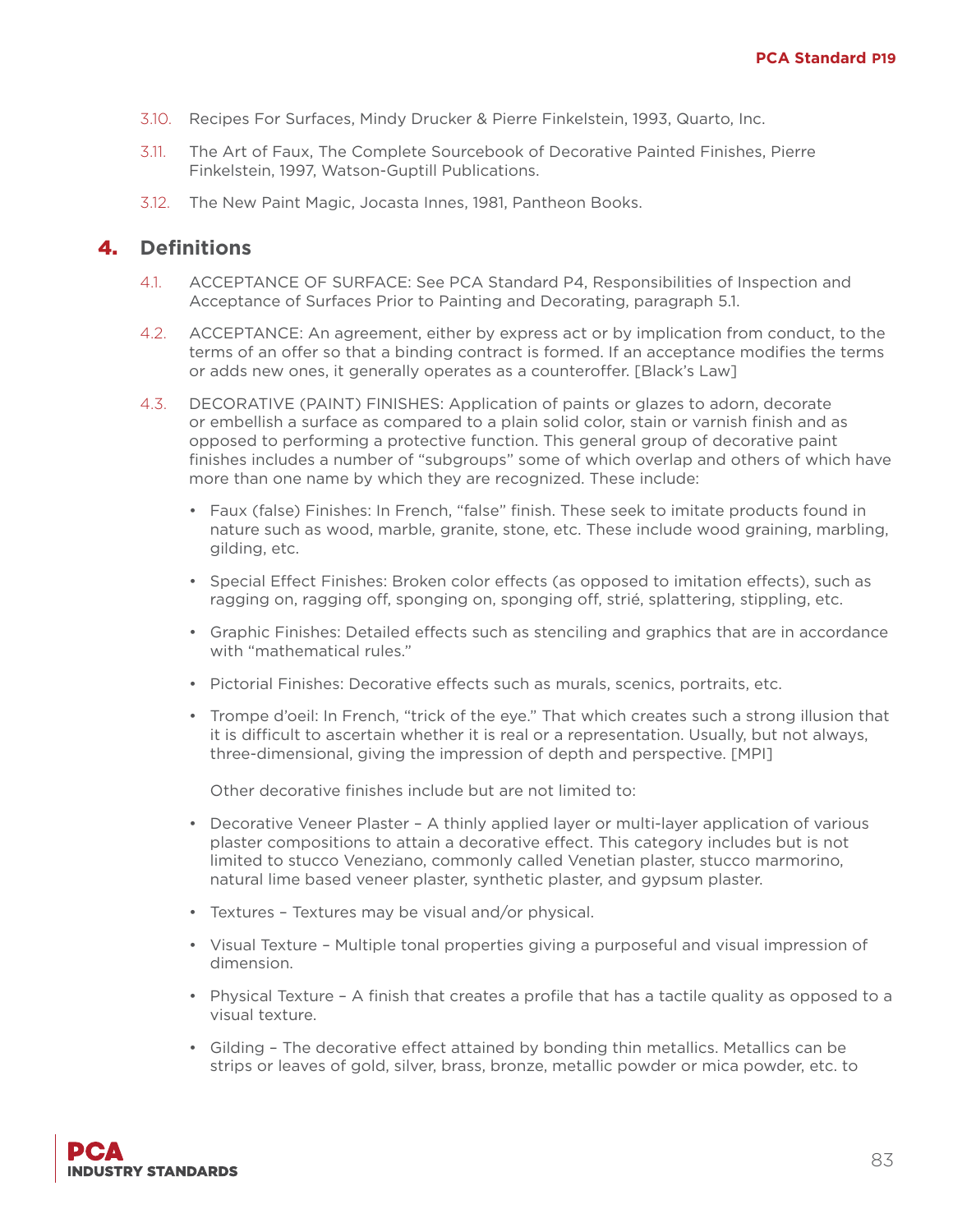a substrate for an authentic look. May also be used as a base for other finishes like tortoiseshell. See also Dutch metal and gold leaf. Bonding is achieved through sizes and adhesives

- 4.4. DECORATIVE PAINTING: Painting done primarily for appearance rather than protection. [MPI]
- 4.5. PAINTING AND DECORATING CONTRACTOR: The individual or company contracted to apply paints, coatings, wallcoverings and other decorative finishes. [PCA Standard P9]
- 4.6. SPECIAL FINISHES: Paints and coatings requiring special tools or techniques for application; e.g.: faux finishes, decorative finishes, graphics, multi-color or murals. [MPI]
- 4.7. SPECIFICATION: A clear accurate description of the technical requirement for material products, or services, which specifies the minimum requirement for quality and construction of materials and equipment necessary for an acceptable product. In general, specifications are in the form of written descriptions, drawings, prints, commercial designations, industry standards and other descriptive references. [PCA Standard P9]

- 5.1. Prior to the application of primer and base coats, surfaces shall be inspected and approved in accordance with PCA Standard P4.
- 5.2. The specifications shall indicate the number and type of primer and base coats to be applied by the painting and decorating contractor in the contract documents.
- 5.3. The painting and decorating contractor shall apply the specified paint coats to produce a "properly painted surface" as defined in PCA Standard P1.
- 5.4. The contractor that will apply decorative finishes on the project shall inspect painted surfaces for suitability to receive decorative finishes. If additional surface preparation or base coats are required, this work shall be performed by either the contractor providing decorative finishes or the painting and decorating contractor and shall be invoiced as extra work to the contract in accordance with PCA Standard P18.
- 5.5. Representative Sample
	- 5.5.1. A sample board or mock-up can be rendered in scale to give a representation of how the completed finish should appear. The size should be at least 11" x 14" or large enough to illustrate one full repeat of the design.
	- 5.5.2. The sample board or mock up is used to determine whether the colors and technique(s) are acceptable before any related work commences.
	- 5.5.3. The representative sample is owned by the company or person who produced the sample.
	- 5.5.4. Upon mutual agreement of the contractor providing decorative finishes and the contracting entity, a benchmark sample shall be produced in accordance with PCA Standard P5. The contractor providing the benchmark sample shall be entitled to additional compensation utilized a method detailed in PCA Standard P18.
- 5.6. Criteria for Acceptance of a Decorative Finish

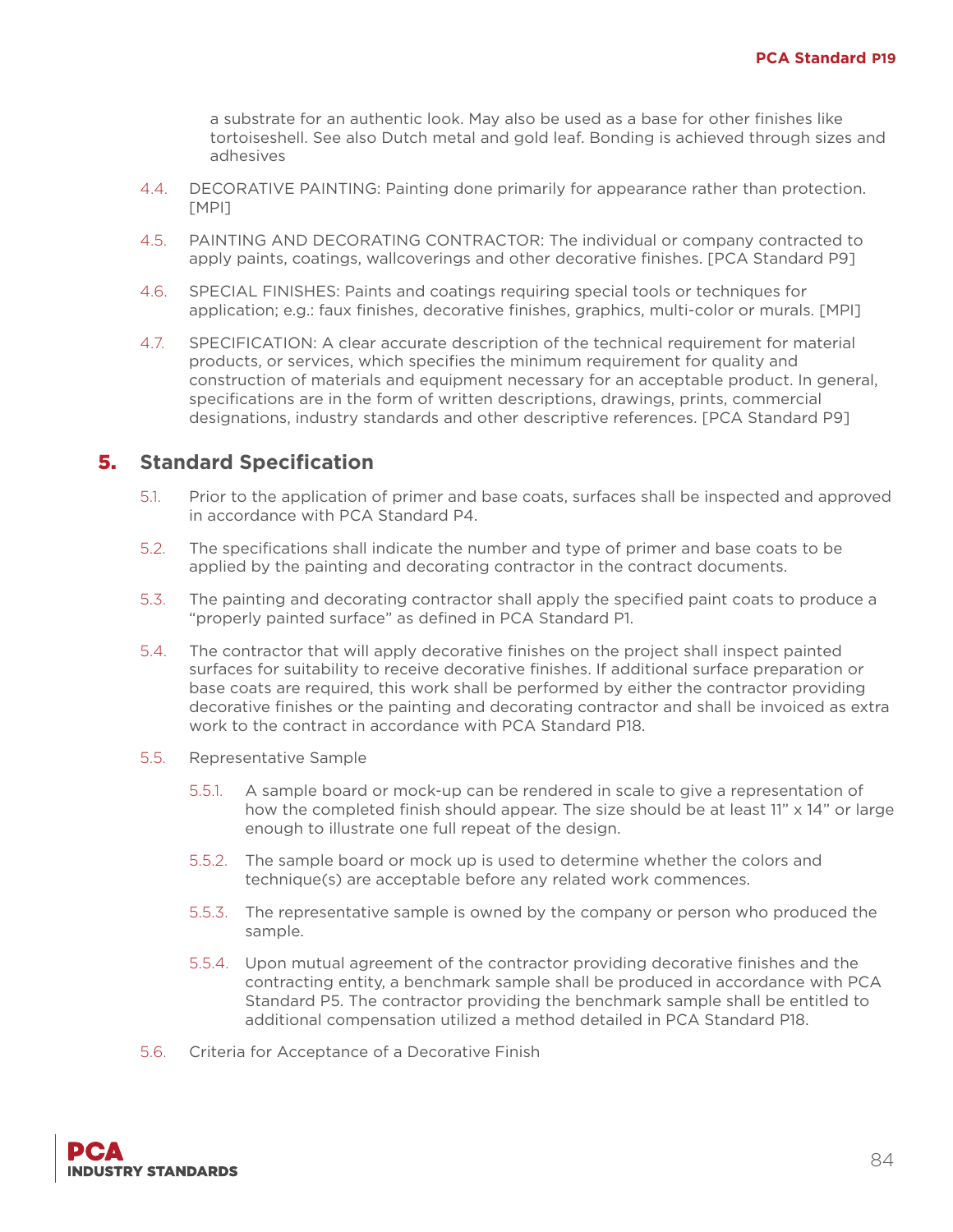- 5.6.1. If the approved sample board or mock up is a reasonable representation of the completed work throughout the area of application, then the work shall be deemed to be acceptable.
- 5.6.2. If, on the approved board or mock up, the pattern size had to be scaled down due to dimensional limitations, but the predetermined scale to actual scale is accurate, then the finish is deemed to be acceptable.

- 6.1. This standard is intended to define the field of decorative finishing.
- 6.2. This standard is intended to establish criteria for acceptance of the substrate and surface preparation for decorative finishing.
- 6.3. This standard is intended to establish criteria for acceptance of a decorative finish.
- 6.4. This standard is intended establish a consensus document for the painting industry's practices.

#### 7. **Notes**

7.1. PCA does not warrant or assume any legal liability or responsibility for the accuracy, completeness, or usefulness of any of the information contained herein.

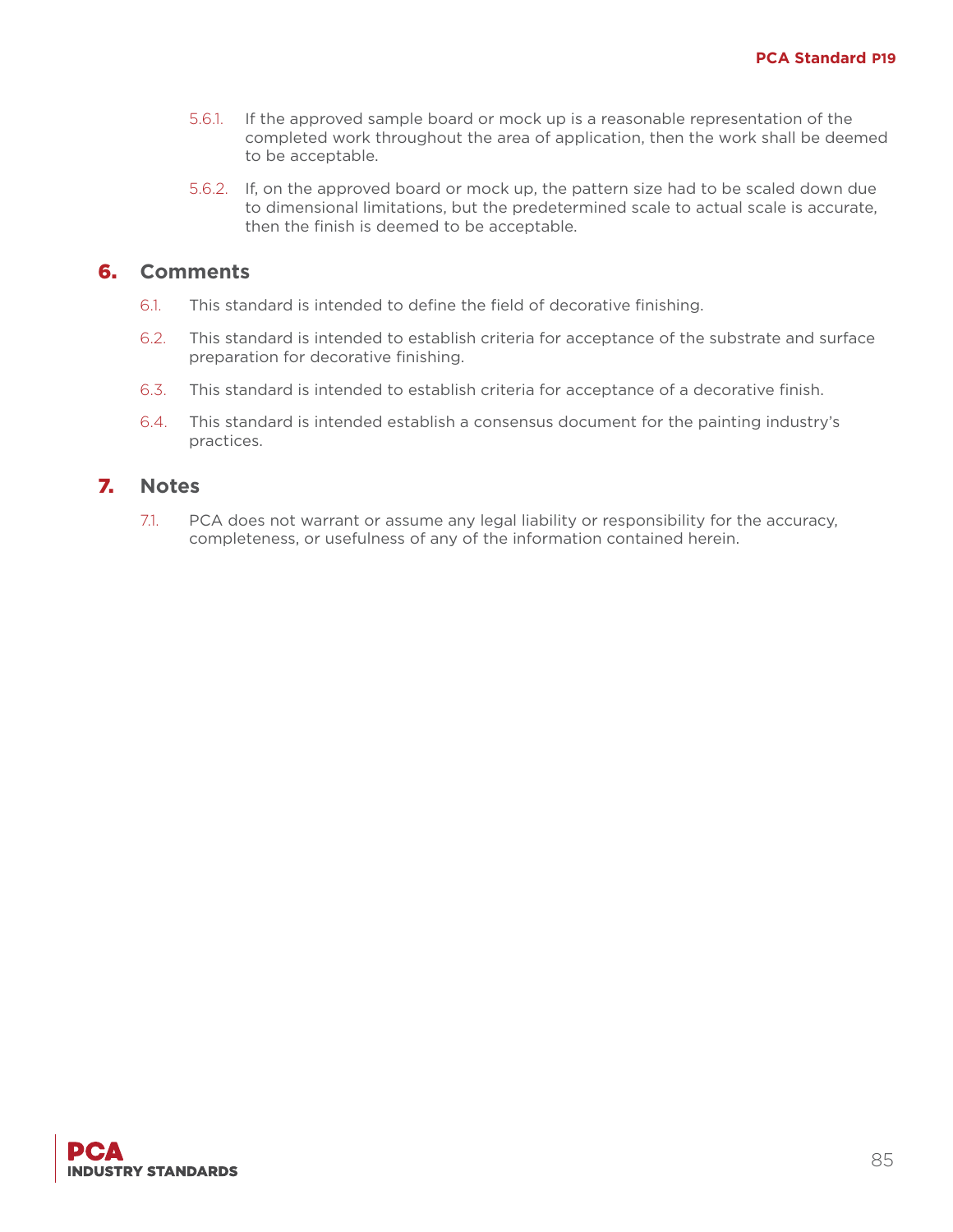# **PCA P20** Recommended Protocol for Job Close Out of Painting and Decorating Projects

#### 1. **Scope**

- 1.1. The purpose of this standard is to establish procedures for the close out of painting and decorating projects.
- 1.2. This standard assigns responsibilities to the various entities involved when the project specifications do not define specific job close out procedures.

# 2. **Significance and Use**

- 2.1. It is important that the close out of painting and decorating projects be accomplished in an orderly and timely procedure to eliminate misunderstandings and conflicts.
- 2.2. This standard applies when job close out procedures are not detailed in the contract documents.

# 3. **Reference Standards and Documents**

- 3.1. AIA, The American Institute of Architects Document G704-2000, Certificate of Substantial Completion.
- 3.2. Dictionary of Architecture and Construction, Fourth Edition, 2005.
- 3.3. Merriam-Webster's Collegiate Dictionary, Eleventh Edition, Copyright 2003.
- 3.4. MPI, The Master Painters Glossary Painting and Decorating Terminology, Version 4.
- 3.5. PCA Standard P9, Definition of Trade Terms.
- 3.6. PCA Standard P18, Recommended Protocol for Documenting Extra Work to a Contract.
- 3.7. If there is a conflict between any of the references and this standard, this standard shall prevail.

# 4. **Definitions**

- 4.1. ATTIC STOCK: Extra materials indicated in the contract documents to be provided to the owner for maintenance after completion of the project. [PCA Standard P9]
- 4.2. CONTRACTING ENTITY: The general contractor, owner of the property, construction manager, developer or other entity legally responsible for the agreement or authorized agent of any of the above. [PCA Standard P9]
- 4.3. EXTRA: Performed work or a desired item of construction which is beyond the intent of the drawings and specifications contained in a construction contract; an item of work involving additional cost. [Dictionary of Architecture and Construction
- 4.4. EXTRA MATERIALS: see attic stock.
- 4.5. FINAL COMPLETION: The completion of work and all contract requirements by the contractor. [Dictionary of Architecture and Construction]

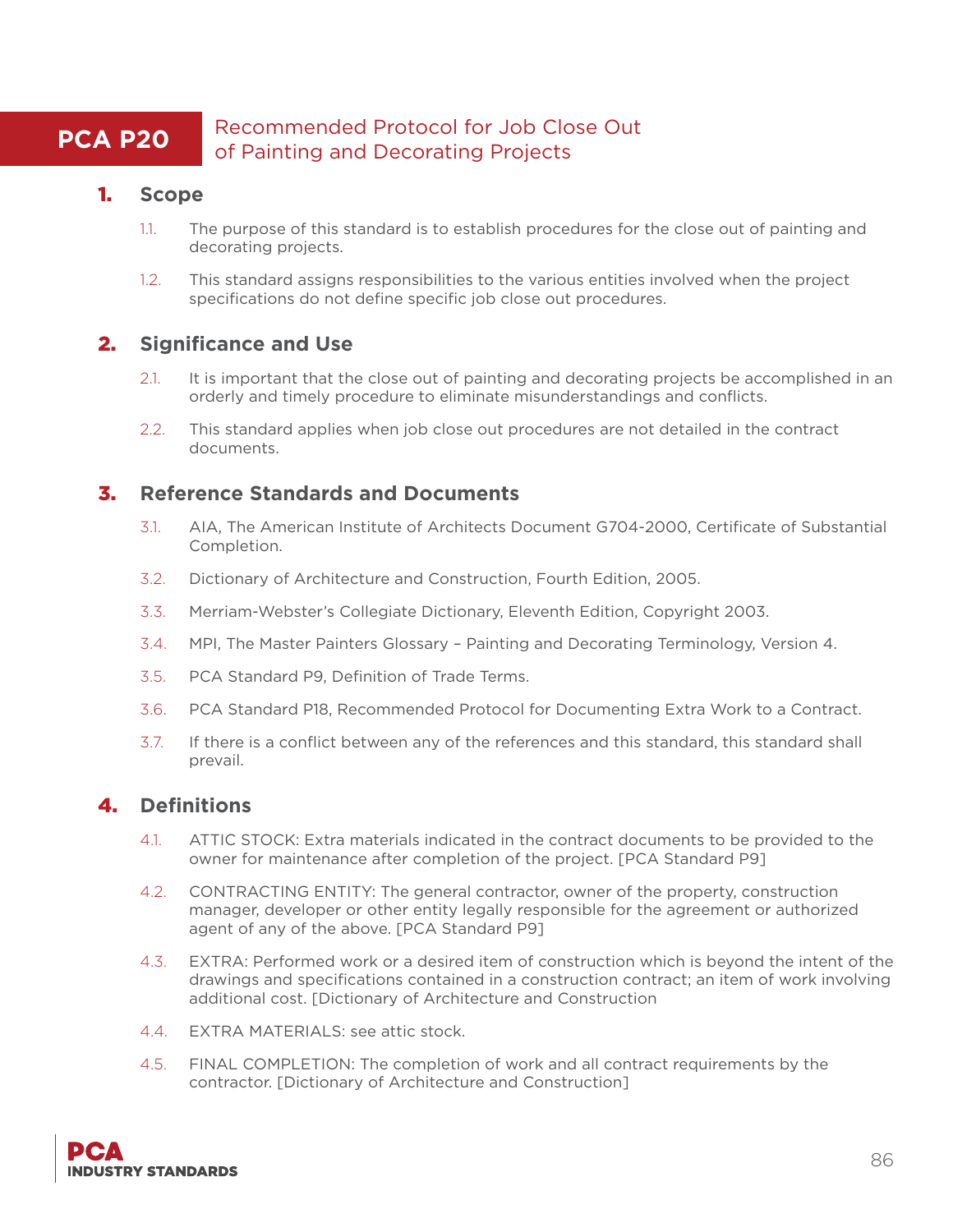- 4.6. GENERAL CONTRACTOR: The prime contractor who is responsible for most of the work at the construction site, including that performed by the subcontractors. [Dictionary of Architecture and Construction]
- 4.7. PAINTING AND DECORATING CONTRACTOR: An individual or firm whose primary business is providing surface preparation, and wallcovering and coating application service. [MPI]
- 4.8. PRIME CONTRACTOR: Any contractor on a project having a contract directly with the owner. [Dictionary of Architecture and Construction]
- 4.9. PUNCH LIST: A checklist of all items on a construction project that are unfinished, or incomplete, have not been done at all, require replacement or repair, or require additional work to achieve an acceptable level of workmanship. Such a list is often established as a result of periodic inspections at the job site during construction and may be included in field reports. All items must be corrected by the contractor in a timely fashion so that the finished construction job conforms to the contract documents. [Dictionary of Architecture and Construction]
- 4.10. PROPERLY PAINTED SURFACE: A surface uniform in appearance, color, texture, hiding and sheen. It is also free of foreign material, lumps, skins, runs, sags, holidays, misses, or insufficient coverage. It is also a surface free of drips, spatters, spills or overspray caused by the painting and decorating contractor's workforce. [PCA Standard P1]
- 4.11. OWNER: The architect's client and party to the owner-architect agreement; one who has the legal right or title to a piece of property. [Dictionary of Architecture and Construction]
- 4.12. SUBCONTRACTOR: A person or organization that has a direct contract with a prime contractor to perform a portion of work at the site. [Dictionary of Architecture and Construction]
- 4.13. SUBSTANTIAL COMPLETION: Substantial completion is the stage in the progress of the work when the work or designated portion is sufficiently complete in accordance with the contract documents so that the owner can occupy or utilize the work for its intended use. [AIA]
- 4.14. WORK LIST: A vague term sometimes implying an initial punch list generated to provide an indication of work remaining to be completed. [PCA Standard P9]

- 5.1. Projects where the painting and decorating contractor is a subcontractor:
	- 5.1.1. The owner or its designated representative may prepare an initial punch list.
		- 5.1.1.1. The initial punch list, if any, shall be prepared prior to substantial completion.
		- 5.1.1.2. Unless otherwise agreed, the painting and decorating contractor shall work diligently to complete the items on the initial punch list within a reasonable amount of time and will, upon request, provide documentation that will support completion of the initial punch list
		- 5.1.1.3. If the painting and decorating contractor deter mines that some of the items on the initial punch list are extra to its work, then the painting and decorating contractor shall notify the general contractor or its designated

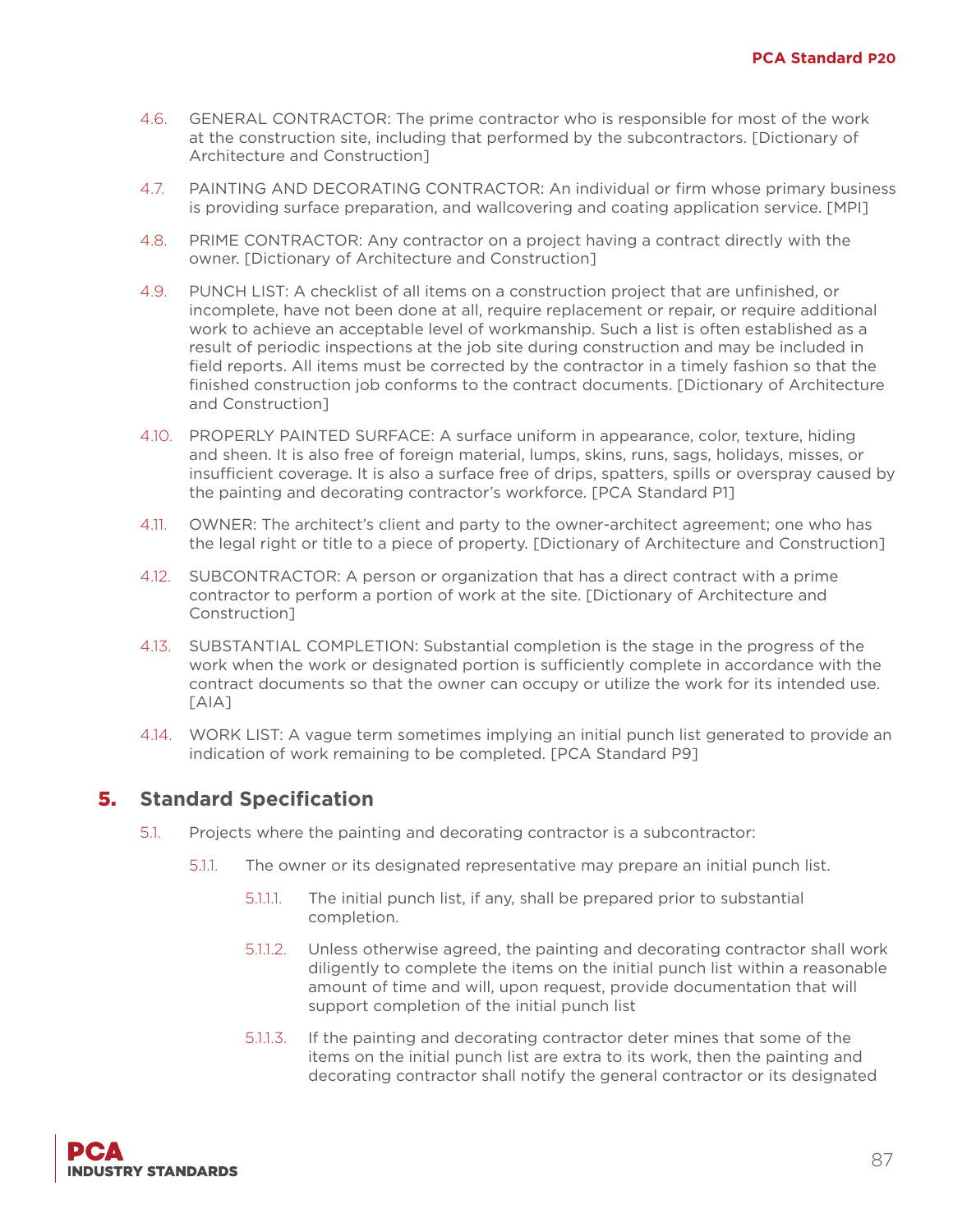representative that these items constitute extra work and that the painting and decorating contractor is entitled to additional compensation.

- 5.1.1.4. The additional compensation shall be invoiced in accordance with PCA Standard P18.
- 5.1.2. At the time of substantial completion, a final punch list shall be prepared by the owner or its designated representative.
	- 5.1.2.1. Unless otherwise agreed, the painting and decorating contractor shall work diligently to complete the items on the final punch list within a reasonable amount of time and will, upon request, provide documentation that will support completion of the final punch list.
	- 5.1.2.2. If the painting and decorating contractor determines that some of the items on the final punch list are extra to its work, then the painting and decorating contractor shall notify the general contractor or its designated representative that these items constitute extra work and that the painting and decorating contractor is entitled to additional compensation.
- 5.1.3. Punch lists should address specific items at specific locations rather than general descriptions.
- 5.1.4. If the final punch list is redistributed after its initial distribution, it shall be based solely on the items listed on the final punch list.
- 5.2. Projects where the painting and decorating contractor is a prime contractor:
	- 5.2.1. The painting and decorating contractor shall prepare an initial punch list, a comprehensive list of outstanding items to be completed or corrected when the painting and decorating contractor deems the project to have attained substantial completion.
		- 5.2.1.1. Unless otherwise agreed, the painting and decorating contractor shall work diligently to complete the items on the initial punch list within a reasonable amount of time and will, upon request, provide documentation that will support completion of the initial punch list.
		- 5.2.1.2. If the painting and decorating contractor, upon his inspection, determines areas of completed work require additional corrective work that are extra to its work, then the painting and decorating contractor shall notify the owner or its designated representative that these items constitute extra work and that the painting and decorating contractor is entitled to additional compensation.
		- 5.2.1.3. The additional compensation shall be invoiced in accordance with PCA Standard P18.
	- 5.2.2. When the painting and decorating contractor deems the project to be complete, a final punch list may be prepared by the owner or its designated representative.
		- 5.2.2.1. Unless otherwise agreed, the painting and decorating contractor shall work diligently to complete the items on the final punch list, if any, within a reasonable amount of time and will, upon request, provide documentation that will support completion of the final punch list.

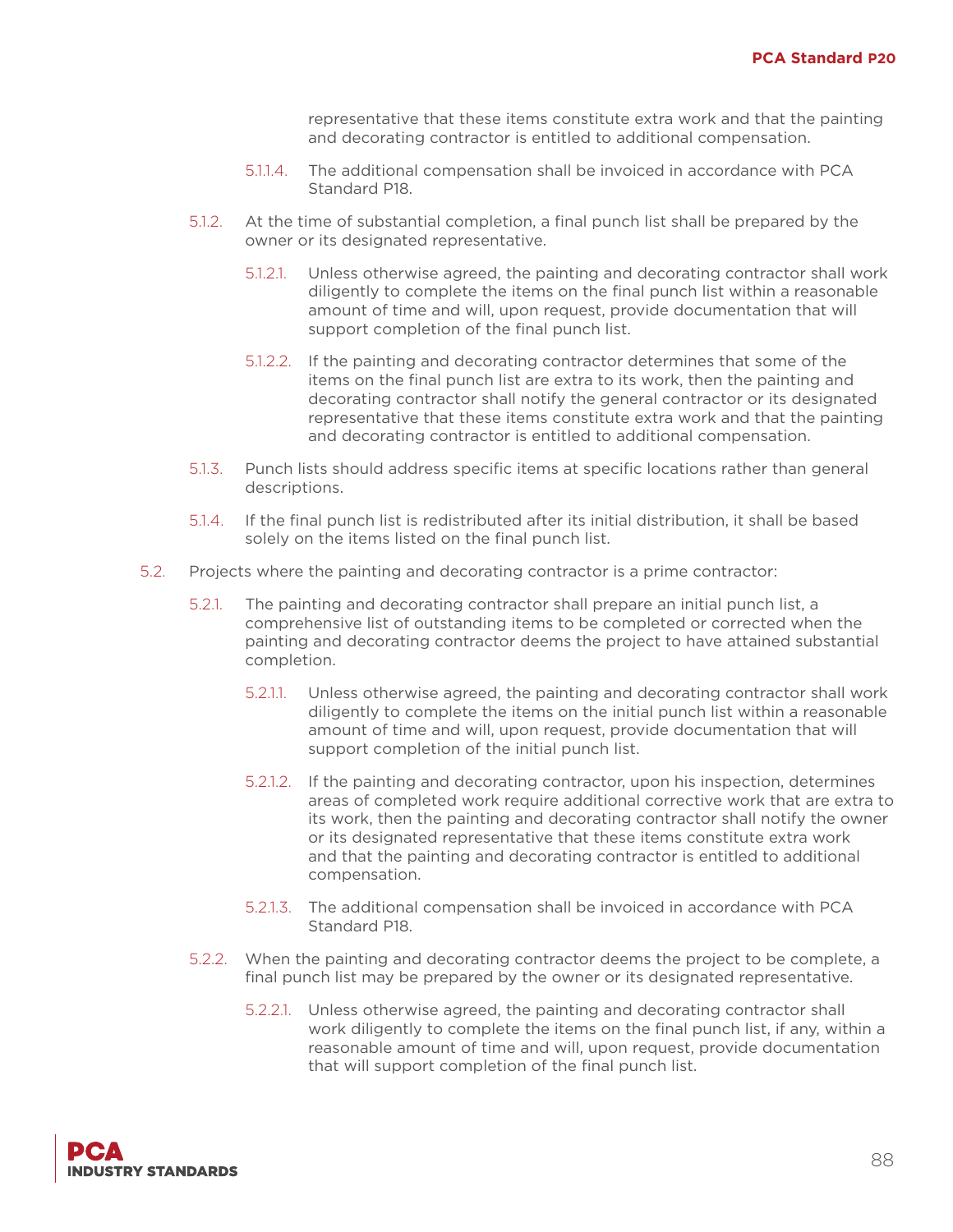- 5.2.2.2. If the painting and decorating contractor determines that some of the items on the final punch list are extra to its work then the painting and decorating contractor shall notify the owner or its designated representative that these items constitute extra work and that the painting and decorating contractor is entitled to additional compensation.
- 5.2.2.3. The additional compensation shall be invoiced in accordance with PCA Standard P18.
- 5.2.3. Punch lists shall address specific items at specific locations rather than general descriptions.
- 5.2.4. The appearance of painted surfaces shall be judged in accordance with the definition of a properly painted surface.
- 5.2.5. If the final punch list is redistributed after its initial distribution, it shall be based solely on the items listed on the final punch list.
- 5.3. The punch list process may be performed for various phases of the project in accordance with the project schedule. The punch lists provided shall be unique to that phase.
- 5.4. At final acceptance of the work, the painting and decorating contractor shall provide the following:
	- 5.4.1. Attic stock or extra materials as required by the contract documents.
	- 5.4.2. As built drawings, generally a schedule of paint and wallcovering finishes as required by the contract documents.
	- 5.4.3. Maintenance instructions as required by the contract documents.
	- 5.4.4. Warranties as required by the contract documents.
	- 5.4.5. Final releases of lien as required by the contract documents.

- 6.1. This standard establishes a protocol for the close out of painting and decorating projects.
- 6.2. This standard is intended to establish a consensus document for the painting industry's practices.

#### 7. **Notes**

7.1. PCA does not warrant or assume any legal liability or responsibility for the accuracy, completeness or usefulness of any of the information contained herein.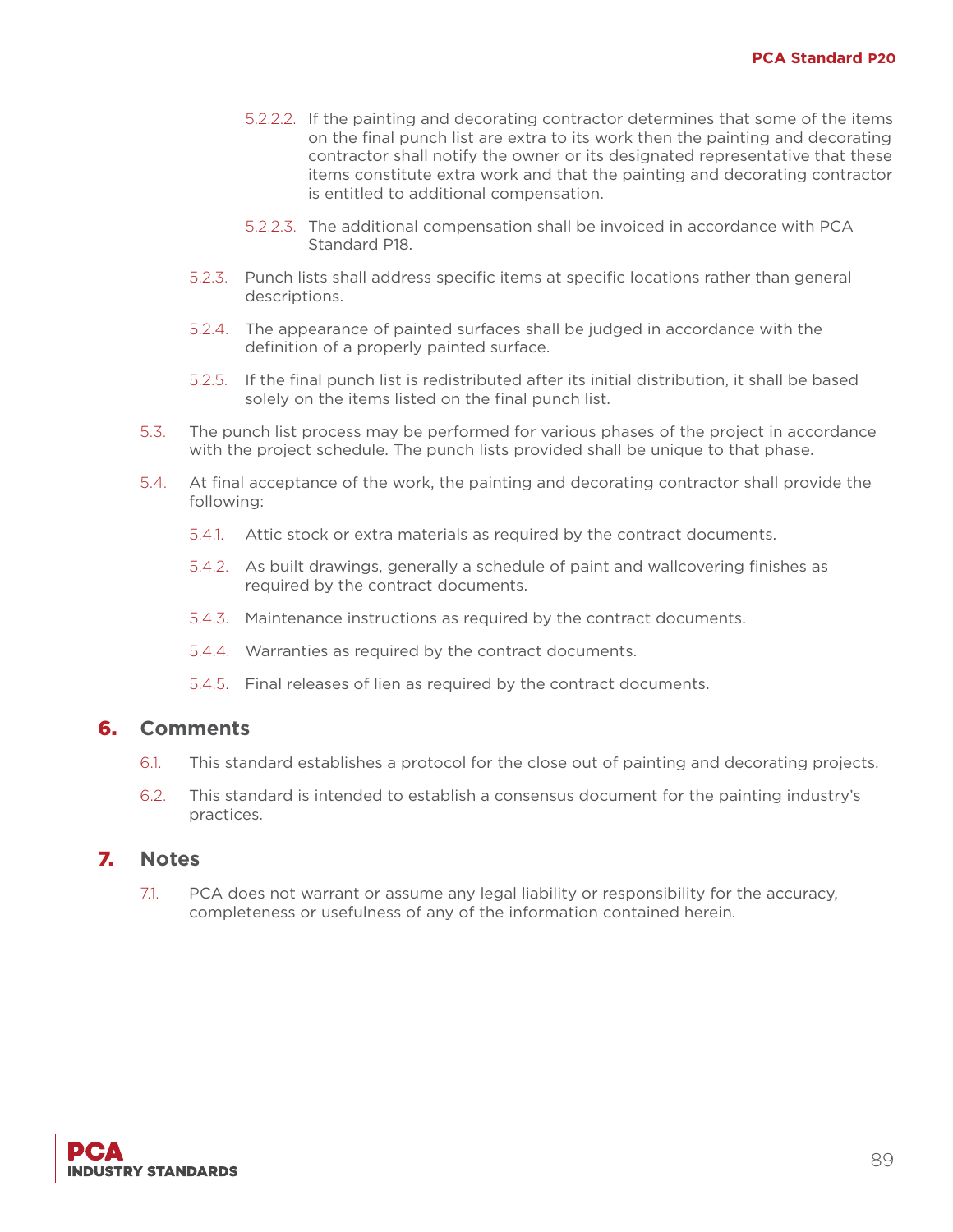# **PCA P21** Designation of Stain and Clear Coating on New Interior Wood

#### 1. **Scope**

- 1.1. This standard establishes consistent procedures for the specification of stain and clear coating on new interior wood surfaces.
- 1.2. The purpose of this standard is to prevent misun- derstandings and conflicts when the application of stain and clear coating to interior wood surfaces is required.
- 1.3. This standard establishes criteria for estimating purposes.

#### 2. **Significance and Use**

- 2.1. An inadequately written specification can create confusion in both the bidding and the application of stain and clear coatings to interior wood surfaces. The specific appearance, wood species, grain, grade, and color should be assessed and specified in the bid documents in accordance with this standard.
- 2.2. This standard establishes systems of stain and clear coating on interior wood surfaces.
- 2.3. This standard establishes the responsibilities of various parties when stain and clear coatings are applied to new interior wood.

#### 3. **Reference Documents and Standards**

- 3.1. Architectural Woodwork Standards (AWS), First Edition, 2009.
- 3.2. Dictionary of Architecture and Construction, Fourth Edition, 2005.
- 3.3. Master Painters Institute (MPI), The Master Painters Glossary Painting and Decorating Terminology, Version 4.0, 2004.
- 3.4. PCA Standard P5, Benchmark Sample Procedures for Paint and Other Decorative Coating Systems.
- 3.5. PCA Standard P11, Painter's Caulk, Implied Requirements.

# 4. **Definitions**

- 4.1. CLEAR COATING: The application of a transparent coating to improve the appearance and to provide protection from abrasion, stain-ing, chemicals, or solvents, etc. [MPI]
- 4.2. CUSTOM GRADE: Typically specified for and adequately covers most high-quality architectural woodwork, providing a well-defined degree of control over a project's quality of materials, work- manship, or installation. [AWS]
- 4.3. DYE: A coloring agent that is soluble in the medium in which it is mixed (e.g. water, oil, solvent). This makes a dye distinct from a pigment, which is not soluble. Color soaks into the fibers of the wood instead of being left on top like pigment. Often used to evenly color wood before staining. [MPI]

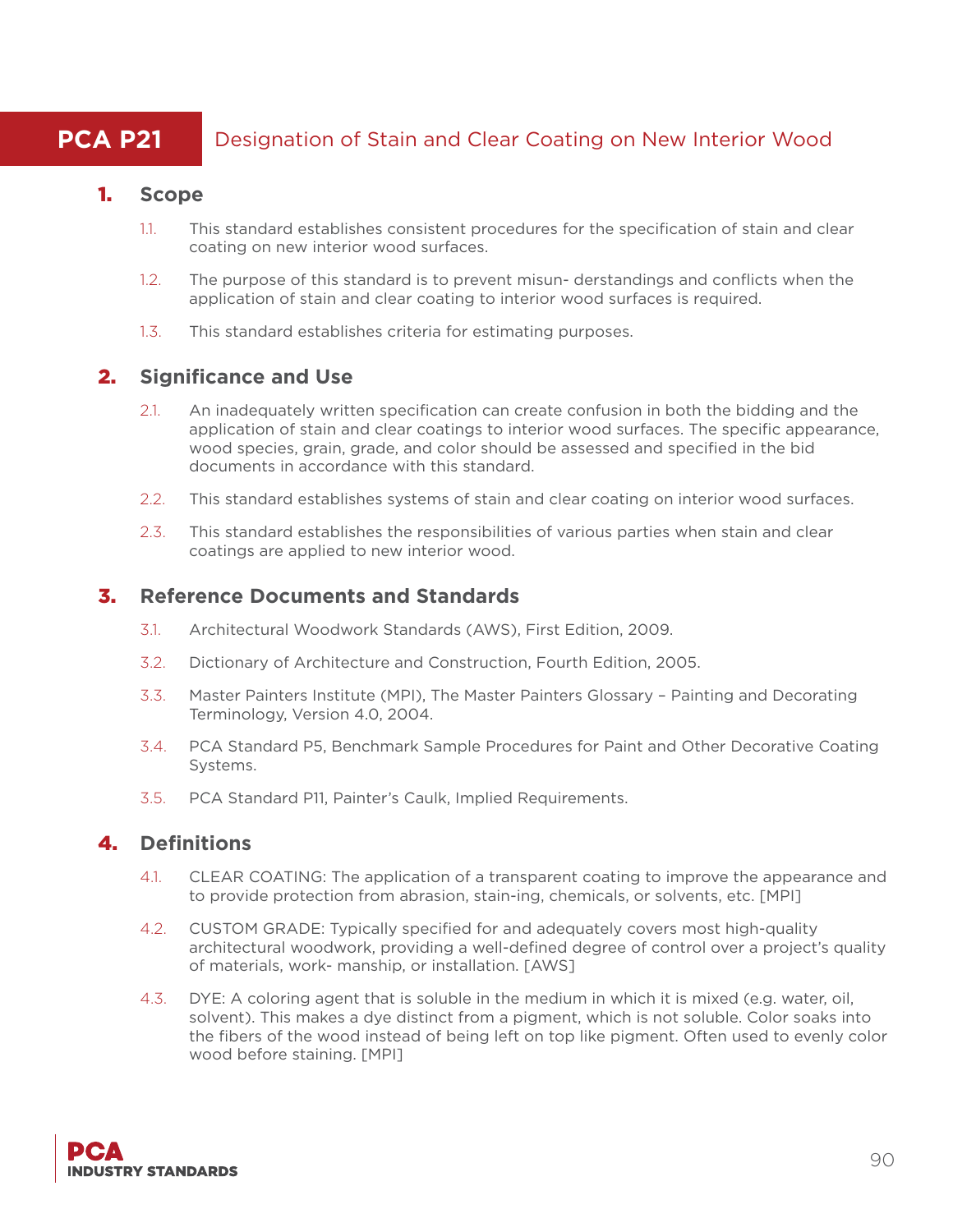- 4.4. ECONOMY GRADE: Defines the minimum quality requirements for a project's workmanship, materials, or installation and is typically reserved for woodwork that is not in public view, such as in mechanical rooms and utility areas. [AWS]
- 4.5. FINGER JOINT: A heading joint having inter- laced, finger-like projection on the ends of the joined members. [Dictionary of Architecture and Construction]
- 4.6. PAINTING AND DECORATING CONTRACTOR: An individual or firm whose primary business is providing surface preparation and coating application service. [MPI]
- 4.7. PRE-CONDITIONER: see WASH COAT.
- 4.8. PREMIUM GRADE: Selectively used in the most visible and high-profile areas of a project, such as reception counters, boardrooms, and executive areas, providing the highest level of quality in materials, workmanship, or installation. [AWS]
- 4.9. PRE-SEALER: See WASH COAT.
- 4.10. SANDING SEALER: A clear or pigmented lacquer or alkyd used to seal a porous wood substrate or an applied wood filler. Designed to be easily sanded prior to application of finishing lacquer or varnish. (New sanding sealers have been developed based on other solvents.) [MPI]
- 4.11. SHADING: In finishing, transparent color used for highlighting and uniform color. [AWS]
- 4.12. STAIN: A solution or suspension of coloring matter in a vehicle designed to color a surface by penetration without hiding it or leaving a continuous film. True stains are classified as water stains, non-grain raising stains, oil stains, or spirit stains, according to the nature of the vehicle. [MPI]
- 4.13. WASH COAT: A reduced finish that is applied over raw wood to reduce stain penetration, or over stains and fillers to promote adhesion of the next coat. [MPI]
- 4.14. WOOD FILLER: An aggregate of resin and strands, shreds, or flour of wood, which is used to fill openings in wood and provide a smooth, durable surface. [AWS]

- 5.1. Wood is a natural material with variations in color, texture, and grain which are a result of the natural growing process. The color of wood within a particular tree varies between the outer layers of the tree and the inner layers. There will be variations of grain patterns within any selected species. When the applied finishes are transparent or semi-transparent, some visual differences between and within individual wood members are to be expected.
- 5.2. Interior wood specified to receive stain and clear coating shall have the following characteristics:
	- 5.2.1. The wood shall be free of finger joints.
	- 5.2.2. The wood shall be made essentially finish-ready by other trades including sanding and the removal of blemishes, scuff marks, water stains, mill marks, and other surface imperfections.
	- 5.2.3. The painting and decorating contractor shall be required to perform light hand sanding only as preparation for finishes.

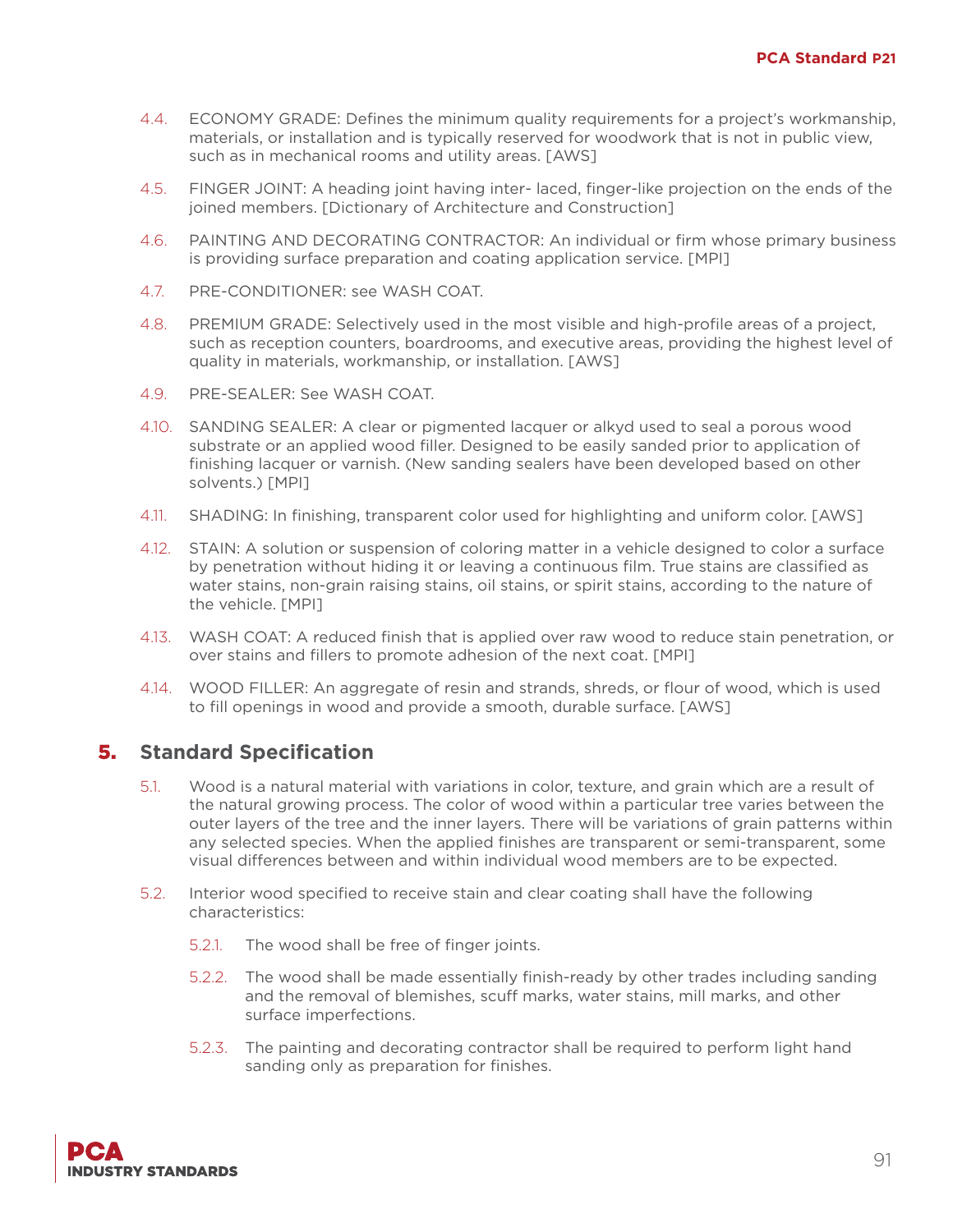- 5.3. This standard establishes the following systems of stain and clear coating to be assumed when the specifications do not clearly define the number and coats and/or types of clear finishes:
	- 5.3.1. On rough sawn wood One coat of stain only.
	- 5.3.2. On smooth wood One coat of stain and two coats of clear finish.
- 5.4. Stained wood shall have differences in appearance due to natural variations of wood, including hard wood, soft wood, veneers, composites, and coloration of wood species.
- 5.5. All wood members should be previously unfinished.
- 5.6. Wood samples used for color matching purposes shall be made from the same wood to be utilized on the project.
- 5.7. If the application of wood filler, wash coat, multiple coats of stain, a shading coat, toners, or a dye is required, these items constitute extra work.
- 5.8. If the painting and decorating contractor is required to remove blemishes, scuff marks, water stains, mill marks, and other surface imperfections when not strictly specified, these items constitute extra work.
- 5.9. The painting and decorating contractor shall perform light hand sanding prior to application of finishes and between coats, as required, with appropriate sandpaper.
- 5.10. On smooth wood, the painting and decorating contractor shall either putty nail holes with colored putty that approximates the color of the finished wood. Putty shall be applied before the final coat of clear finish. Nail holes may also be filled using colored wax sticks after the wood is finished.
- 5.11. The acceptability of finish on smooth wood shall be determined when viewed without magnification, at a distance of no less than thirty-nine (39) inches or one (1) meter under finished lighting conditions and from a normal viewing position. The surface shall be smooth in appearance and feel, with only minimal evidence of brush strokes and/or orange peel.
- 5.12. Additional compensation to the painting and deco- rating contractor shall be invoiced in accordance with PCA Standard P18.

- 6.1. Since the level of stain and clear coating impact the painting and decorating contractor's costs, the project specification should incorporate the appropriate system(s) of stain and clear coating as defined by this standard.
- 6.2. It is recommended that benchmark samples be employed in accordance with PCA Standard P5, Benchmark Sample Procedures for Paint and Other Decorative Coating Systems. Multiple samples of the same finish could indicate the range of appearance differences to be expected. Approval of samples should be in accordance with the provisions of that standard.
- 6.3. This standard is a nationally recognized consensus document for the painting and decorating industry's work practices.

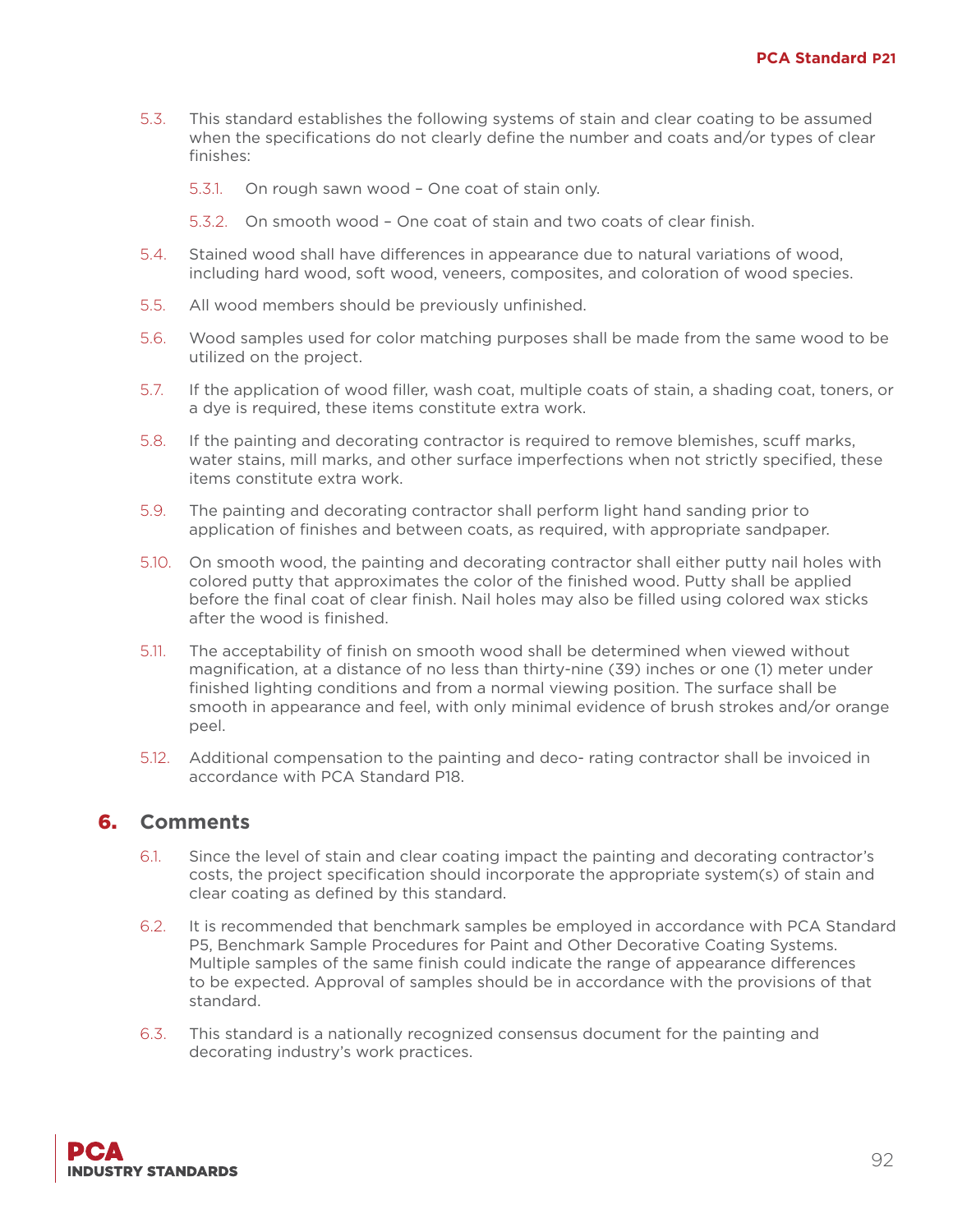# 7. **Disclaimer of Liability**

7.1. PCA does not warrant or assume any legal liability or responsibility for the accuracy, completeness or usefulness of any of the information contained herein.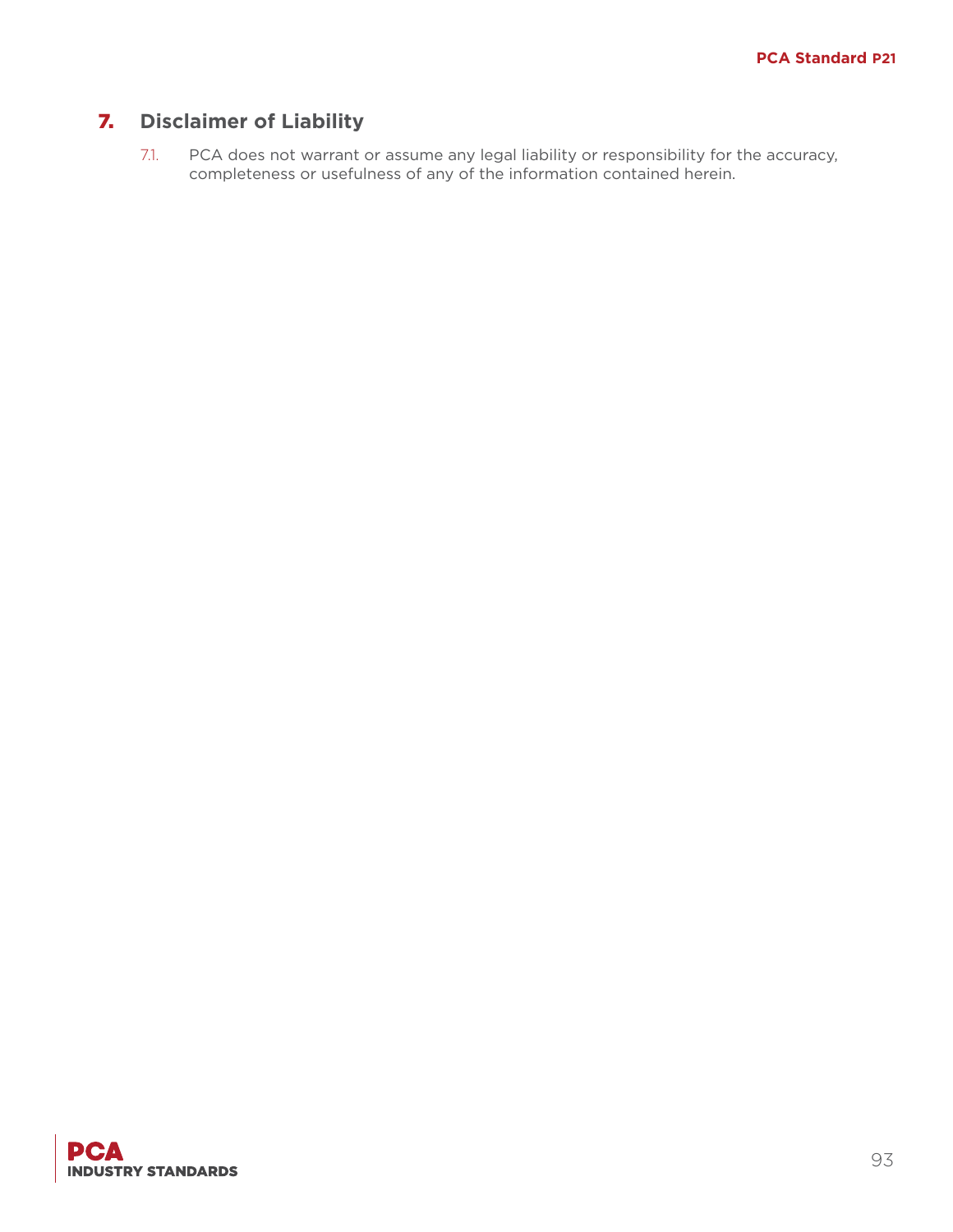# **PCA P22** Cleaning Surfaces Using Pressurized Water

#### 1. **Scope**

- 1.1. This standard establishes consistent procedures for the specification of utilizing pressurized water to clean surfaces or prepare surfaces for painting.
- 1.2. This standard establishes a concise methodology for the use of pressurized water in cleaning and preparing surfaces.
- 1.3. This standard establishes performance criteria using a consistent protocol to be followed when pressurized water is used to clean surfaces.
- 1.4. This standard establishes performance criteria when the project specifications do not provide explicit (adequate or complete) instructions regarding the elements that affect cleaning action when using pressurized water.

# 2. **Significance & Use**

- 2.1. For the scope of this standard, the term pressurized water refers to cleaning and paint preparation. Terms commonly used are "power washing", "pressure cleaning", "pressure washing", "water cleaning", "water blasting", and/or "water jetting".
- 2.2. This standard applies to all surfaces, both previously coated and uncoated.

### 3. **Reference Standards & Documents**

- 3.1. American Society for Testing Materials (ASTM) D4258-05 Standard Practice for Surface Cleaning Concrete.
- 3.2. Environmental Protection Agency (EPA) Model Ordinance.
- 3.3. Master Painters Institute (MPI) Repainting Manual Surface Preparation Standards.
- 3.4. The Master Painters Glossary Version- Painting and Decorating Terminology Version 4.0, 2004.
- 3.5. PCA Standard P5 Benchmark Sample Procedures for Paint and Other Decorative Coating Systems.
- 3.6. PDCA Estimating Guide, Volume 1, Practices and Procedures 2009.
- 3.7. PDCA Estimating Guide, Volume 2, Rates and Tables, 2009.
- 3.8. Power Washers of North America (PWNA) Cosmetic Cleaning BMPs based on the EPA's Model Ordinance 2011.
- 3.9. Society for Protective Coatings (SSPC)-SSPC- SP12/ NACE (NACE International- The Corrosion Society) No. 5 Surface Preparation and Cleaning of Metals by Waterjetting Prior to Recoating, Joint Standard 2002.
- 3.10. SSPC-SP1 Solvent Cleaning.

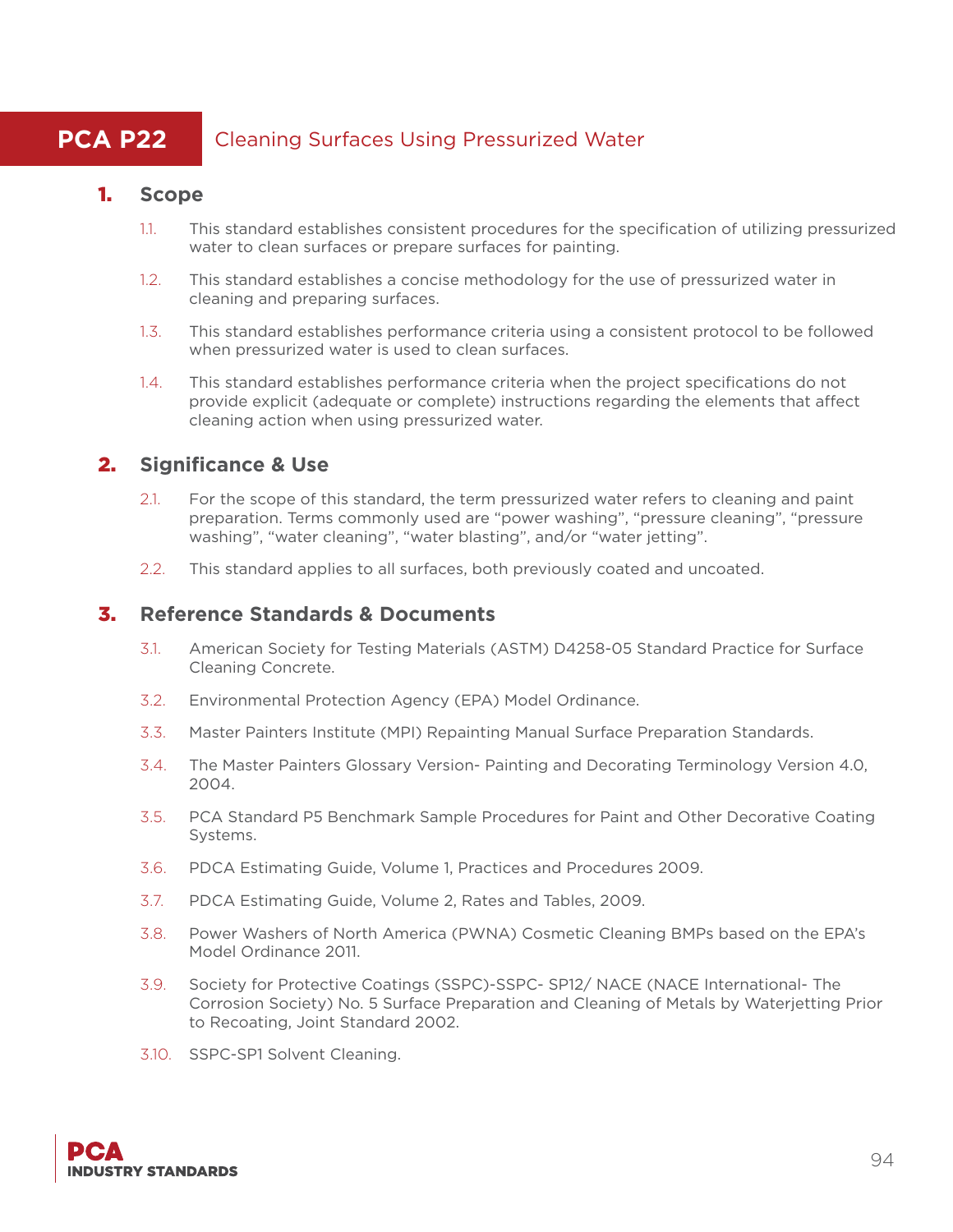- 3.11. SSPC-SP13/ NACE No. 6 Surface Preparation of Concrete.
- 3.12. SSPC Good Painting Practice Vols. 1 & 2.

#### 4. **Definitions**

- 4.1. ABRASIVES: Materials used for wearing away a surface by friction, such as powdered pumice, silica, sandpaper, metal shot, mineral slags, steel wool, or glass beads. Also, used for abrasive blast cleaning, e.g. sand, grit, carborundum, baking soda, rice hulls, ground walnut shells, etc. [MPI]
- 4.2. CLEAN: Free of dirt or pollution [Merriam- Webster's]
- 4.3. CONTAINMENT: The act, process, or means of containing. [Merriam- Webster's]
- 4.4. CONTAMINANT CONTAINMENT: Something that contaminates . [Merriam- Webster's]
- 4.5. CONTAMINATE: To soil, stain corrupt or infect by contact or association; to make inferior or impure by admixture; to make unfit for use by the introduction of unwholesome or undesirable elements. [Merriam- Webster's]
- 4.6. EFFLUENT: A discharge of a pollutant into a water source. [MPI]
- 4.7. GOUGE: A groove or cavity scooped out; an excessive or improper extraction. [Merriam-Webster's]
- 4.8. HOT WATER: Water Temperature over 110° F. (EPA)
- 4.9. OSCILLATING: Swinging backward and forward like a pendulum; moving or traveling back and forth between two points. [Merriam- Webster's]
- 4.10. POWER WASHING: See water blasting Methods using pressurized water to remove surface contaminants from a substrate in preparation for painting or coating. Standards for wood, masonry, concrete, metal, etc. for Architectural projects are included in MPI RSP-5 and are published in MPI. Included are:

Power washing 100-600 psi @6"

Power washing 600-1500—psi @6"

High pressure washing 1500-4000 psi @ 6"- 12"

Hydro blasting 4000-10,000 psi Jet blasting 10,000+ psi

Standards for steel and other hard materials for industrial projects are included in SSPC SP-12 and are published by SSPC. Included are:

Low-pressure water cleaning <5000 psi High-pressure water cleaning 5-10,000 psi Highpressure water jetting 10- 25,000 psi

Ultrahigh-pressure water jetting >25,000 psi [MPI}

4.11. PRESSURIZE: To confine the contents under a pressure greater than the atmosphere [Merriam- Webster's]

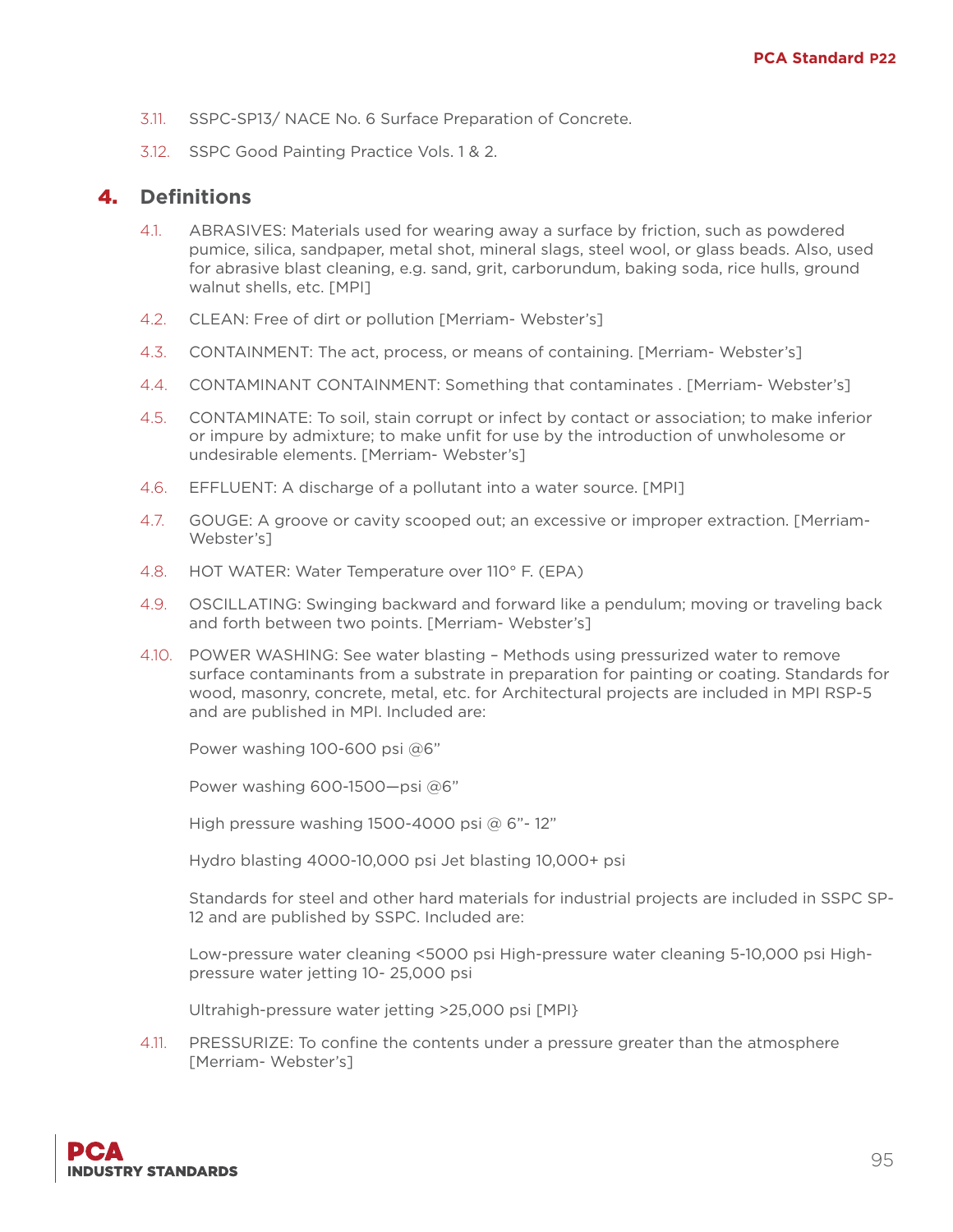- 4.12. PROFESSIONAL: Of or relating to or characteristic of a profession; characterized or conforming to the technical or ethical standards of a profession; exhibiting a courteous, conscientious and generally businesslike manner in the workplace; having a particular profession as a permanent career. [Merriam- Webster's]
- 4.13. SCORING: Lines (as scratches or incisions) made with or as if with a sharp instrument. [Merriam- Webster's]
- 4.14. SPALLING: The chipping or fragmenting of surface or surface coating caused, for example, by differential thermal expansion or contraction. Spalling, in concrete substrates, is generally attributed to the absorption of water with subsequent freezing, although it also occurs due to the rusting and subsequent expansion of reinforcing bar (rebar) close to the surface. [MPI]
- 4.15. SUBSTRATE: A variant of substratum. In painting, any surface to be painted, including wood, concrete, masonry, steel, other metals, and various other materials or previous paints. A substrate can therefore be bare or covered. A previously unpainted surface sometimes is called the "original substrate". [MPI]
- 4.16. SURFACE: An area, or substrate, to which paints, coatings, or wall coverings are applied. The character of the area. [MPI]
- 4.17. SURFACTANT: An acronym for Surface Active Agent. Used to break down the surface tension of liquids to make them more miscible, such as in oil and water emulsions. Surfactants are divided into smaller classes that are relative to their functionality such as dispersants, emulsifiers, detergents, defoamers, etc. Surfactants have an electrochemical charge associated with them and can be classified by the polarity of the charge; anionic – negative, cationic – positive, nonionic – no charge and amphoteric – positive or negative depending on certain conditions (pH, phase, etc.). [MPI]
- 4.18. TRAINED: Having undergone instruction, discipline or drill [Merriam- Webster's]

- 5.1. Cleaning with pressurized water is performed both for cleaning surfaces only and as preparation for both sealing and painting.
- 5.2. The cleaning action achieved when utilizing pressurized water is a function of nine elements;
	- 1) the pounds per square inch (PSI)
	- 2) the gallons per minute (GPM)
	- 3) the tip size (the appropriate tip size selection is determined by GPM & PSI)
	- 4) the distance of the tip from the surface being cleaned and angle in which the gun/tip is held in relation to the surface
	- 5) nozzle type
	- 6) chemicals (pre-spray or injection into the pressure stream)
	- 7) temperature of the water

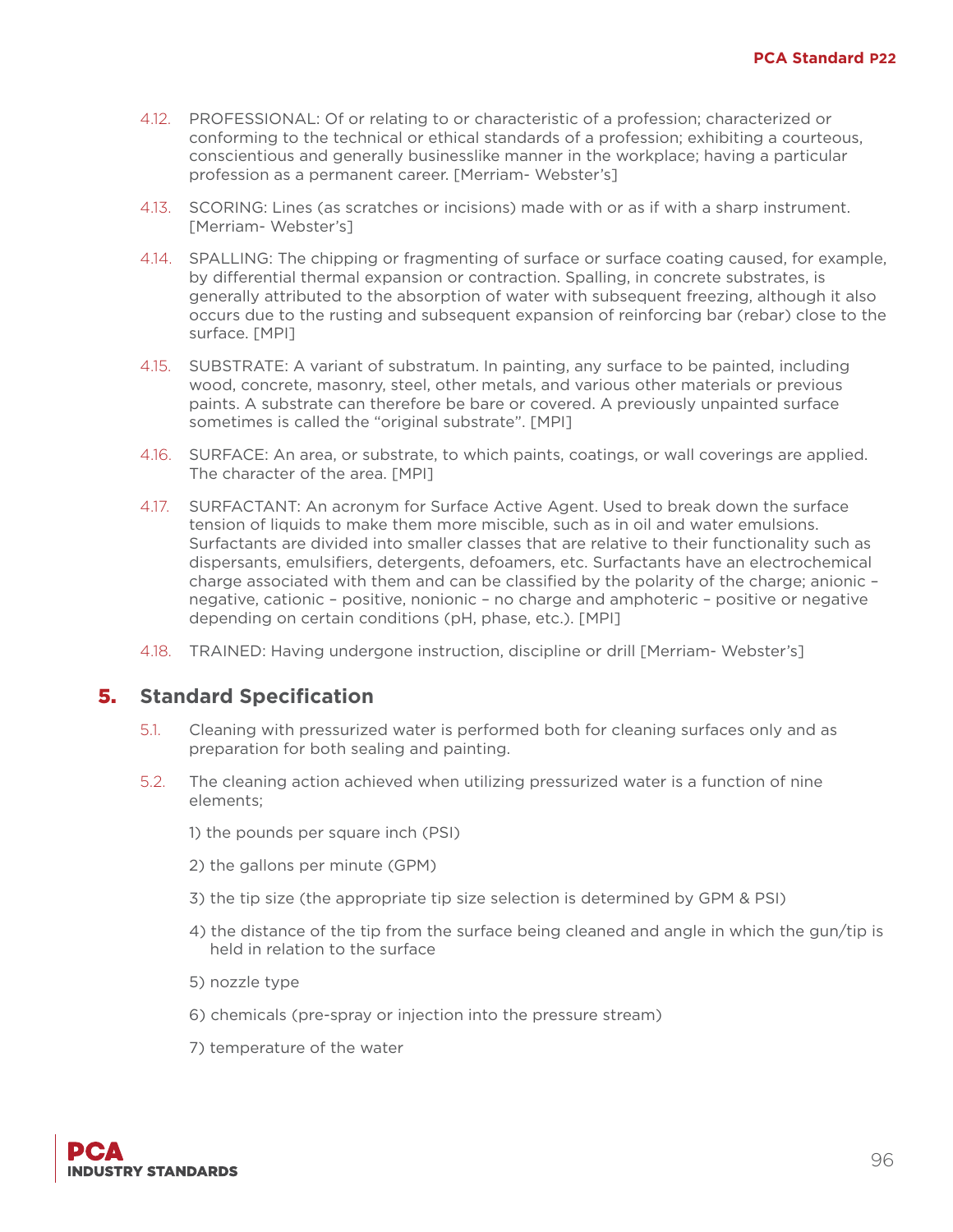- 8) abrasive injected into the water stream, i.e. blasting media such as silica sand, baking soda, and volcanic ash)
- 9) speed at which the tip passes over the surface
- 5.2.1. In general, as the PSI is increased, while keeping all other elements the same, the cleaning intensity is increased. However, as the PSI is increased, damage to softer or malleable substrates may occur. A trained professional/ operator must understand the cause and effect of changing the PSI. Gun/tip distance and angle and speed at which water stream passes over substrate must be adjusted accordingly.
- 5.2.2. In general, as the GPM is increased, while keeping all other elements the same, the cleaning production is increased with less potential damage to softer or malleable substrates. A trained professional operator must understand the cause and effect of changing the GPM. Gun/tip distance and angle and speed at which water stream passes over substrate must be adjusted accordingly.
- 5.2.3. Various tip sizes may be utilized when cleaning with pressurized water. For effective cleaning performance, appropriate tip size and type must be matched to the surface material, substrate material, and contaminants being removed. Consideration of PSI and GPM is essential.
- 5.2.4. The specification and/or trained professional operator of the equipment using pressurized water must determine:
	- 5.2.4.1. the optimal distance that the tip must be held from the surface.
	- 5.2.4.2. the gun/tip angle in relation to the surface.the GPM and PSI of the equipment.
	- 5.2.4.3. the size and type of tip.
	- 5.2.4.4. the chemicals/surfactants if necessary. the temperature range of the water.
	- 5.2.4.5. the appropriate containment and disposal of the effluent water.
- 5.2.5. Various tips (nozzle) types are used when cleaning with pressurized water including:
	- 5.2.5.1. Fan tips between the approximate angles of 15 to 40 degrees may be used for general cleaning of all surfaces to remove loose surface contaminants. These tips may be used to avoid damage to relatively soft or malleable substrates.
		- 5.2.5.1.1. Common spray angles are: 0, 15, 25, and 40 degrees. Many American and European manufacturers color code tips: red (0°, yellow (15°), green (25°), and white (40°).
		- 5.2.5.1.2. As fan tips progressively decrease from 40 degrees, the impact produced is increased, which may damage softer or malleable substrates and remove more tightly bonded contaminants.
		- 5.2.5.1.3. Zero degree tips typically produce a bullet point pattern with the greatest surface impact. For effective cleaning and/or preparation, zero degree tips must only be used at distances far enough away from the surface being cleaned so that damage does not occur.
		- 5.2.5.1.4. The use of a larger tip size lowers the PSI.

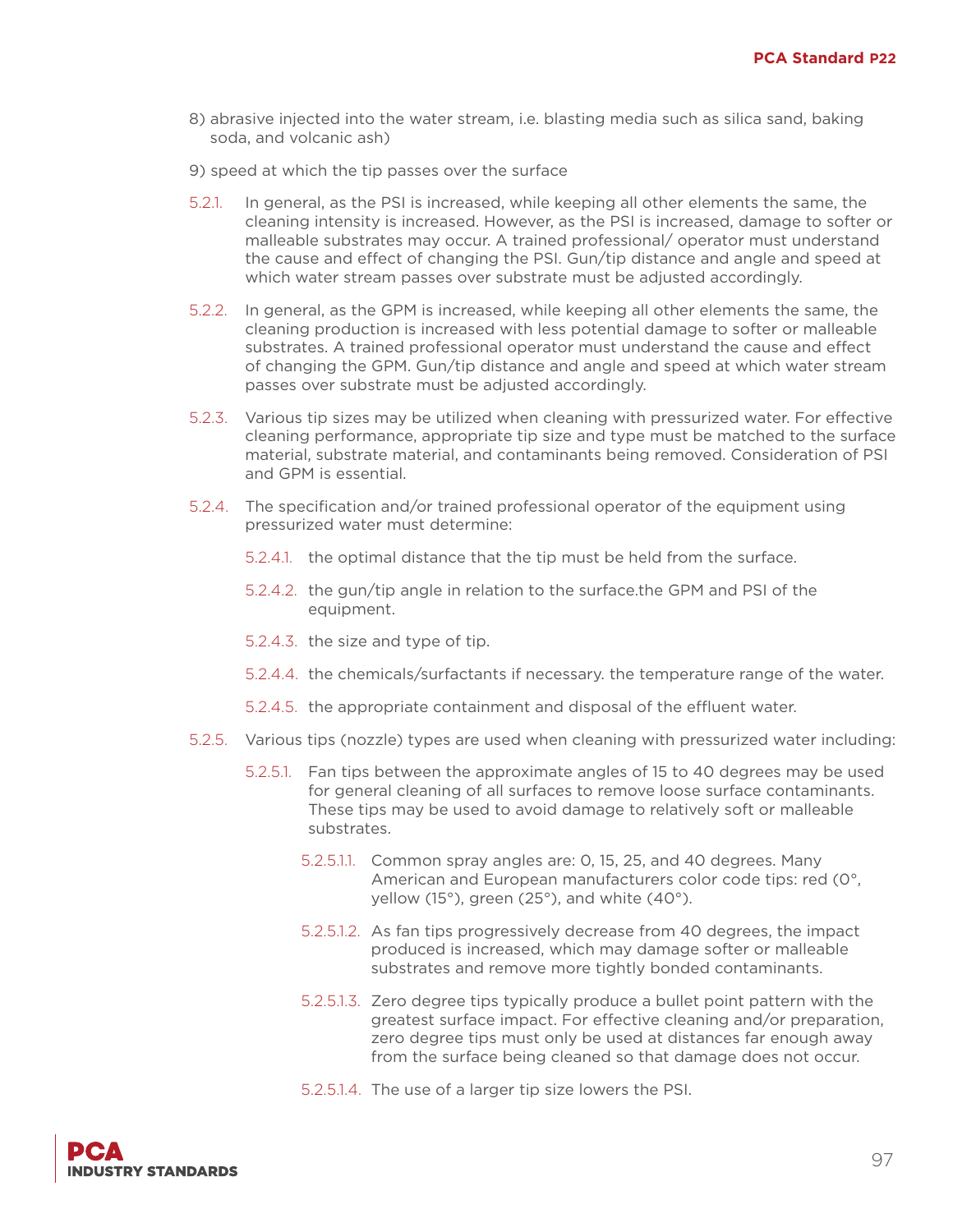- 5.2.5.2. Zero degree oscillating or spinner tips, commonly called turbo nozzles, rotate so that the cleaning is maximized. Oscillating tips combine high impact with a larger cleaning area and may commonly be used to remove loose and marginally adhered paints and coatings. These tips may be most effective on substrates that have sufficient hardness, such as concrete and steel, so that scoring and gouging damage does not occur.
	- 5.2.5.2.1. Zero degree oscillating nozzles have different grades similar to the grades of sand paper grit; soft, medium, and hard, varying water impact.
	- 5.2.5.2.2. Some zero degree tips have an adjustable spray angle.
- 5.2.5.3. 5.2.5.3 Hand held or walk behind surface cleaning heads may be used for cleaning horizontal or slightly sloped surfaces. These units usually contain multiple rotating tips that may be positioned close to the surface being cleaned. Surface cleaning heads may be commonly used to clean concrete, masonry, tile and roof surfaces.
- 5.2.5.4. Chemical injector tips are commonly used to apply chemical cleaners using machines equipped with downstream and nozzle chemical injection systems. These tips siphon the chemical cleaner into the water stream for application to the surface. Injector tips often have variable fans so that chemical cleaner distribution may be maximized and surface/ substrate damage may be minimized. Chemical injector tips are commonly low pressure tips.
	- 5.2.5.4.1. X jet tip (Nozzle Injection System): The X-Jet is the original injector, and comes with a short range tip for close-up work. The M-5 is a variation on the original X-Jet and features a variable nozzle that allows the operator to change patterns without stopping, moving closer to, or farther away, from the surface/ substrate. The nozzle has the capability to inject and proportion strong cleaners at high or low pressure without chemically exposing the pump, hose, gun, or lance. The M-5/XJet tip propels chemicals up to 40' and holds its pattern for cleaning and rinsing.
	- 5.2.5.4.2. Downstream injection system: In order for downstream injection systems to work, the pressure must be dropped at the nozzle, which creates a venturi vacuum at the chemical injector often located at the beginning of the high pressure hose. The pressure is normally dropped at the nozzle with one of the following methods:

1) changing the high pressure nozzle for a low pressure nozzle (normally #20 or larger,sometimes called a soap nozzle, frequently color coded black).

2) using a roll over or double headed nozzle.

3) using a double lance wand (sometimes referred to as variable pressure wand or a dual wand).

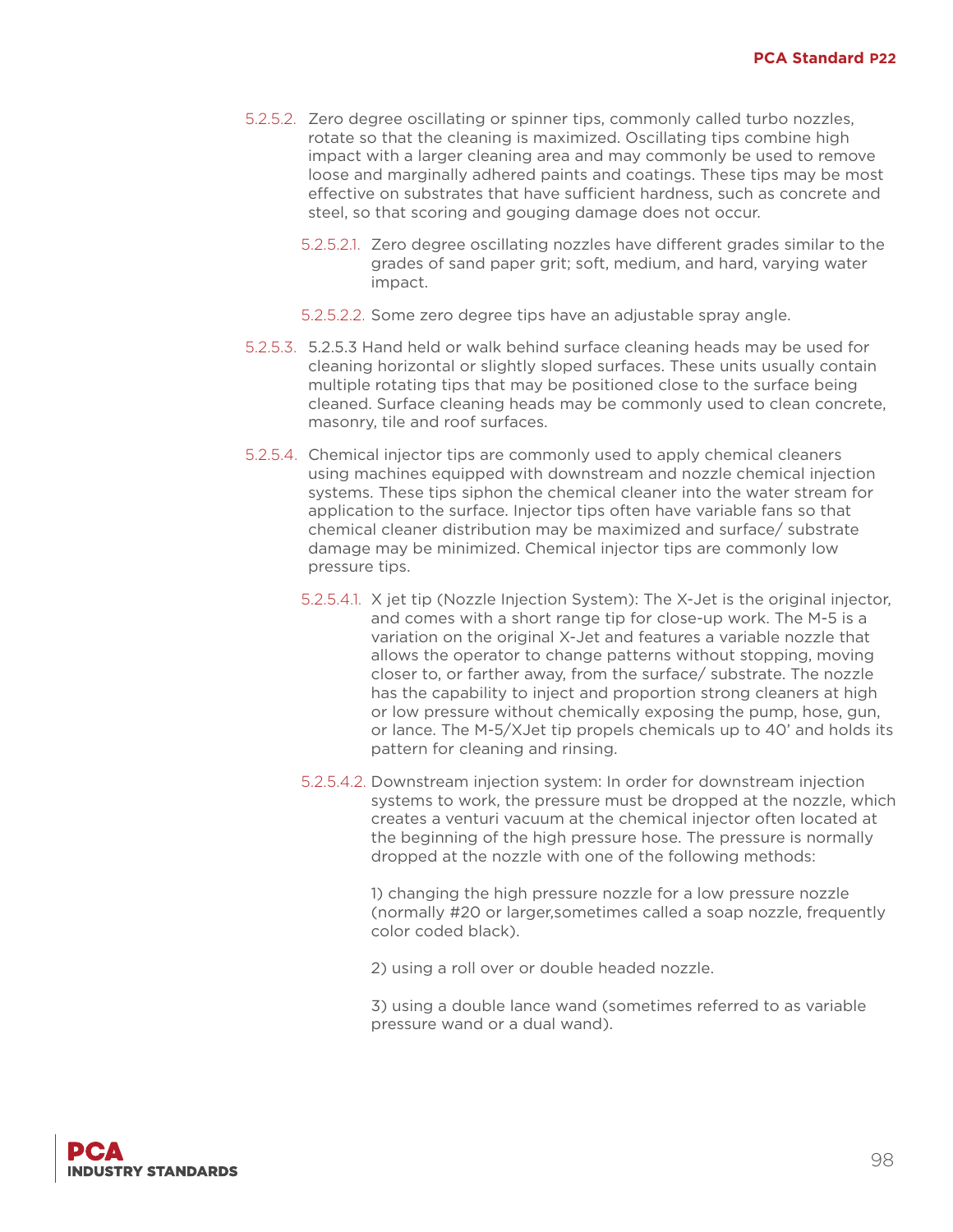- 5.2.5.4.3. Double (dual) wand or variable pressure wands: This is a wand that has two lances, one high pressure nozzle, and one large low pressure nozzle, and a valve for turning the wand on and off. As the valve is opened, the pressure lowers; the dual wand on/off feature allows the pressure to be controlled at the wand. Double wands are most often used for chemical injection with a venturi feature providing pressure control at the wand.
- 5.2.6. Chemical cleaners are commonly used with pressurized water to remove various contaminants. Chemicals may be applied with special tips ( described above), mixed in holding tanks/reservoirs at an appropriate concentration and pumped into the pressure washing equipment, or cleaners may be applied directly to the surface prior to washing by some other means (i.e. low pressure spray applied, brush applied or flooding). Commonly used chemical cleaners include:
	- 5.2.6.1. Sodium hypochlorite- frequently applied for removing exterior mildew and mold.
	- 5.2.6.2. Degreasers are used to remove oily contaminants including airborne pollutants and road grime.
	- 5.2.6.3. Muriatic acid- frequently applied for etching cementitious surfaces, removing efflorescence, and surface cleaning.
	- 5.2.6.4. Sodium metasilicate, a phosphate free alternative detergent which may often be applied where trisodium phosphate was formerly used.
	- 5.2.6.5. Citralic acid, which may often be used to restore the natural color to wood.
	- 5.2.6.6. Sodium carbonate- frequently applied for light or mild cleaning of wood.
	- 5.2.6.7. Sodium hydroxide- often used for heavy duty removal of wood finishes.
	- 5.2.6.8. Oxalic and citric acid, which may often be used for removing ferrous rust stains.
	- 5.2.6.9. Surfactants composed of various soaps and chemical combinations including, but not limited to the chemicals listed above.
	- 5.2.6.10. Specialized chemicals are used to remove non- visible forms of contamination such as chloride, sulfate and nitrate (CSN) soluble salts. CSN salts that are left on the surface/substrate typically cause newly applied coatings to fail by osmotic blistering.
- 5.2.7. Hot water and/or high temperature water is often employed when pressurized water is used for cleaning. On some substrates or with some contaminants, hot water may replace chemical cleaners or hot water may accentuate chemical cleaner's effectiveness including contaminate emulsification. Caution must be used on surfaces and substrates that soften when heated to avoid damage.
- 5.2.8. Silica sand, soda, or other types of abrasives, may be injected into the stream of pressurized water. The abrasive action created may be used to remove well adhered contaminants including, but not limited to graffiti. Injecting abrasives into a stream of pressurized water will increase the potential damage to existing paints and/or softer substrates.

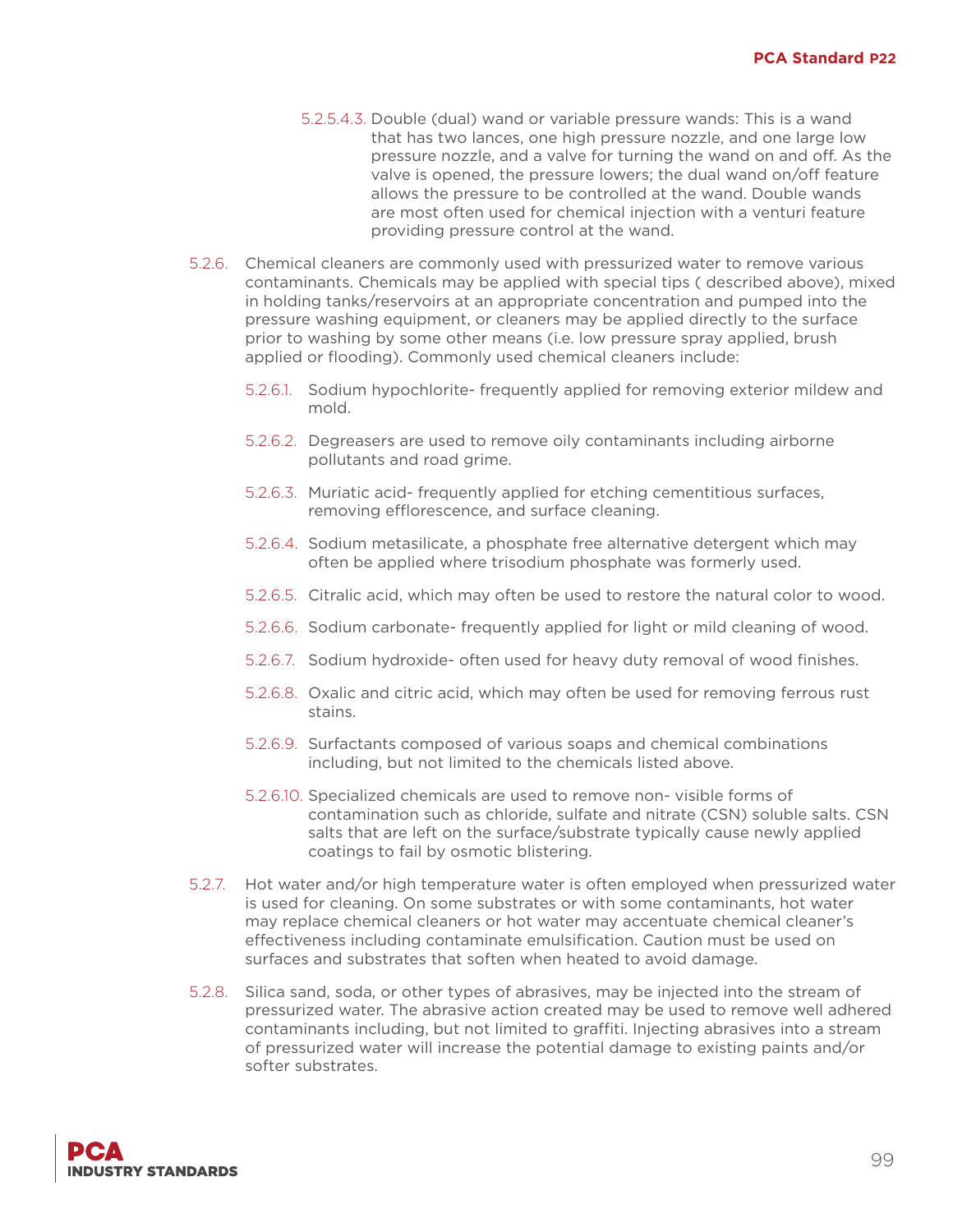- 5.2.9. It is not recommended to rest a tip, regardless of size, in one place since a pattern in the surface or substrate is likely to occur. A trained professional must establish a consistent motion that does not cause surface damage.
- 5.3. Performance criteria:
	- 5.3.1. Cleaning for Repainting/Restaining:
		- 5.3.1.1. The cleaned surface must be free of visible contamination such as chalk, mildew, dust, dirt, oil, grease, etc. to the level recommended by the coating manufacturer.
		- 5.3.1.2. The cleaned surface must be free of all loose substrate such as spalling concrete, rust on steel, mill scale, rotten wood etc. to the level recommended by the coating manufacturer.
		- 5.3.1.3. The cleaned surface must be free of all loose and peeling coating or any other loose detrimental foreign matter.
		- 5.3.1.4. Surface integrity must not be damaged in any way such as gouging of wood or raising of the wood grain.
	- 5.3.2. Cleaning Only:
		- 5.3.2.1. The cleaned surface must be free of visible contamination such as chalk, mildew, dust, dirt, oil, grease, etc.
		- 5.3.2.2. Some stains may be visible after cleaning is performed due to penetration into substrate. Removal of substrate to eliminate these stains is not required unless explicitly specified.
- 5.4. When details of the nine elements listed in paragraph 5.2 are not explicitly specified, then the trained professional operator is authorized to determine the combination of the nine elements to meet the desired performance criteria.
- 5.5. It is recommended that a benchmark sample(s) showing specified level of cleaning be prepared and approved according to PCA Standard P5.
- 5.6. The acceptability of the cleaning performed shall be determined when viewed without magnification, at a distance of thirty-nine (39) inches or one (1) meter or more, under finished lighting conditions and from a normal viewing position.
- 5.7. Cleaning with pressurized water is subject to containment requirements. According to EPA and HUD regulations, the work area must be isolated so that no dust, debris, or waste water leaves the work area. Erected containments must not interfere with occupant and worker egress in an emergency. The integrity of containments must be maintained ensuring that any plastic or other impermeable materials are not torn or displaced. The appropriate containment and disposal of the effluent water shall be in accordance with the PWNA's Cosmetic Cleaning BMPs based on the EPA's Model Ordinance.
- 5.8. The contractor shall comply with all applicable OSHA and other regulations regarding the health and safety of workers. All protective equipment shall be supplied and worn as necessary.

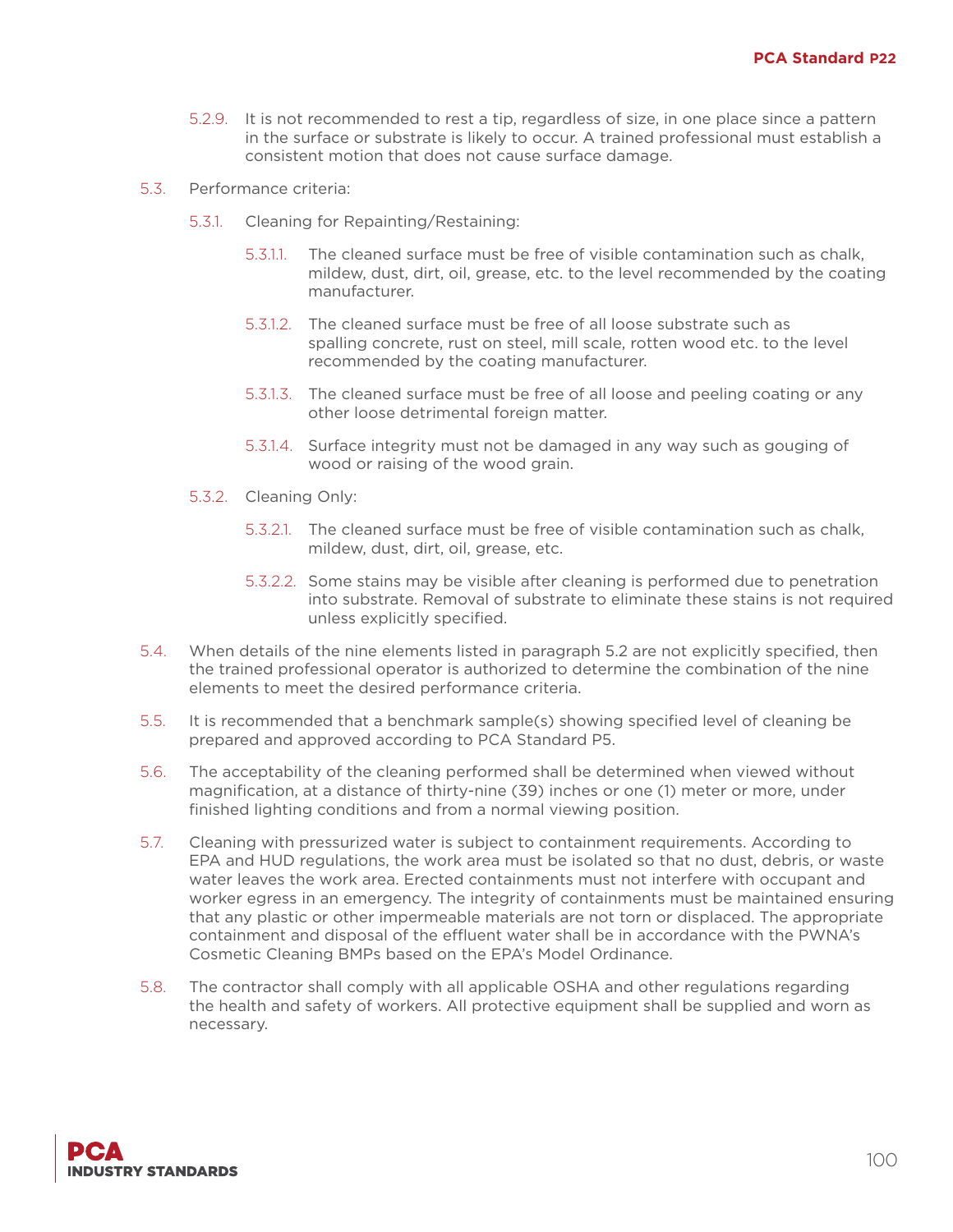- 6.1. Since the cost of using pressurized water to clean surfaces is greatly influenced by many factors, the specifications must clearly define project requirements and intended results.
- 6.2. This standard is a nationally recognized consensus document for the Painting and Decorating industry's work practices.

# 7. **Disclaimer of Liability**

7.1. PCA does not warrant or assume any legal liability or responsibility for the accuracy, completeness, or usefulness of any of the information contained herein.

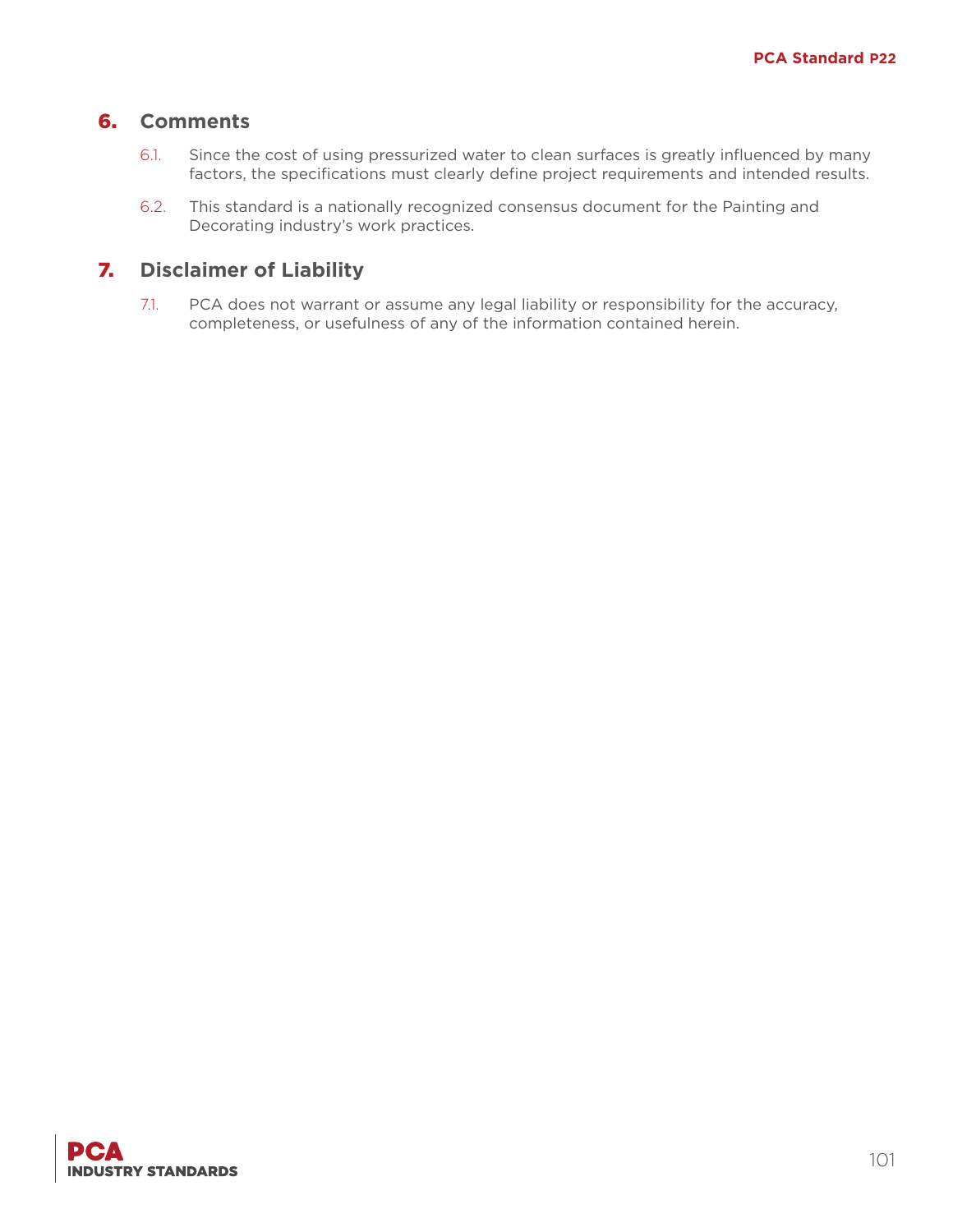# **PCA P23** Painting and Decorating Contractors Implied Exclusions from Scope of Work (2nd Draft)

### 1. **Scope**

- 1.1. The purpose of this standard is to identify typical common items that are not implied to be a part of the Painting and Decorating Contractors work unless explicitly referenced in the specification or contract documents for painting or finishing.
- 1.2. It is the intent of this document to clarify the scope of work of the Painting and Decorating Contractor when the specifications and contract documents are not clear.

# 2. **Significance & Use**

- 2.1. Specifications and contract documents are often unclear or are silent regarding listing specific items that are to be field painted or finished.
- 2.2. Specific substrates may be cited such as wood, metal, plaster, etc., but specific items are often not listed.
- 2.3. This standard lists specific items that are not included in the painting and decorating contractor's scope of work unless specifically stated in the contract documents.

# 3. **Reference Standards & Documents**

- 3.1. Dictionary of Architecture and Construction, Fourth Edition, 2005
- 3.2. MPI, The Master Painters Glossary Version- Painting and Decorating Terminology Version 4.0, 2004.
- 3.3. Merriam-Webster's Collegiate Dictionary, Eleventh Edition, Copyright 2003.
- 3.4. PCA Standard P9 Definition of Trade Terms
- 3.5. PCA P11 Painter's Caulk, Implied Requirements
- 3.6. PCA P18 Recommended Protocol for Documenting Extra Work to a Contract
- 3.7. If there is a conflict between any of the references and this standard, the requirements of this standard shall prevail.

# 4. **Definitions**

- 4.1. CHATTER MARKS: Intermittent transverse marks on a material due to vibrationduring rolling, extrusion, cutting, or drawing. [Dictionary of Architecture and Construction]
- 4.2. CONTRACT DOCUMENTS: Those documents that comprise a contract, e.g., in a construction contract, the owner- contractor agreement, conditions of the contract (general, supplementary, and other conditions), plans, and/or drawings, specifications, all addenda, modifications, and changes thereto, together with any other items stipulated as being explicitly included. [Dictionary of Architecture and Construction]
- 4.3. COUNTERSINKING: to make a countersink on (a hole); to set the head of (as a screw) at or below the surface. [Merriam- Webster's]

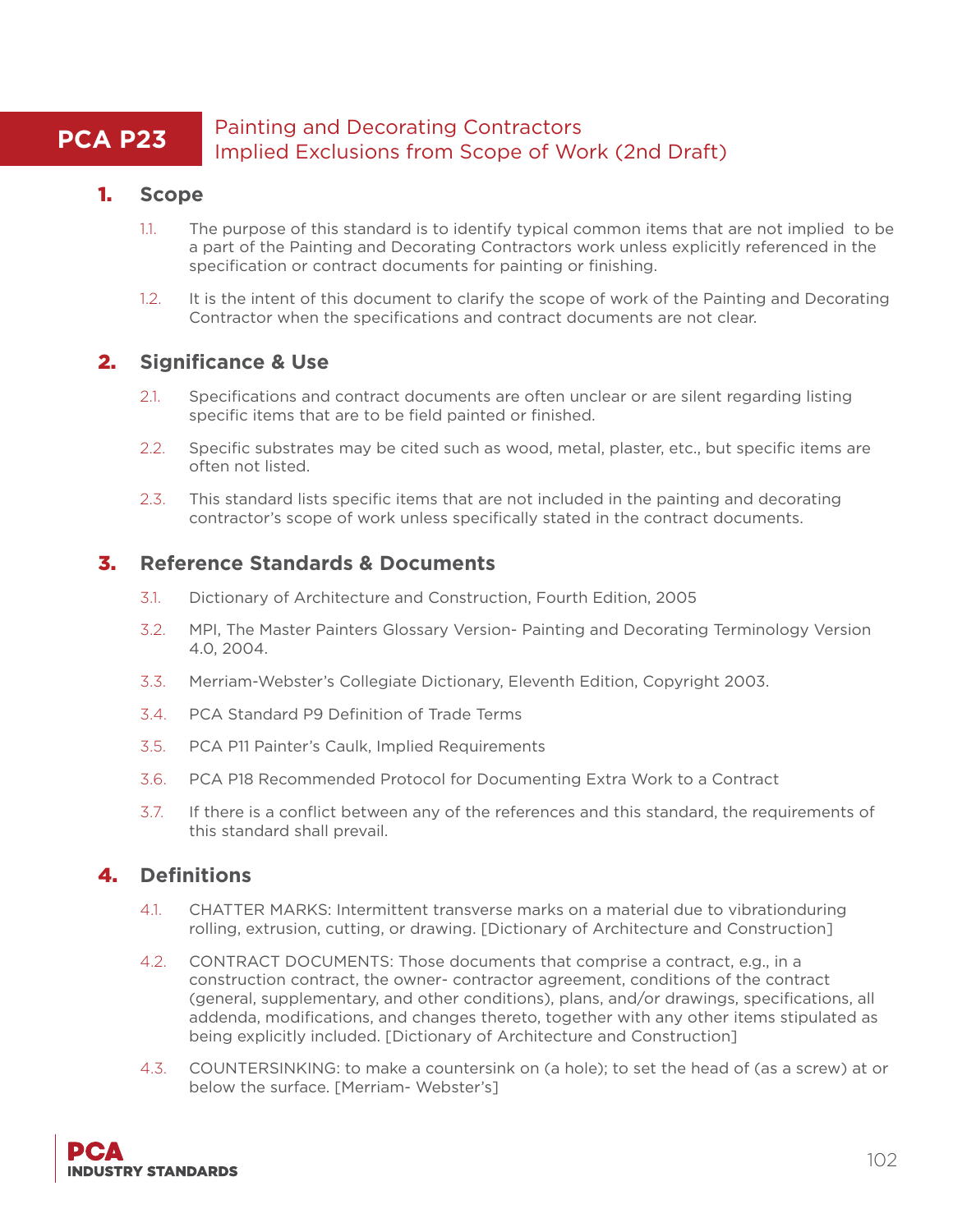- 4.4. EIFS: Abbreviation for Exterior Insulation and Finishing System [Dictionary of Architecture and Construction]
- 4.5. EXPLICITLY: Fully revealed or expressed without vagueness, implication, or ambiguity; leaving no question as to meaning or intent. [Merriam- Webster's]
- 4.6. EXPOSED: A surface, area or object that is visible from a position of normal use of the facility. This term does not imply that that any finish will be applied by the Painting and Decorating Contractor unless explicitly specified. [PCA P9]
- 4.7. EXPOSED CONSTRUCTION: Basic materials of construction such as joists, pipes, ducts, studs, etc. that are not encased by a finished wall or ceiling. This term does not imply that that any finish will be applied by the Painting and Decorating Contractor unless explicitly specified. [PCA P9]
- 4.8. HARDWARE: Metal products used in construction, such As: bolts, nails, screws,
- 4.9. MAINTENANCE: 1) The act of maintaining; the state of being maintained 2) The upkeep of property or equipment. [Merriam-Webster's]
- 4.10. MUSHROOM: to well up and spread out laterally from a central source; to become enlarged or extended. [Merriam-Webster's]
- 4.11. PREFINISHED: For the purpose of this standard: Finished by an entity other than the Painting and Decorating Contractor. (A completely finished product requiring installation only.) [PCA P9] An inappropriate term sometimes used to define "Factory Finished". [MPI]
- 4.12. PAINTING AND DECORATING CONTRACTOR: An individual or firm whose primary business is providing surface preparation, and wallcovering and coating application service. [PCA P9]
- 4.13. SPECIFICATION; A clear accurate description of the technical requirement for material products, or services, which specifies the minimum requirement for quality and construction of materials and equipment necessary for an acceptable product. In general, specifications are in the form of written descriptions, drawings, prints, commercial designations, industry standards and other descriptive references. [PCA P9]
- 4.14. STANDARD: 1) Something established by authority, custom, or general consent as a model or example; criterion 2) Something set up and established by authority as a rule for the measure of quantity, weight, extent, value, or quality [Merriam-Webster's]
- 4.15. SUBSTRATE: A variant of substratum. In painting, any surface to be painted, including wood, concrete, masonry, steel, other metals, and various other materials or previous paints. A substrate can, therefore, be bare or covered. A previously unpainted surface sometimes is called the "original substrate." [MPI]

- 5.1. The following items shall be excluded from the Painting and Decorating Contractor's scope of work unless explicitly directed or delineated in specification section 09 90 00, Painting or the contract documents:
	- 5.1.1. Acoustical tile and sprayed acoustic ceiling surfaces and related hardware.
	- 5.1.2. Vents, grilles, switch plates, louvers, speakers and covers.

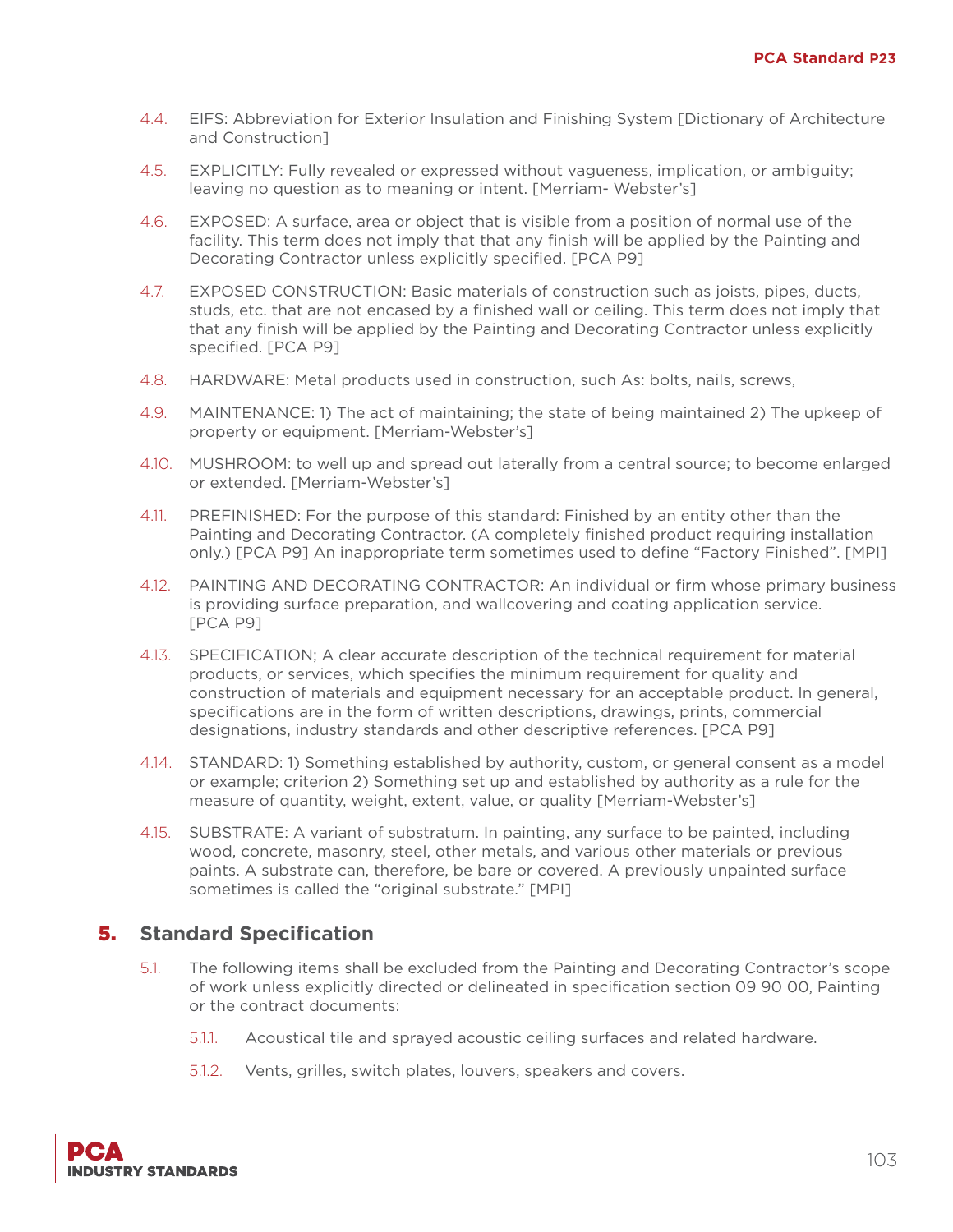- 5.1.3. Cabinets, shelves, poles, and related hardware.
- 5.1.4. Closet interiors when performing repaint or maintenance work.
- 5.1.5. Mechanical ducts, pipes, conduit, screens and equipment, and areas inside ducts.
- 5.1.6. Electrical equipment, boxes, raceways, and conduit.
- 5.1.7. Concealed spaces.
- 5.1.8. Caulking and sealant not implied by PCA Standard P11 Painter's Caulk, Implied Requirements.
- 5.1.9. Exposed steel and concrete ceilings.
- 5.1.10. Fire sprinkler piping and associated hardware.
- 5.1.11. Natural finish items such as stone, etc.
- 5.1.12. Prefinished items.
- 5.1.13. Furniture and associated hardware.
- 5.1.14. Floors.
- 5.1.15. All roof surfaces and roof mounted items including flashing, gutters, downspouts, pipes, equipment, vents, stacks, etc.
- 5.1.16. Fences and gates.
- 5.1.17. Miscellaneous exterior landscape items such as light poles, benches, signage, mailboxes, planters, and gazebos.
- 5.1.18. Finishing, waterproofing, or sealing EIFS materials.
- 5.1.19. Tops of interior doors except when they are exposed to public view; bottoms of doors.
- 5.1.20. Countersinking fasteners.
- 5.1.21. All items not explicitly referenced in the specification or contract documents for painting or finishing.
- 5.2. If it is requested that any of the above listed excluded items be field painted or finished, the Painting and Decorating Contractor will be compensated in accordance with PCA Standard P18 Recommended Protocol for Documenting Extra Work to a Contract.
- 5.3. The Painting and Decorating Contractor is not responsible for latent damage including, but not limited to, the bleeding of wood knots, and the mushrooming around fasteners on medium density fiberboard (MDF).

- 6.1. This standard is intended to clarify scope of work of the Painting and Decorating Contractor.
- 6.2. This standard is intended to establish a consensus document for the painting industry's

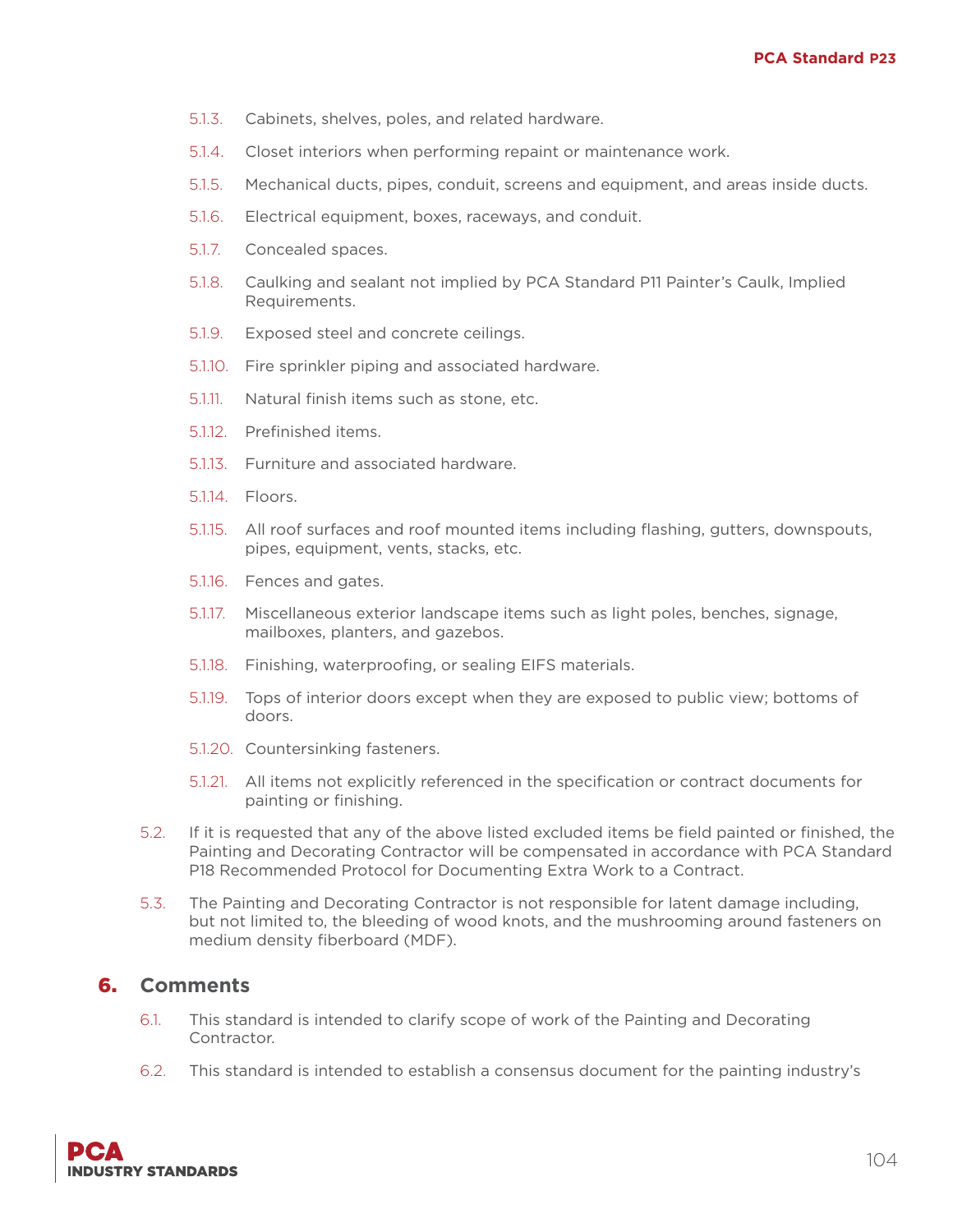practices.

# 7. **Notes**

7.1. PCA does not warrant or assume any legal liability or responsibility for the accuracy, completeness or usefulness of any of the information contained herein.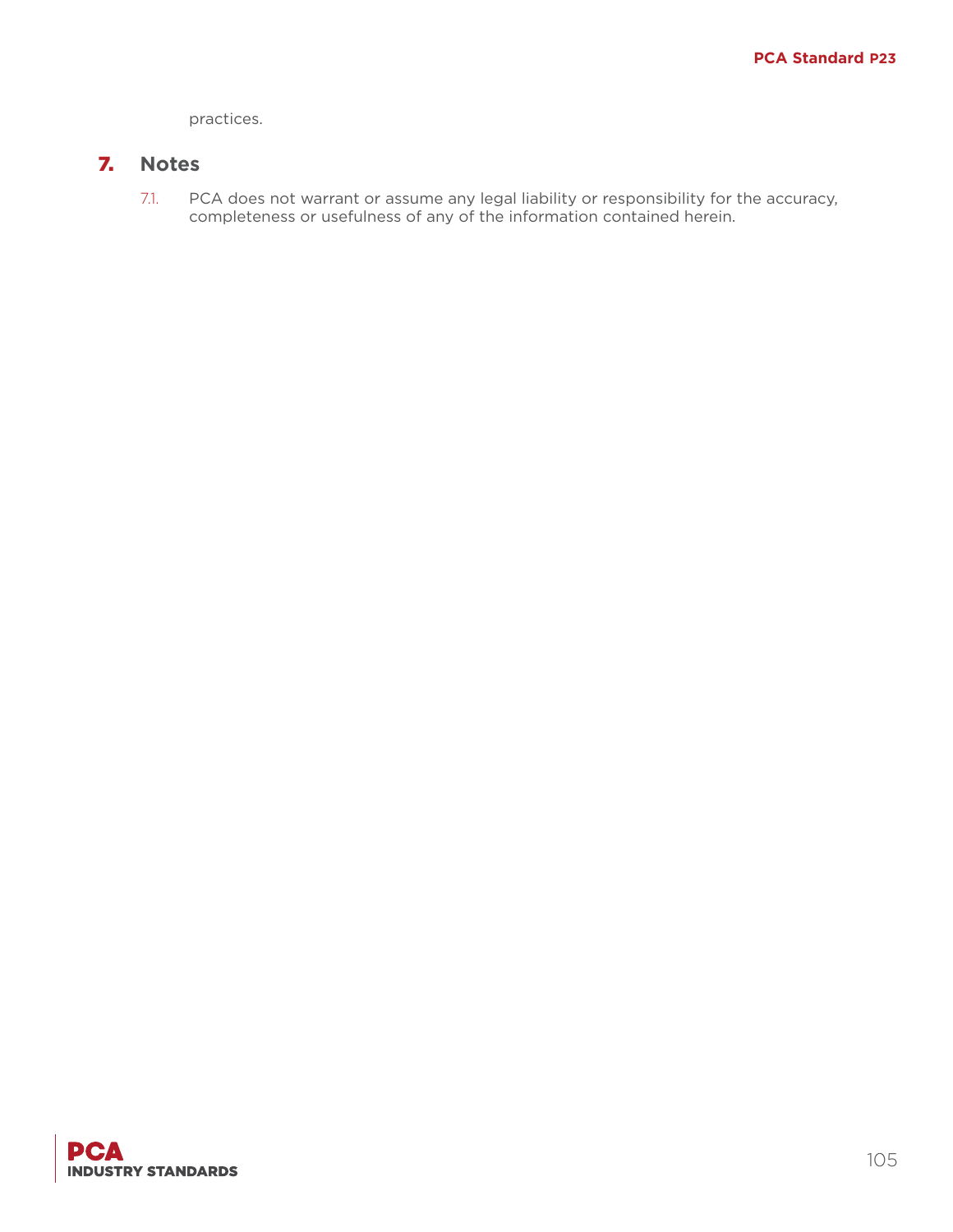# **PCA P24** Recommended Protocol for Spot Repairing Existing Finishes

#### 1. **Scope**

- 1.1. This standard establishes procedures for the inspection and acceptance of spot repairs made to existing finishes. The purpose of this standard is to explain the consequences of spot repairing existing finishes.
- 1.2. The purpose of this standard is to outline reasonable characteristics and expectations of spot repairing of existing finishes. This standard establishes procedures for the inspection and acceptance of spot repairs made to existing finishes.

# 2. **Significance and Use**

- 2.1. Existing substrates and finishes will age differently than new substrates and newly applied finishes.
- 2.2. It is important that all parties to the contract be made aware that the appearance of spot finishes will change with the passage of time.
- 2.3. This standard describes various options when spot repairing of finishes is performed.

#### 3. **Reference Standards & Documents**

- 3.1. Dictionary of Architecture and Construction, Fourth Edition, 2005
- 3.2. FSCT, (Federation of Societies for Coatings Technology), Coatings Encyclopedia Dictionary, edited by Stanley LeSota, 1995.
- 3.3. Merriam-Websters 11th Collegiate Dictionary.
- 3.4. MPI, The Master Painters Glossary Version- Painting and Decorating Terminology Version 4.0, 2004.
- 3.5. PCA Standard P1, Touch-Up Painting and Damage Repair: Financial Responsibility and Definition of a Properly Painted Surface.
- 3.6. If there is a conflict between any of the references and this standard, this standard shall prevail.

# 4. **Definitions**

- 4.1. AGE: To become old; show the effects or the characteristics of increasing age [Merriam-Websters]
- 4.2. BREAK (POINT): A change in direction of a plane ; usually in reference to a wall. [Dictionary of Architecture and Construction]
- 4.3. COLOR: One aspect of appearance; a stimulus based on visual response to light, and consisting of three dimensions of Hue, Saturation and Lightness. [FSCT]
- 4.4. GLOSS: The mirror-like reflectance of light from the surface of a coating or substrate. The

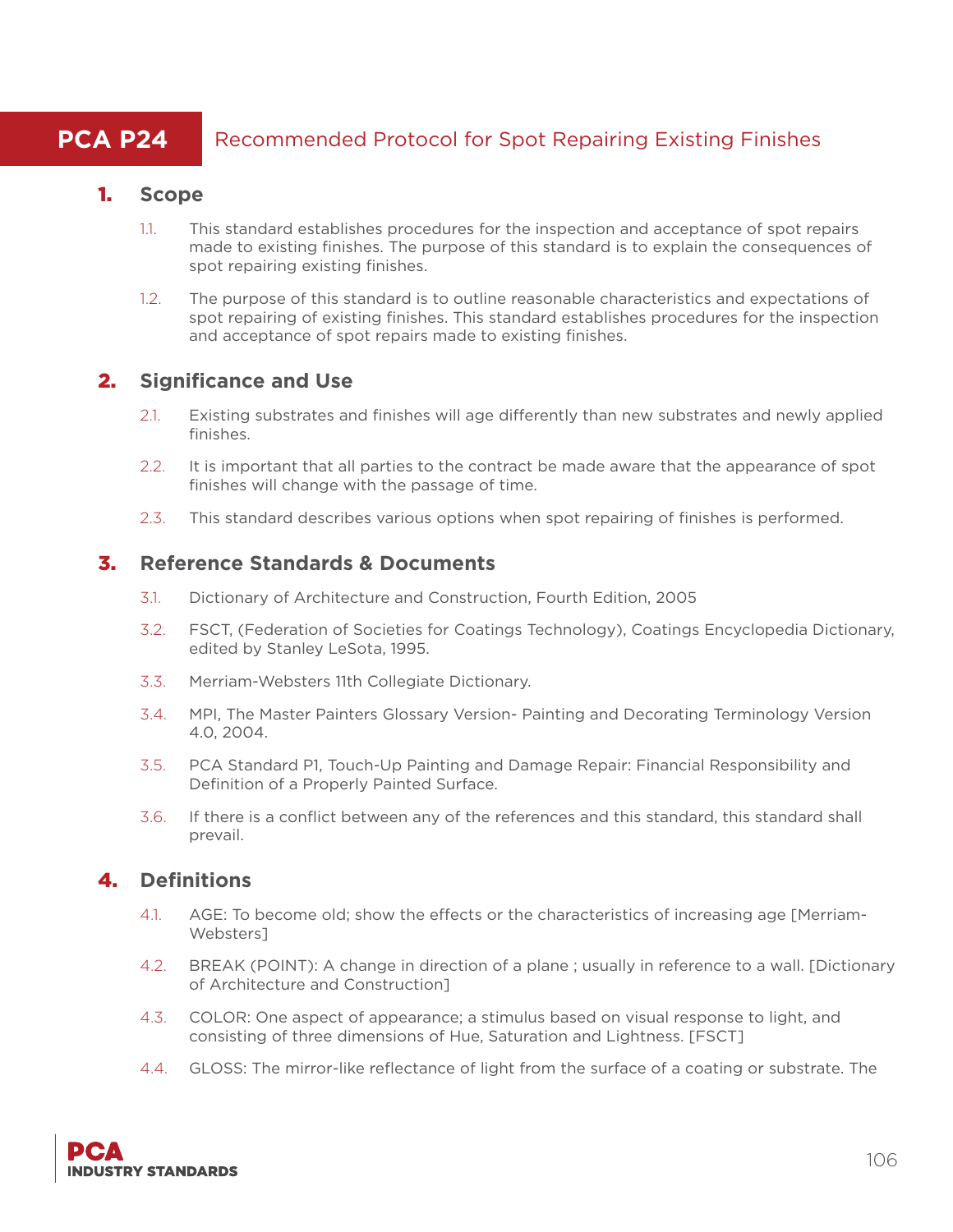shine or luster of a surface. The gloss of paint is generally measured at various standard degree angles such as 85, 60, 45 and 20 degrees from the surface. [MPI]

- 4.5. OBLIQUE; Neither perpendicular nor parallel; not straightforward [Merriam-Websters]
- 4.6. PERPENDICULAR: Being at right angles to a given line or plane. [Merriam-Websters]
- 4.7. REASONABLE: Being in accordance with reason; not extreme or excessive. [Merriam-Websters]
- 4.8. SPOT FINISHING: Repairing a small area on a dry painted (or otherwise finished) surface by blending a fresh coat of paint with the dry coating. [Dictionary of Architecture and Construction]
- 4.9. TEXTURE: The general physical appearance, or the impression caused by a surface structure. [MPI]
- 4.10. ULTRAVIOLET: Light of short wave length (generally below 360 millimicrons) which is invisible but has a destructive effect on the chemical components of substrates and finishing materials. [MPI]

- 5.1. Small spot finish on a surface that does not have natural break points.
	- 5.1.1. The spot to be finished shall be kept as small as possible to minimize the size of the repair area.
	- 5.1.2. The Painting and Decorating Contractor shall provide a reasonable match of the color of the spot repair material to the existing color of the adjacent surface.
	- 5.1.3. The Painting and Decorating Contractor shall provide a reasonable match of the gloss of the spot repair material to the existing gloss of the adjacent surface.
	- 5.1.4. The Painting and Decorating Contractor shall provide a reasonable match of the texture of the spot repair to the existing texture of the adjacent surface.
	- 5.1.5. The acceptability of the spot finish shall be determined when viewed perpendicular to the spot finish without magnification, at a distance no less than thirty-nine (39) inches under finished lighting conditions.
	- 5.1.6. When viewed at an oblique angle, a spot finish on a surface that does not have natural break points will be visible. As the gloss of the spot repair material is increased, the visibility of the spot finished area will be more pronounced.
- 5.2. Spot finish on a surface that does have natural break points but does not include entire room.
	- 5.2.1. The color of the spot repair material shall be a reasonable match to the existing color of the same surface in the remainder of the room.
	- 5.2.2. The gloss of the spot repair material shall be a reasonable match to the existing gloss of the same surface in the remainder of the room.
	- 5.2.3. The texture of the spot repair shall be a reasonable match to the existing texture of the same surface in the remainder of the room.

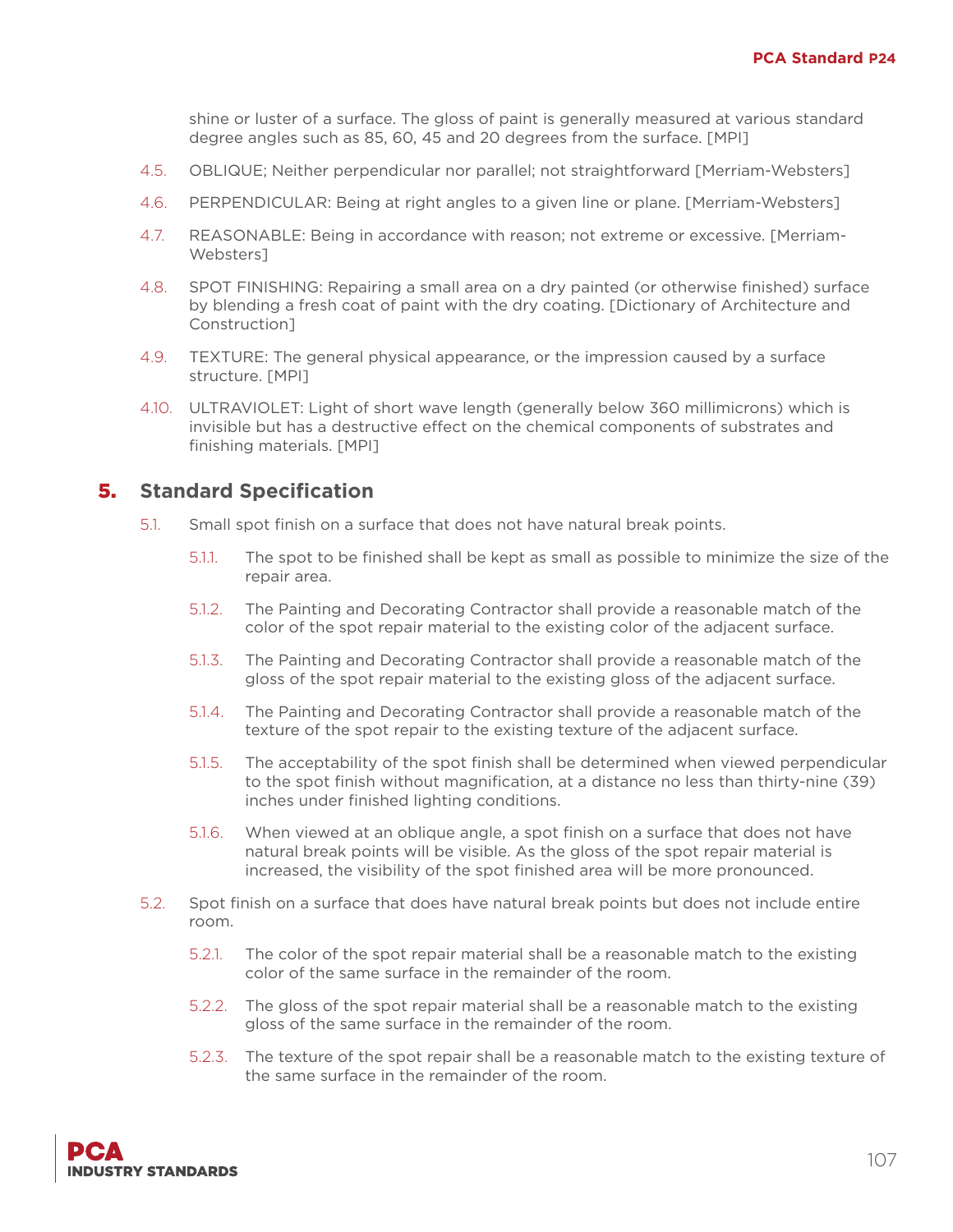- 5.2.4. The acceptability of the spot finish shall be determined when viewed without magnification, at a distance no less than thirty-nine (39) inches under finished lighting conditions and from a normal viewing position in accordance with PCA Standard P1.
- 5.3. Spot finish of a surface in an entire room.
	- 5.3.1. The color of the spot repair material shall be a reasonable match to the existing color of the same surface in the room.
	- 5.3.2. The gloss of the spot repair material shall be a reasonable match to the existing gloss of the same surface in the room.
	- 5.3.3. The texture of the spot repair shall be a reasonable match to the existing texture of the same surface in the room.
	- 5.3.4. The acceptability of the spot finish shall be determined when viewed without magnification, at a distance no less than thirty-nine (39) inches under finished lighting conditions and from a normal viewing position in accordance with PCA Standard P1.
- 5.4. As both the spot repair materials and the existing finishes age, it is likely that the appearance of the spot repaired areas and the existing finishes will be different due to different materials being utilized and due varying exposure to ultraviolet light, number of paint coats, etc.
- 5.5. The visual difference between spot repaired areas and existing finishes is more pronounced when stain and clear wood finishes on wood are involved. Refer to PCA standard P21 for designation of stain and clear finishes.
- 5.6. When colors, glosses and textures are reasonably matched, there will still likely be visible differences between spot finished areas and existing finishes.
- 5.7. As the type of spot finish process progresses from Small spot finish on a surface that does not have natural break points to spot finish on a surface that does have natural break points but does not include entire room to Spot finish of a surface in an entire room, the resultant visual appearance will be more uniform.

- 6.1. This standard establishes a protocol for spot repairing existing finishes.
- 6.2. This standard is intended to establish a consensus document for the painting industry's practices.

#### 7. **Notes**

7.1. PCA does not warrant or assume any legal liability or responsibility for the accuracy, completeness or usefulness of any of the information contained herein.

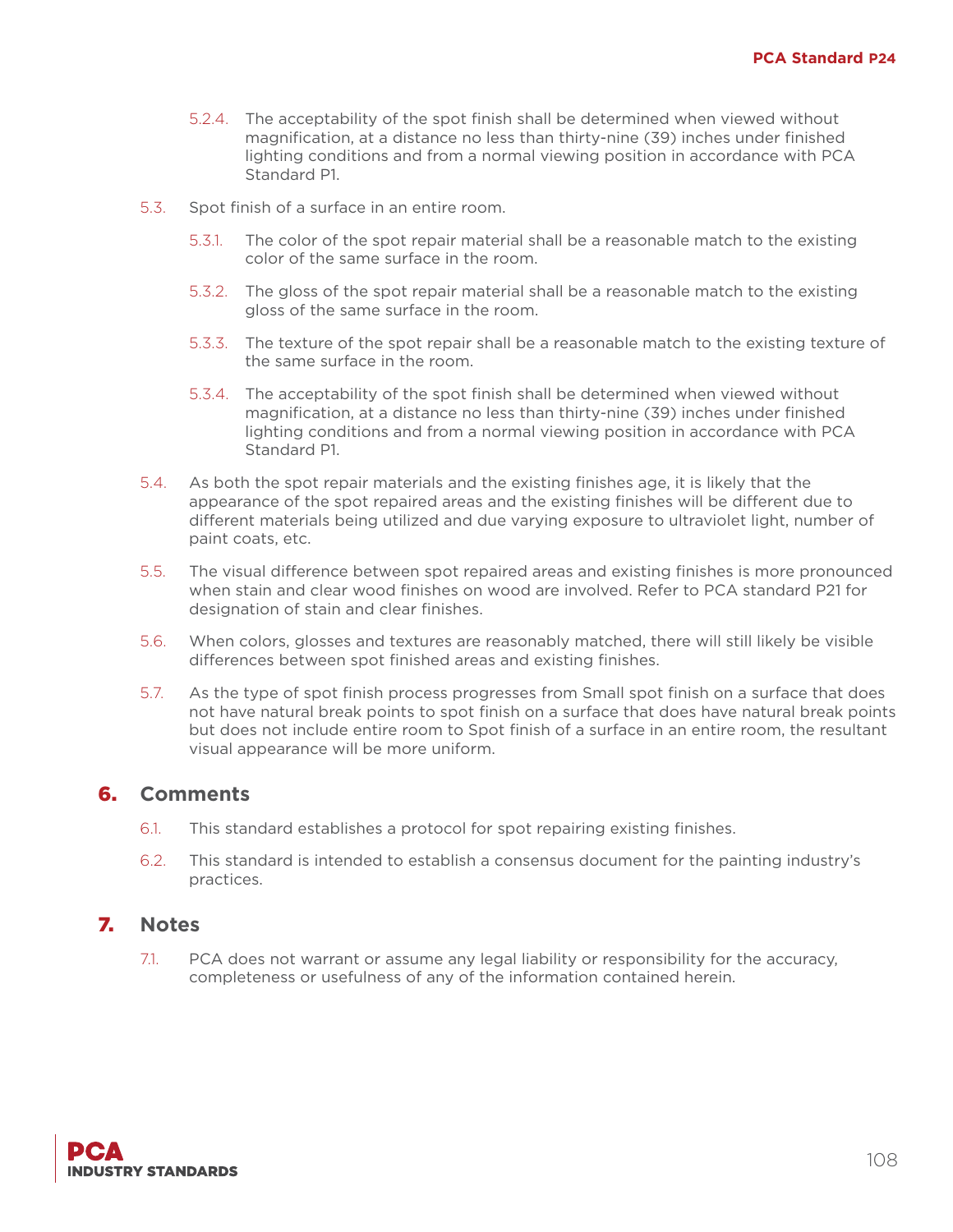# **PCA P25** Allowance for Reasonable Damage Repair Painting (4th Draft)

#### 1. **Scope**

- 1.1. The purpose of this standard is to establish a fair and reasonable allowance for the repair and correction of damage to surfaces finished by the painting and decorating contractor.
- 1.2. This standard clarifies the amount of reasonable damage repair painting included in the painting and decorating contractor's bid.

## 2. **Significance and Use**

- 2.1. All construction projects are subject to damage caused by other trades.
- 2.2. This standard establishes a fair procedure for the owner, contractor, and painting contractor to establish a reasonable allowance in accordance with CSI Master Format Section O1020- Allowances to be used for the repair painting of damage caused by other trades.

#### 3. **Reference Standards & Documents**

- 3.1. Construction Specifications Institute (CSI) MasterFormat, 2016 Edition.
- 3.2. Dictionary of Architecture and Construction, 4th Edition
- 3.3. Master Painters Institute (MPI) , The Master Painters Glossary Painting and Decorating Terminology, 2004.
- 3.4. PDCA Estimating Guide Volume 1.
- 3.5. PCA Standard P1, Touch Up Painting and Damage Repair: Financial Responsibility and Definition of a Properly Painted Surface.
- 3.6. PCA Standard P9, Definition of Trade Terms.
- 3.7. PCA Standard P18, Recommended Protocol for Documenting Extra Work to a Contract.
- 3.8. If there is a conflict between any of the references and this standard, this standard shall prevail.

# 4. **Definitions**

- 4.1. ALLOWANCE: An amount specified and included in a construction contract or specifications for a certain item of work whose details are not yet determined at the time of contracting. [Wikipedia]
- 4.2. ASSOCIATED COSTS: Miscellaneous job-related direct costs including, but not limited to, expenses such as equipment, travel expenses, permits, bonds, specialized insurance, subcontracts, hazardous waste expenses, etc. [PCA Estimating Guide Volume 1]
- 4.3. CONTRACTING ENTITY: The general contractor, owner of the property, construction manager, developer or other entity legally responsible for the agreement or authorized agent of any of the above. [PCA Standard P9]

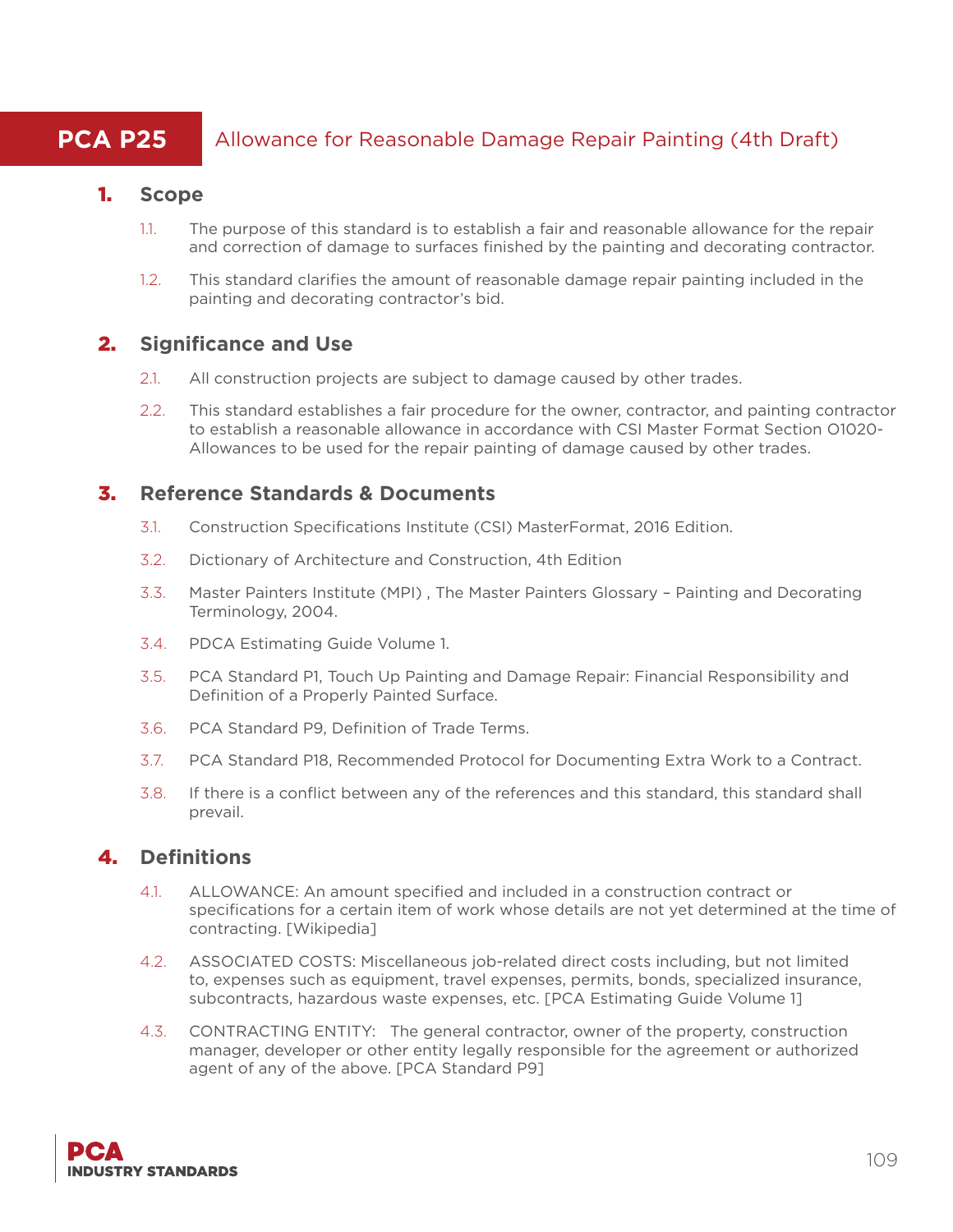- 4.4. DAMAGE: Abuse or injury to a paint film or substrate which would blemish its appearance or impair its usefulness or value. [PCA Standard P9]
- 4.5. DAMAGE CAUSED BY OTHERS: "Damage" caused by individuals other than those employed by the painting and decorating contractor. [PCA Standard P9]
- 4.6. GENERAL CONTRACTOR: The prime contractor who is responsible for most of the work at the construction site, including that performed by the subcontractors. [Dictionary of Architecture and Construction]
- 4.7. MATERIAL: Any consumable purchased for and used on a given project including, but not limited to paint, wallcoverings, masking materials, sundries, etc. [PCA Estimating Guide Volume 1]
- 4.8. PAINTING AND DECORATING CONTRACTOR: An individual or firm whose primary business is providing surface preparation, and wallcovering and coating application service. [PCA P9]
- 4.9. REASONABLE: Moderate; fair, not extreme or excessive. [Merriam-Webster]

## 5. **Standard Specification**

- 5.1. The painting and decorating contractor shall indicate in its bid the total amount of money allotted for damage repair as defined by PCA standard P1.
- 5.2. The painting and decorating contractor shall provide to the contracting entity a schedule that lists hourly or daily labor rates for all classifications of workers. rates and overtime rates should be listed. Unless listed separately, these hourly rates include all costs for labor, overhead and profit in accordance with PCA Standard P18.
- 5.3. The painting and decorating contractor shall also submit invoicing rates for specific materials, equipment, subcontractors and other associated costs; or percentages to be added to materials, equipment, subcontractors and other associated costs. Unless listed separately, these rates include overhead and profit.
- 5.4. When reasonable damage repair painting is performed, the amount of the allowance expended is calculated in accordance with paragraph 5.2.1 of PCA Standard P18.
- 5.5. If the extra costs expended by the painting contractor for damage repair painting at the completion of the job exceed the allowance, then the difference shall be paid to the painting and decorating contractor.
- 5.6. If the extra costs expended by the painting contractor for damage repair painting at the completion of the job are less than the allowance, then the difference shall be deducted from the painting and decorating contractor's contract.

# 6. **Comments**

- 6.1. This standard is intended to quantify and clarify the amount of damage repair included in the Painting and Decorating Contractor's bid.
- 6.2. This standard is intended to establish a consensus document for the painting industry's practices.